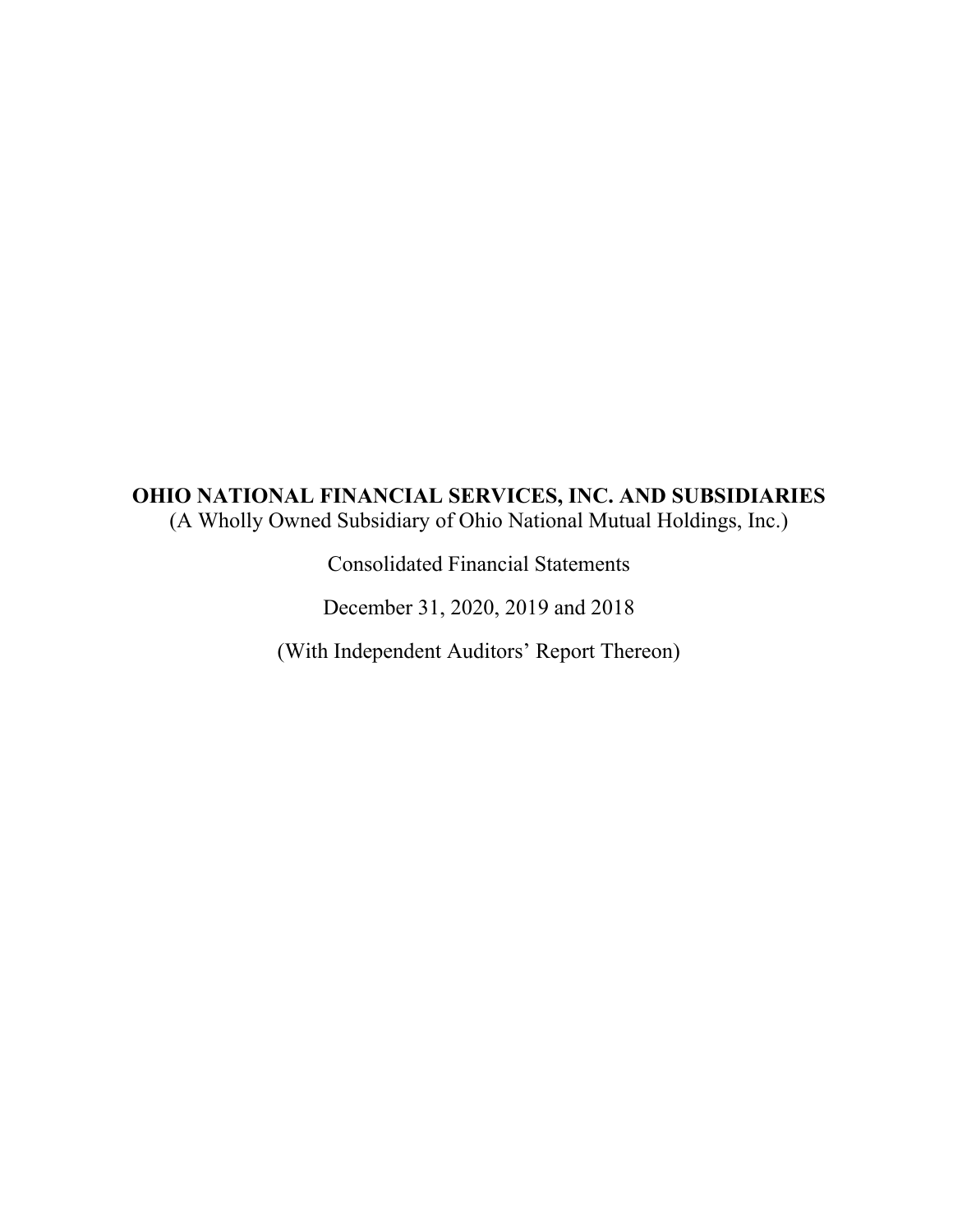

KPMG LLP Suite 3400 312 Walnut Street Cincinnati, OH 45202

#### **Independent Auditors' Report**

The Board of Directors and Stockholder Ohio National Financial Services, Inc.:

We have audited the accompanying consolidated financial statements of Ohio National Financial Services, Inc. (a wholly owned subsidiary of Ohio National Mutual Holdings, Inc.), and its subsidiaries (collectively, the Company), which comprise the consolidated balance sheets as of December 31, 2020 and 2019, and the related consolidated statements of operations, comprehensive income (loss), changes in equity, and cash flows for each of the years in the three-year period ended December 31, 2020, and the related notes to the consolidated financial statements.

#### *Management's Responsibility for the Financial Statements*

Management is responsible for the preparation and fair presentation of these consolidated financial statements in accordance with U.S. generally accepted accounting principles; this includes the design, implementation, and maintenance of internal control relevant to the preparation and fair presentation of consolidated financial statements that are free from material misstatement, whether due to fraud or error.

#### *Auditors' Responsibility*

Our responsibility is to express an opinion on these consolidated financial statements based on our audits. We conducted our audits in accordance with auditing standards generally accepted in the United States of America. Those standards require that we plan and perform the audit to obtain reasonable assurance about whether the consolidated financial statements are free from material misstatement.

An audit involves performing procedures to obtain audit evidence about the amounts and disclosures in the consolidated financial statements. The procedures selected depend on the auditors' judgment, including the assessment of the risks of material misstatement of the consolidated financial statements, whether due to fraud or error. In making those risk assessments, the auditor considers internal control relevant to the entity's preparation and fair presentation of the consolidated financial statements in order to design audit procedures that are appropriate in the circumstances, but not for the purpose of expressing an opinion on the effectiveness of the entity's internal control. Accordingly, we express no such opinion. An audit also includes evaluating the appropriateness of accounting policies used and the reasonableness of significant accounting estimates made by management, as well as evaluating the overall presentation of the consolidated financial statements.

We believe that the audit evidence we have obtained is sufficient and appropriate to provide a basis for our audit opinion.

#### *Opinion*

In our opinion, the consolidated financial statements referred to above present fairly, in all material respects, the financial position of the Company, as of December 31, 2020 and 2019, and the results of its operations and its cash flows for each of the years in the three-year period ended December 31, 2020, in accordance with U.S. generally accepted accounting principles.



Cincinnati, Ohio March 26, 2021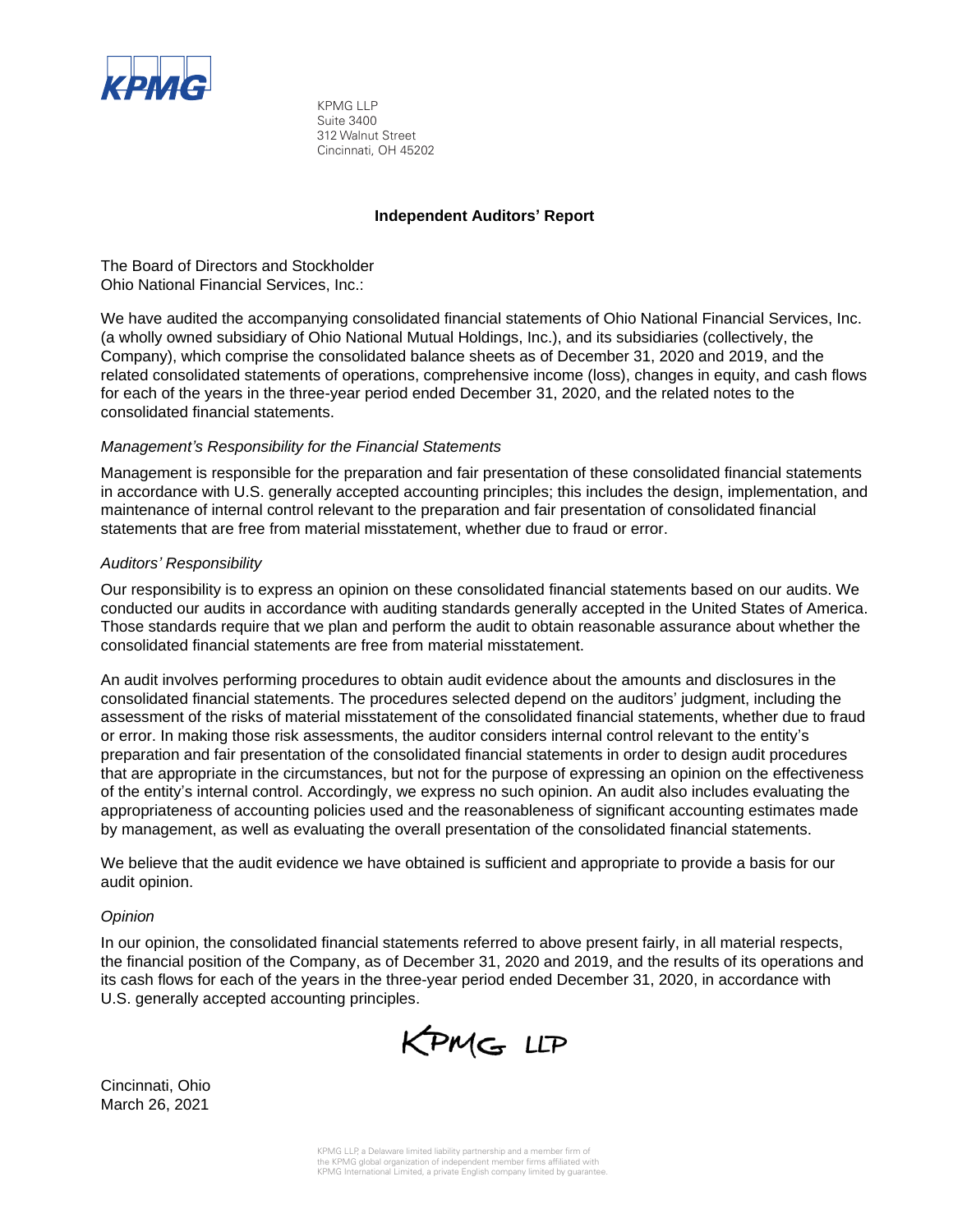(A Wholly Owned Subsidiary of Ohio National Mutual Holdings, Inc.)

## Consolidated Balance Sheets

#### December 31, 2020 and 2019

#### (Dollars in thousands, except share amounts)

| <b>Assets</b>                                                                   | 2020                | 2019                   |
|---------------------------------------------------------------------------------|---------------------|------------------------|
| Investments:                                                                    |                     |                        |
| Securities available-for-sale, at fair value:                                   |                     |                        |
| Fixed maturity securities                                                       | \$<br>10,324,604    | 9,745,959              |
| Fixed maturity securities on loan                                               | 358,808             | 238,652                |
| Trading securities, at fair value:                                              |                     |                        |
| Fixed maturity securities                                                       | 128                 | 160                    |
| Equity securities, at fair value                                                | 53,733              | 40,468                 |
| Mortgage loans on real estate, net<br>Real estate, net                          | 1,474,388<br>56,208 | 1,446,093<br>52,270    |
| Policy loans                                                                    | 964,343             | 875,097                |
| Other long-term investments                                                     | 281,768             | 272,204                |
| Short-term investments securities lending collateral                            | 368,897             | 246,578                |
| Short-term investments                                                          | 207,770             | 213,529                |
| Total investments                                                               | 14,090,647          | 13,131,010             |
|                                                                                 |                     |                        |
| Cash and cash equivalents                                                       | 687,560             | 287,223                |
| Accrued investment income                                                       | 80,118<br>1,548,800 | 77,849                 |
| Deferred policy acquisition costs<br>Reinsurance recoverable                    | 3,994,380           | 1,680,272<br>3,993,047 |
| Reinsurance deposit asset                                                       | 825,369             | 905,770                |
| Operating lease right-of-use assets                                             | 6,976               | 8,115                  |
| Other assets                                                                    | 358,274             | 386,324                |
| Federal and foreign income tax recoverable                                      | 13,066              | 17,715                 |
| Assets held in separate accounts                                                | 19,486,193          | 19,926,103             |
| Total assets                                                                    | \$<br>41,091,383    | 40,413,428             |
| <b>Liabilities and Equity</b>                                                   |                     |                        |
| Future policy benefits and claims                                               | \$<br>16,447,013    | 15,725,511             |
| Policyholders' dividend accumulations                                           | 31,680              | 32,964                 |
| Other policyholder funds                                                        | 145,886             | 170,786                |
| Short-term borrowings                                                           | 1,792               | 1,675                  |
| Long-term debt obligations (net of unamortized discount and debt issuance costs |                     |                        |
| of \$9,590 in 2020 and \$6,623 in 2019)                                         | 975,910             | 953,878                |
| Deferred federal and foreign income taxes                                       | 206,433             | 149,116                |
| Operating lease liabilities                                                     | 6,992               | 8,107                  |
| Other liabilities                                                               | 581,778             | 543,620                |
| Payables for securities lending collateral                                      | 368,897             | 246,578                |
| Liabilities related to separate accounts                                        | 19,486,193          | 19,926,103             |
| <b>Total liabilities</b>                                                        | 38,252,574          | 37,758,338             |
| Equity:                                                                         |                     |                        |
|                                                                                 |                     |                        |
| Class B common stock, \$0.01 par value. Authorized 50,000,000                   |                     |                        |
| shares; issued and outstanding 10,000,000 shares                                | 100                 | 100                    |
| Additional paid-in capital                                                      | 10,492              | 9,492                  |
| Accumulated other comprehensive income                                          | 416,983             | 234,779                |
| Retained earnings                                                               | 2,411,234           | 2,410,719              |
| Total stockholder's equity                                                      | 2,838,809           | 2,655,090              |
| Total liabilities and equity                                                    | \$<br>41,091,383    | 40,413,428             |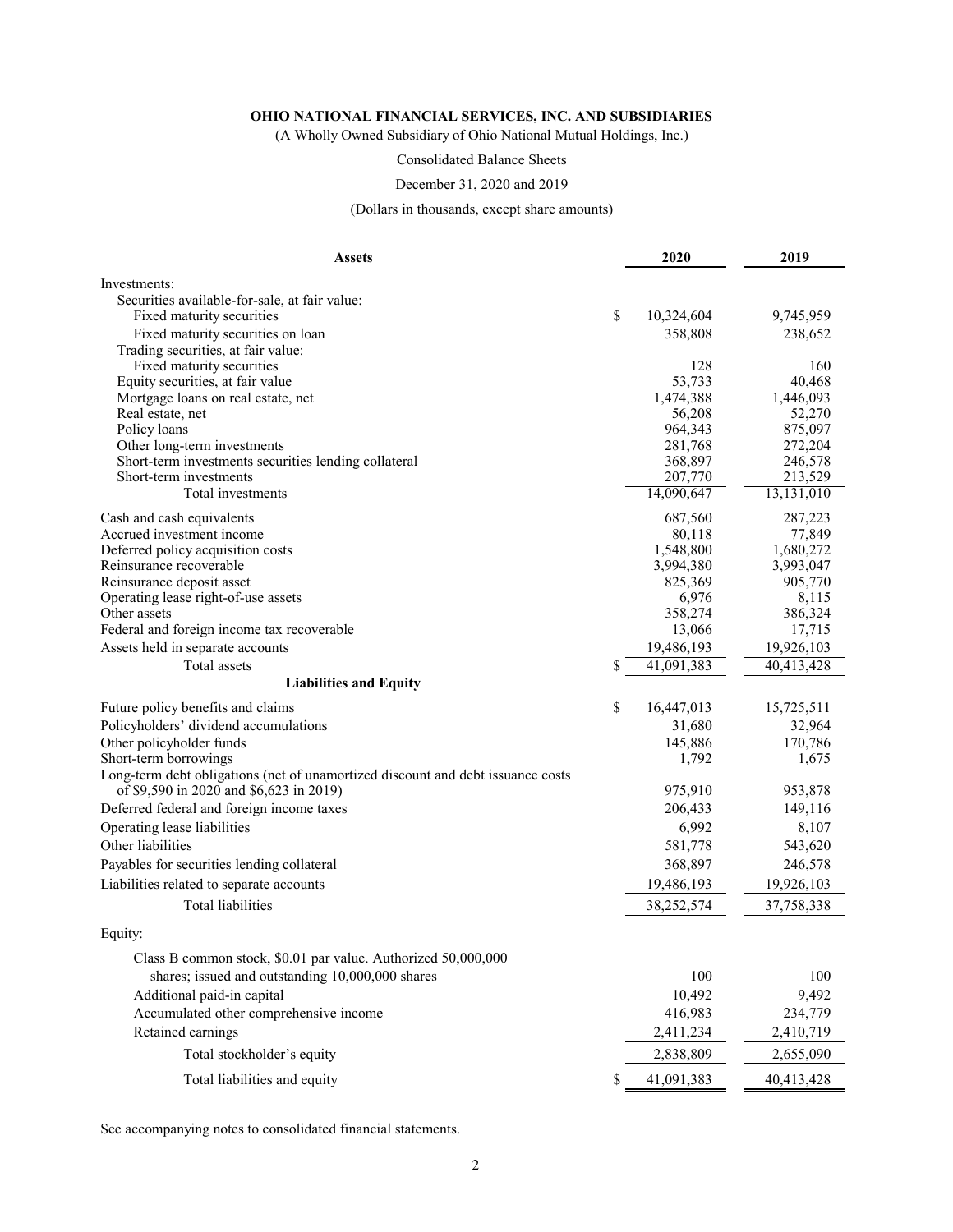(A Wholly Owned Subsidiary of Ohio National Mutual Holdings, Inc.)

#### Consolidated Statements of Operations

#### Years ended December 31, 2020, 2019 and 2018

(Dollars in thousands)

|                                                      | 2020           | 2019       | 2018             |
|------------------------------------------------------|----------------|------------|------------------|
| Revenues:                                            |                |            |                  |
| Traditional life insurance premiums                  | \$<br>864,652  | 862,166    | 847,496          |
| Annuity premiums and charges                         | 413,451        | 445,085    | 571,784          |
| Universal life policy charges                        | 155,135        | 147,999    | 146,529          |
| Group life and health insurance premiums             | 111,455        | 113,099    | 100,632          |
| Accident and health insurance premiums               | 29,074         | 25,238     | 21,284           |
| Investment management fees                           | 43,198         | 45,181     | 51,452           |
| Change in value of trading fixed maturity securities | (2)            | (4)        | (45)             |
| Change in value of equity securities                 | 1,506          | 4,819      | (7,208)          |
| Net investment income                                | 441,665        | 524,787    | 553,272          |
| Net realized gains (losses):                         |                |            |                  |
| Investment gains (losses):                           |                |            |                  |
| Total other-than-temporary impairment losses         |                |            |                  |
| on securities                                        | (11, 347)      | 2,426      | 2,312            |
| Portion of impairment losses recognized in other     |                |            |                  |
| comprehensive income (loss)                          | 2,088          | (7, 386)   | (4, 539)         |
| Net other-than-temporary impairment losses on        |                |            |                  |
| securities recognized in earnings                    | (9,259)        | (4,960)    | (2,227)          |
| Realized gains, excluding other-than-temporary       |                |            |                  |
| impairment losses on securities                      | 28,990         | 215,334    | 5,293            |
| Total investment gains                               | 19,731         | 210,374    | 3,066            |
| Derivative instruments                               | (50, 702)      | (154, 443) | (6,000)          |
| Loss on debt retirement                              |                | (10,263)   |                  |
| Other income                                         | 152,619        | 126,424    | 106,448          |
|                                                      | 2,181,782      | 2,340,462  | 2,388,710        |
| Benefits and expenses:                               |                |            |                  |
| Benefits and claims                                  | 1,452,664      | 1,566,068  | 1,504,423        |
| Provision for policyholders' dividends on            |                |            |                  |
| participating policies                               | 109,808        | 114,298    | 108,640          |
| Amortization of deferred policy acquisition costs    | 149,547        | 264,968    | 154,458          |
| Commissions, net                                     | 165,687        | 175,902    | 235,802          |
| Other operating costs and expenses                   | 305,971        | 307,494    | 331,586          |
|                                                      | 2,183,677      | 2,428,730  | 2,334,909        |
| (Loss) income before income taxes                    | (1, 895)       | (88, 268)  | 53,801           |
|                                                      |                |            |                  |
| Income taxes:<br>Current (benefit) expense           |                | 991        |                  |
| Deferred expense (benefit)                           | (2,599)<br>189 | (32, 139)  | (896)<br>(7,824) |
|                                                      |                |            |                  |
|                                                      | (2, 410)       | (31, 148)  | (8,720)          |
| Net income (loss)                                    | \$<br>515      | (57, 120)  | 62,521           |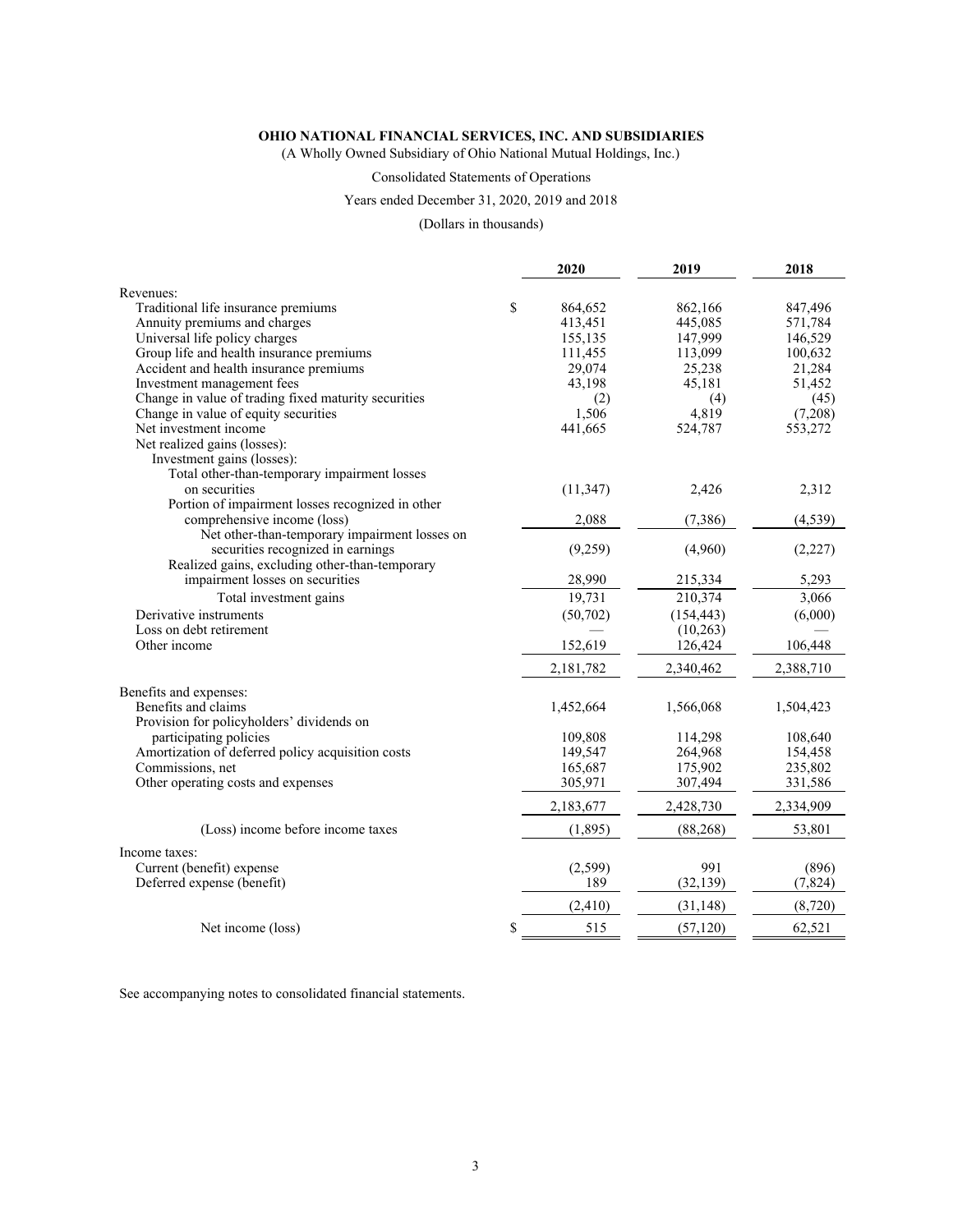(A Wholly Owned Subsidiary of Ohio National Mutual Holdings, Inc.)

Consolidated Statements of Comprehensive Income (Loss)

Years ended December 31, 2020, 2019 and 2018

(Dollars in thousands)

|                                                                                              | <b>Before</b><br>tax | Tax<br>(expense)<br>benefit | After<br>tax |
|----------------------------------------------------------------------------------------------|----------------------|-----------------------------|--------------|
| 2020                                                                                         |                      |                             |              |
| Net income                                                                                   | \$                   |                             | 515          |
| Other comprehensive income, net of taxes:<br>Foreign currency translation adjustment         | 6,047                |                             | 6,047        |
| Unrecognized net periodic benefit cost                                                       | (10, 174)            | 2,137                       | (8,037)      |
| Unrealized gains (losses) on derivative instruments                                          | 348                  | (73)                        | 275          |
| Net unrealized gains (losses) on securities available-for-sale<br>arising during the period: |                      |                             |              |
| Securities available-for-sale                                                                | 359,532              | (78, 517)                   | 281,015      |
| Deferred acquisition costs                                                                   | (112,397)            | 23,603                      | (88, 794)    |
| Future policy benefits and claims                                                            | (27, 863)            | 3,768                       | (24,095)     |
| Other policyholder funds<br>Less:                                                            | 35,839               | (7, 526)                    | 28,313       |
| Net gains on securities available-for-sale                                                   |                      |                             |              |
| realized during the period                                                                   | 19,289               | (4,366)                     | 14,923       |
| Amortization of pension and other post-retirement benefits                                   | (3,042)              | 639                         | (2,403)      |
| Total other comprehensive income                                                             | 235,085              | (52, 881)                   | 182,204      |
| Total comprehensive income                                                                   |                      | \$                          | 182,719      |
|                                                                                              |                      |                             |              |
| 2019<br>Net loss                                                                             | \$                   |                             |              |
| Other comprehensive income, net of taxes:                                                    |                      |                             | (57, 120)    |
| Foreign currency translation adjustment                                                      | (10,027)             |                             | (10, 027)    |
| Unrecognized net periodic benefit cost                                                       | (1,202)              | 225                         | (977)        |
| Unrealized gains (losses) on derivative instruments                                          | 299                  | (63)                        | 236          |
| Net unrealized gains (losses) on securities available-for-sale                               |                      |                             |              |
| arising during the period:                                                                   |                      |                             |              |
| Securities available-for-sale                                                                | 649,764              | (138, 885)                  | 510,879      |
| Deferred acquisition costs                                                                   | (114, 252)           | 23,993                      | (90,259)     |
| Future policy benefits and claims                                                            | (61, 427)            | 14,497                      | (46,930)     |
| Other policyholder funds<br>Less:                                                            | 25,670               | (5,391)                     | 20,279       |
| Net gains on securities available-for-sale                                                   |                      |                             |              |
| realized during the period                                                                   | 207,982              | (43, 682)                   | 164,300      |
| Amortization of pension and other post-retirement benefits                                   | (3,162)              | 664                         | (2, 498)     |
| Total other comprehensive income                                                             | 284,005              | (62, 606)                   | 221,399      |
| Total comprehensive income                                                                   |                      | \$                          | 164,279      |
| 2018                                                                                         |                      |                             |              |
| Net income                                                                                   | \$                   |                             | 62,521       |
| Other comprehensive loss, net of taxes:                                                      |                      |                             |              |
| Foreign currency translation adjustment                                                      | (17, 497)            |                             | (17, 497)    |
| Unrecognized net periodic benefit cost                                                       | 9,402                | (1,975)                     | 7,427        |
| Net unrealized gains (losses) on securities available-for-sale                               |                      |                             |              |
| arising during the period:<br>Securities available-for-sale                                  | (283, 637)           | 58,601                      | (225, 036)   |
| Deferred acquisition costs                                                                   | 81,269               | (17,067)                    | 64,202       |
| Future policy benefits and claims                                                            | 38,534               | (9,645)                     | 28,889       |
| Other policyholder funds                                                                     | (17,990)             | 3,778                       | (14,212)     |
| Less:                                                                                        |                      |                             |              |
| Net gains on securities available-for-sale                                                   |                      |                             |              |
| realized during the period                                                                   | 15,464               | (3,290)                     | 12,174       |
| Amortization of pension and other post-retirement benefits                                   | (4,059)              | 852                         | (3,207)      |
| Total other comprehensive loss                                                               | (201, 324)           | 36,130                      | (165, 194)   |
| Total comprehensive loss                                                                     |                      | \$                          | (102, 673)   |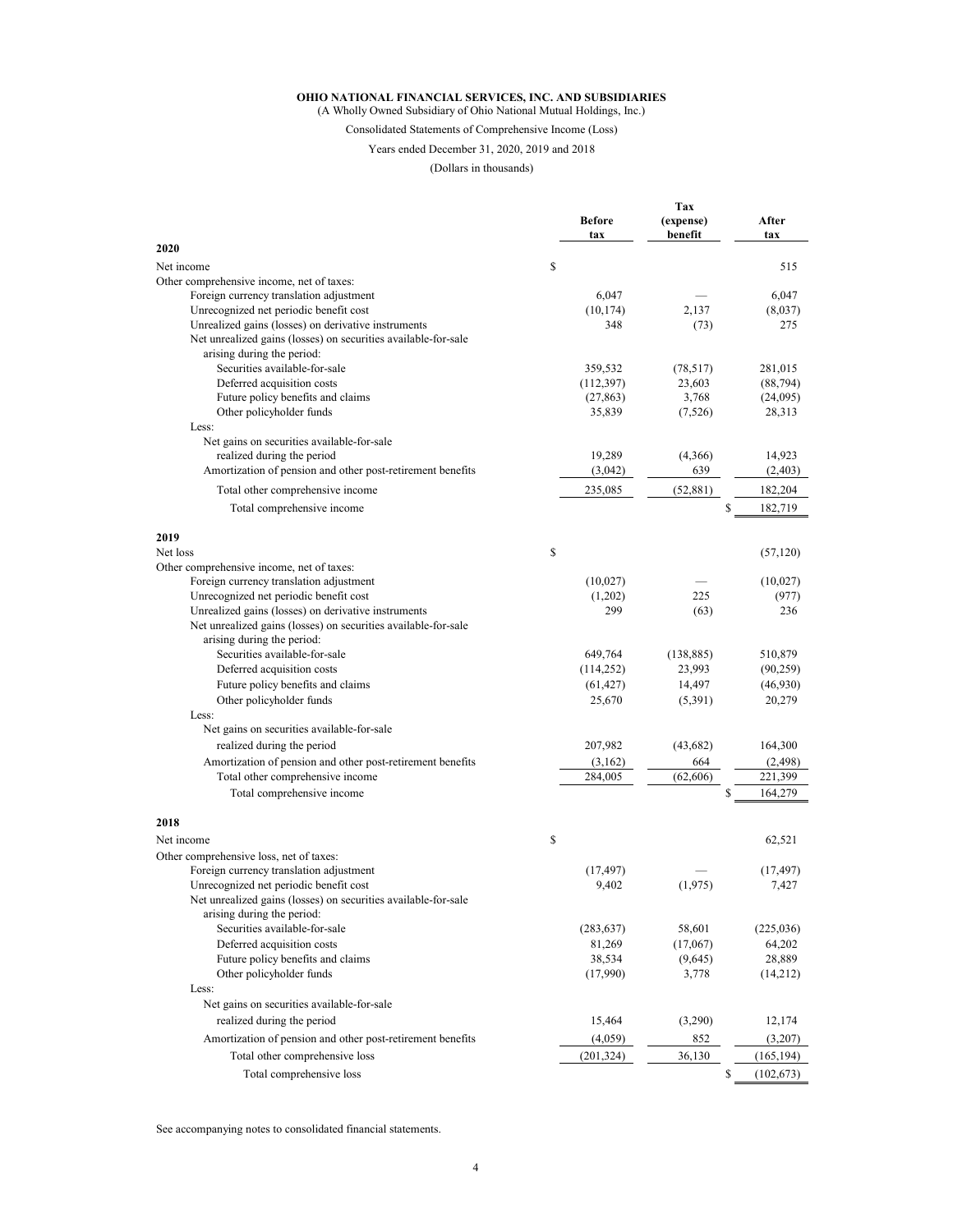(A Wholly Owned Subsidiary of Ohio National Mutual Holdings, Inc.)

Consolidated Statements of Changes in Equity

Years ended December 31, 2020, 2019 and 2018

(Dollars in thousands)

|                                                                                 | <b>Class B</b><br>common<br>stock | <b>Additional</b><br>paid-in<br>capital | Accumulated<br>other<br>comprehensive<br>income | <b>Retained</b><br>earnings | <b>Total</b><br>stockholder's<br>equity |
|---------------------------------------------------------------------------------|-----------------------------------|-----------------------------------------|-------------------------------------------------|-----------------------------|-----------------------------------------|
| Balance, December 31, 2017                                                      | \$<br>100                         | 9,492                                   | 183,933                                         | 2,363,566                   | 2,557,091                               |
| Adjustment to beginning balance*                                                |                                   |                                         |                                                 | 37,393                      | 37,393                                  |
| Balance, December 31, 2017 - Adjusted                                           | 100                               | 9,492                                   | 183,933                                         | 2,400,959                   | 2,594,484                               |
| Impact of adoption of ASU 2016-01*                                              |                                   |                                         | (5,359)                                         | 5,359                       |                                         |
| Comprehensive loss:<br>Net income<br>Other comprehensive loss                   |                                   |                                         | (165, 194)                                      | 62,521                      | 62,521<br>(165, 194)                    |
| Total comprehensive loss                                                        |                                   |                                         |                                                 |                             | (102, 673)                              |
| Balance, December 31, 2018<br>Dividends to stockholder<br>Comprehensive income: | 100                               | 9,492                                   | 13,380                                          | 2,468,839<br>(1,000)        | 2,491,811<br>(1,000)                    |
| Net loss<br>Other comprehensive income                                          |                                   |                                         | 221,399                                         | (57, 120)                   | (57, 120)<br>221,399                    |
| Total comprehensive income                                                      |                                   |                                         |                                                 |                             | 164,279                                 |
| Balance, December 31, 2019<br>Capital contribution from parent                  | 100                               | 9,492<br>1,000                          | 234,779                                         | 2,410,719                   | 2,655,090<br>1,000                      |
| Comprehensive income:<br>Net income<br>Other comprehensive income               |                                   |                                         | 182,204                                         | 515                         | 515<br>182,204                          |
| Total comprehensive income                                                      |                                   |                                         |                                                 |                             | 182,719                                 |
| Balance, December 31, 2020                                                      | 100                               | 10,492                                  | 416,983                                         | 2,411,234                   | 2,838,809                               |

\*See Note 3 for further detail.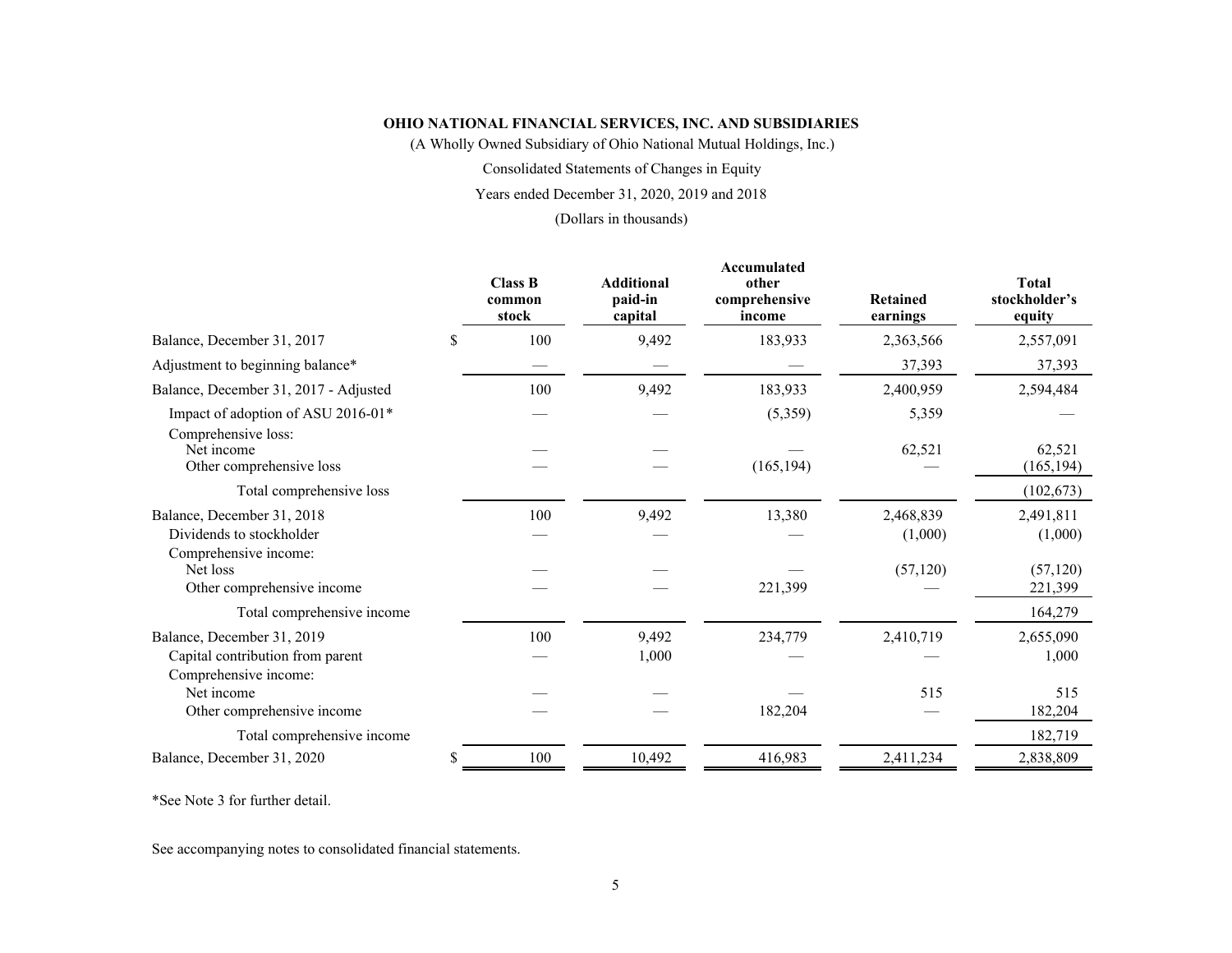(A Wholly Owned Subsidiary of Ohio National Mutual Holdings, Inc.)

## Consolidated Statements of Cash Flows

#### Years ended December 31, 2020, 2019 and 2018

(Dollars in thousands)

|                                                                                           | 2020        | 2019        | 2018        |
|-------------------------------------------------------------------------------------------|-------------|-------------|-------------|
| Cash flows from operating activities:                                                     |             |             |             |
| Net income (loss)                                                                         | \$<br>515   | (57, 120)   | 62,521      |
| Adjustments to reconcile net income (loss) to net cash provided                           |             |             |             |
| by operating activities:                                                                  |             |             |             |
| Interest credited to policyholder account values                                          | 230,270     | 249,426     | 236,964     |
| Universal life and investment-type product policy fees                                    | (403, 571)  | (406, 228)  | (415, 644)  |
| Capitalization of deferred policy acquisition costs                                       | (134, 685)  | (156, 827)  | (231, 828)  |
| Amortization of deferred policy acquisition costs                                         | 149,547     | 264,968     | 154,458     |
| Amortization and depreciation                                                             | 28,594      | 24,996      | 26,463      |
| Net realized losses (gains) on investments, derivative instruments                        |             |             |             |
| and debt retirement                                                                       | 30,971      | (45,668)    | 2,934       |
| Change in value of trading fixed maturity securities                                      | 2           | 4           | 45          |
| Change in value of equity securities                                                      | (1,506)     | (4, 819)    | 7,208       |
|                                                                                           | 189         | (32, 139)   | (7, 824)    |
| Deferred income tax expense (benefit)<br>(Increase) decrease in accrued investment income |             |             |             |
|                                                                                           | (2,269)     | 22,781      | (6,300)     |
| Decrease (increase) in operating lease right-of-use assets                                | 1,139       | (8, 115)    |             |
| Change in accretion of reinsurance deposit asset                                          | (28, 240)   |             |             |
| Decrease (increase) in other assets and reinsurance recoverable                           | 9,297       | (117,083)   | (50,600)    |
| Increase in policyholder liabilities                                                      | 620,062     | 600,212     | 783,913     |
| (Decrease) increase in policyholders' dividend accumulations                              |             |             |             |
| and other funds                                                                           | (4,896)     | 11,258      | 25,613      |
| Decrease in federal and foreign income tax recoverable                                    | 4,649       | 8,810       | 1,266       |
| (Decrease) increase in operating lease liabilities                                        | (1, 115)    | 8,107       |             |
| Increase in other liabilities                                                             | 67,732      | 1,677       | 7,721       |
| Other, net                                                                                | (708)       | 418         | (3,265)     |
| Net cash provided by operating activities                                                 | 565,977     | 364,658     | 593,645     |
| Cash flows from investing activities:                                                     |             |             |             |
| Proceeds from maturity of fixed maturity available-for-sale securities                    | 265,082     | 212,081     | 368,308     |
| Proceeds from sales, calls, redemptions, prepayments, and paydowns                        |             |             |             |
| of fixed maturity available-for-sale securities                                           | 1,450,913   | 1,235,043   | 1,082,932   |
| Proceeds from sale of equity securities                                                   | 3,061       | 62,603      | 40,578      |
| Proceeds from repayment of mortgage loans on real estate                                  | 150,579     | 166,304     | 203,250     |
| Proceeds from sale of real estate                                                         | 12,559      | 5,706       | 4,141       |
| Cost of fixed maturity available-for-sale securities acquired                             | (2,028,629) | (1,720,935) | (2,770,215) |
| Cost of equity securities acquired                                                        | (12, 873)   | (31,207)    | (33, 377)   |
| Cost of mortgage loans on real estate acquired                                            | (178, 582)  | (281,005)   | (271,261)   |
| Cost of real estate acquired                                                              | (4,769)     | (7, 247)    | (3,116)     |
| Cost of property, plant and equipment acquired                                            | (13, 830)   | (13, 674)   | (11,896)    |
|                                                                                           |             | (64, 807)   |             |
| Derivative (payments) receipts, net                                                       | (18, 585)   |             | (60, 355)   |
| Change in payables for securities lending collateral, net                                 | 122,319     | (66, 914)   | 303,811     |
| Net decrease (increase) in short-term investments                                         | 7,065       | (45,600)    | (60, 723)   |
| Change in policy loans, net                                                               | (88,980)    | (108, 800)  | (102, 873)  |
| Change in payable for securities and mortgage loans on real estate                        | 17,266      | 2,668       | (17, 842)   |
| Company owned life insurance settlement proceeds                                          |             |             | 98          |
| Change in other invested assets, net                                                      | (62, 944)   | 73,313      | (27,350)    |
| Net cash used in investing activities                                                     | (380, 348)  | (582, 471)  | (1,355,890) |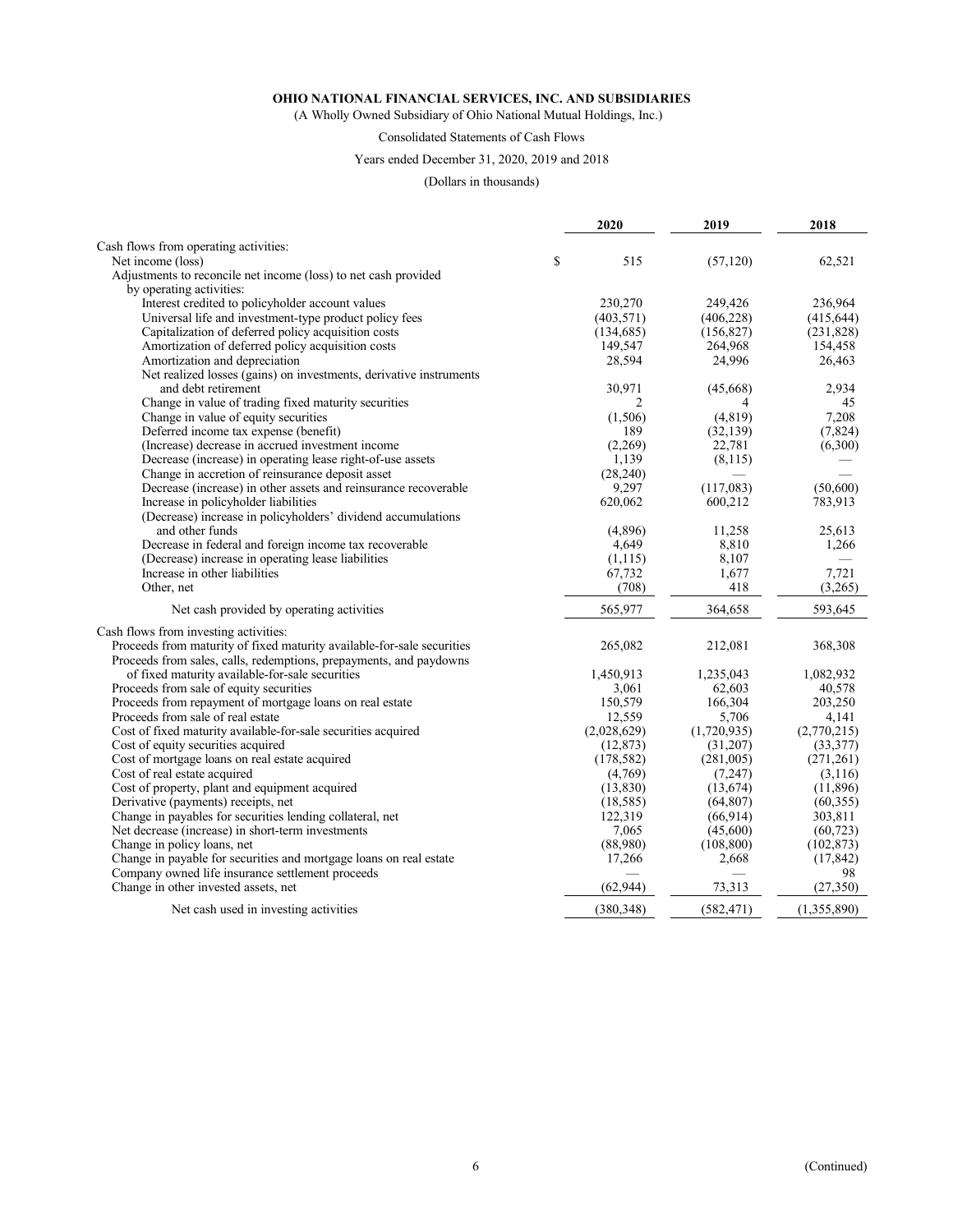(A Wholly Owned Subsidiary of Ohio National Mutual Holdings, Inc.)

#### Consolidated Statements of Cash Flows (Continued)

#### Years ended December 31, 2020, 2019 and 2018

(Dollars in thousands)

|                                                                                        |    | 2020       | 2019        | 2018       |
|----------------------------------------------------------------------------------------|----|------------|-------------|------------|
| Cash flows from financing activities:                                                  |    |            |             |            |
| Universal life and investment product account deposits                                 | \$ | 569,098    | 606,197     | 1,826,006  |
| Universal life and investment product account withdrawals                              |    | (353, 339) | (440, 231)  | (953, 230) |
| Change in reinsurance deposit asset                                                    |    | 108.641    | 32,483      |            |
| Capital contribution from parent                                                       |    | 1,000      |             |            |
| Dividends paid to parent                                                               |    |            | (1,000)     |            |
| Change in short-term borrowings                                                        |    | 117        | (89,958)    | 147        |
| Other financing activities                                                             |    | (5,322)    | (3,836)     | 10,687     |
| Issuance of notes payable                                                              |    | 420,551    | 399,248     |            |
| Repayment of notes payable                                                             |    | (400,000)  | (310, 263)  |            |
| Net cash provided by financing activities                                              |    | 340,746    | 192,640     | 883,610    |
| Foreign currency translation adjustment                                                |    | (3,719)    | (1,033)     | (1, 554)   |
| Net increase (decrease) in cash and cash equivalents                                   |    | 522,656    | (26, 206)   | 119,811    |
| Cash and cash equivalents, beginning of period                                         |    | 533,801    | 560,007     | 440,196    |
| Cash and cash equivalents, end of period                                               | S. | 1,056,457  | 533,801     | 560,007    |
| Supplemental disclosures:                                                              |    |            |             |            |
| Federal income tax (received) paid                                                     | \$ | (7,904)    | (9, 924)    | 2,063      |
| Interest paid                                                                          |    | 69,664     | 69.761      | 62,318     |
| Reinsurance funds withheld embedded derivative liability change                        |    | (136)      | 191         | 20         |
| Non-cash proceeds for available-for-sale securities transferred into reinsurance trust |    | 102,727    |             |            |
| Non-cash cost for available-for-sale securities transferred into reinsurance trust     |    | (102, 727) |             |            |
| Non-cash consideration for reinsurance recoverable                                     |    |            | 1,858,332   |            |
| Non-cash consideration for available-for-sale bonds transferred for reinsurance        |    |            | (2,796,585) |            |
| Non-cash consideration for reinsurance deposit asset                                   |    |            | 938.253     |            |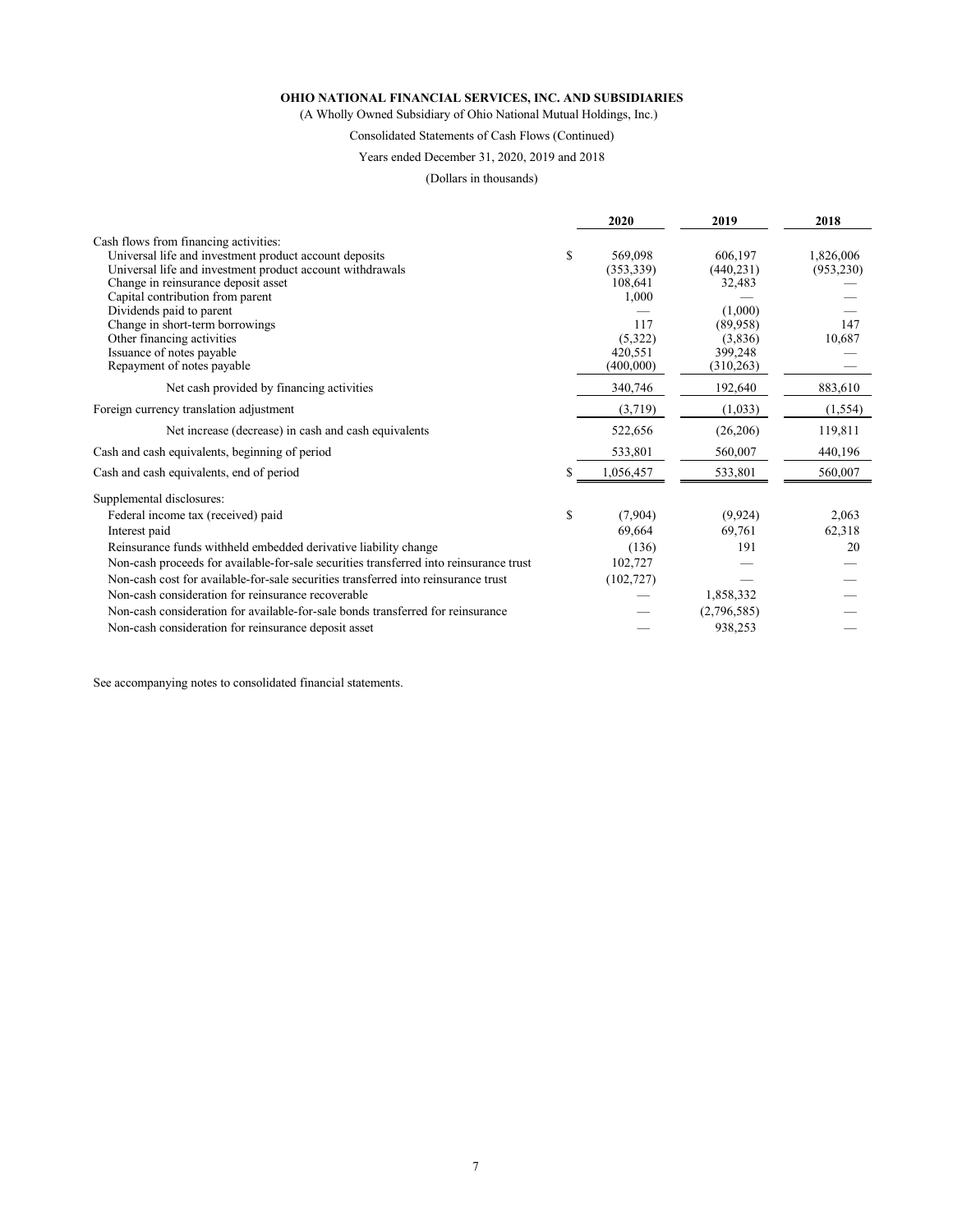(A Wholly Owned Subsidiary of Ohio National Mutual Holdings, Inc.)

## Notes to Consolidated Financial Statements

#### December 31, 2020, 2019 and 2018

(Dollars in thousands)

#### **(1) Organization and Business Description**

#### *Organization*

Ohio National Financial Services, Inc. is a stock holding company wholly owned by Ohio National Mutual Holdings, Inc. ("ONMH"). Ohio National Financial Services, Inc. owns 100% of The Ohio National Life Insurance Company ("ONLIC"), a life insurance subsidiary, and Sycamore Re, Ltd. ("SYRE"), a special purpose financial captive life insurance company.

In 1998, ONLIC became a stock company under provisions of Sections 3913.25 to 3913.38 of the Ohio Revised Code relating to mutual holding companies. ONLIC owns 100% of Ohio National Life Assurance Corporation ("ONLAC"), a stock life insurance subsidiary; National Security Life and Annuity Company ("NSLAC"), a stock life insurance subsidiary; Montgomery Re, Inc. ("MONT"), a special purpose financial captive life insurance company; Kenwood Re, Inc. ("KENW"), a special purpose financial captive life insurance company; Camargo Re Captive, Inc. ("CMGO"), a special purpose financial captive life insurance company; Sunrise Captive Re, LLC ("SUNR"), an Ohio authorized reinsurer; Ohio National Equities, Inc. ("ONEQ"), a broker dealer registered under the Securities and Exchange Commission Act of 1934; and The O.N. Equity Sales Company ("ONESCO"), a broker dealer registered under the Securities and Exchange Commission Act of 1934.

SYRE owns 100% of a Delaware holding company, ON Foreign Holdings, LLC ("ONFH"), which owns 100% of Ohio National International Holdings Cooperatief U.A. ("ONIH"), a Dutch holding company. ONIH owned 100% of ON Netherlands Holdings B.V. ("ONNH"), a Dutch holding company. Effective December 27, 2019, ONIH was merged into ONNH, with ONNH being the surviving entity. As the transaction was between entities under common control, the operations of ONIH were transferred to ONNH at carrying value and, as such, there was no financial statement impact as a result of this transaction. ONNH owns Ohio National Seguros de Vida S.A. ("ONSP"), a Peruvian insurance company, and ON Global Holdings, SMLLC ("ONGH"), a Delaware holding company. ONNH owns 100% of O.N. International do Brasil Participacoes, Ltda. ("OHIO"), which was formed to hold the equity method investment made when the Company entered into a 50% joint venture agreement with a Brazilian insurance company. Effective September 30, 2019, Ohio National Sudamerica S.A. ("ONSA"), a Chilean holding company, issued additional common equity shares to ONNH in exchange for a capital contribution of \$5,283. ONGH now owns 92% of ONSA and ONNH owns 8%. Prior to this transaction, ONGH owned 100% of ONSA. ONSA owns 100% of Ohio National Seguros de Vida S.A. ("ONSV"), a Chilean insurance company.

Ohio National Financial Services, Inc. and its subsidiaries are collectively referred to as "ONFS" or the "Company".

#### *Business*

ONLIC and ONLAC are life and health (disability) insurers licensed in 49 states, the District of Columbia and Puerto Rico. ONLIC and ONLAC offered a full range of life, disability, and annuity products through independent agents and other distribution channels and are subject to competition from other insurers throughout the United States. The Company announced on September 6, 2018 that it would exclusively focus on growing its life insurance and disability insurance product lines going forward. The decision followed a comprehensive strategic review of the Company's businesses, taking into account the continuously changing regulatory landscape, the sustained low interest rate environment, and the increasing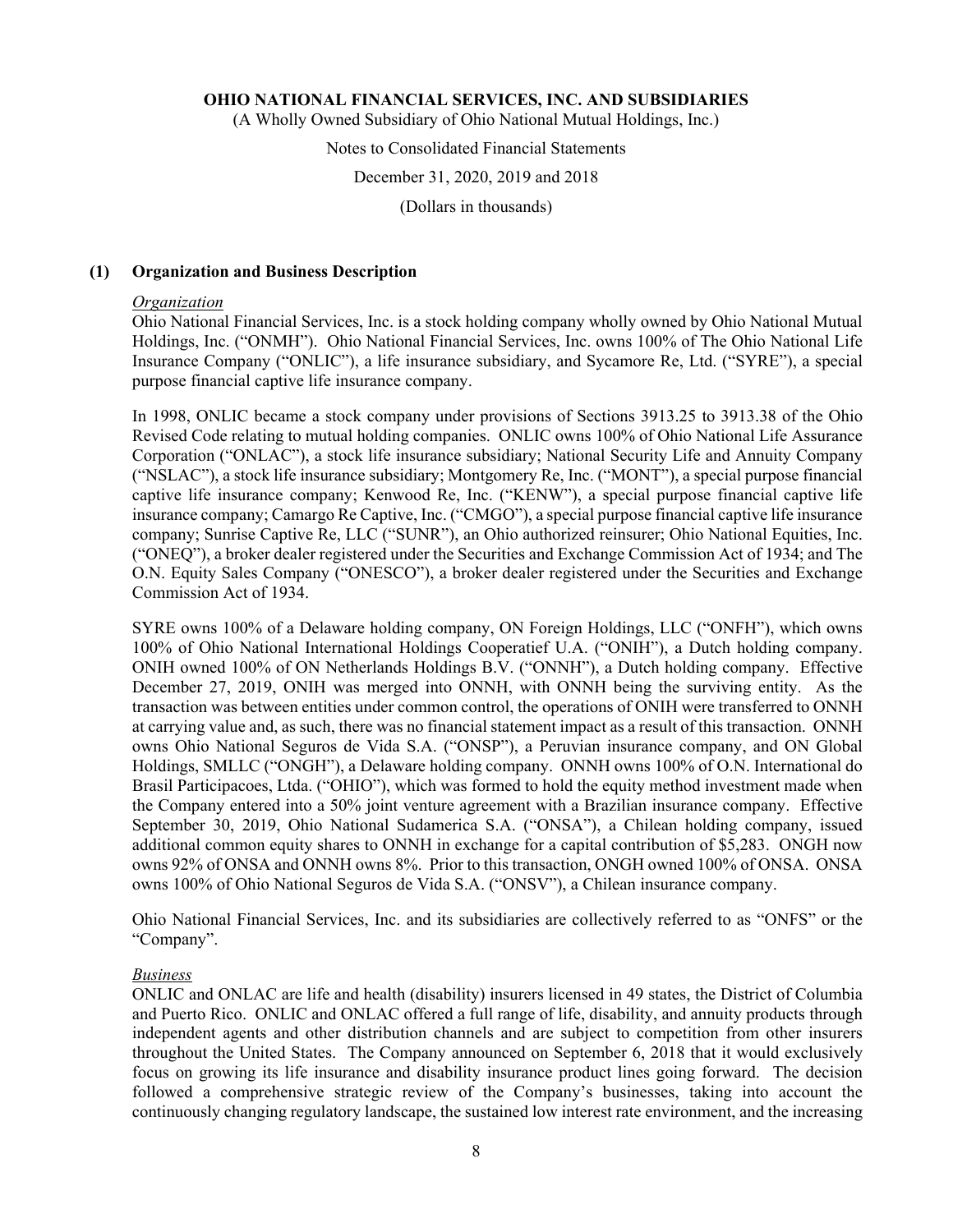(A Wholly Owned Subsidiary of Ohio National Mutual Holdings, Inc.)

## Notes to Consolidated Financial Statements

#### December 31, 2020, 2019 and 2018

(Dollars in thousands)

cost of doing business, as well as growth opportunities and the Company's competitive strengths. Effective September 15, 2018, the Company is no longer accepting applications for variable annuities or new retirement plans, while continuing to service and support existing clients in both product lines. During the second quarter of 2020, the Company made the strategic decision to relaunch its fixed indexed annuity product.

In 2018, ONLIC offered certain variable annuity policyholders with the guaranteed minimum income benefit ("GMIB") rider the opportunity to exchange that policy and associated rider for a fixed indexed annuity policy with an enhanced guaranteed lifetime withdrawal benefit ("GLWB") rider. More than \$500,000 in account value was exchanged under this program.

Additionally, in late 2018 and into 2019, ONLIC offered to buy-back certain variable annuity policies from policyholders with the GMIB rider. ONLIC paid approximately \$115,000 and \$58,000 related to the buyback during 2019 and 2018, respectively, which is included in benefits and claims on the corresponding statements of operations. A second phase of the buy-back was offered in late 2020 and into 2021. ONLIC paid approximately \$12,000 related to the buy-back in 2020, which is included in benefits and claims on the corresponding consolidated statements of operations.

NSLAC is licensed in 17 states and the District of Columbia and services an existing portfolio of variable annuity products. Effective March 16, 2018, NSLAC no longer actively markets or issues new individual variable annuity business, which currently represents the majority of NSLAC's inforce contracts and policies.

ONLIC, ONLAC and NSLAC are subject to regulation by the insurance departments of states in which they are licensed and undergo periodic examinations by those departments.

SYRE reinsured certain fixed indexed annuity and variable annuity-related risks for ONLIC. The variable annuity reinsurance agreement covered living benefits and death benefits sold only with, or as a part of, such living benefit riders. During 2019, ONLIC recaptured the majority of variable annuity-related risks and reinsured them with SUNR. SUNR retrocedes the risks related to GMIB variable annuity contracts to SYRE. The effects of these transactions have no impact on the Company's financial statements, as they eliminate in consolidation.

SUNR was capitalized in 2018 and was approved on January 9, 2019 by the Ohio Department of Insurance to begin assuming contracts written by ONLIC, effective April 1, 2019.

MONT engages in the business of reinsuring term life insurance and certain death benefit guarantee universal life policies with affiliated companies. KENW and CMGO engage in the business of reinsuring term life insurance with affiliated companies.

ONEQ earns revenue by retaining a sales load from the sale of variable life insurance contracts on behalf of ONLAC and variable annuity contracts, fixed annuity contracts and fixed indexed annuity contracts on behalf of ONLIC, to unrelated third party broker dealers under distribution agreements with ONLAC and ONLIC. ONESCO earns commissions and fees from sales of variable life contracts under a distribution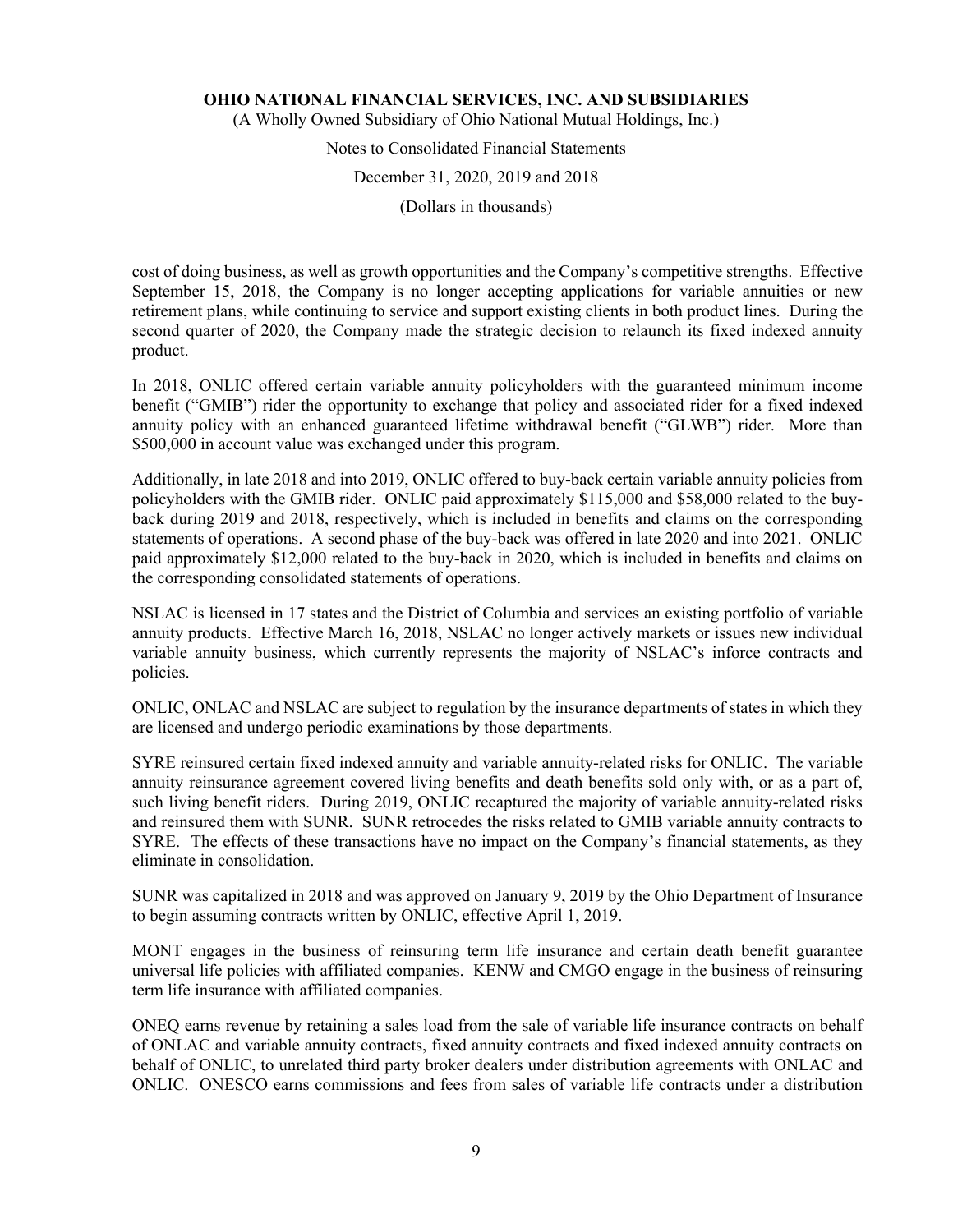(A Wholly Owned Subsidiary of Ohio National Mutual Holdings, Inc.)

## Notes to Consolidated Financial Statements

December 31, 2020, 2019 and 2018

(Dollars in thousands)

agreement with ONLAC and annuity contracts under a distribution agreement with ONLIC as well as commissions and fees related to sales of unaffiliated products.

ONSV provides insurance and other retirement products to the Chilean market. ONSP provides death, survival and disability insurance in the Peruvian Social Security System. The Brazilian joint venture provides insurance and other retirement products to the Brazilian market.

#### **(2) Basis of Presentation**

The accompanying consolidated financial statements have been prepared in accordance with accounting principles generally accepted in the United States of America ("GAAP"). All intercompany transactions and balances have been eliminated in consolidation.

#### **(3) Summary of Significant Accounting Policies**

The significant accounting policies followed by the Company that materially affect financial reporting are summarized below.

#### *(a) Change in Accounting Principle*

The Company has, in previous years, accounted for direct financing leases under the legacy lease accounting guidance within Accounting Standards Codification ("ASC") 840. Upon adoption of ASC 842 in 2019, buyer-lessors are required to evaluate direct financing leases for whether the underlying asset has been purchased based on the transfer of control. The Company's direct financing leases do not qualify as a sale of the underlying asset; as such, effective January 1, 2019, the Company accounts for them as receivables under Financial Accounting Standards Board ("FASB") ASC Topic 310.

#### *(b) Use of Estimates*

The preparation of financial statements in conformity with GAAP requires management to adopt accounting policies and make estimates and assumptions that affect amounts reported in the consolidated financial statements. In applying these policies and estimates, management makes subjective and complex judgments that frequently require assumptions about matters that are inherently uncertain. Actual results could differ from estimates.

The most significant estimates and assumptions include those used in determining the balance, amortization and recoverability of deferred policy acquisition costs; the liability for future policy benefits and claims; contingencies; provision for income taxes; deferred taxes; uncertain income tax positions and contingencies; allowance for loan losses for mortgage loans on real estate; valuation of and impairment losses on investments; and valuation of embedded derivatives. Although some variability is inherent in these estimates, the recorded amounts reflect management's best estimates based on facts and circumstances as of the consolidated balance sheet date. Management believes the amounts provided are appropriate.

#### *(c) Fair Value*

Certain assets and liabilities are measured at estimated fair value in the Company's consolidated balance sheets. The Company defines fair value as the price that would be received to sell an asset or paid to transfer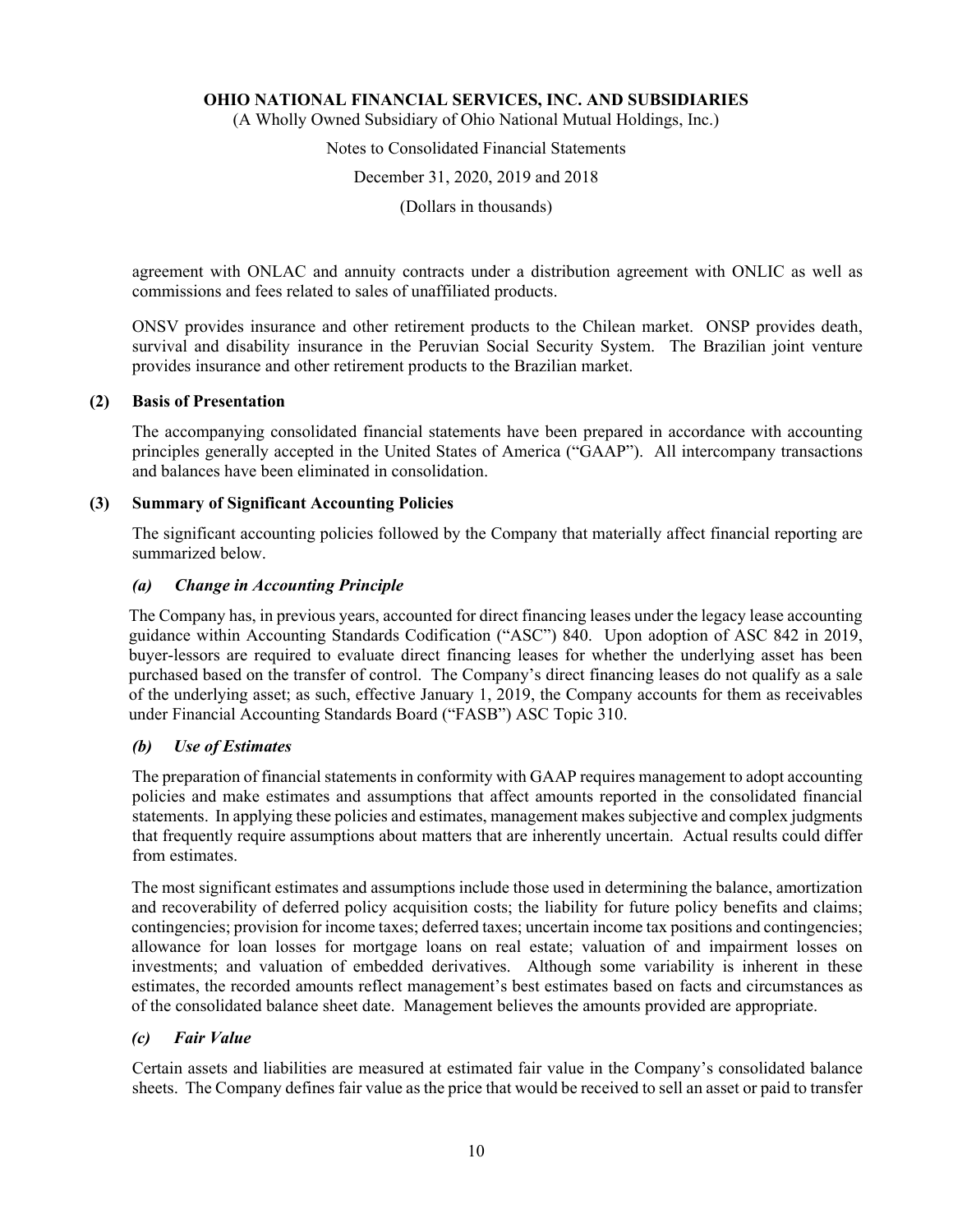(A Wholly Owned Subsidiary of Ohio National Mutual Holdings, Inc.)

## Notes to Consolidated Financial Statements

December 31, 2020, 2019 and 2018

(Dollars in thousands)

a liability (an exit price) in an orderly transaction between market participants on the measurement date. Note 6 to the consolidated financial statements includes further disclosures of estimated fair values.

#### *(d) Investments*

#### *Net Investment Income and Net Realized Gains (Losses)*

Income on investments is reported within net investment income. Gains and losses on sales of investments, impairment losses and changes in the allowance for loan losses on mortgage loans are reported within net realized gains (losses).

#### *Fixed Maturity and Equity Securities*

Fixed maturity and equity securities classified as available-for-sale are reported at their estimated fair value. Unrealized gains and losses, net of adjustments to deferred policy acquisition costs, future policy benefits and claims, other policyholder funds and deferred federal income tax, are recorded as a separate component of accumulated other comprehensive income in equity.

Fixed maturity and equity securities classified as trading are reported at their estimated fair value. Changes in estimated fair value of these fixed maturity securities are included in change in value of trading fixed maturity securities in the consolidated statements of operations. Changes in estimated fair value of these equity securities are included in the change in value of equity securities in the consolidated statements of operations.

Realized gains (losses) on the sale of investments are determined on the basis of specific security identification on the trade date. Any capital gains occurring in the Closed Block portfolio are offset by increases in the deferred policyholder obligation for that group of policies. See Note 16 for further information on the Closed Block.

For mortgage-backed securities, the Company recognizes income using a constant effective yield method based on prepayment assumptions and the estimated economic life of the securities. When estimated prepayments differ significantly from actual prepayments, the effective yield is recalculated to reflect actual payments to date and anticipated future payments. Any resulting adjustment is included in net investment income. All other investment income is recorded using the interest method without anticipating the impact of prepayments.

Dividends are recorded on the ex-dividend date and interest is accrued as earned using an effective yield method giving effect to amortization of premiums and accretion of discounts.

Management regularly reviews its fixed maturity and equity securities portfolios in order to evaluate the necessity to record impairment losses for other-than-temporary declines in estimated fair value of investments. See Note 7 for management's description and analysis of the portfolio.

#### *Mortgage Loans on Real Estate*

Mortgage loans on real estate are carried at the unpaid principal balance less an allowance for loan losses. The allowance is comprised of a specific and general component. The specific component relates to loans that have been identified as impaired and is generally measured as the difference between the impaired principal balance less the fair value of the collateral, if collateral dependent, less cost to sell. The Company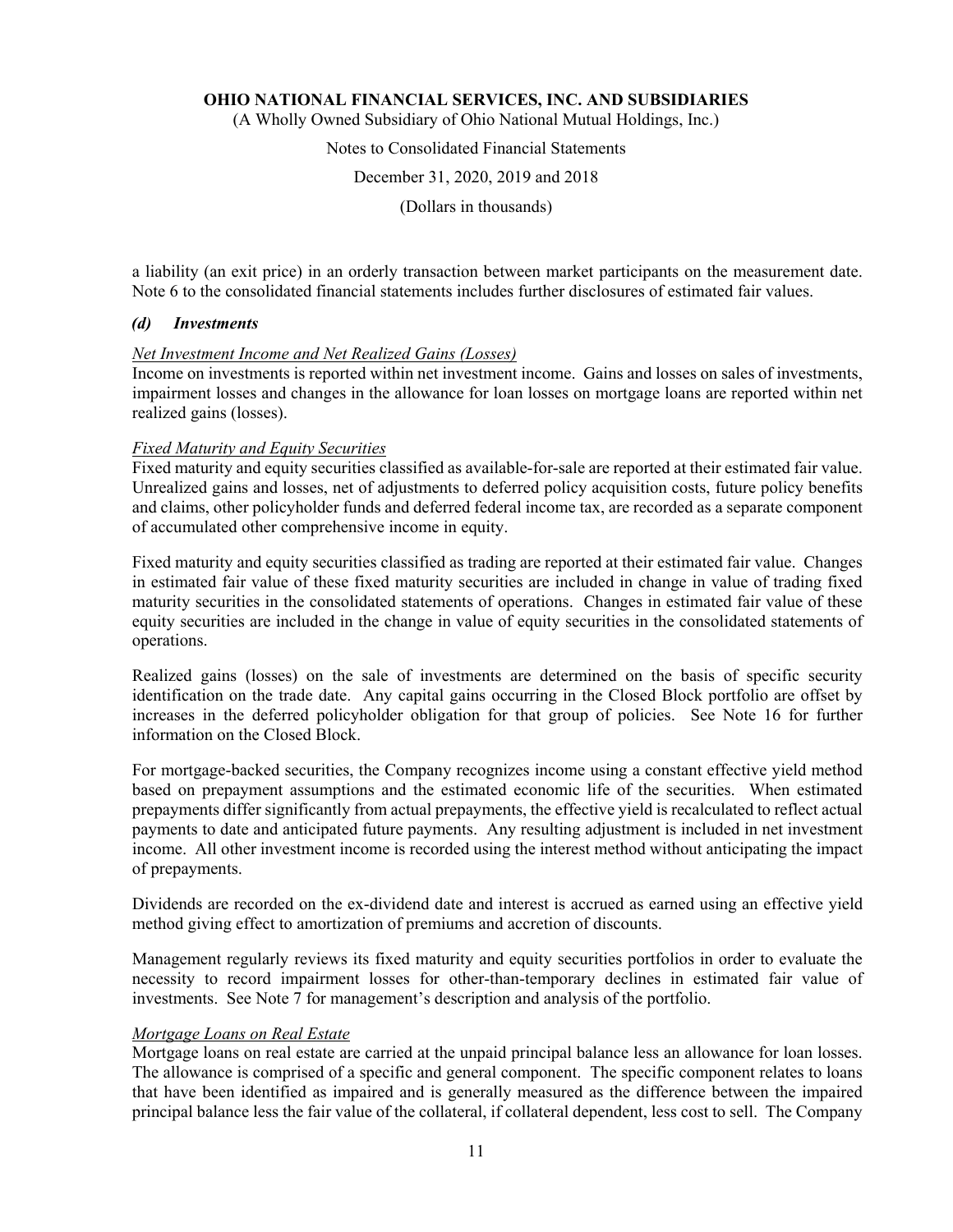(A Wholly Owned Subsidiary of Ohio National Mutual Holdings, Inc.)

# Notes to Consolidated Financial Statements December 31, 2020, 2019 and 2018

(Dollars in thousands)

provides allowances for impairments of these mortgage loans based on a review by portfolio managers. For the general component, management's periodic evaluation of the adequacy of the allowance is based on past loan loss experience, known and inherent risks in the portfolio, adverse situations that may affect the borrower's ability to repay, the estimated value of the underlying collateral, composition of the loan portfolio, current economic conditions, and other relevant factors.

Mortgage loans can be restructured in a troubled debt restructuring ("TDR"). The Company assesses loan modifications on a case by case basis to evaluate whether a TDR has occurred and will then establish a specific valuation allowance for the excess carrying value of the loan over the estimated fair value of the collateral based on a third party valuation. In response to the Coronavirus ("COVID-19") pandemic, there was an increase in the volume of loan modifications in the Company's mortgage portfolio. The COVID-19 related modifications were primarily in the form of principal and/or interest deferrals in accordance with the Interagency Statement on Loan Modifications and Reporting for Financial Institutions Working with Customer Affected by the Coronavirus during the year ended December 31, 2020. Accordingly, these loans were not categorized as a TDR.

Changes in the allowance are recorded in net realized gains (losses). Loans in foreclosure and loans considered to be impaired as of the consolidated balance sheet date are placed on nonaccrual status. Interest received on nonaccrual status mortgage loans is included in net investment income in the period received.

#### *Real Estate*

Real estate, net, which comprises of buildings and improvements, held for company investment and other real estate owned, is carried at cost less accumulated depreciation. Depreciation is determined using the straight-line method over the estimated useful life of the assets. The estimated useful life for companyoccupied real estate is 30 to 32 years, and the estimated useful life for building improvements is 5 to 30 years. The estimated useful life for real estate held for investment is 17 to 39 years, and the estimated useful life for building improvements is 5 to 16 years. Real estate, net also includes land which is carried at cost.

The Company occupies less than 50% of buildings held for company investment.

The cost basis of the real estate and building improvements was \$65,341 and \$58,645 at December 31, 2020 and 2019, respectively. Accumulated depreciation was \$14,385 and \$12,062 at December 31, 2020 and 2019, respectively. Related depreciation expense was \$1,883, \$1,907 and \$1,922 for the years ended December 31, 2020, 2019 and 2018, respectively, and is included in net investment income in the consolidated statements of operations. The cost basis of land was \$5,252 and \$5,687 at December 31, 2020 and 2019, respectively.

The Company reviews the estimated useful lives of these long lived assets and assesses for impairment when certain events or changes in operations occur.

#### *Policy Loans*

Policy loans are stated at unpaid principal balances. Interest income on such loans is recorded as earned using the contractually agreed upon interest rate and is included in net investment income on the consolidated statements of operations. Generally, accrued interest is capitalized on the policy's anniversary date.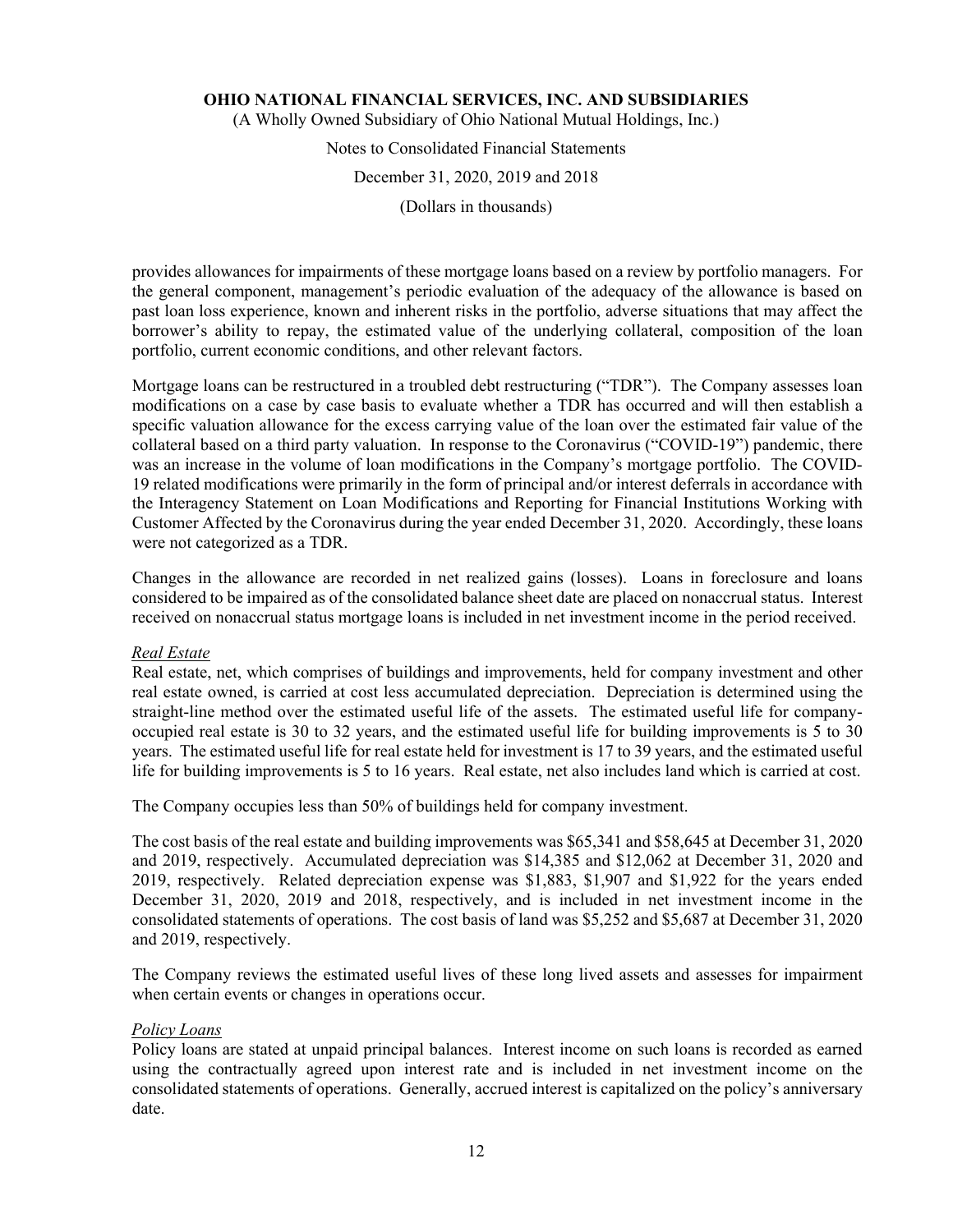(A Wholly Owned Subsidiary of Ohio National Mutual Holdings, Inc.)

## Notes to Consolidated Financial Statements

#### December 31, 2020, 2019 and 2018

(Dollars in thousands)

#### *Other Long Term Investments*

The direct financing leases entered into prior to the adoption of ASC 842, which consist principally of building and land purchase and leasing arrangements, will continue to be accounted for as capital leases under ASC 840. Direct financing leases are carried at minimum lease payments to be received less unearned income. Building leases generally have a 75% - 80% loan-to-value ("LTV") at inception and a 9 to 21 year repayment schedule. Land leases generally have a 60% - 70% LTV at inception, a five-year repayment schedule and have several principal and interest cash flow structures.

The Company modified certain leases via principal and/or interest deferrals in accordance with the Interagency Statement on Loan Modifications and Reporting for Financial Institutions Working with Customer Affected by the Coronavirus during the year ended December 31, 2020. Accordingly, these leases were not categorized as troubled debt restructurings.

Venture capital partnerships are carried on the equity method basis.

#### *Securities Lending Program*

The Company participates in an indemnified securities lending program administered by an unaffiliated agent in which certain portfolio holdings are loaned to third parties. The borrower must deliver to the Company's agent collateral having a market value equal to at least 102% and 105%, respectively, of the market value of the domestic and foreign securities loaned. The collateral received by the Company's agent from the borrower to secure loans on behalf of the Company must be in the form of cash, securities issued or guaranteed by the U.S. government or its agencies, or a bank letter of credit or equivalent obligation as may be pre-approved by the Company. The Company monitors the estimated fair value of the loaned securities on a daily basis, and additional collateral is obtained as necessary. The asset, short-term investments securities lending collateral, and corresponding liability, payables for securities lending collateral, are recorded on the consolidated balance sheets. Income and expenses associated with securities lending transactions are reported within net investment income.

#### *Short-term Investments*

Short-term investments include securities and other investments with remaining maturities of one year or less, but greater than three months, at the time of purchase and are stated at estimated fair value.

## *(e) Derivatives*

The Company enters into derivative transactions that do not meet the criteria for hedge accounting or have not been designated in hedging relationships by the Company pursuant to FASB ASC Topic 815, *Derivatives and Hedging*. The Company purchases equity index put options, equity futures, currency futures, equity swaps and interest rate swaptions as hedges for certain riders that were sold with variable annuity products. The Company similarly purchases equity index call options as hedges for the fixed indexed annuity and indexed universal life products. These transactions provide the Company with an economic hedge, which is used as part of its overall risk management strategies. The futures derivative instruments are carried at estimated fair value in other long-term investments or other liabilities, and the remaining derivative instruments are carried at estimated fair value in other long-term investments, with changes in estimated fair value recorded in net realized gains (losses) derivative instruments in the consolidated statements of operations.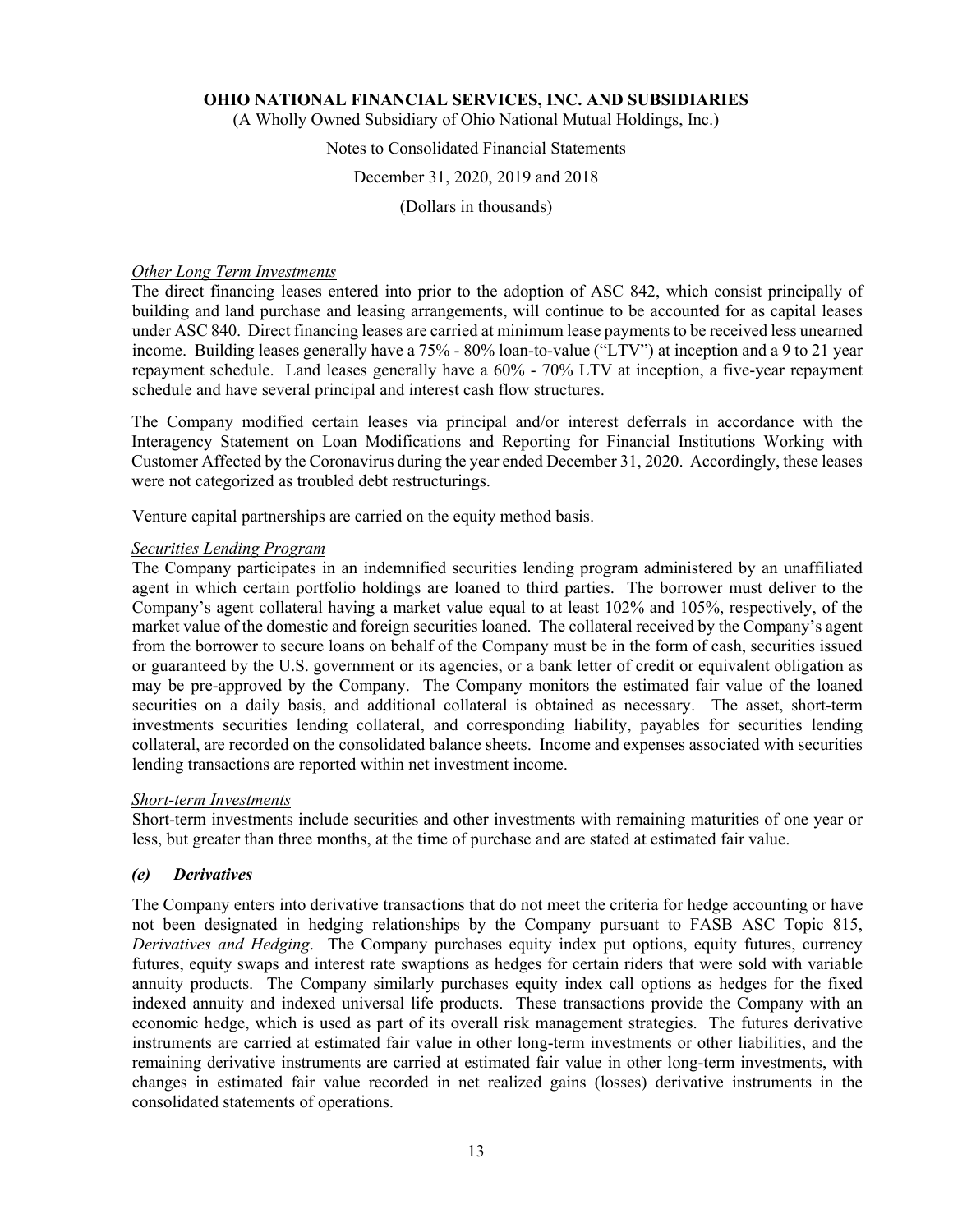(A Wholly Owned Subsidiary of Ohio National Mutual Holdings, Inc.)

# Notes to Consolidated Financial Statements

#### December 31, 2020, 2019 and 2018

(Dollars in thousands)

The Company enters into derivative transactions that meet the criteria for hedge accounting pursuant to FASB ASC Topic 815, *Derivatives and Hedging* ("ASC 815"). The Company purchased a foreign currency swap that meets the criteria for hedge accounting as a cash flow hedge. The swap instrument is carried at estimated fair value in other long-term investments or other liabilities. Changes in the estimated fair value of the swap are recorded in other comprehensive income in the consolidated balance sheets.

The Company sold variable annuities and fixed indexed annuities, issues certain insurance products and investment contracts, and is a party to certain reinsurance agreements that have embedded derivatives. The Company assesses each identified embedded derivative to determine whether it is required to be bifurcated. The embedded derivative is bifurcated from the host contract and accounted for as a freestanding derivative if:

- the combined instrument is not accounted for in its entirety at fair value with changes in fair value recorded in earnings;
- the terms of the embedded derivative are not clearly and closely related to the economic characteristics of the host contract; and
- a separate instrument with the same terms as the embedded derivative would qualify as a derivative instrument.

Such embedded derivatives are carried at estimated fair value with the reinsurance embedded derivatives reported in reinsurance recoverable in the consolidated balance sheets. The change in the estimated fair value is reported in benefits and claims in the consolidated statements of operations.

# *(f) Cash and Cash Equivalents*

For purposes of the consolidated statements of cash flows, the Company considers all short-term and highlyliquid investments with original maturities of three months or less (including securities lending collateral, commercial paper and reverse repurchase agreements) to be cash equivalents.

## *(g) Segregated Special Surplus Fund*

ONLIC has established a segregated special surplus fund for the benefit of SUNR, a consolidated subsidiary, in accordance with a reinsurance agreement undertaken during 2019. The assets are to be used to provide the protection to maintain SUNR's statutory total adjusted capital at a level of at least 200% of its authorized control level risk based capital. The segregated special surplus fund is held in a custodial account. At December 31, 2020 and 2019, the required amount to be segregated was \$35,826. The value of the custodial account was \$39,325 and \$36,437, respectively, which was invested in the following assets at December 31, 2020 and 2019:

|                                               | 2020   | 2019   |
|-----------------------------------------------|--------|--------|
| Cash and cash equivalents                     | 877    | 3,090  |
| Securities available-for-sale, at fair value: |        |        |
| Fixed maturity securities                     | 32,612 | 25,579 |
| Mortgage loans on real estate, net            | 5,836  | 7,768  |
| Total custodial account value                 | 39,325 | 36,437 |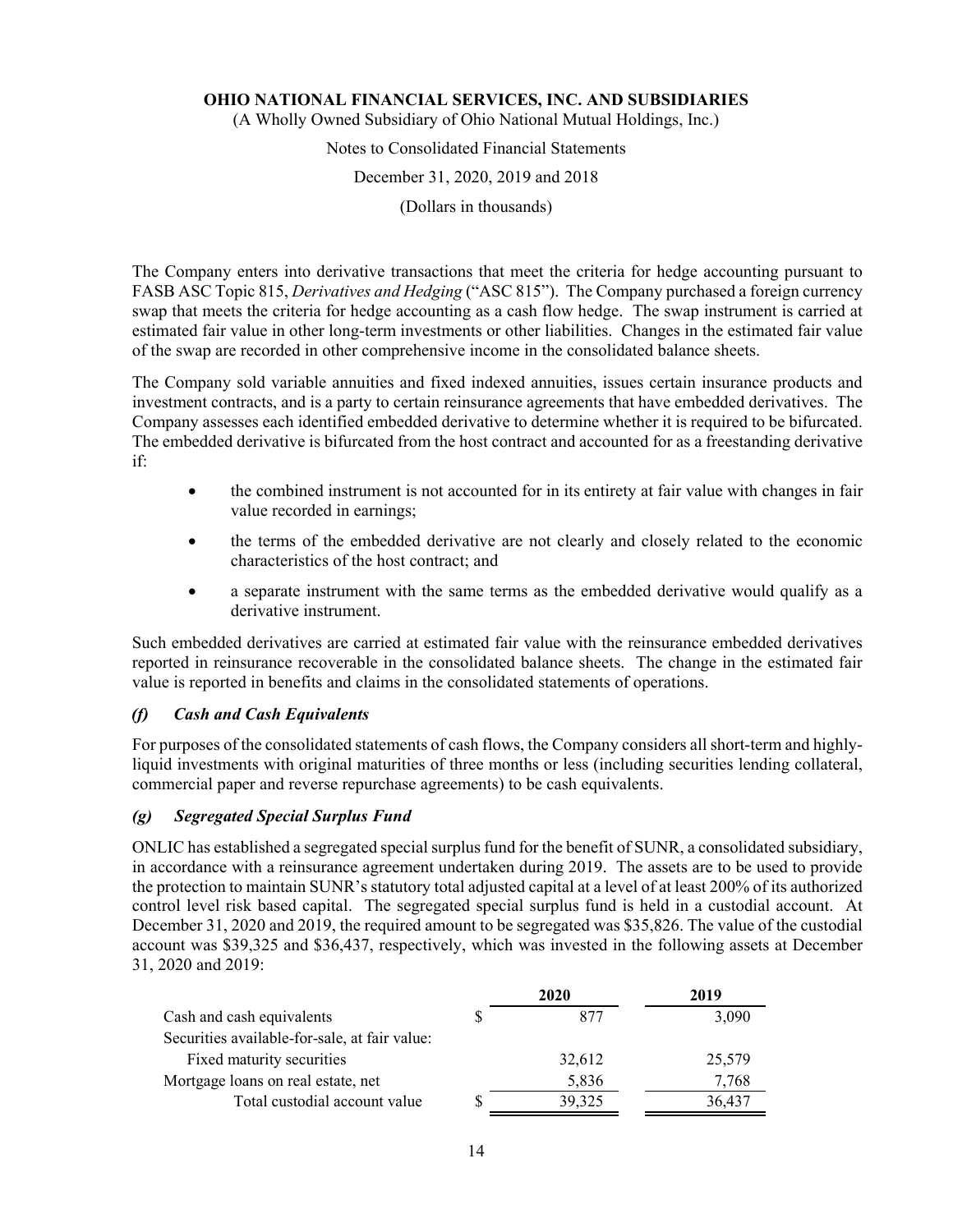(A Wholly Owned Subsidiary of Ohio National Mutual Holdings, Inc.)

# Notes to Consolidated Financial Statements

#### December 31, 2020, 2019 and 2018

(Dollars in thousands)

#### *(h) Deferred Policy Acquisition Costs and Capitalized Sales Inducements*

The Company incurs costs in connection with acquiring new and renewal insurance business. Costs that are related directly to the successful acquisition or renewal of insurance contracts are capitalized as deferred acquisition costs ("DAC"). Such costs generally include:

- incremental direct costs of contract acquisitions;
- the portion of the employee's total compensation, excluding any compensation that is deferred as part of contract acquisitions, and payroll related fringe benefits for certain costs related directly to time spent performing underwriting, policy issuance, medical/inspection, and sales force contract selling acquisition activities of a successful contract;
- other costs related directly to the insurer's acquisition activities noted above that would not have been incurred had the issuance of the contract not occurred; and
- certain advertising costs that meet the deferral criteria.

All other acquisition costs such as general advertising, market research, training, administration and unsuccessful acquisition efforts are expensed as incurred.

DAC is subject to recoverability testing in the year of policy issuance and loss recognition testing at the end of each reporting period. For traditional nonparticipating life insurance products, DAC is amortized with interest over the premium paying period of the related policies in proportion to premium revenue. Such anticipated premium revenue is estimated using the same assumptions as were used for computing liabilities for future policy benefits.

For traditional participating life insurance products, DAC is amortized in proportion to gross margins of the related policies. Gross margins are determined for each issue year and are equal to premiums plus investment income less death claims, surrender benefits, administrative costs, expected policyholder dividends, and the increase in reserve for future policy benefits.

For investment and universal life products, DAC is amortized with interest over the lives of the policies in relation to the present value of the estimated future gross revenues (projected investment income, asset fees, cost of insurance charges, policy administration fees, surrender charges, and net realized gains and losses) or estimated future gross profits (gross revenues less interest credits, policy benefits and policy maintenance expenses).

DAC for participating life products, investment products and universal life business is adjusted to reflect the impact of unrealized gains and losses on the related fixed maturity securities available-for-sale.

The most significant assumptions that are involved in the estimation of future gross profits include future gross separate account performance, surrender/lapse rates, withdrawal/partial withdrawal, interest margins and mortality. The Company's long-term assumption for gross separate account performance, net of investment fees, is 7.3%, a blend of expected returns from stock, money market and bond funds representative of the in-force block of contracts before a deduction for policy charges. The Company assumes that the level of separate account assets resulting from market performance will revert, over a three-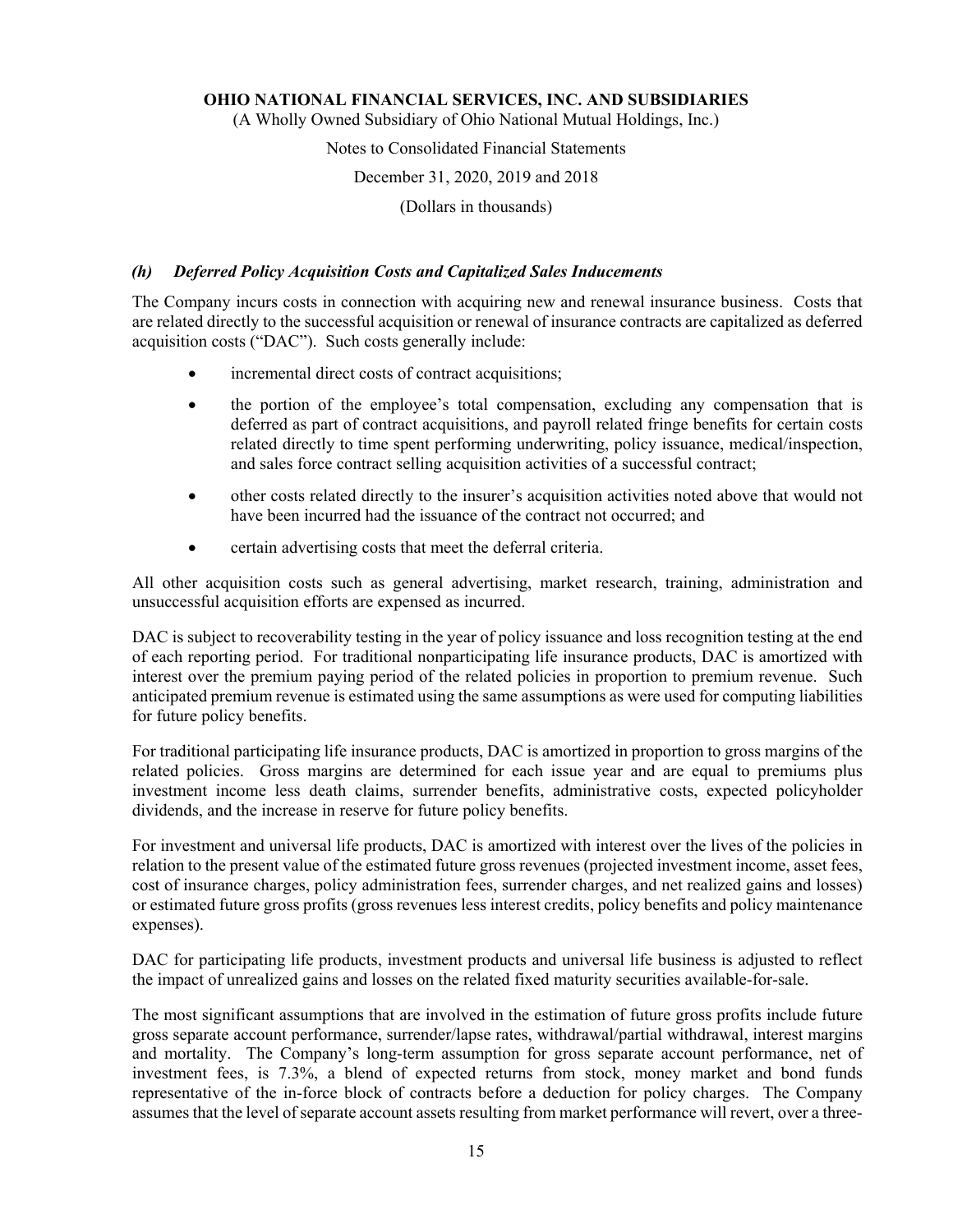(A Wholly Owned Subsidiary of Ohio National Mutual Holdings, Inc.)

# Notes to Consolidated Financial Statements

#### December 31, 2020, 2019 and 2018

(Dollars in thousands)

year period, to the level expected if the long-term assumed trend rate had applied. This assumption is commonly referred to as a reversion to the mean. The Company's policy regarding the reversion to the mean process does not permit projected returns to be below 0.0% or in excess of 15.0% during the three-year reversion period.

Changes in assumptions can have a significant impact on the amount of DAC reported for investment products and universal life insurance products and their related amortization patterns. In the event actual experience differs from assumptions or assumptions are revised, the Company is required to record an increase or decrease in DAC amortization expense ("DAC unlocking"), which could be significant. In general, increases in the estimated general and net separate account returns result in increased expected future profitability and may lower the rate of DAC amortization, while increases in lapse/surrender and mortality assumptions reduce the expected future profitability of the underlying business and may increase the rate of DAC amortization. Any resulting DAC unlocking adjustments are reflected currently in the amortization of DAC in the consolidated statements of operations.

For internal replacements that result in a replacement contract that is substantially changed from the replaced contract, the Company's policy is to account for the replaced contract as extinguished; and unamortized deferred acquisition costs, unearned revenue liabilities, and deferred sales inducement assets from the replaced contract are not deferred in connection with the replacement contract.

The Company offers certain sales inducements to contract holders. Sales inducements are product features that enhance the investment yield on a contract. The Company utilizes the following sales inducements:

- day-one bonuses which increase the account value at inception; and
- enhanced yield options which credit interest for a specified period in excess of rates currently being offered for other similar contracts.

Sales inducements are deferred and amortized using the same methodology and assumptions used to amortize DAC.

## *(i) Reinsurance*

Reinsurance is an agreement by which a reporting entity transfers all or part of its risk under a contract to another reporting entity. For each of its reinsurance agreements, the Company determines whether the agreement provides indemnification against loss or liability relating to insurance risk in accordance with applicable accounting standards. The Company reviews all contractual features, including those that may limit the amount of insurance risk to which the reinsurer is subject or features that delay the timely reimbursement of claims. To the extent there are loss-limiting features that preclude the reinsurer from assuming the risk of significant loss, the Company accounts for such agreements using deposit accounting.

Accounting for reinsurance requires the use of significant management estimates and assumptions, particularly related to the future performance of the underlying business and the potential impact of counterparty credit risk. The Company periodically reviews actual and anticipated experience compared to the assumptions used to establish assets and liabilities relating to ceded and assumed reinsurance and evaluates the strength of counterparties to its reinsurance agreements. Reinsurance does not discharge the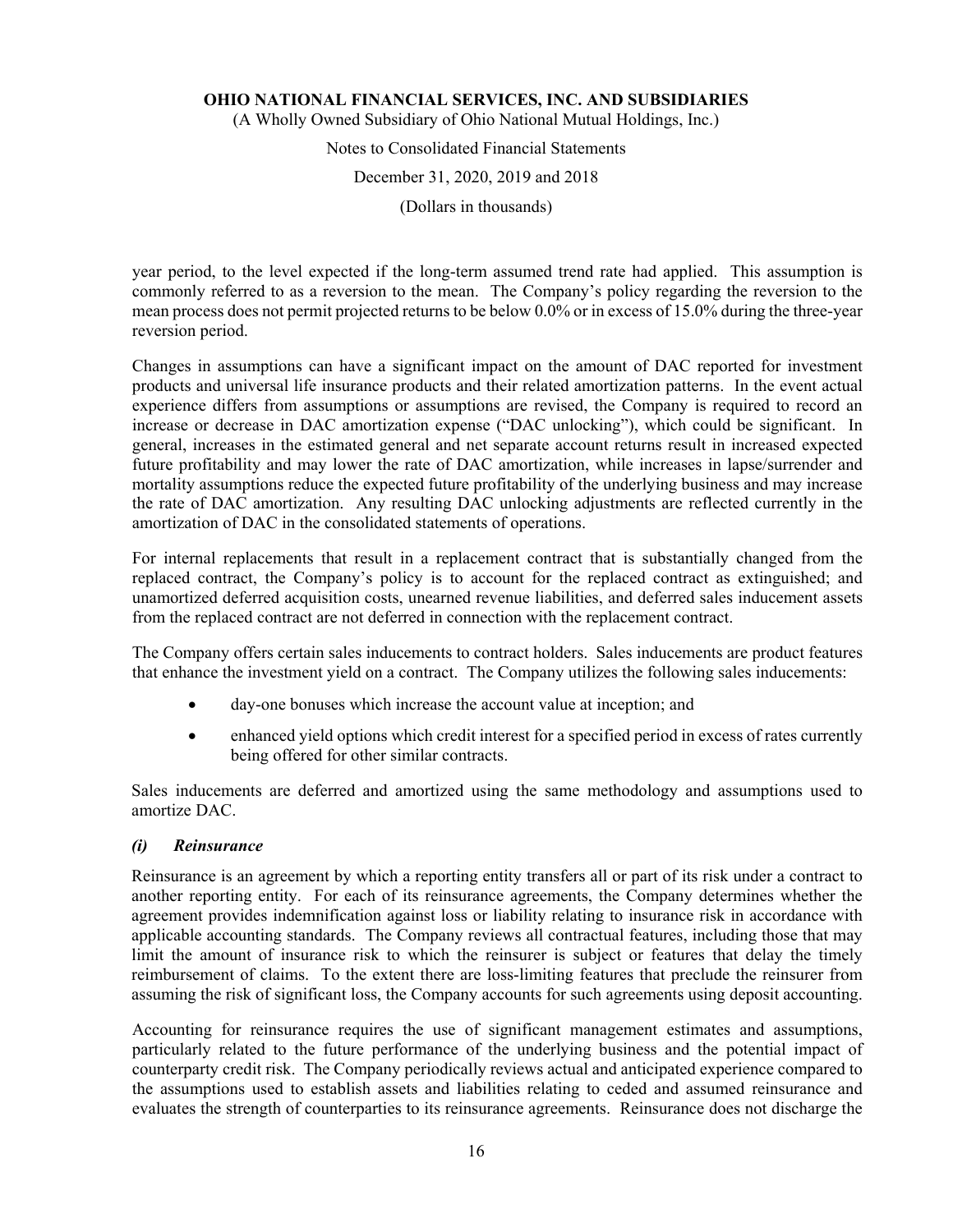(A Wholly Owned Subsidiary of Ohio National Mutual Holdings, Inc.)

## Notes to Consolidated Financial Statements

#### December 31, 2020, 2019 and 2018

(Dollars in thousands)

Company from its primary liability to policyholders, and to the extent that a reinsurer were unable to meet its obligations, the Company would be liable to policyholders.

Amounts recoverable under reinsurance agreements, which totaled \$3,994,380 and \$3,993,047 as of December 31, 2020 and 2019, respectively, include ceded reserves, paid and unpaid claims, and certain other amounts.

Effective July 1, 2019, the Company entered into a reinsurance agreement to coinsure 100% of its retained inforce bank owned life insurance ("BOLI") and single premium deferred annuity ("SPDA") blocks of business with a third party reinsurer licensed as an authorized reinsurer in the State of Ohio.

Reinsurance premiums ceded and reinsurance recoveries on benefits and claims incurred are deducted from the respective income and expense accounts on the consolidated statements of operations. Assets and liabilities related to reinsurance ceded are reported on a gross basis.

The Company enters into reinsurance agreements with various insurance subsidiaries. All intercompany transactions and balances have been eliminated in consolidation.

See Note 11 for additional reinsurance disclosures and information.

#### *(j) Equipment, Computer Software and Hardware and Properties Occupied by the Company*

Equipment, which is included in other assets, is stated at cost less accumulated depreciation. Depreciation is determined using the straight-line method over the estimated useful lives of the assets. The estimated life is generally 2 to 20 years for equipment. The cost basis of the equipment was \$71,249 and \$68,123 at December 31, 2020 and 2019, respectively. Accumulated depreciation of equipment was \$53,444 and \$49,244 at December 31, 2020 and 2019, respectively. Related depreciation expense was \$5,319, \$5,871 and \$5,742 for the years ended December 31, 2020, 2019 and 2018, respectively.

Computer software and hardware, which is included in other assets, is stated at cost less accumulated amortization. Purchased software costs, as well as certain internal and external costs incurred to develop internal-use computer software during the application development stage, are capitalized. Such costs are amortized generally over a 2 to 12 year period using the straight-line method based upon the estimated useful life of the assets. The cost basis of computer software was \$124,787 and \$117,386 at December 31, 2020 and 2019, respectively. Accumulated amortization of computer software and hardware was \$74,220 and \$64,972 at December 31, 2020 and 2019, respectively. Related amortization expense was \$9,235, \$9,380 and \$9,908 for the years ended December 31, 2020, 2019 and 2018, respectively.

Properties occupied by the Company, which are included in other assets, are carried at cost less accumulated depreciation. Depreciation is determined using the straight-line method over the estimated useful life of the assets. The estimated useful life for company-occupied real estate is 30 to 32 years, and the estimated useful life for building improvements is 5 to 30 years. The cost basis of the buildings, improvements and land was \$46,208 and \$45,779 at December 31, 2020 and 2019, respectively. Accumulated depreciation of buildings and improvements was \$21,761 and \$20,133 at December 31, 2020 and 2019, respectively. Related depreciation expense was \$1,676, \$1,647 and \$1,623 for the years ended December 31, 2020, 2019 and 2018, respectively. Properties occupied by the Company also include related land which is carried at cost.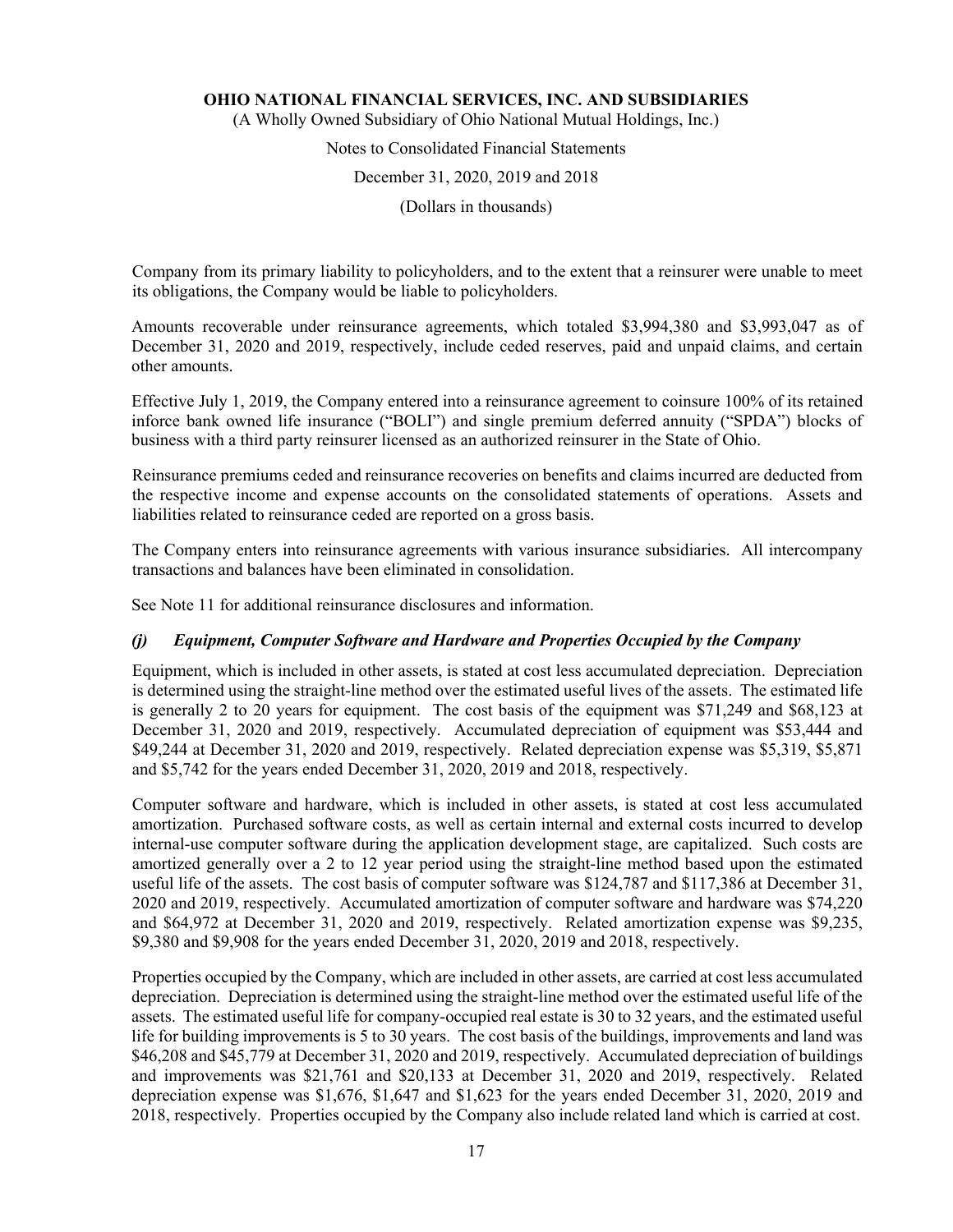(A Wholly Owned Subsidiary of Ohio National Mutual Holdings, Inc.)

# Notes to Consolidated Financial Statements

December 31, 2020, 2019 and 2018

(Dollars in thousands)

The Company reviews the estimated useful lives of these long lived assets and assesses for impairment when certain events or changes in operations occur.

The Company has \$6,546 and \$4,611 of capital projects in process recorded in other assets at December 31, 2020 and 2019, respectively.

## *(k) Goodwill and Intangible Assets*

Goodwill and intangible assets are included in other assets. In a business combination, goodwill is the result of the excess of cost over the estimated fair value of the net assets acquired. Intangible assets are nonfinancial assets that lack physical substance resulting from a business combination.

Goodwill and intangible assets are assets acquired by the Company as a result of acquisitions in prior years of the NSLAC and ONSV entities. The Company has \$1,314 of goodwill recorded in other assets at December 31, 2020 and 2019.

Goodwill is not amortized, but is evaluated for impairment annually or more frequently if events or circumstances, such as adverse changes in the business climate, require an interim evaluation. The evaluation includes the use of management assumptions, which may be inherently uncertain. During the 2020 annual impairment tests, the Company concluded that the estimated fair value of the goodwill was in excess of its carrying value and, therefore, not impaired.

The Company has \$172 and \$179 of intangible assets recorded in other assets on the balance sheets at December 31, 2020 and 2019, respectively, related to insurance licenses acquired with the purchase of NSLAC by ONLIC in 2002. The value of the intangible is primarily dependent upon the maintenance of the New York license. License fees are paid annually in order to maintain the license in good standing. Each license remains intact and in good standing as there have been no events that would impact NSLAC's ability to do business in the New York or New Jersey markets. In 2018, the Company evaluated and concluded that its intangible assets had a useful life that was determinable and began amortizing the assets over that life. The Company amortized \$7, \$12 and \$4 respectively, for the years ended December 31, 2020, 2019 and 2018.

## *(l) Separate Accounts*

Separate account assets and liabilities represent contract holders' funds, which have been segregated into accounts with specific investment objectives. Separate account assets are recorded at estimated fair value based primarily on market quotations of the underlying securities. The investment income and gains or losses of these accounts accrue directly to the contract holders. The activity of the separate accounts is not reflected in the consolidated statements of operations and cash flows except for the fees the Company receives for administrative services and risks assumed and the activity related to guaranteed contracts, which are riders to existing variable annuity contracts. These are recorded in either annuity premiums and charges or benefits and claims in the consolidated statements of operations. Separate account seed money is recorded as a trading security.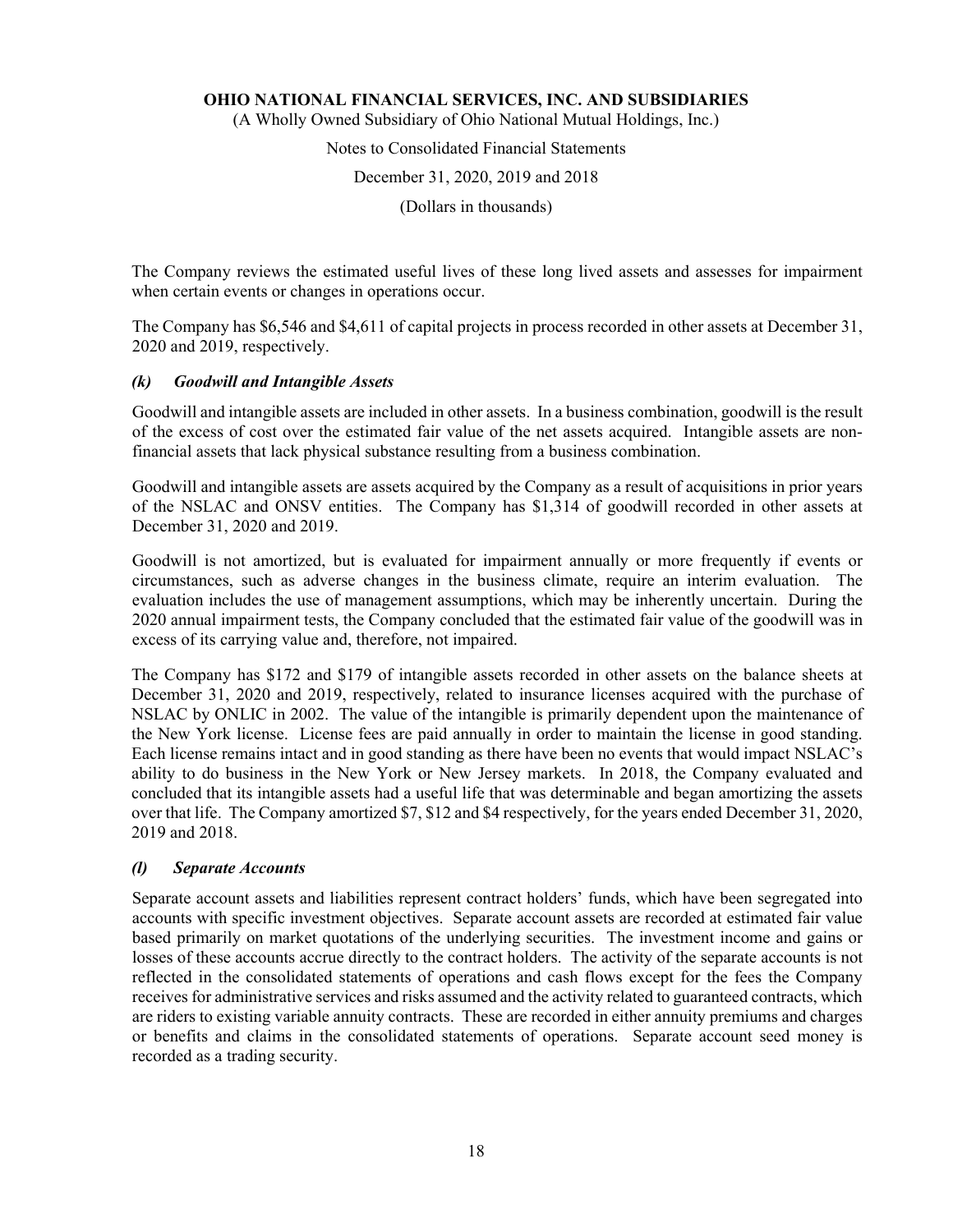(A Wholly Owned Subsidiary of Ohio National Mutual Holdings, Inc.)

## Notes to Consolidated Financial Statements

#### December 31, 2020, 2019 and 2018

(Dollars in thousands)

#### *(m) Revenues and Benefits*

#### *Traditional Life Insurance Products*

Traditional life insurance products include those products with fixed and guaranteed premiums and benefits and consist primarily of whole life, limited-payment life, term life, and certain annuities with life contingencies.

Premiums for traditional life insurance products are recognized as revenue when due. Benefits and expenses are associated with earned premiums; therefore, profits are recognized over the life of the contract. This association is accomplished through the provision for future policy benefits and the deferral and amortization of policy acquisition costs.

#### *Investment Products and Universal Life Insurance Products*

Investment products consist primarily of individual and group variable and fixed deferred annuities, annuities without life contingencies, guaranteed investment contracts and fixed indexed annuities. Universal life insurance products include universal life, variable universal life, indexed universal life and other interest-sensitive life insurance policies.

Revenues for investment products and universal life insurance products consist of net investment income, cost of insurance charges, asset fees, policy administration fees, and surrender charges that have been earned and assessed against policy account balances during the period. The timing of revenue recognition as it relates to fees assessed on investment contracts and universal life contracts is determined based upon the nature of such fees. Cost of insurance charges and policy administrative fees are assessed on a daily, monthly or annual basis, and recognized as revenue when assessed and earned. Certain amounts assessed that represent compensation for services to be provided in future periods such as unearned front end loads are reported as unearned revenue and recognized in income over the periods benefited. Surrender charges are recognized upon surrender of a contract in accordance with contractual terms. Policy benefits and claims that are charged to expense include benefits and claims incurred in the period in excess of related policy account balances, maintenance costs, and interest credited to policy account balances.

#### *Accident and Health Insurance Products*

Accident and health insurance premiums including group life (burial and survivorship) and health (disability) are recognized as revenue in accordance with the terms of the policies. Policy claims are charged to expense in the period that the claims are incurred.

#### *(n) Investment Management Fees*

Investment management fees are earned by various subsidiaries in conjunction with money management activities. The fees are based on a percentage of assets at the end of each quarter and are recognized in income as earned.

Revenue earned by the broker dealer operations, which is based on agreed upon commission rates, is recognized when the respective broker dealer entity's performance obligation is satisfied. For fees paid up front, the performance obligation is the sale of the contract and as such, is fulfilled on the trade date. Certain variable commission revenue is considered constrained, as it is dependent on the account value at future points in time as well as the length of time and whether the policy remains in force, all of which are highly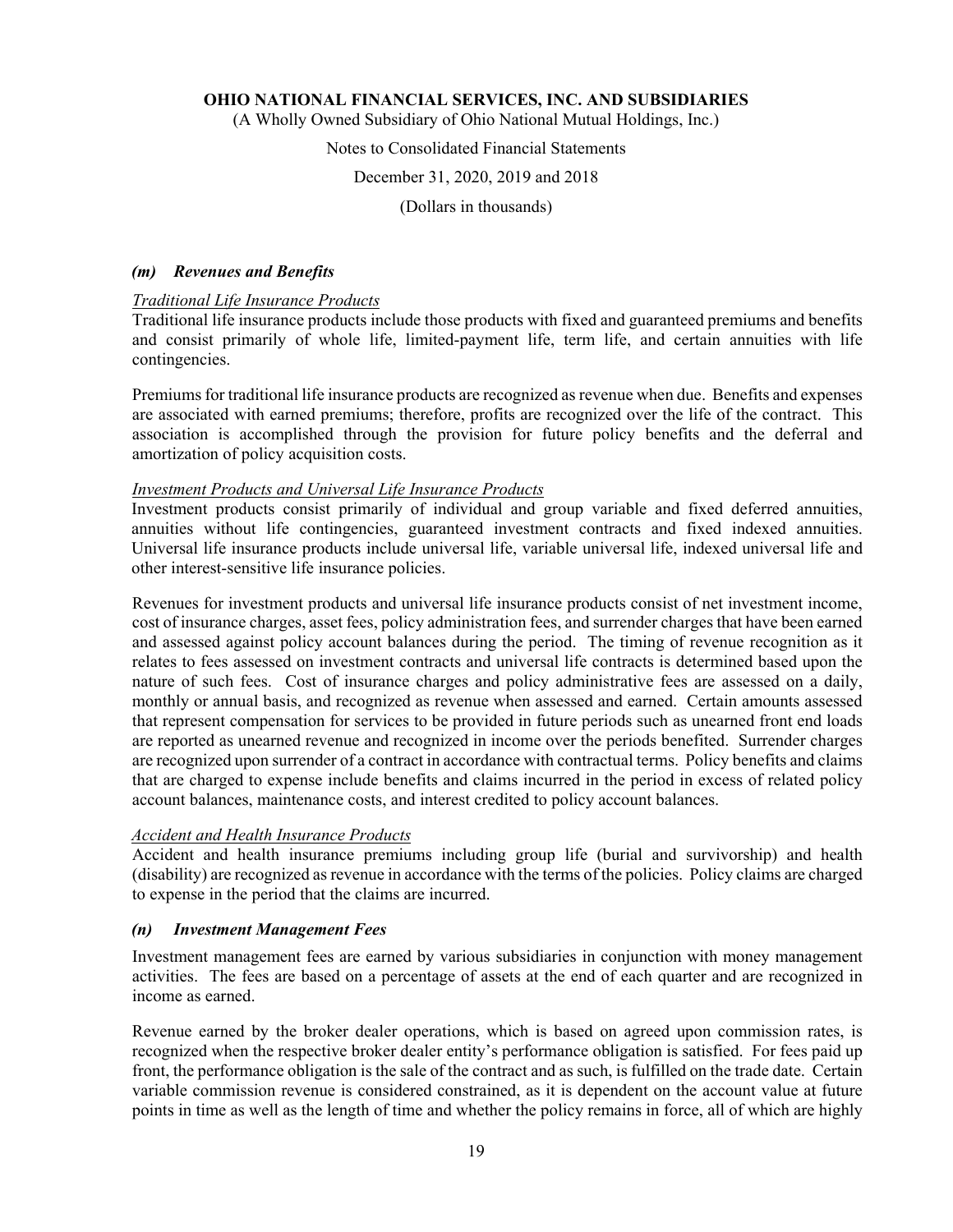(A Wholly Owned Subsidiary of Ohio National Mutual Holdings, Inc.)

# Notes to Consolidated Financial Statements

#### December 31, 2020, 2019 and 2018

(Dollars in thousands)

susceptible to factors outside the Company's influence. The constraint is overcome when the account value and investor activities are known, usually monthly, at which point the revenue is recognized. The broker dealer operations had no remaining performance obligations to satisfy related to revenue from contracts with customers as of December 31, 2020.

The following table illustrates the revenue recognized from contracts with customers reported in investment management fees, net investment income and other income on the consolidated statements of operations, and the timing of revenue recognition, for the years ending December 31, 2020, 2019 and 2018:

**Registered** 

| December 31, 2020                             | negistel eu<br>investment<br>and variable<br>contracts | General<br>securities | <b>Fee based</b><br>and other | <b>Total</b> |
|-----------------------------------------------|--------------------------------------------------------|-----------------------|-------------------------------|--------------|
| <b>Revenues from contracts with customers</b> |                                                        |                       |                               |              |
| Other income                                  | \$<br>50,935                                           | 3,118                 | 16,920                        | 70,973       |
| Net investment income                         |                                                        |                       | 27                            | 27           |
| Investment management fees                    |                                                        |                       | 43,198                        | 43,198       |
| Total revenue from contracts with customers   | \$<br>50,935                                           | 3,118                 | 60,145                        | 114,198      |
| Timing of revenue recognition                 |                                                        |                       |                               |              |
| Satisfaction of performance obligation:       |                                                        |                       |                               |              |
| Transferred at a point in time                | \$<br>50,935                                           | 3,118                 | 60,145                        | 114,198      |
| Total revenue from contracts with customers   | \$<br>50,935                                           | 3,118                 | 60,145                        | 114,198      |
| December 31, 2019                             |                                                        |                       |                               |              |
| <b>Revenues from contracts with customers</b> |                                                        |                       |                               |              |
| Other income                                  | \$<br>51,713                                           | 1,729                 | 15,018                        | 68,460       |
| Net investment income                         |                                                        |                       | 28                            | 28           |
| Investment management fees                    |                                                        |                       | 45,181                        | 45,181       |
| Total revenue from contracts with customers   | \$<br>51,713                                           | 1,729                 | 60,227                        | 113,669      |
| Timing of revenue recognition                 |                                                        |                       |                               |              |
| Satisfaction of performance obligation:       |                                                        |                       |                               |              |
| Transferred at a point in time                | \$<br>51,713                                           | 1,729                 | 60,227                        | 113,669      |
| Total revenue from contracts with customers   | \$<br>51,713                                           | 1,729                 | 60,227                        | 113,669      |
| <b>December 31, 2018</b>                      |                                                        |                       |                               |              |
| <b>Revenues from contracts with customers</b> |                                                        |                       |                               |              |
| Other income                                  | \$<br>61,298                                           | 2,334                 | 13,503                        | 77,135       |
| Net investment income                         |                                                        |                       | 29                            | 29           |
| Investment management fees                    |                                                        |                       | 51,450                        | 51,450       |
| Total revenue from contracts with customers   | \$<br>61,298                                           | 2,334                 | 64,982                        | 128,614      |
| Timing of revenue recognition                 |                                                        |                       |                               |              |
| Satisfaction of performance obligation:       |                                                        |                       |                               |              |
| Transferred at a point in time                | \$<br>61,298                                           | 2,334                 | 64,982                        | 128,614      |
| Total revenue from contracts with customers   | \$<br>61,298                                           | 2,334                 | 64,982                        | 128,614      |
|                                               |                                                        |                       |                               |              |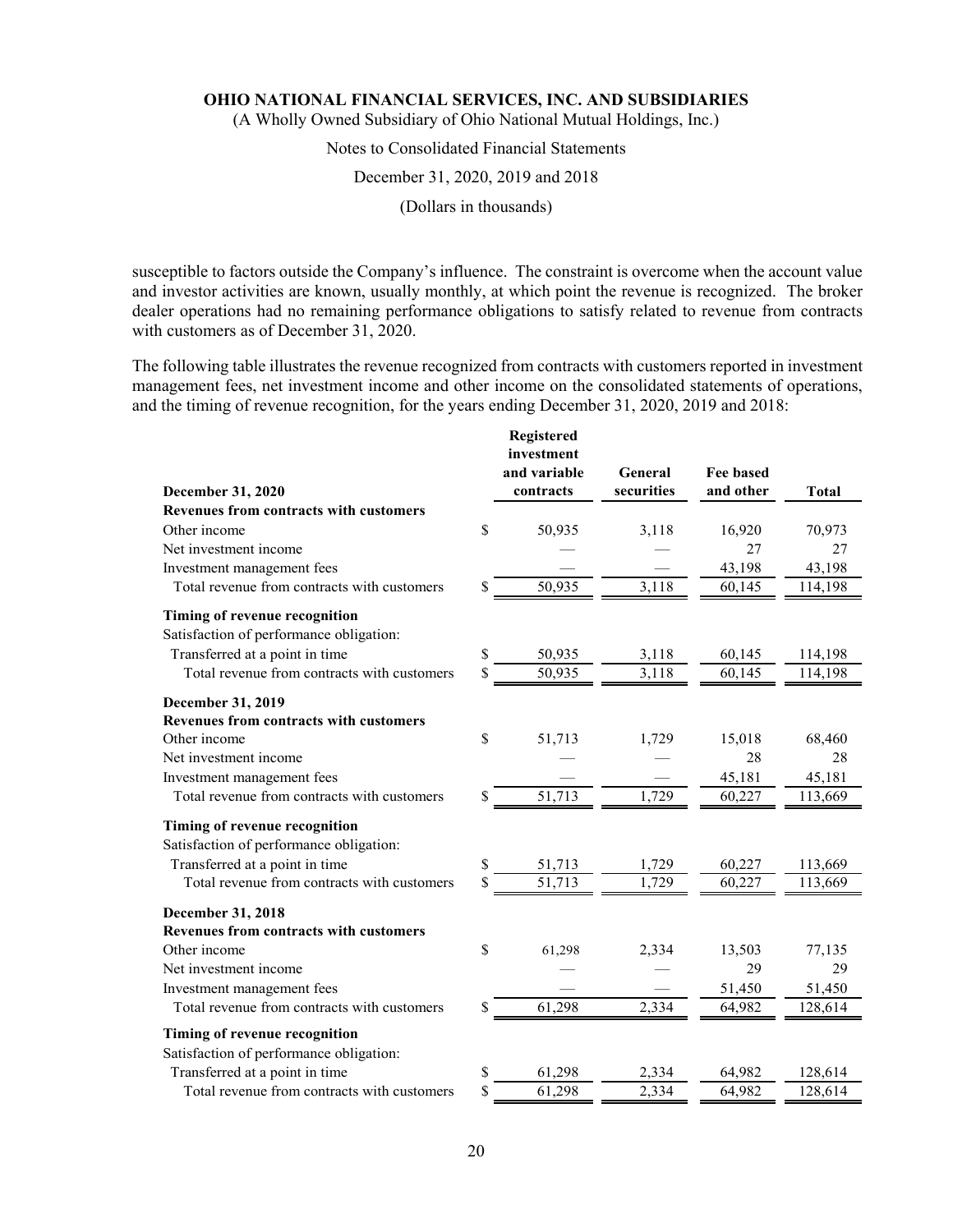(A Wholly Owned Subsidiary of Ohio National Mutual Holdings, Inc.)

## Notes to Consolidated Financial Statements

December 31, 2020, 2019 and 2018

(Dollars in thousands)

#### *(o) Other Income*

The Company earns sales load fees on the sale of ONLAC variable universal life contracts by unrelated third party brokers through various subsidiaries. The Company also earned sales load fees on ONLIC variable, fixed and fixed indexed annuity contracts. Sales load fees are recognized as revenue when earned. Additionally, the various subsidiaries of the Company sold registered investment products and variable contracts sponsored by unaffiliated parties.

### *(p) Future Policy Benefits and Claims*

The Company establishes liabilities for amounts payable under insurance policies. Generally, amounts are payable over an extended period of time, and related liabilities are calculated as the present value of future expected benefits to be paid reduced by the present value of future expected premiums. Such liabilities are established based on methods and underlying assumptions in accordance with GAAP and applicable actuarial standards. The process of calculating reserve amounts for a life insurance organization involves the use of a number of assumptions, including those related to persistency (how long a contract stays with a company), mortality (the relative incidence of death in a given time), morbidity (the relative incidence of disability resulting from disease or physical ailment) and interest rates (the rates expected to be paid or received on financial instruments, including insurance or investment contracts). The methods used in determining the liability for unpaid losses and future policy benefits are standard actuarial methods recognized by the American Academy of Actuaries.

Liabilities for traditional life insurance policies are calculated using a net level premium method based on estimates of mortality, morbidity, investment yields, and withdrawals, which were used or which were being experienced at the time the policies were issued.

Liabilities for investment products in the accumulation phase, fixed deferred annuities, fixed indexed annuities, group annuities, universal life insurance products and variable universal life insurance products are calculated based on participants' contributions plus interest credited less applicable contract charges.

Liabilities for payout annuities are calculated using the present value of future benefits discounted using varying interest rates. Liabilities for variable payout annuities also include maintenance costs in the present value calculation.

Liabilities for disability income policies are calculated using a net level premium method based on estimates of mortality, morbidity, investment yields, and withdrawals, which were used or which were being experienced at the time the policies were issued. Liabilities for disability income policies on claims are calculated using the present value of future benefits and maintenance costs discounted using varying interest rates, depending on the year the claim was incurred.

The Company regularly reviews its estimates of future policy benefits and claims liabilities and compares them with its actual experience. Differences result in changes to the liability balances with related charges or credits to benefit expenses in the period in which the change occurs.

The Company issued traditional variable annuity contracts through its separate accounts, for which investment income and gains and losses on investments accrue directly to, and investment risk is borne by, the contract holder.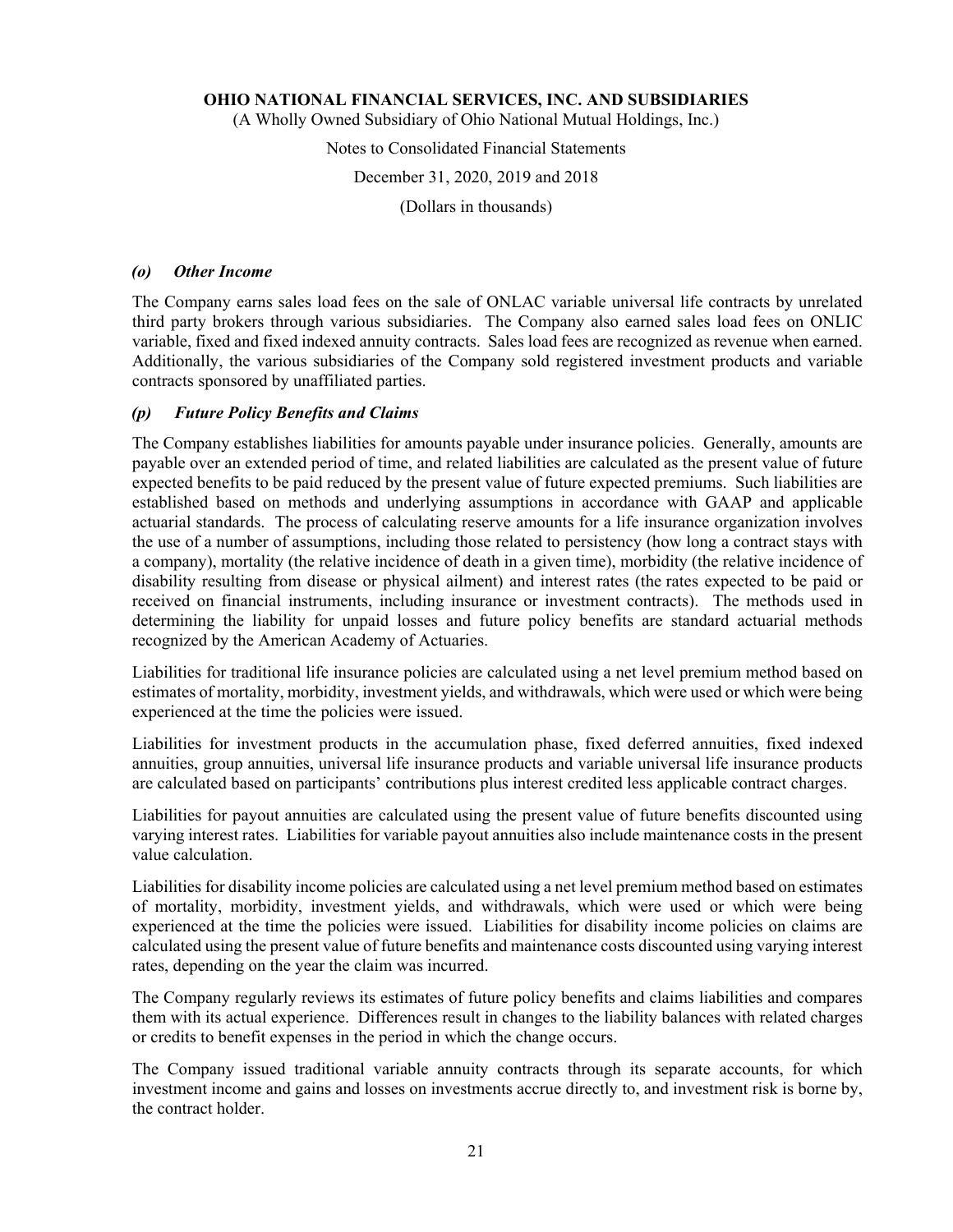(A Wholly Owned Subsidiary of Ohio National Mutual Holdings, Inc.)

# Notes to Consolidated Financial Statements

## December 31, 2020, 2019 and 2018

(Dollars in thousands)

The Company also issued nontraditional variable annuity contracts through its separate accounts in which the Company provides various forms of guarantees/riders to benefit the related contract holders. These guarantees are accounted for as insurance liabilities or as embedded derivatives depending on how and when the benefit is paid. Specifically, a guarantee is accounted for as an embedded derivative if a guarantee is paid out without requiring the occurrence of a specific insurable event or the policyholder to annuitize. Alternatively, a guarantee is accounted for as an insurance liability if the guarantee is paid only upon either the occurrence of a specific insurable event or annuitization. In certain cases, a guarantee may have elements of both an insurance liability and an embedded derivative, and in such cases the guarantee is split and accounted for under both models.

The Company has five main types of rider benefits offered with individual variable annuity contracts:

- guaranteed minimum death benefit ("GMDB");
- guaranteed minimum income benefit ("GMIB");
- guaranteed minimum accumulation benefit ("GMAB");
- guaranteed minimum withdrawal benefit ("GMWB"); and
- guaranteed lifetime withdrawal benefit ("GLWB").

The Company also issued fixed indexed annuity contracts with an enhanced GLWB rider. The fixed indexed annuity contracts issued beginning in 2020 do not include the GLWB rider.

The Company refers to the total of the five types issued with variable annuity contracts and fixed indexed annuity contracts, collectively, as the "G reserves."

Guarantees accounted for as insurance liabilities in future policy benefits and claims include GMDBs, GMIBs and certain GLWBs that require annuitization.

Guarantees accounted for as embedded derivatives include GMWBs, GMABs and certain GLWBs that do not require annuitization, as well as the index crediting feature within the fixed indexed annuity contracts. At inception, the Company attributes to the embedded derivative a portion of the projected future guaranteed fees to be collected from the policyholder equal to the present value of projected future guaranteed benefits. The embedded derivatives are carried at estimated fair value and reported in future policy benefits and claims.

## *(q) Participating Business/Policyholder Dividends*

Participating business, which refers to policies that participate in profits through policyholder dividends, represents 14.9%, 14.0% and 13.1% of the Company's ordinary life insurance in force as of December 31, 2020, 2019 and 2018, respectively. The liability for policyholder dividends includes the estimated amount of annual dividends earned by policyholders and is recorded in other policyholder funds in the accompanying consolidated balance sheets. Policyholder dividends incurred are recorded in the provision for policyholders' dividends on participating policies in the accompanying consolidated statements of operations.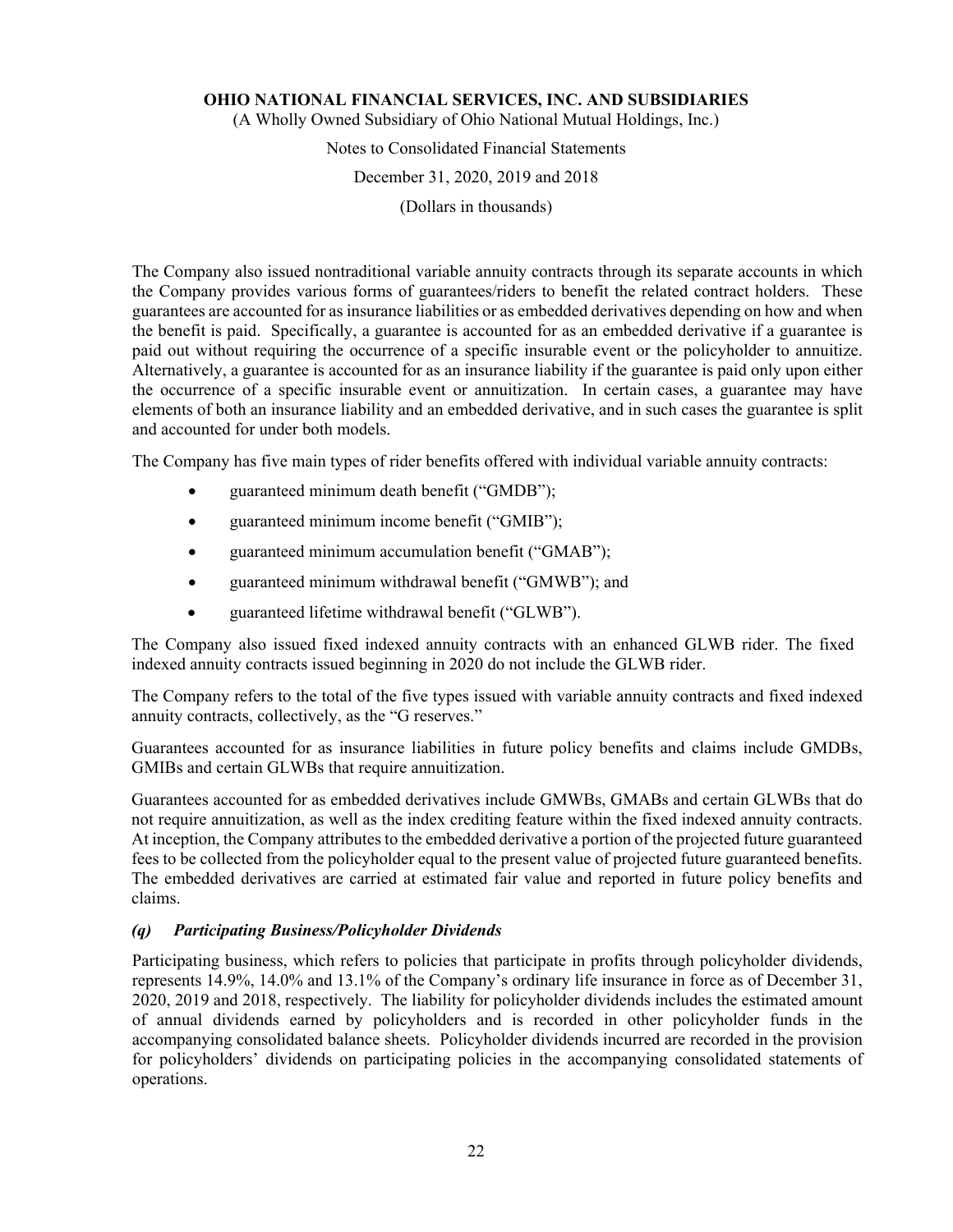(A Wholly Owned Subsidiary of Ohio National Mutual Holdings, Inc.)

Notes to Consolidated Financial Statements

December 31, 2020, 2019 and 2018

(Dollars in thousands)

Policyholder dividends are approved annually by ONLIC's board of directors based upon the amount of distributable statutory surplus. The aggregate amount of policyholder dividends is related to actual interest, mortality, morbidity, and expense experience for the year, as well as management's judgment as to the appropriate level of statutory surplus to be retained by ONLIC.

#### *(r) Income Taxes*

The Company files a life/non-life consolidated federal income tax return, which includes its U.S. domestic subsidiaries and its parent, ONMH. United States Department of the Treasury ("Treasury") regulations generally require a five-year waiting period as to when a life insurance company can be included in the consolidated federal income tax return. A subsidiary life insurance company may obtain approval sooner if the provisions of the Treasury regulations are met. SUNR met the Treasury regulations and received approval to join the consolidated return in 2019.

SYRE was formed in Bermuda in 2008 as a life insurance company and elected to be treated as a U.S. taxpayer. In 2013, SYRE was redomesticated to the United States. In 2015, SYRE was re-domiciled from the U.S. to the Cayman Islands and elected to be a U.S. taxpayer. SYRE joined the consolidated return on January 1, 2014.

The method of allocation between the companies is subject to written agreements, approved by the Board of Directors. Allocations are based upon separate return calculations with current credit for net losses. Intercompany tax balances are settled quarterly.

The Company's policy for recording interest and penalties associated with audits, claims and adjustments is to record such amounts as a component of current income tax (benefit) expense.

The foreign life insurance subsidiaries owned by the Company file tax returns in accordance with applicable foreign laws in their respective countries of domestication. U.S. taxation of foreign affiliates may differ in timing and amount from taxation under foreign laws. The impact of the returns filed subject to foreign tax law has been reflected in the provision for income tax expense and related liabilities.

The Company utilizes the asset and liability method of accounting for income taxes. Under this method, deferred tax assets and liabilities are recognized for the future tax consequences attributable to differences between the financial statement carrying amounts of existing assets and liabilities and their respective tax bases and operating loss and tax credit carryforwards. Deferred tax assets and liabilities are measured using enacted tax rates expected to apply to taxable income in the years in which those temporary differences are expected to be recovered or settled. The effect on deferred tax assets and liabilities of a change in tax rates is recognized in operations in the period that includes the enactment date. Valuation allowances are established when it is determined that it is more likely than not that the deferred tax asset will not be fully realized. Current income taxes are charged to operations based upon amounts estimated to be payable as a result of taxable operations for the current year.

In determining the need for a valuation allowance, the Company considers the carryback capacity to absorb capital losses, reversal of existing temporary differences, estimated future taxable income and prudent and feasible tax planning strategies. The determination of the valuation allowance for the Company's deferred tax assets requires management to make certain judgments and assumptions regarding future operations that are based on historical experience and expectations of future performance. Management's judgments are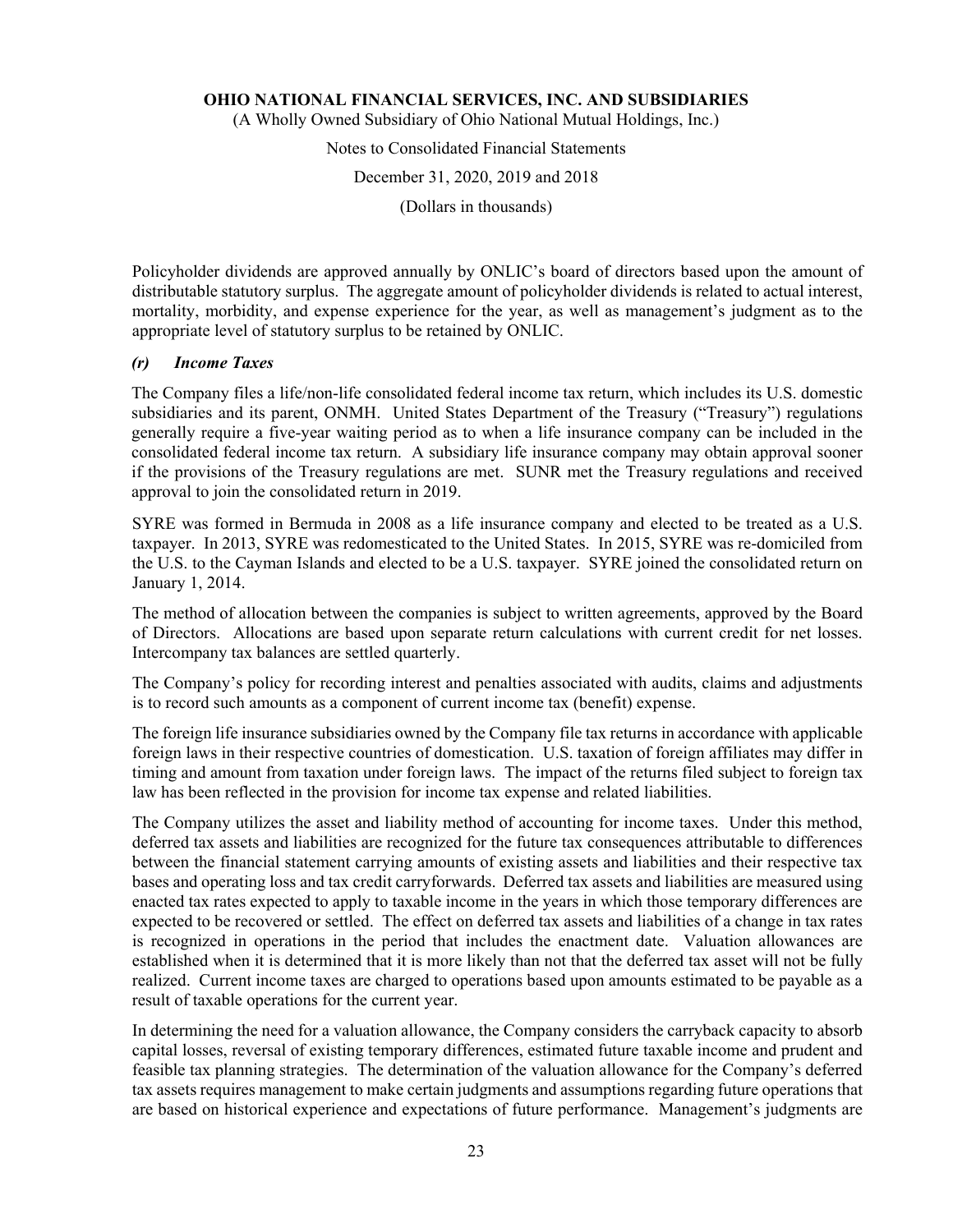(A Wholly Owned Subsidiary of Ohio National Mutual Holdings, Inc.)

# Notes to Consolidated Financial Statements December 31, 2020, 2019 and 2018

(Dollars in thousands)

subject to change given the inherent uncertainty in predicting future performance, which is impacted by such factors as policyholder behavior, competitive pricing, and specific industry and market conditions.

Pursuant to Global intangible low-taxed income ("GILTI") tax rules, companies are allowed to make an accounting policy choice of either (1) treating taxes due on future U.S. inclusions in taxable income related to GILTI as a current-period expense when incurred (the 'period cost method') or (2) factoring such amounts into a company's measurement of its deferred taxes (the 'deferred method'). The Company has elected the period cost method, which will be determined annually if the Company's GILTI inclusion rises to a material amount from a U.S. tax compliance perspective.

On March 27, 2020, the Coronavirus Aid, Relief and Economic Security ("CARES") Act was enacted and signed into law. The CARES Act includes, among other items, measures concerning income tax, payroll tax credits, and loan programs. The CARES Act permits net operating loss ("NOL") carryovers and carrybacks to offset 100% of taxable income for taxable years beginning before 2021. In addition, the CARES Act allows NOLs incurred in 2018, 2019, and 2020 to be carried back to generate a refund of previously paid income taxes. The Company does not anticipate the NOL changes to impact income taxes. The Company did not participate in any of the CARES payroll tax credits or loan programs.

## *(s) Litigation Contingencies*

The Company is a party in various legal actions arising in the normal course of business. Given the inherent unpredictability of these matters, it is difficult to estimate the impact on the Company's financial position. Liabilities are established when it is probable that a loss has been incurred, and the amount of loss can be reasonably estimated. Legal costs are recognized as incurred and for the estimated amount to be incurred.

On a quarterly and annual basis, the Company reviews relevant information with respect to liabilities for litigation, regulatory investigations and litigation-related contingencies to be reflected in the Company's consolidated financial statements. See Note 20 for further information.

## *(t) Foreign Currency*

Assets, liabilities and operations of foreign subsidiaries are recorded based on the functional currency of each entity. The determination of the functional currency is made based on the appropriate economic and management indicators. The local currencies of foreign operations are the functional currencies. Assets and liabilities of foreign subsidiaries are translated from the functional currency to U.S. dollars at the exchange rates in effect at each year end and income and expense accounts are translated at the average exchange rates during the year. The resulting translation adjustments are charged or credited directly to other comprehensive income, net of applicable taxes.

## *(u) Employee Benefit Plans*

The Company sponsors and/or administers various plans that provide defined benefit pension and other postretirement benefits covering eligible employees and sales representatives. Measurement dates used for all of the defined benefit pension and other postretirement benefit plans correspond with the year end of the Company. The Company recognizes the funded status of the projected benefit obligation ("PBO") less plan assets for pension benefits and the accumulated benefit obligation ("ABO") for other postretirement benefits for each of its plans. The Company recognizes an expense for differences between actual experience and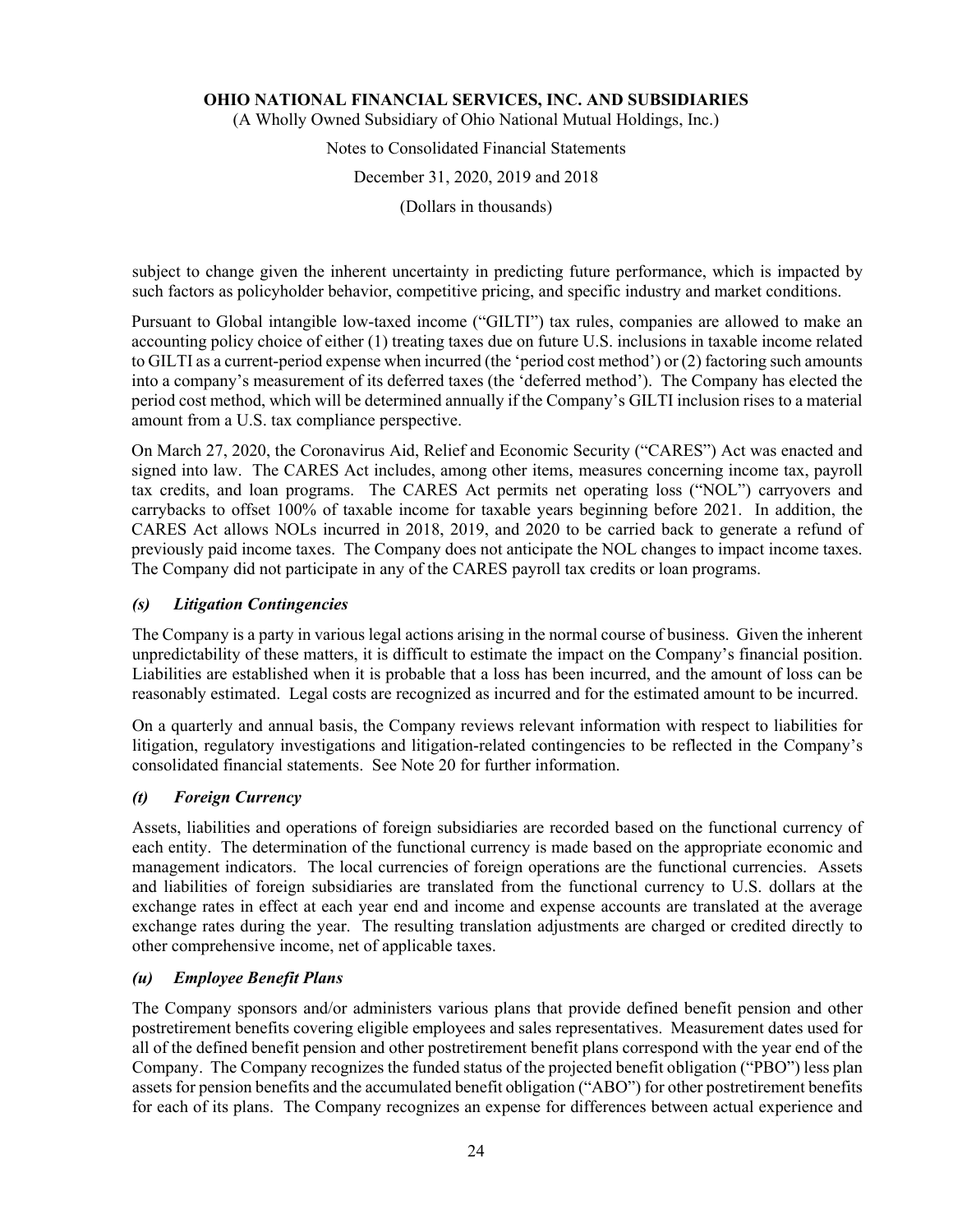(A Wholly Owned Subsidiary of Ohio National Mutual Holdings, Inc.)

# Notes to Consolidated Financial Statements

#### December 31, 2020, 2019 and 2018

(Dollars in thousands)

estimates over the average future service period of participants. The actuarial gains (losses) and prior service costs (credit) not yet included in net periodic benefit costs are charged to accumulated other comprehensive income ("AOCI"), net of income tax.

The obligations and expenses associated with these plans require the use of assumptions such as discount rate, expected long-term return on plan assets, rate of compensation increases, healthcare cost trend rates, as well as participant demographics such as rate and age of retirements, withdrawal rates and mortality. Management determines these assumptions based upon a variety of factors such as historical performance of the plan and its assets, currently available market and industry data and mortality tables, and expected benefit payout streams. The assumptions used may differ materially from actual results due to, among other factors, changing market and economic conditions and changes in participant demographics. These differences may have an effect on the Company's consolidated financial statements.

The Company sponsors a defined contribution plan for substantially all employees. The Company also sponsors a qualified contributory defined contribution profit-sharing plan for substantially all employees. Discretionary Company contributions are based on the net earnings of the Company. Accordingly, the Company recognizes compensation cost for current contributions.

#### *(v) Correction of Immaterial Error*

During the year ended December 31, 2020, the Company identified out of period errors related to its calculation of variable annuity reserves under ASC 815; and Statement of Position 03-1 ("SOP03-1") and DAC balances. The majority of these errors involve certain riders that are covered by an external reinsurance agreement impacting the Company's reinsurance recoverable. The Company has concluded that the misstatements are not material to the consolidated financial statements. The following presents the effect of recording the immaterial correction in the consolidated financial statement as of and for the years ended December 31, 2019 and 2018 within this report to reflect the corrected numbers as follows:

|                                           | As reported     | <b>Adjustment</b> | As adjusted |
|-------------------------------------------|-----------------|-------------------|-------------|
| <b>Consolidated Balance Sheets:</b>       |                 |                   |             |
| December 31, 2019:                        |                 |                   |             |
| Deferred policy acquisition costs         | \$<br>1,679,421 | 851               | 1,680,272   |
| Reinsurance recoverable                   | 3,946,180       | 46,867            | 3,993,047   |
| Total assets                              | 40,365,710      | 47,718            | 40,413,428  |
| Future policy benefits and claims         | 15,724,764      | 747               | 15,725,511  |
| Other policyholder funds                  | 170,779         | 7                 | 170,786     |
| Deferred federal and foreign income taxes | 139,253         | 9.863             | 149.116     |
| <b>Total liabilities</b>                  | 37,747,721      | 10,617            | 37,758,338  |
| Retained earnings                         | 2,373,618       | 37,101            | 2,410,719   |
| Total stockholder's equity                | 2,617,989       | 37,101            | 2,655,090   |
| Total liabilities and equity              | 40.365.710      | 47,718            | 40.413.428  |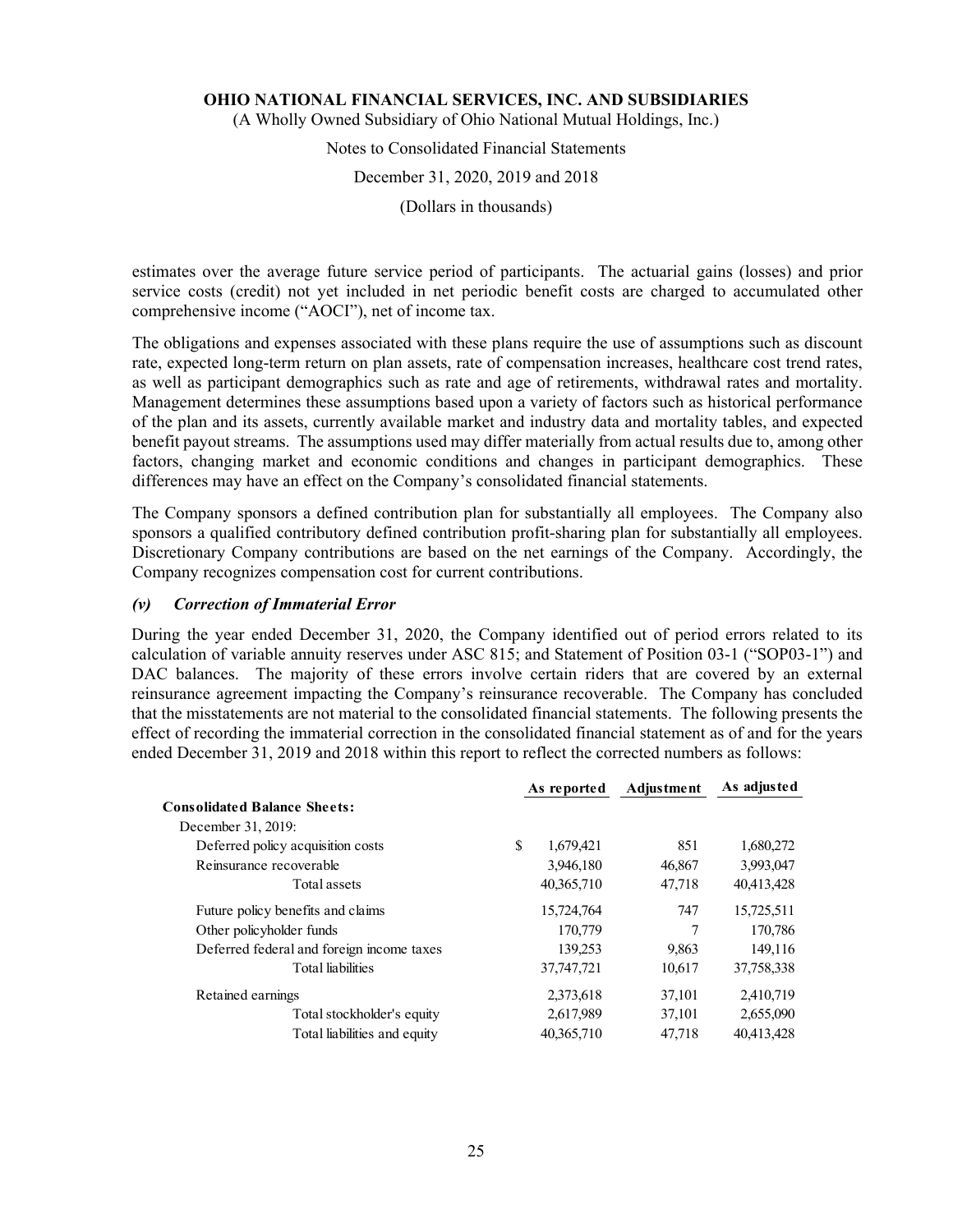(A Wholly Owned Subsidiary of Ohio National Mutual Holdings, Inc.)

# Notes to Consolidated Financial Statements

#### December 31, 2020, 2019 and 2018

(Dollars in thousands)

|                                                     |               | As reported | <b>Adjustment</b> | As adjusted |
|-----------------------------------------------------|---------------|-------------|-------------------|-------------|
| <b>Consolidated Statements of Operations:</b>       |               |             |                   |             |
| December 31, 2019:                                  |               |             |                   |             |
| Benefits and claims                                 | \$            | 1,578,810   | (12,742)          | 1,566,068   |
| Amortization of deferred policy acquisition costs   |               | 265,038     | (70)              | 264,968     |
| (Loss) income before income taxes                   |               | (101,080)   | 12,812            | (88, 268)   |
| Income taxes: Deferred expense (benefit)            |               | (34,830)    | 2,691             | (32, 139)   |
| Net income (loss)                                   |               | (67,241)    | 10,121            | (57, 120)   |
| December 31, 2018:                                  |               |             |                   |             |
| Benefits and claims                                 | \$            | 1,491,281   | 13,142            | 1,504,423   |
| Amortization of deferred policy acquisition costs   |               | 154,419     | 39                | 154,458     |
| (Loss) income before income taxes                   |               | 66,982      | (13, 181)         | 53,801      |
| Income taxes: Deferred expense (benefit)            |               | (5,056)     | (2,768)           | (7, 824)    |
| Net income (loss)                                   |               | 72,934      | (10, 413)         | 62,521      |
|                                                     |               | As reported | <b>Adjustment</b> | As adjusted |
| <b>Consolidated Statements of</b>                   |               |             |                   |             |
| Comprehensive Income (Loss)                         |               |             |                   |             |
| December 31, 2019:                                  |               |             |                   |             |
| Net loss                                            | \$            | (67,241)    | 10,121            | (57, 120)   |
| Total comprehensive income                          |               | 154,158     | 10,121            | 164,279     |
|                                                     |               |             |                   |             |
| December 31, 2018:                                  |               |             |                   |             |
| Net income                                          | \$            | 72,934      | (10, 413)         | 62,521      |
| Total comprehensive loss                            |               | (92,260)    | (10, 413)         | (102, 673)  |
|                                                     |               | As reported | Adjustment        | As adjusted |
| <b>Consolidated Statements of Changes in Equity</b> |               |             |                   |             |
| Balance, December 31, 2017                          | <sup>\$</sup> | 2,557,091   | 37,393            | 2,594,484   |
| Comprehensive loss: Net income                      |               | 72,934      | (10, 413)         | 62,521      |
| Total comprehensive loss                            |               | (92,260)    | (10, 413)         | (102, 673)  |
|                                                     |               |             |                   |             |
| Balance, December 31, 2018                          | \$            | 2,464,831   | 26,980            | 2,491,811   |
| Comprehensive income: Net loss                      |               | (67,241)    | 10,121            | (57, 120)   |
| Total comprehensive income                          |               | 154,158     | 10,121            | 164,279     |
| Balance, December 31, 2019                          | \$            | 2,617,989   | 37,101            | 2,655,090   |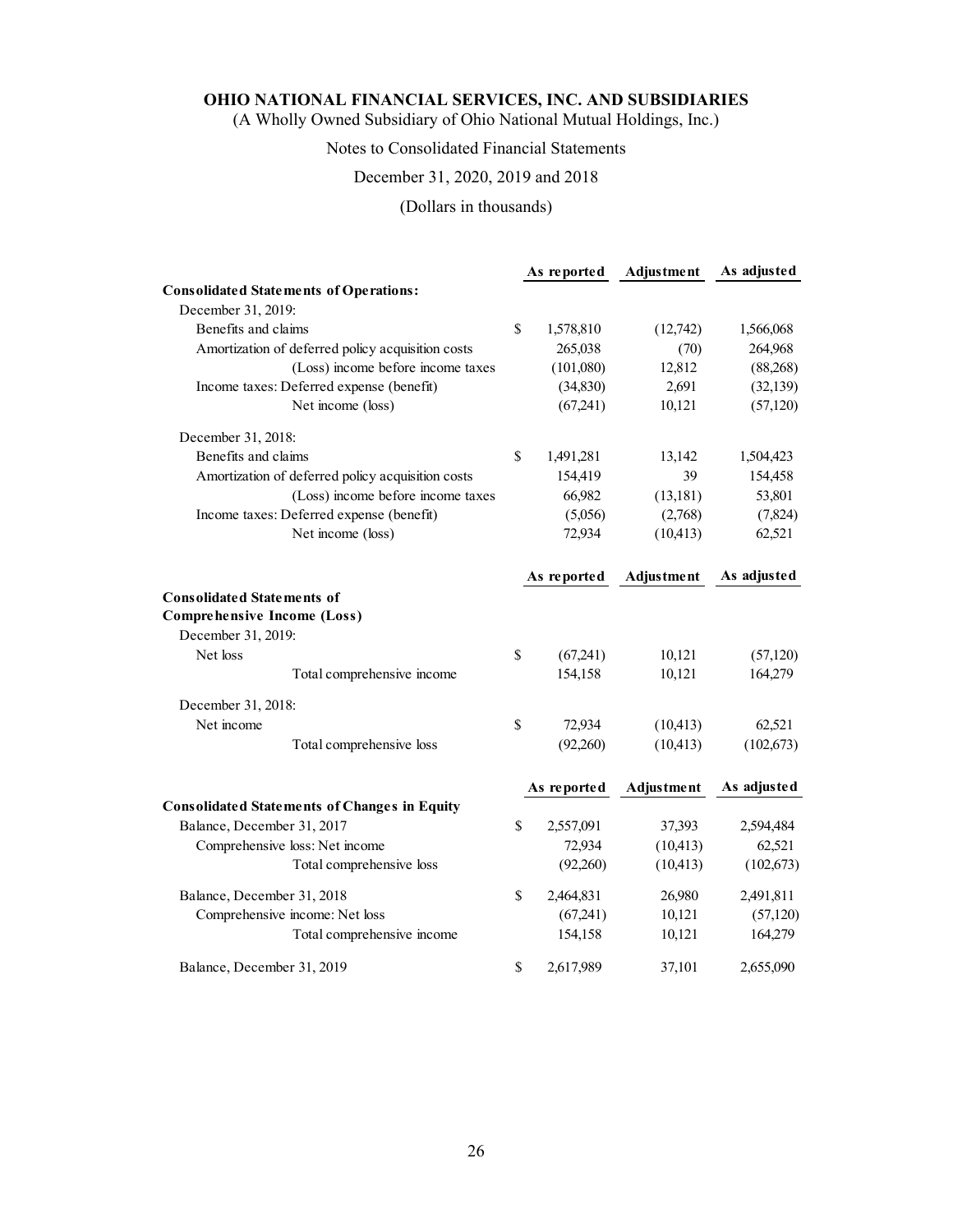(A Wholly Owned Subsidiary of Ohio National Mutual Holdings, Inc.)

#### Notes to Consolidated Financial Statements

#### December 31, 2020, 2019 and 2018

(Dollars in thousands)

|                                                   | As reported    | Adjustment | As adjusted |
|---------------------------------------------------|----------------|------------|-------------|
| <b>Consolidated Statements of Cash Flows:</b>     |                |            |             |
| December 31, 2019:                                |                |            |             |
| Net income (loss)                                 | \$<br>(67,241) | 10,121     | (57,120)    |
| Amortization of deferred policy acquisition costs | 265,038        | (70)       | 264,968     |
| Deferred income tax expense (benefit)             | (34, 830)      | 2,691      | (32, 139)   |
| Decrease (increase) in other assets and           |                |            |             |
| reinsurance recoverable                           | (106, 133)     | (10,950)   | (117,083)   |
| Increase in policyholder liabilities              | 602,004        | (1,792)    | 600,212     |
| December 31, 2018:                                |                |            |             |
| Net income (loss)                                 | \$<br>72,934   | (10, 413)  | 62,521      |
| Amortization of deferred policy acquisition costs | 154,419        | 39         | 154,458     |
| Deferred income tax expense (benefit)             | (5,056)        | (2,768)    | (7,824)     |
| Decrease (increase) in other assets and           |                |            |             |
| reinsurance recoverable                           | (67, 744)      | 17,144     | (50,600)    |
| Increase in policyholder liabilities              | 787,915        | (4,002)    | 783,913     |

#### *(w) Adoption and Future Adoption of New Accounting Pronouncements*

The Company generally applies the "other public entity" requirements when adopting new accounting standards. Where the standard adoption timeframes differentiate between U.S. Securities and Exchange Commission ("SEC") filers and other public business entities, the Company follows the adoption timelines for other public business entities as the Company does not meet the requirements of an SEC filer.

#### *Adoption of New Accounting Pronouncements*

Effective January 1, 2020, the Company adopted ASU 2018-17, *Consolidation (Topic 810): Targeted Improvements to Related Party Guidance of Variable Interest Entities ("VIE")*. The guidance amends previously issued guidance for determining whether an indirect interest held through a related party is a VIE. The adoption of this guidance did not impact the Company's consolidated financial statements or disclosures.

Effective January 1, 2020, the Company adopted ASU 2018-15, *Intangibles-Goodwill and Other-Internal-Use Software (Subtopic 350-40): Customer's Accounting for Implementation Costs Incurred in a Cloud Computing Arrangement That Is a Service Contract.* This guidance aligns the requirements for capitalizing implementation costs incurred in a hosting arrangement that is a service contract with the requirements for capitalizing implementation costs incurred to develop or obtain internal-use software (and hosting arrangements that include an internal-use software license). This guidance requires a customer in a hosting arrangement that is a service contract to follow the guidance in Subtopic 350-40 to determine which implementation costs to capitalize as an asset related to the service contract and which costs to expense. The guidance also requires the customer to expense the capitalized implementation costs of a hosting arrangement that is a service contract over the term of the hosting arrangement. The adoption of this guidance did not significantly impact the Company's consolidated financial statements or disclosures.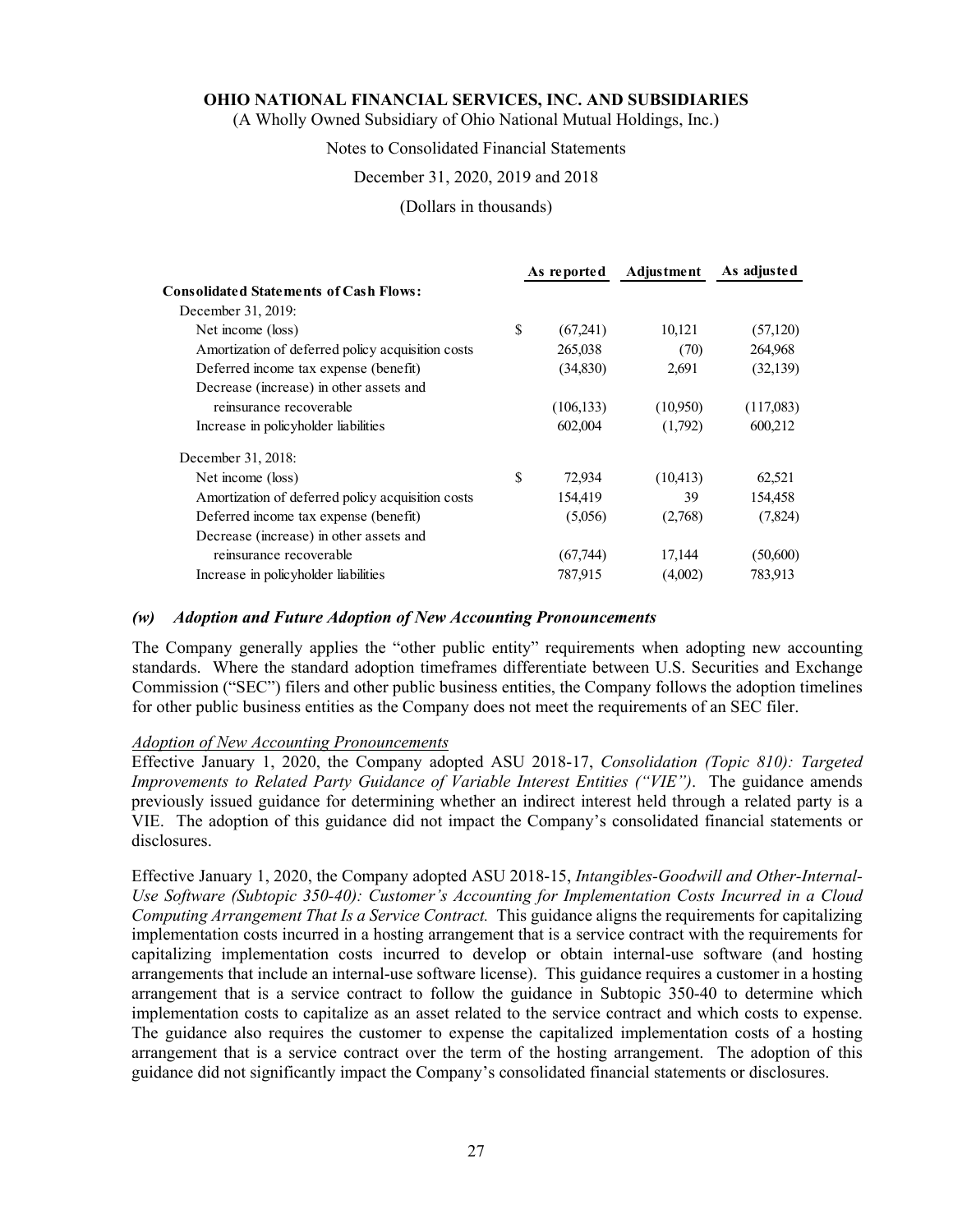(A Wholly Owned Subsidiary of Ohio National Mutual Holdings, Inc.)

# Notes to Consolidated Financial Statements

#### December 31, 2020, 2019 and 2018

(Dollars in thousands)

Effective January 1, 2020, the Company adopted ASU 2018-14, *Compensation – Retirement Benefits – Defined Benefit Plans – General (Subtopic 715-20): Disclosure Framework-Changes to the Disclosure Requirements for Defined Benefit Plans*. This guidance removes disclosures that are no longer considered cost beneficial, clarifies the specific requirements of disclosures, and adds disclosure requirements identified as relevant. The adoption of this guidance did not impact the Company's consolidated financial statements.

Effective January 1, 2020, the Company adopted ASU 2018-13, *Fair Value Measurement (Topic 820): Disclosure Framework – Changes to the Disclosure Requirements for Fair Value Measurement*. This guidance modifies the disclosure requirements on fair value measurements in Topic 820, *Fair Value Measurement*, by removing, modifying and adding certain disclosures associated with fair value measurements. The adoption of this guidance did not significantly impact the Company's consolidated financial statements or disclosures.

Effective January 1, 2019, the Company adopted ASU 2019-10, Financial Instruments – *Derivatives and Hedging (Topic 815): Effective Dates*, ASU 2019-04, *Codification Improvements to Topic 815, Derivatives and Hedging*, ASU 2017-12, *Derivatives and Hedging (Topic 815): Targeted Improvements to Accounting for Hedging Activities*. The guidance refines, expands and simplifies hedge accounting for financial and nonfinancial risk. The adoption of this guidance did not significantly impact the Company's consolidated financial statements or financial statement disclosures.

Effective January 1, 2019, the Company adopted ASU 2019-10, *Leases (Topic 842): Effective Dates*, ASU 2019-01, *Leases (Topic 842): Codification Improvements* (March 2019), ASU 2018-20, *Leases (Topic 842): Narrow Scope Improvements for* Lessors (December 2018), ASU 2018-11, *Leases (Topic 842): Targeted*  Improvements (July 2018), and ASU 2016-02, *Leases (Topic 842)* using the prospective application of the guidance, and prior periods continue to be presented in accordance with Topic 840. This new guidance requires lessees to recognize a lease liability measured on a discounted basis and a right-of-use asset for the lease term for those leases classified as operating leases under previous guidance. Under this guidance, lessor accounting is largely unchanged except to align lessor accounting with the lease accounting model and ASC Topic 606, *Revenue from Contracts with Customers*, and thus the accounting for sale and leaseback transactions has been simplified. Additionally, the Company elected the package of practical expedients and recognized on the Consolidated Statement of Financial Position \$9,189 of operating lease liabilities and \$9,151 of operating lease right-of-use assets at adoption. The adoption of this guidance did not have a material impact on the statement of operations, stockholders' equity, or statement of cash flows. See Note 19 for additional disclosures.

Effective January 1, 2019, the Company adopted ASU 2017-08, *Receivables – Nonrefundable Fees and Other Costs (Subtopic 310-20), Premium Amortization on Purchased Callable Debt Securities*. This guidance requires premiums on callable debt securities to be amortized to the earliest call date. The adoption of this guidance did not significantly impact the Company's consolidated financial statements or financial statement disclosures.

Effective January 1, 2018, the Company adopted ASU 2016-18, *Statement of Cash Flows, (Topic 230): Restricted Cash*. This guidance requires that a statement of cash flows explain the change during the period in the total of cash, cash equivalents, and amounts generally described as restricted cash or restricted cash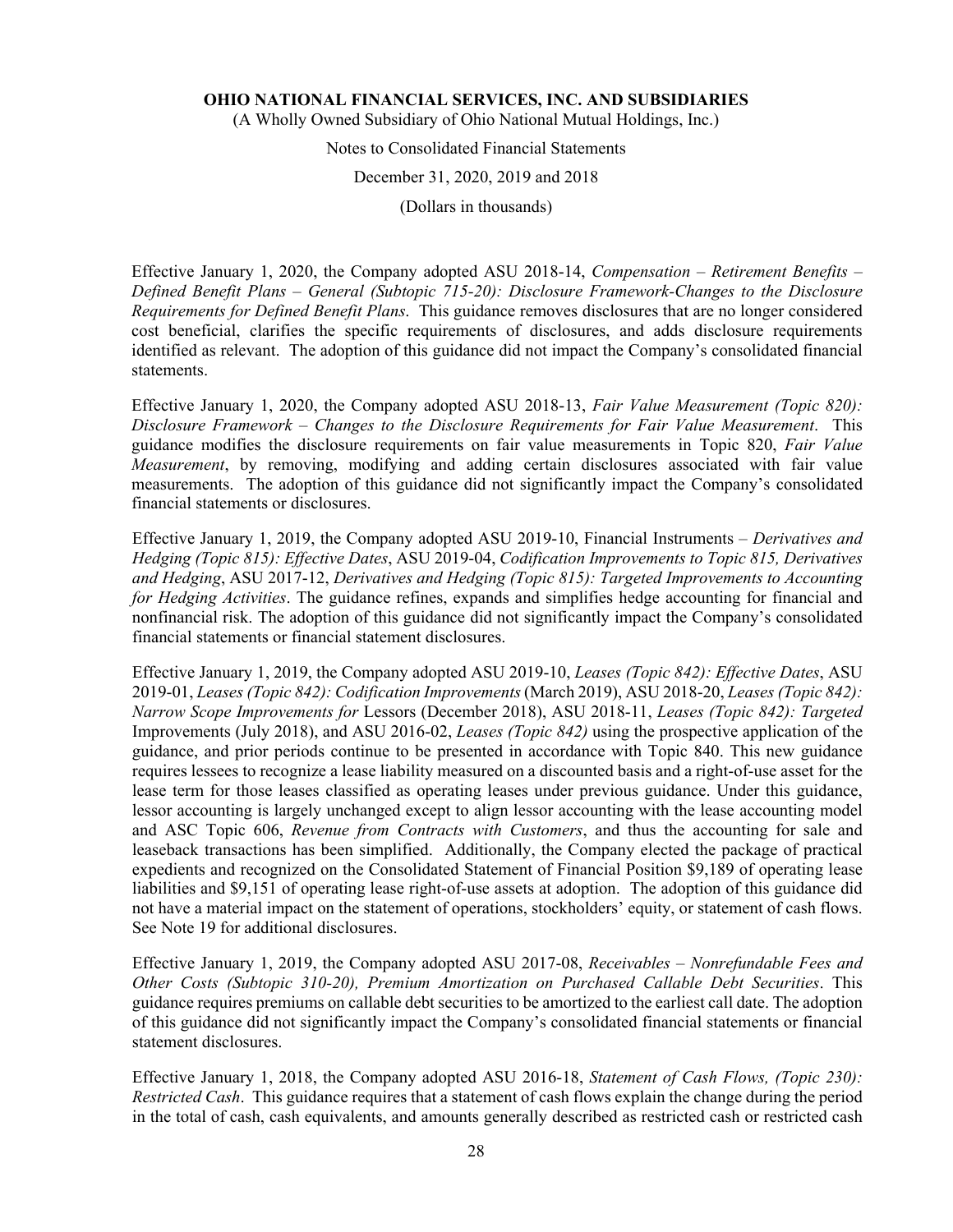(A Wholly Owned Subsidiary of Ohio National Mutual Holdings, Inc.)

# Notes to Consolidated Financial Statements December 31, 2020, 2019 and 2018

(Dollars in thousands)

equivalents. As a result, amounts generally described as restricted cash and restricted cash equivalents should be included with cash and cash equivalents when reconciling the beginning-of-period and end-ofperiod total amounts shown on the statement of cash flows. The adoption of this guidance did not impact the Company's consolidated financial statements, except for expanded disclosures.

Effective January 1, 2018, the Company adopted ASU 2016-16, *Income Taxes (Topic 740): Intra-Entity Transfers of Assets Other Than Inventory*. This guidance requires entities to immediately recognize the income tax consequences of intercompany asset transfers. The adoption of this guidance did not have a material impact on the Company's consolidated financial statements.

Effective January 1, 2018, the Company adopted guidance on cash flow statement presentation, ASU 2016- 15, *Statement of Cash Flows (Topic 230): Classification of Certain Cash Receipts and Cash Payments*. The guidance addresses how certain specific cash receipts and cash payments are presented and classified in the statement of cash flows. The adoption of this guidance did not impact the Company's consolidated financial statements.

Effective January 1, 2018, the Company adopted ASU 2016-01, *Financial Instruments - Overall (Subtopic 825-10): Recognition and Measurement of Financial Assets and Financial Liabilities*. This guidance requires equity investments (except those accounted for under the equity method of accounting or those that result in consolidation of the investee) to be measured at fair value with changes in fair value recognized in net income. This guidance requires public business entities to use the exit price notion when measuring the fair value of financial instruments for disclosure purposes. This guidance requires separate presentation of financial assets and financial liabilities by measurement category and form of financial asset (i.e., securities or loans and receivables). This guidance eliminates the requirement for public business entities to disclose the method(s) and significant assumptions used to estimate the fair value that is required to be disclosed for financial instruments measured at amortized cost. The Company adopted the standard using a modified retrospective approach. The adoption of the standard resulted in a reclassification of approximately \$6,783, pre-tax and \$5,359, net of tax as of December 31, 2018, from accumulated other comprehensive income to retained earnings.

Effective January 1, 2018, the Company adopted ASU 2014-09, *Revenue from Contracts with Customers (Topic 606)*. This guidance outlines a single, comprehensive model for accounting for revenue from contracts with customers and applies primarily to commissions, advisory fees and sales loads earned by the Company's broker dealer operations, as Topic 606 specifically excludes insurance contracts from its scope. The adoption of this guidance did not have a material impact on the Company's consolidated financial statements. In adopting the standard, the Company recognized approximately \$17,000 in sub-advisory fees as a portion of other operating costs and expenses for the year ended December 31, 2018 (gross basis), where in previous years they were reported as part of investment management fees (net basis).

## *Future Adoption of New Accounting Pronouncements*

In October 2020, the FASB issued ASU 2020-08, *Codification Improvements to Subtopic 310-20, Receivables-Nonrefundable Fees and Other Costs*. The new guidance is effective for fiscal years beginning after December 15, 2020. This ASU clarifies that an entity should reevaluate whether a callable debt security is within the scope of paragraph 310-20-35-33 for each reporting period. Management has not yet assessed the impact that the guidance may have on the Company's consolidated financial statements.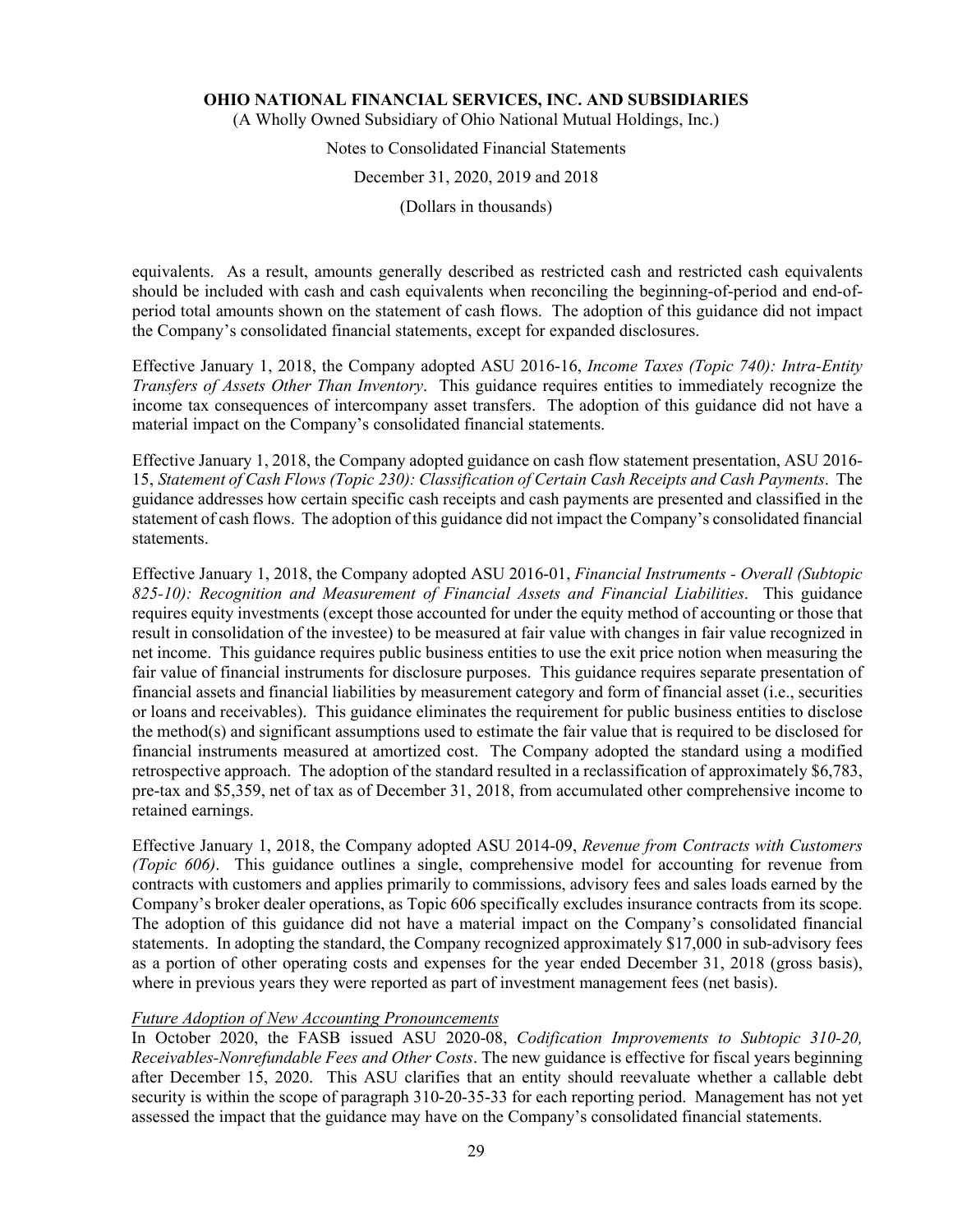(A Wholly Owned Subsidiary of Ohio National Mutual Holdings, Inc.)

# Notes to Consolidated Financial Statements

#### December 31, 2020, 2019 and 2018

(Dollars in thousands)

In August 2020, the FASB issued ASU 2020-06, *Debt-Debt with Conversion and Other Options (Subtopic 470-20) and Derivatives and Hedging-Contracts in Entity's Own Equity (Subtopic 815-40): Accounting for Convertible Instruments and Contracts in an Entity's Own Equity*. The new guidance is effective for other public business entities for fiscal years beginning after December 15, 2023, including interim periods within those fiscal years. Early adoption is permitted. This ASU simplifies accounting for convertible instruments by removing major separation models required under current U.S. GAAP. Management has not yet assessed the impact that the guidance may have on the Company's consolidated financial statements.

In March 2020, the FASB issued ASU 2020-04, *Reference Rate Reform (Topic 848): Facilitation of the Effects of Reference Rate Reform on Financial Reporting*. The new guidance is effective for all entities as of March 12, 2020 through December 31, 2022. The ASU provides temporary optional guidance to ease the potential burden in accounting for reference rate reform. The guidance also provides optional expedients and exceptions for applying generally accepted accounting principles to contract modifications and hedging relationships, subject to meeting certain criteria, that reference the London Inter-bank Offered Rate ("LIBOR") or another reference rate expected to be discontinued. Management is in the process of assessing the impact that the guidance may have on the Company's consolidated financial statements.

In January 2020, the FASB issued ASU 2020-01, *Investments-Equity Securities (Topic 321), Investments-Equity Method and Joint Ventures (Topic 323), and Derivatives and Hedging (Topic 815)*. The new guidance is effective for public business entities for fiscal years beginning after December 15, 2020. Early adoption is permitted. The ASU clarifies that a company should consider observable transactions that require a company to either apply or discontinue the equity method of accounting under Topic 323, Investments-Equity Method and Joint Ventures, for the purposes of applying the measurement alternative in accordance with Topic 321 immediately before applying or upon discontinuing the equity method. The ASU also clarifies that, when determining the accounting for certain forward contracts and purchased options, a company should not consider, whether upon settlement or exercise, if the underlying securities would be accounted for under the equity method or fair value option. Management has not yet assessed the impact that the guidance may have on the Company's consolidated financial statements.

In December 2019, the FASB issued ASU 2019-12, *Income Taxes (Topic 740): Simplifying the Accounting for Income Taxes*. The new guidance is effective for public business entities for fiscal years beginning after December 15, 2020. Early adoption is permitted. This ASU removes specific exceptions to the general principles in Topic 740 in GAAP. Management is assessing the impact that the guidance may have on the Company's consolidated financial statements.

In August 2018, the FASB issued ASU 2018-12, *Financial Services – Insurance (Topic 944): Targeted Improvements to the Accounting for Long-Duration Contracts*, in November 2019, the FASB issued ASU 2019-09, *Financial Services – Insurance (Topic 944): Effective Date*, and in October 2020, the FASB issued ASU 2020-11, *Financial Services – Insurance (Topic 944): Effective Date and Early Application*.The new guidance is effective for fiscal years beginning after December 15, 2024 for public business entities that are non-SEC filers. Early adoption is permitted. This new guidance impacts existing recognition, measurement, presentation, and disclosure requirements for long-duration insurance contracts issued by an insurance entity. Management is in the process of assessing the impact that this guidance may have on the consolidated financial statements, but expects it to be material.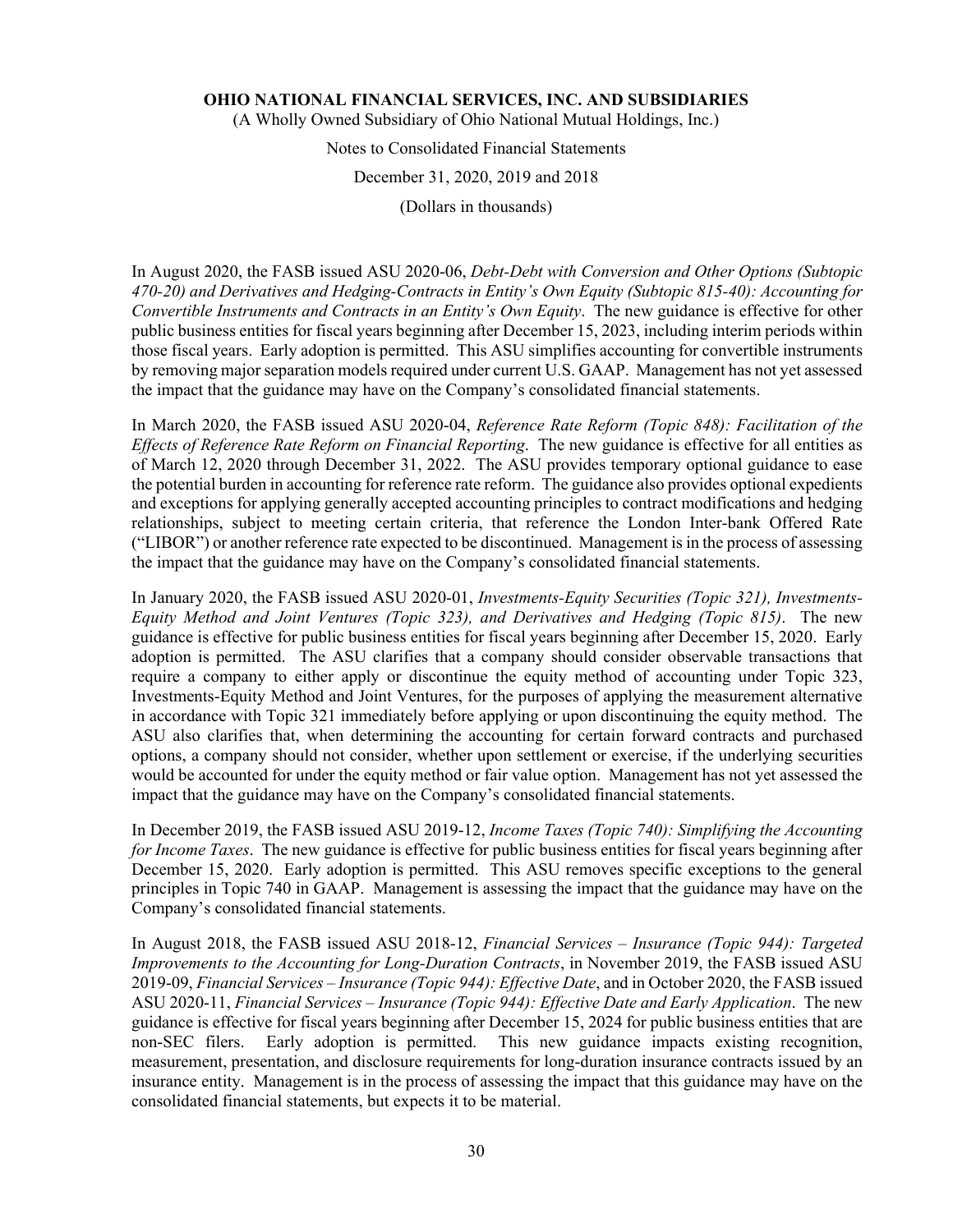(A Wholly Owned Subsidiary of Ohio National Mutual Holdings, Inc.)

# Notes to Consolidated Financial Statements

#### December 31, 2020, 2019 and 2018

(Dollars in thousands)

In January 2017, the FASB issued ASU 2017-04, *Intangibles-Goodwill and Other (Topic 350): Simplifying the Test for Goodwill Impairment*. The new guidance is effective for public business entities that are non-SEC filers for fiscal years beginning after December 15, 2020. The guidance eliminates some portions of the goodwill impairment test to simplify the test. The guidance also eliminates the requirement for any reporting unit with a zero or negative carrying amount to perform a qualitative assessment. Management does not expect that this guidance will have a material impact on the consolidated financial statements.

The FASB has issued the following guidance on measurement of credit losses on financial instruments: ASU 2020-03, *Codification Improvements to Financial Instruments*, ASU 2020-02, *Financial Instruments – Credit Losses (Topic 326)*, ASU 2019-11, *Codification Improvements to Topic 326, Financial Instruments – Credit Losses,* ASU 2019-10*, Financial Instruments – Credit Losses (Topic 326): Effective Dates*, ASU 2019-05, *Financial Instruments – Credit Losses (Topic 326): Targeted Transition Relief*, ASU 2019-04, *Codification Improvements to Topic 326, Financial Instruments – Credit Losses*, ASU 2018-19, *Codification Improvements to Topic 326, Financial Instruments – Credit Losses* (November 2018) and ASU 2016-13, *Financial Instruments - Credit Losses (Topic 326): Measurement of Credit Losses on Financial Instruments* (June 2016). The new guidance is effective for fiscal years beginning after December 15, 2022 for public business entities that are non-SEC filers. Early adoption is permitted. ASU 2016-13 replaces the incurred loss impairment methodology with one that reflects expected credit losses. The measurement of expected credit losses will be based on historical loss information, current conditions, and reasonable and supportable forecasts after implementation of this guidance. The guidance also requires enhanced disclosures. Management is in the process of assessing the impact that this guidance may have on the consolidated financial statements.

#### *(x) Subsequent Events*

The Company has evaluated subsequent events through March 26, 2021, the date that the consolidated financial statements were available to be issued.

ONLIC has paid approximately \$24,000 related to the buy-back program mentioned in Note 1 for the year 2021 through March 26, 2021.

On March 22, 2021, the Board of ONMH unanimously approved an agreement to enter into a strategic transaction with Constellation Insurance Holdings, Inc. ("Constellation") whereby Constellation will acquire ONMH. The agreement was signed on March 22, 2021.

ONMH entered into the transaction to strengthen its financial position, enhance its market position, and enable it to become a stronger, more responsive and innovative financial services company. Constellation will build off ONMH's strengths and infrastructure to grow its insurance business going forward.

The transaction will be structured as a sponsored demutualization, which means ONMH will convert to a stock company and will be indirectly owned by Constellation upon closing of the transaction. The conversion requires a vote by eligible members as well as regulatory review and approval. Eligible members will be compensated for the extinguishment of their membership interests with additional policy benefits, or cash, as applicable. In addition to member compensation, Constellation has committed a \$500 million capital infusion into ONMH over a four-year period following the closing of the transaction.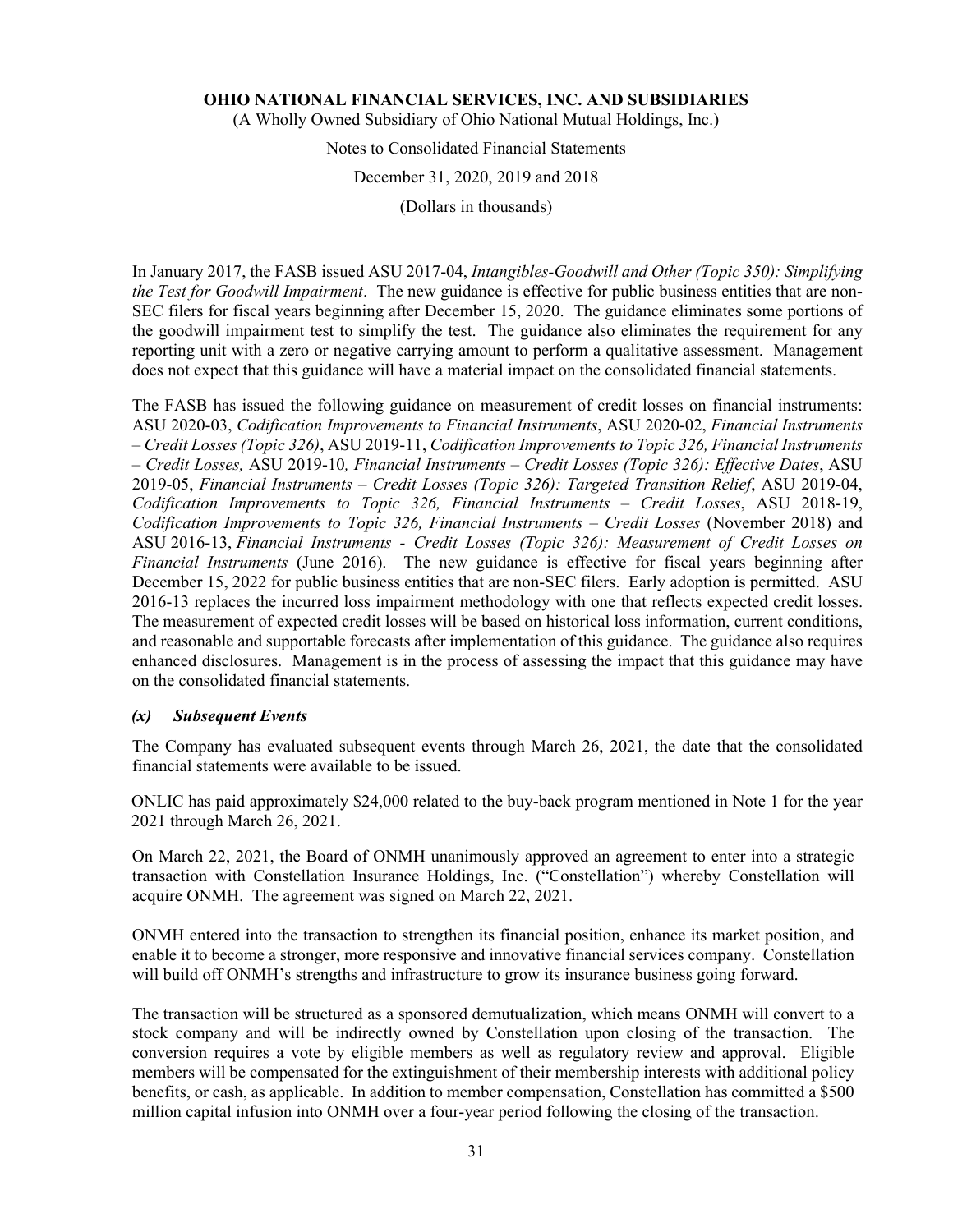(A Wholly Owned Subsidiary of Ohio National Mutual Holdings, Inc.)

### Notes to Consolidated Financial Statements

December 31, 2020, 2019 and 2018

(Dollars in thousands)

The transaction is subject to regulatory and member approval. Upon completion of the transaction, ONMH will be a private stock company owned by Constellation.

#### **(4) Risks**

The Company participates in an industry where there are risk factors that could have material adverse effects on the business and operating results. The following is a description of the various risk factors:

*Legal/Regulatory Risk* is the risk that changes in the legal or regulatory environment in which the Company operates could result in increased competition, reduced demand for the Company's products, or additional unanticipated expenses in the pricing of its products.

State insurance regulators and the NAIC regularly re-examine existing laws and regulations applicable to insurance companies, their products, and how those products may be sold. Changes in these laws and regulations may affect the Company's operating results.

Increased assessments from guaranty associations may occur if there is an increase of impaired, insolvent or failed insurers in the jurisdictions in which the Company operates.

Changes in the regulatory environment and changes in laws in the countries of the Company's international insurance operations could have a material adverse effect on its results of operations. The Company's international insurance operations are principally regulated by insurance regulatory authorities in the jurisdictions in which they are located or operate.

*Concentration Risk* is the risk that arises from the Company's reliance upon certain key business relationships. Based on policyholder account balances, the Company's largest distributor of individual (fixed and variable) annuity products accounted for approximately 14% and 13% of total individual annuity reserves as of December 31, 2020 and 2019, respectively. It is possible that a change in the Company's relationship with this distributor could result in the loss of existing business and a large outflow of the Company's general account assets along with the subsequent loss of the investment spread earned on those assets.

*Mortality Risk* is the risk that overall life expectancy assumptions used by the Company in the pricing of its life insurance and annuity products prove to be too aggressive. This situation may occur, for example, as a result of pandemics, terrorism, natural disasters, or acts of war. The Company attempts to reduce this risk through geographical diversification and the purchase of reinsurance.

*Reinsurance Risk* is the risk that the reinsurance companies, where the Company has ceded a portion of its underwriting risk, may default on their obligation. The Company has entered into reinsurance agreements to cede a portion of its general account life, annuity and health business. The Company attempts to mitigate this risk by monitoring the ratings of reinsurance companies to which it chooses to cede risk, requiring collateral to support ceded reserves and / or following up on any outstanding balances with reinsurance companies.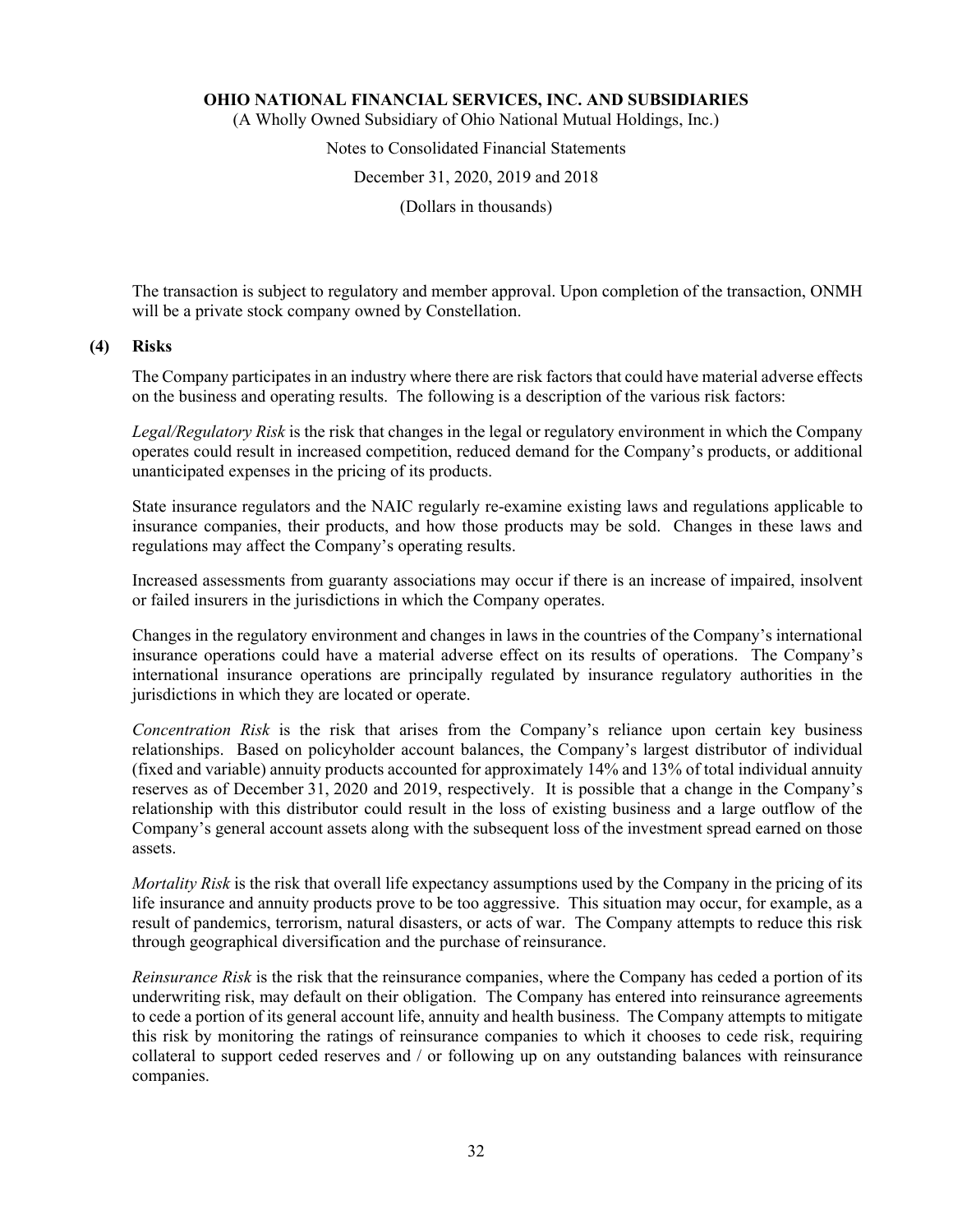(A Wholly Owned Subsidiary of Ohio National Mutual Holdings, Inc.)

# Notes to Consolidated Financial Statements

#### December 31, 2020, 2019 and 2018

(Dollars in thousands)

*Ratings Risk* is the risk that rating agencies change their outlook or rating of the Company or a subsidiary of the Company. If such ratings were lowered significantly relative to its competitors, the Company's ability to market products to new customers could be harmed, and the Company could potentially lose existing customers. The Company monitors its Risk-Based Capital ("RBC") and other ratios for adequacy and maintains regular communications with the rating agencies in its effort to minimize the adverse impact of this risk.

*Cyber Risk* is the potential for information and systems to be vulnerable to adverse events, such as breaches, thefts, compromised integrity, damage, fraud, or business disruption, caused by internal, external or third parties. The loss of confidentiality, integrity or availability for information and systems could disrupt operations, result in the loss of business, materially affect profitability and negatively impact the Company's reputation. The Company utilizes a defense in depth approach to physically, administratively and technically mitigate cyber risk. Multiple layers of security controls provide redundancy in the event a security control fails or a vulnerability is exploited. Despite these efforts, there is still a risk a cyber incident could happen.

*Credit Risk* is the risk that issuers of investment securities, mortgagees on mortgage loans or other parties, including reinsurers and derivative counterparties, default on their contractual obligations or experience adverse changes that would affect the Company. The Company attempts to minimize the adverse impact of this risk by monitoring the portfolio diversification, the Company's exposure to impairment, collectability of the loans and the credit quality of reinsurers and derivative counterparties as well as, in many cases, requiring collateral, lines of credit or assets in trust to manage credit exposure.

*Interest Rate Risk* is the risk that interest rates will change and impact the valuation of the fixed maturity securities. A change in rates may cause certain interest-sensitive products to become uncompetitive or may cause disintermediation. To the extent that liabilities come due more quickly than assets mature, an insurer would have to borrow funds or sell assets prior to maturity and potentially recognize a gain or loss.

*Equity Market Risk* is the risk of loss due to declines in the equity markets in which the Company participates. A decline in the stock market will affect the value of equity securities and the contract value of the Company's individual variable annuity contracts, which offer guaranteed benefit riders, as well as fixed indexed annuity and indexed universal life contracts. Losses in the equity market could result in declines in separate account assets and assets under management, which would affect investment management fees revenue and potentially require the Company to accelerate the amortization of DAC.

The Company attempts to minimize the adverse impact of equity market risk by monitoring the diversification of the Company's investment portfolio and through reinsurance arrangements with third parties. The Company uses equity index put options, equity index call options, equity swaps and interest rate swaptions to minimize exposure to the market risk associated with guarantees on certain underlying policyholder liabilities.

*Liquidity Risk* is the risk that the Company may not have the ability to sell certain investments to meet obligations of the Company.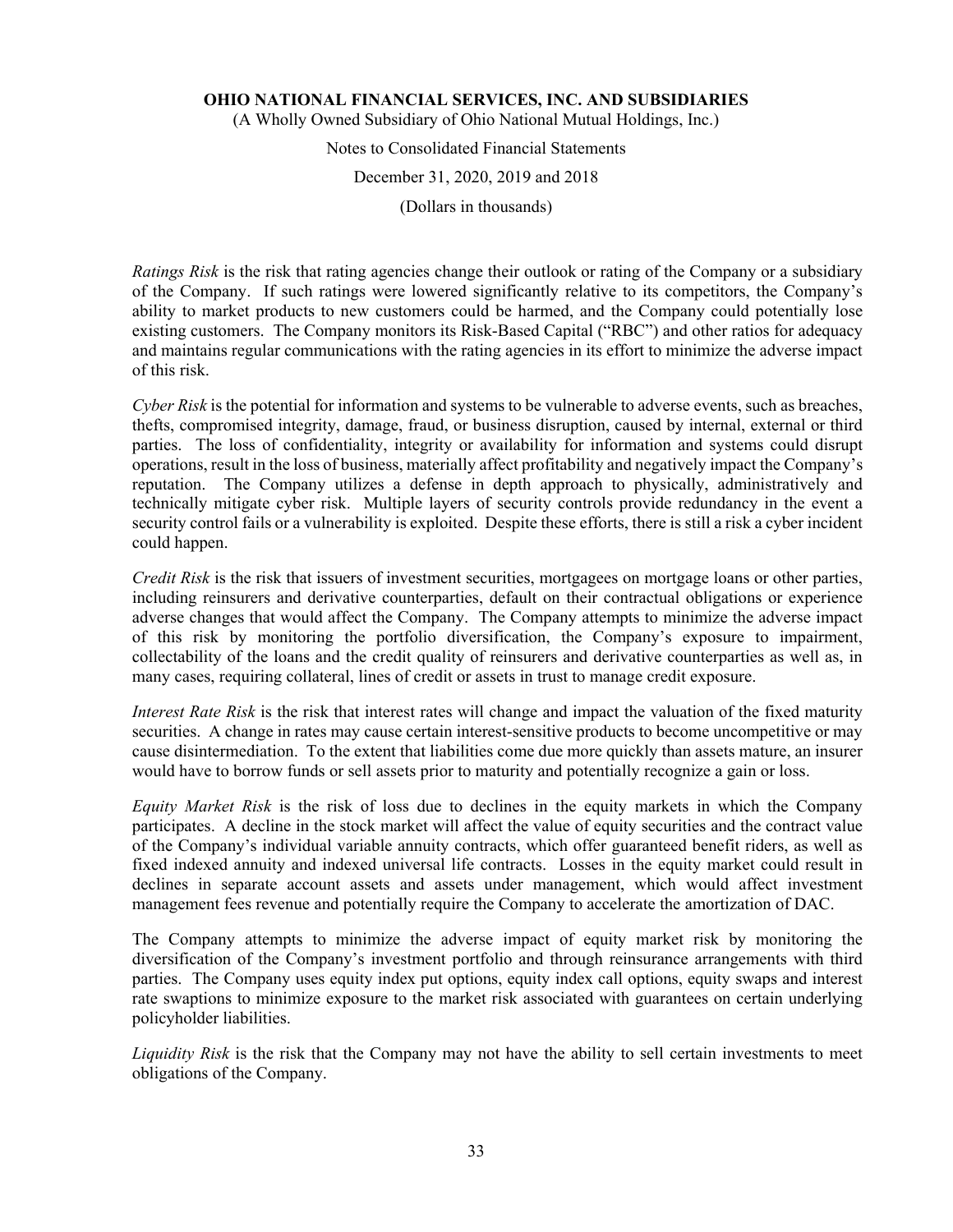(A Wholly Owned Subsidiary of Ohio National Mutual Holdings, Inc.)

Notes to Consolidated Financial Statements December 31, 2020, 2019 and 2018 (Dollars in thousands)

If the tax treatment of existing BOLI policies is changed, there is the potential that a portion of the issued policies may be surrendered or allowed to lapse in a short period of time creating a liquidity strain. The Company has applied risk mitigation through diversifying BOLI sales to community banks and credit unions. Credit unions are tax exempt entities, thus eliminating the surrender risk due to any pending tax law changes. In addition, effective July 1, 2019, the Company has reinsured the majority of the block of business with a third party under a coinsurance agreement.

*Foreign Currency Risk* is the risk that the Company's consolidated financial statements could be adversely impacted by fluctuations in exchange rates as the Company's financial statements are presented in U.S. dollars and the financial statements of its subsidiaries outside of the U.S. are translated into U.S. dollars. Additionally, the Company could be impacted by significant changes in global economic conditions.

*Investment Risk* – see Note 7 for additional risks specific to the investment portfolio.

*Civil Unrest Risk* is the risk that continued civil unrest may cause significant volatility, declines in the value of investments, loss of life, property damage, additional disruption to commerce and reduce economic activity. Any such civil unrest could result in the decrease of the Company´s net income, revenue and assets under management and may adversely affect the Company´s investment portfolio.

*Coronavirus ("COVID-19") Risk* is the potential risk the Company is exposed to associated with the ongoing COVID-19 pandemic. Depending on the scope, severity and duration of the crisis, the Company could experience potential disruptions to business operations resulting from quarantines of employees, policyholders, or its distribution. Further, new and potentially unforeseen risks beyond those described above may arise as a result of the COVID-19 pandemic and the actions taken by governmental and regulatory authorities to mitigate its impact. Even after the crisis subsides, it is possible that the U.S. and other major economies will experience a prolonged recession or a prolonged economic recovery, in which event the Company's businesses, results of operations and financial condition could be materially and adversely affected. Deterioration of economic conditions, geopolitical tensions or weakening in global capital markets may materially affect the Company's businesses, results of operations, financial condition and liquidity.

The Company has business continuity plans in place to attempt to mitigate the risk posed to business operations by disruptive incidents such as these. The Company is continuing to evaluate the potential longterm impact of the crisis to its operations and financial condition.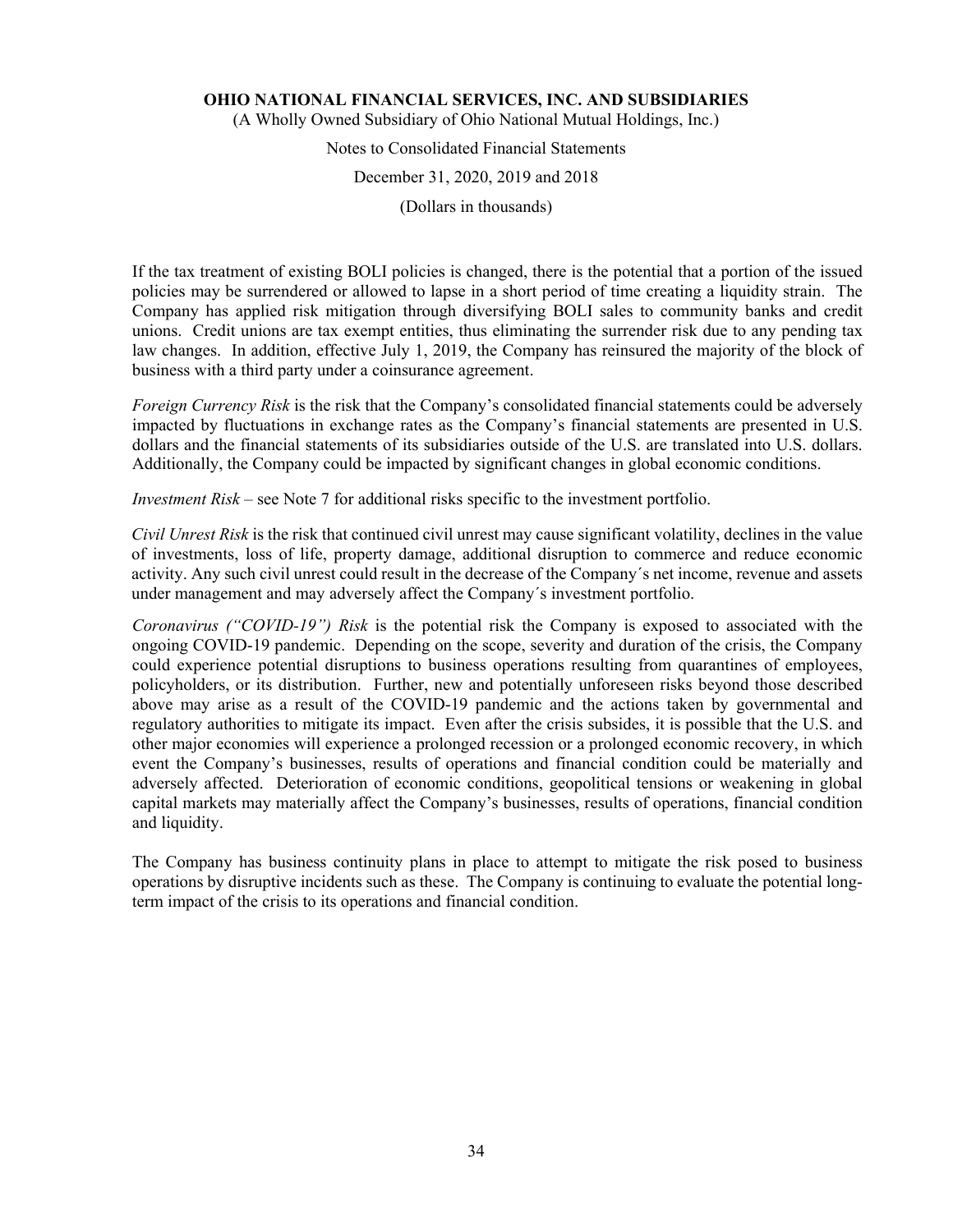(A Wholly Owned Subsidiary of Ohio National Mutual Holdings, Inc.)

## Notes to Consolidated Financial Statements

#### December 31, 2020, 2019 and 2018

(Dollars in thousands)

#### **(5) Changes in Accumulated Other Comprehensive Income**

The following table shows the changes in accumulated other comprehensive income, net of taxes, by component for the years ended December 31:

|                                                                                                                 |   | <b>Pensions and</b>                          | Foreign                               |                                                | Adjustment to:                 |                                         |                                                  |              |
|-----------------------------------------------------------------------------------------------------------------|---|----------------------------------------------|---------------------------------------|------------------------------------------------|--------------------------------|-----------------------------------------|--------------------------------------------------|--------------|
|                                                                                                                 |   | other post-<br>retirement<br><b>benefits</b> | currency<br>translation<br>adjustment | <b>Future policy</b><br>benefits and<br>claims | Other<br>policyholder<br>funds | <b>Deferred</b><br>acquisition<br>costs | <b>Unrealized</b><br>gains (losses) <sup>1</sup> | <b>Total</b> |
| December 31, 2018                                                                                               | S | (26, 258)                                    | (39, 409)                             | (5,793)                                        | (191)                          | (7,561)                                 | 92,592                                           | 13,380       |
| Other comprehensive income<br>(loss) before reclassifications<br>Amounts reclassified from<br>accumulated other |   | (977)                                        | (10,027)                              | (46,930)                                       | 20,279                         | (90,259)                                | 511,115                                          | 383,201      |
| comprehensive income                                                                                            |   | 2,498                                        |                                       |                                                |                                |                                         | (164,300)                                        | (161, 802)   |
| Change                                                                                                          |   | 1,521                                        | (10,027)                              | (46,930)                                       | 20,279                         | (90,259)                                | 346,815                                          | 221,399      |
| December 31, 2019                                                                                               |   | (24, 737)                                    | (49,436)                              | (52, 723)                                      | 20,088                         | (97, 820)                               | 439,407                                          | 234,779      |
| Other comprehensive income<br>(loss) before reclassifications<br>Amounts reclassified from<br>accumulated other |   | (8,037)                                      | 6,047                                 | (24,095)                                       | 28,313                         | (88,794)                                | 281,290                                          | 194,724      |
| comprehensive income                                                                                            |   | 2,403                                        |                                       |                                                |                                |                                         | (14, 923)                                        | (12,520)     |
| Change                                                                                                          |   | (5,634)                                      | 6,047                                 | (24,095)                                       | 28,313                         | (88,794)                                | 266,367                                          | 182,204      |
| December 31, 2020                                                                                               | S | (30,371)                                     | (43,389)                              | (76, 818)                                      | 48,401                         | (186, 614)                              | 705,774                                          | 416,983      |

1. Unrealized gains (losses) include unrealized impact of derivative instruments.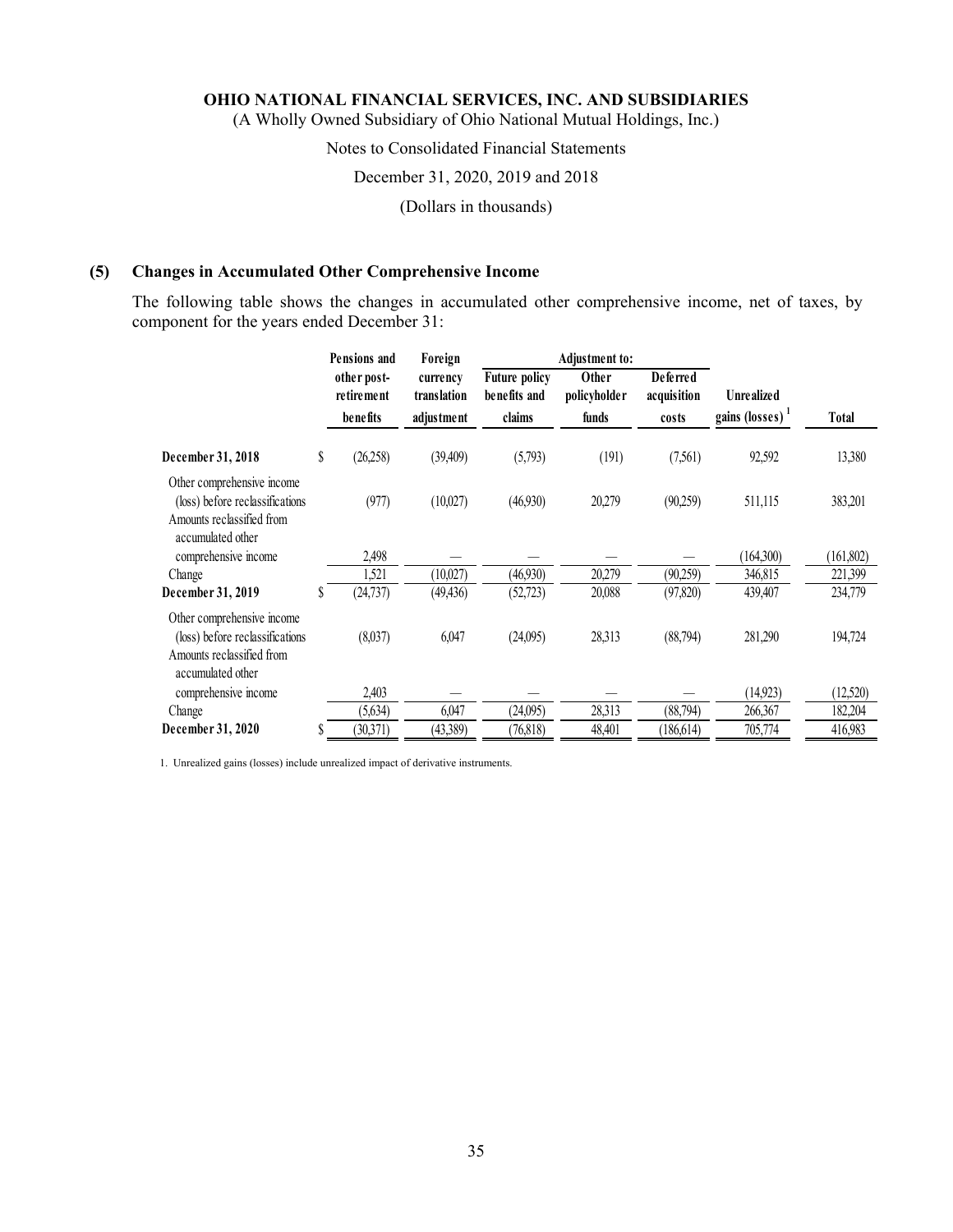(A Wholly Owned Subsidiary of Ohio National Mutual Holdings, Inc.)

#### Notes to Consolidated Financial Statements

#### December 31, 2020, 2019 and 2018

(Dollars in thousands)

The following table shows the reclassifications out of accumulated other comprehensive (loss) income, net of taxes, for the years ended December 31:

| Details about accumulated other<br>comprehensive income (loss)<br>components |              | 2020           | 2019           | Consolidated statements of<br>income location                                     |
|------------------------------------------------------------------------------|--------------|----------------|----------------|-----------------------------------------------------------------------------------|
| Amortization of pensions and other<br>post-retirement benefits:              |              |                |                |                                                                                   |
| Prior service costs<br>Actuarial gains (losses)                              | \$           | (3,042)        | 127<br>(3,289) | Other operating costs and expenses<br>Other operating costs and expenses          |
|                                                                              |              | (3,042)<br>639 | (3,162)<br>664 | Loss before income taxes<br>Income tax current benefit                            |
|                                                                              |              | (2,403)        | (2,498)        | Net loss                                                                          |
| Unrealized gains (losses) on<br>securities available-for-sale:               |              |                |                |                                                                                   |
|                                                                              |              | 19,289         | 207,982        | Realized gains, excluding other-than-temporary<br>impairment losses on securities |
|                                                                              |              | (4,366)        | (43,682)       | Income tax current expense                                                        |
|                                                                              |              | 14,923         | 164,300        | Net gain                                                                          |
| Total reclassification for the year                                          | <sup>S</sup> | 12,520         | 161,802        | Total net gain                                                                    |

#### **(6) Fair Value Measurements**

#### *Fair Value Hierarchy*

Fair value is defined as the price that would be received to sell an asset or paid to transfer a liability (exit price) in an orderly transaction between market participants at the measurement date. In determining fair value, the Company uses various methods including market, income and cost approaches. The market approach utilizes prices and other relevant information generated by market transactions involving identical or comparable assets and liabilities. The income approach uses discounted cash flows to determine fair value. When applying either approach, the Company maximizes the use of observable inputs and minimizes the use of unobservable inputs. Observable inputs reflect the assumptions market participants would use in valuing a financial instrument based on market data obtained from sources independent of the Company. Unobservable inputs reflect the Company's estimates about the assumptions market participants would use in valuing financial assets and financial liabilities based on the best information available in circumstances.

The Company is required to categorize its assets and liabilities that are carried at estimated fair value on the consolidated balance sheets into a three level hierarchy based on the priority of the inputs to the valuation technique. The fair value hierarchy gives the highest priority to quoted prices in active markets for identical assets or liabilities (Level 1) and the lowest priority to unobservable inputs (Level 3). If the inputs used to measure estimated fair value fall within different levels of the hierarchy, the category level is based on the lowest priority level input that is significant to the fair value measurement.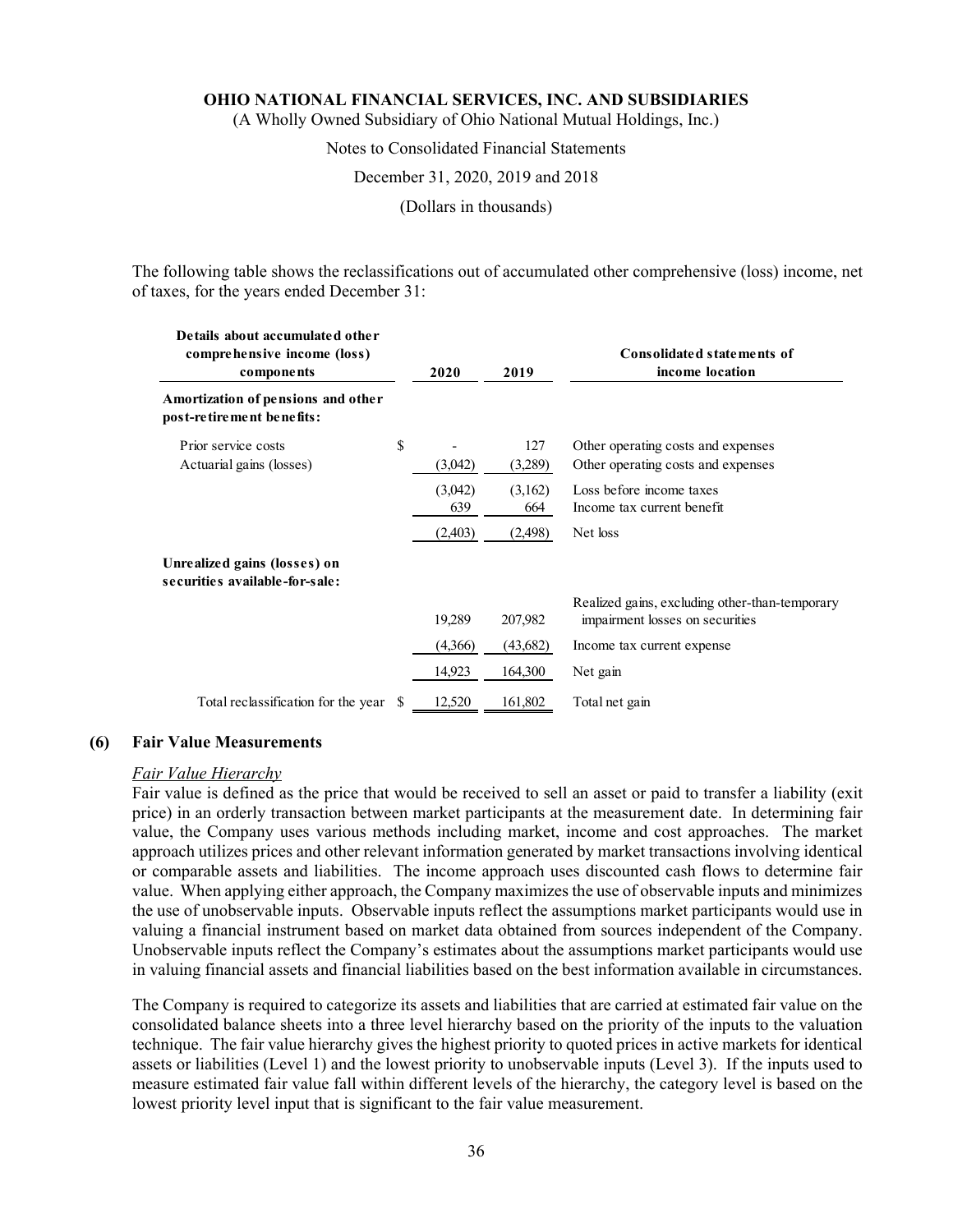(A Wholly Owned Subsidiary of Ohio National Mutual Holdings, Inc.)

# Notes to Consolidated Financial Statements December 31, 2020, 2019 and 2018 (Dollars in thousands)

The levels of the fair value hierarchy are as follows:

- Level 1 Fair value is based on unadjusted quoted prices for identical assets or liabilities in an active market at the measurement date. The types of assets and liabilities utilizing Level 1 valuations generally include U.S. government securities, actively traded equity securities, cash and cash equivalents, short-term investments, separate account assets, and exchange traded derivatives.
- Level 2 Fair value is based on significant inputs, other than quoted prices included in Level 1, that are observable in active markets or that are derived principally from, or corroborated by, observable market data through correlation or other means for identical or similar assets and liabilities. The types of assets and liabilities utilizing Level 2 valuations generally include U.S. government agency securities, municipal bonds, foreign government debt, certain corporate debt, asset-backed, mortgagebacked, private placement, equity securities, derivatives, securities lending collateral, cash equivalent securities, and short-term investments.
- **Level 3** Fair value is based on unobservable inputs for the asset or liability for which there is little or no market activity at the measurement date. Unobservable inputs used in the valuation reflect management's best estimate about the assumptions market participants would use to price the asset or liability. The types of assets and liabilities utilizing Level 3 valuations generally include certain U.S. treasury securities and other government obligations (including certain investments in debt instruments issued by the U.S. military which are supported by lease payments), corporate debt, assetbacked or mortgage-backed securities, embedded derivatives associated with fixed indexed annuity contracts, and reinsurance contracts and embedded derivatives associated with living benefit contracts.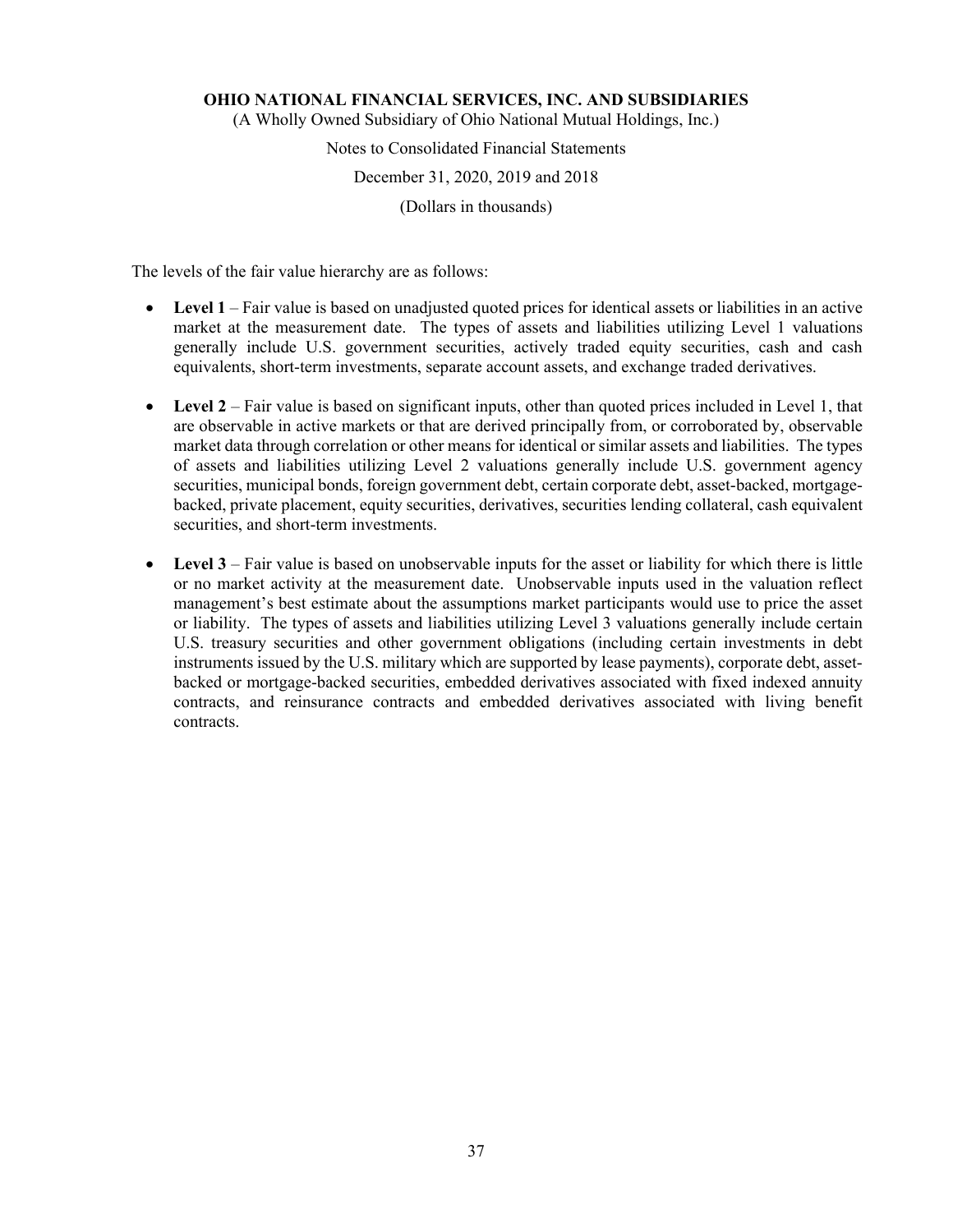(A Wholly Owned Subsidiary of Ohio National Mutual Holdings, Inc.)

# Notes to Consolidated Financial Statements

#### December 31, 2020, 2019 and 2018

(Dollars in thousands)

The following table presents the Company's hierarchy for its financial assets and liabilities measured at estimated fair value on a recurring basis at December 31, 2020:

| <b>Assets</b>                                           | Level 1          | Level 2    | Level 3   | <b>Total</b> |
|---------------------------------------------------------|------------------|------------|-----------|--------------|
| Investments:                                            |                  |            |           |              |
| Securities available-for-sale:                          |                  |            |           |              |
| Fixed maturity securities:                              |                  |            |           |              |
| U.S. Treasury securities and                            |                  |            |           |              |
| obligations of U.S. government                          | \$<br>16,822     | 46,352     | 4,086     | 67,260       |
| Obligations of states and                               |                  |            |           |              |
| political subdivisions                                  |                  | 1,303,291  |           | 1,303,291    |
| Debt securities issued by                               |                  |            |           |              |
| foreign governments                                     |                  | 5,557      |           | 5,557        |
| Corporate                                               |                  | 6,914,397  | 248,248   | 7,162,645    |
| Asset-backed                                            |                  | 1,205,116  | 45,103    | 1,250,219    |
| Mortgage-backed                                         |                  | 890,736    | 3,704     | 894,440      |
| Trading securities:                                     |                  |            |           |              |
| Fixed maturity securities:                              |                  |            |           |              |
| Corporate                                               |                  | 128        |           | 128          |
| Equity securities                                       | 41,028           | 10,214     | 2,491     | 53,733       |
| Other long-term investments:                            |                  |            |           |              |
| Derivative assets:                                      |                  |            |           |              |
| Equity put options                                      |                  | 40,813     |           | 40,813       |
| Equity index call options                               |                  | 51,506     |           | 51,506       |
| Cross currency swaps                                    |                  | 803        |           | 803          |
| Swaptions                                               |                  | 26,506     |           | 26,506       |
| Short-term investments securities                       |                  |            |           |              |
| lending collateral                                      |                  | 368,897    |           | 368,897      |
| Short-term investments                                  | 142,890          | 64,880     |           | 207,770      |
| Cash and cash equivalents                               | 687,560          |            |           | 687,560      |
| Reinsurance recoverable:<br>GMIB reinsurance contracts  |                  |            |           |              |
|                                                         |                  |            | 1,357,034 | 1,357,034    |
| Assets held in separate accounts                        | 19,486,193       |            |           | 19,486,193   |
| Total assets                                            | \$<br>20,374,493 | 10,929,196 | 1,660,666 | 32,964,355   |
| <b>Liabilities</b>                                      |                  |            |           |              |
| Future policy benefit and claims:                       |                  |            |           |              |
| GMAB/GMWB embedded derivatives                          | \$               |            | 25,510    | 25,510       |
| GLWB embedded derivatives                               |                  |            | 17,382    | 17,382       |
| Fixed indexed annuity embedded derivatives <sup>2</sup> |                  |            | 154,678   | 154,678      |
| Derivative liabilities:                                 |                  |            |           |              |
| Currency futures                                        | 3,866            |            |           | 3,866        |
| Equity put options                                      |                  | 33,416     |           | 33,416       |
| Total liabilities                                       | \$<br>3,866      | 33,416     | 197,570   | 234,852      |

<sup>1</sup> Level 3 is comprised of debt instruments by U.S. military which are supported by lease payments.

<sup>2</sup> Represents embedded derivative portion of fixed indexed annuity base contracts only. There are no embedded derivatives in fixed indexed GLWB riders.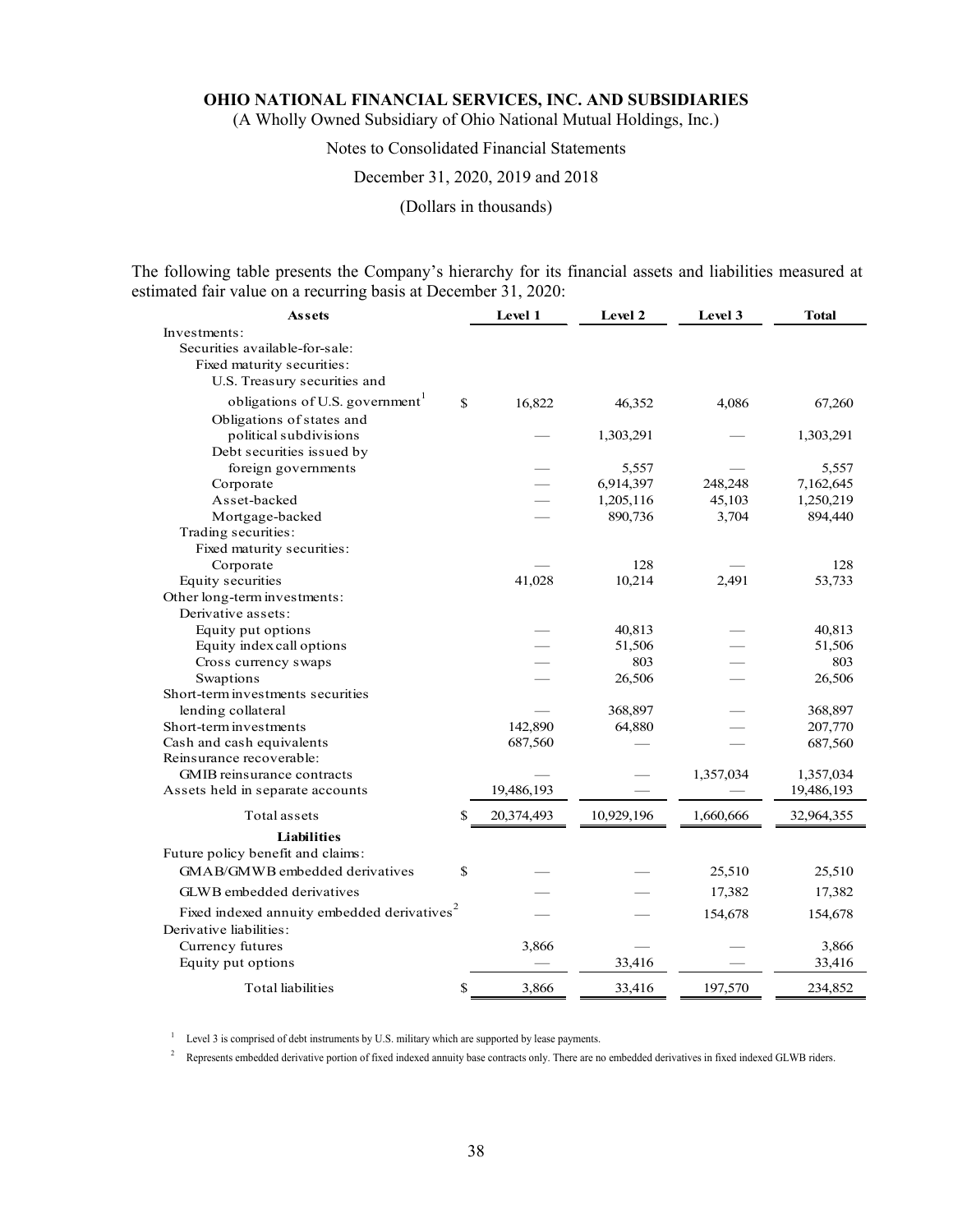(A Wholly Owned Subsidiary of Ohio National Mutual Holdings, Inc.)

# Notes to Consolidated Financial Statements

## December 31, 2020, 2019 and 2018

(Dollars in thousands)

The following table presents the Company's hierarchy for its financial assets and liabilities measured at estimated fair value on a recurring basis at December 31, 2019:

| <b>Assets</b>                                           | Level 1          | Level 2    | Level 3   | <b>Total</b> |
|---------------------------------------------------------|------------------|------------|-----------|--------------|
| Investments:                                            |                  |            |           |              |
| Securities available-for-sale:                          |                  |            |           |              |
| Fixed maturity securities:                              |                  |            |           |              |
| U.S. Treasury securities and                            |                  |            |           |              |
| obligations of U.S. government <sup>1</sup>             | \$<br>26,801     | 60,222     | 4,403     | 91,426       |
| Obligations of states and                               |                  |            |           |              |
| political subdivisions                                  |                  | 960,817    |           | 960,817      |
| Debt securities issued by                               |                  |            |           |              |
| foreign governments                                     |                  | 5,373      |           | 5,373        |
| Corporate                                               |                  | 6,483,347  | 22,023    | 6,505,370    |
| Asset-backed                                            |                  | 1,287,120  | 75,839    | 1,362,959    |
| Mortgage-backed                                         |                  | 1,053,978  | 4,688     | 1,058,666    |
| Trading securities:                                     |                  |            |           |              |
| Fixed maturity securities:                              |                  |            |           |              |
| Corporate                                               |                  | 154        |           | 154          |
| Asset-backed                                            |                  | 6          |           | 6            |
| <b>Equity</b> securities                                | 34,709           | 5,759      |           | 40,468       |
| Other long-term investments:                            |                  |            |           |              |
| Derivative assets:                                      |                  |            |           |              |
| Currency futures                                        | 98               |            |           | 98           |
| Equity put options                                      |                  | 9          |           | 9            |
| Equity index call options                               |                  | 52,554     |           | 52,554       |
| Cross currency swaps                                    |                  | 1,192      |           | 1,192        |
| Swaptions                                               |                  | 60,212     |           | 60,212       |
| Short-term investments securities                       |                  |            |           |              |
| lending collateral                                      |                  | 246,578    |           | 246,578      |
| Short-term investments                                  | 121,787          | 91,742     |           | 213,529      |
| Cash and cash equivalents                               | 287,223          |            |           | 287,223      |
| Reinsurance recoverable:                                |                  |            |           |              |
| GMIB reinsurance contracts                              |                  |            | 1,290,896 | 1,290,896    |
| Other assets:                                           |                  |            |           |              |
| GMAB/GMWB embedded derivatives <sup>2</sup>             |                  |            | 17,298    | 17,298       |
| Assets held in separate accounts                        | 19,926,103       |            |           | 19,926,103   |
| Total assets                                            | \$<br>20,396,721 | 10,309,063 | 1,415,147 | 32,120,931   |
| <b>Liabilities</b>                                      |                  |            |           |              |
| Future policy benefit and claims:                       |                  |            |           |              |
| GLWB embedded derivatives                               | \$               |            | 19,706    | 19,706       |
| Fixed indexed annuity embedded derivatives <sup>3</sup> |                  |            | 166,353   | 166,353      |
| Derivative liabilities:                                 |                  |            |           |              |
| Currency futures                                        | 2,143            |            |           | 2,143        |
| Equity put options                                      |                  | 56,756     |           | 56,756       |
|                                                         |                  |            |           |              |
| Total liabilities                                       | \$<br>2,143      | 56,756     | 186,059   | 244,958      |

<sup>1</sup> Level 3 is comprised of debt instruments by U.S. military which are supported by lease payments.

<sup>2</sup> All GMAB riders. The reserve balance for the GMAB riders was negative and thus reclassifed as an asset.

<sup>3</sup> Represents embedded derivative portion of fixed indexed annuity base contracts only. There are no embedded derivatives in fixed indexed GLWB riders.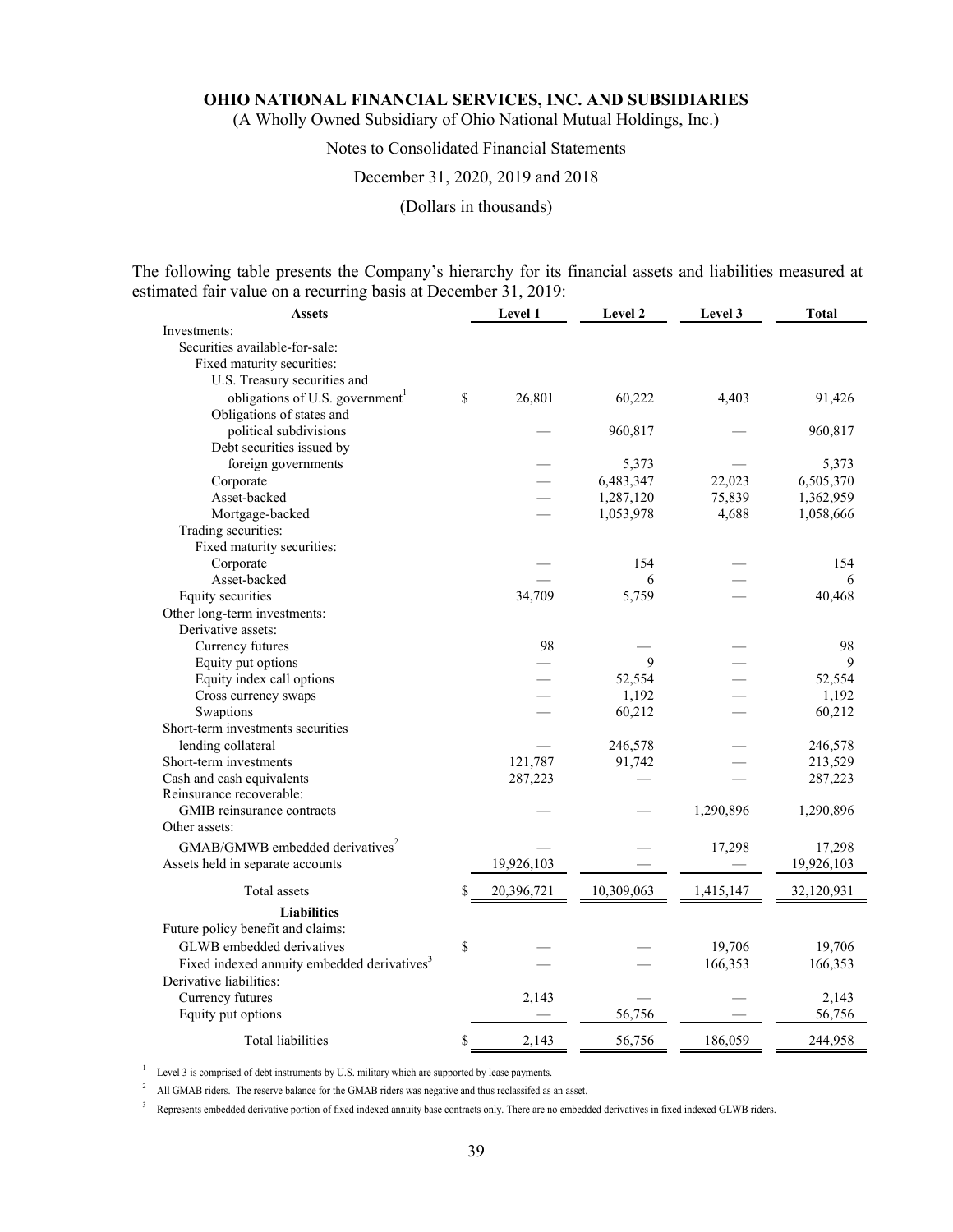(A Wholly Owned Subsidiary of Ohio National Mutual Holdings, Inc.)

# Notes to Consolidated Financial Statements

#### December 31, 2020, 2019 and 2018

(Dollars in thousands)

#### *Determination of Fair Values*

The valuation methodologies used to determine the estimated fair values of assets and liabilities under the exit price notion of FASB ASC Topic 820, *Fair Value Measurements and Disclosures*, reflect market participant objectives and are based on the application of the fair value hierarchy that prioritizes observable market inputs over unobservable inputs. The Company determines the estimated fair values of certain financial assets and financial liabilities based on quoted market prices, where available. The Company also determines estimated fair value based on future cash flows discounted at the appropriate current market rate. Estimated fair values include adjustments for credit-related and liquidity issues of the underlying issuer of the investment.

The Company has policies and guidelines that establish valuation methodologies and consistent application of such methodologies. These policies and guidelines provide controls around the valuation process. These controls include appropriate review and analysis of investment prices against market activity or price variances, review of secondary pricing sources, review of price source changes, and review of methodology changes.

The following is a discussion of the methodologies used to determine estimated fair values for the financial instruments listed in the above tables:

*Fixed maturity and equity securities –* The estimated fair value of fixed maturity and equity securities is generally obtained from independent pricing services based on market quotations of reported trades for identical or similar securities.

When there are no recent reported trades, the Company uses third party pricing services that use matrix or model processes to develop a security price using future cash flow expectations and collateral performance discounted at an estimated market rate. For the pricing of asset-backed and mortgage-backed securities, the models include estimates for future principal prepayments based on the characteristics of the underlying structure and prepayment speeds previously experienced at the interest rate levels projected for the underlying collateral. Since these securities have been priced using market observable inputs that are obtained by the independent pricing services, the Company has classified these fixed maturity securities as Level 2 assets.

Fixed maturity securities not priced by independent services are generally priced using an internal pricing matrix. The internal pricing matrix is developed by obtaining spreads for corporate securities with varying weighted average lives and bond ratings. The weighted average life and bond rating of a particular fixed maturity security to be priced using the internal matrix are important inputs into the model and are used to determine a corresponding spread that is added to the appropriate U.S. Treasury yield to create an estimated market yield for that bond. The estimated market yield is then used to estimate the fair value of the particular fixed maturity security. Since the inputs used for the internal pricing matrix are based on observable market data, the Company has classified these fair values within Level 2.

In some instances the independent pricing service will price securities using independent broker quotations from market makers and other broker/dealers recognized to be market participants, which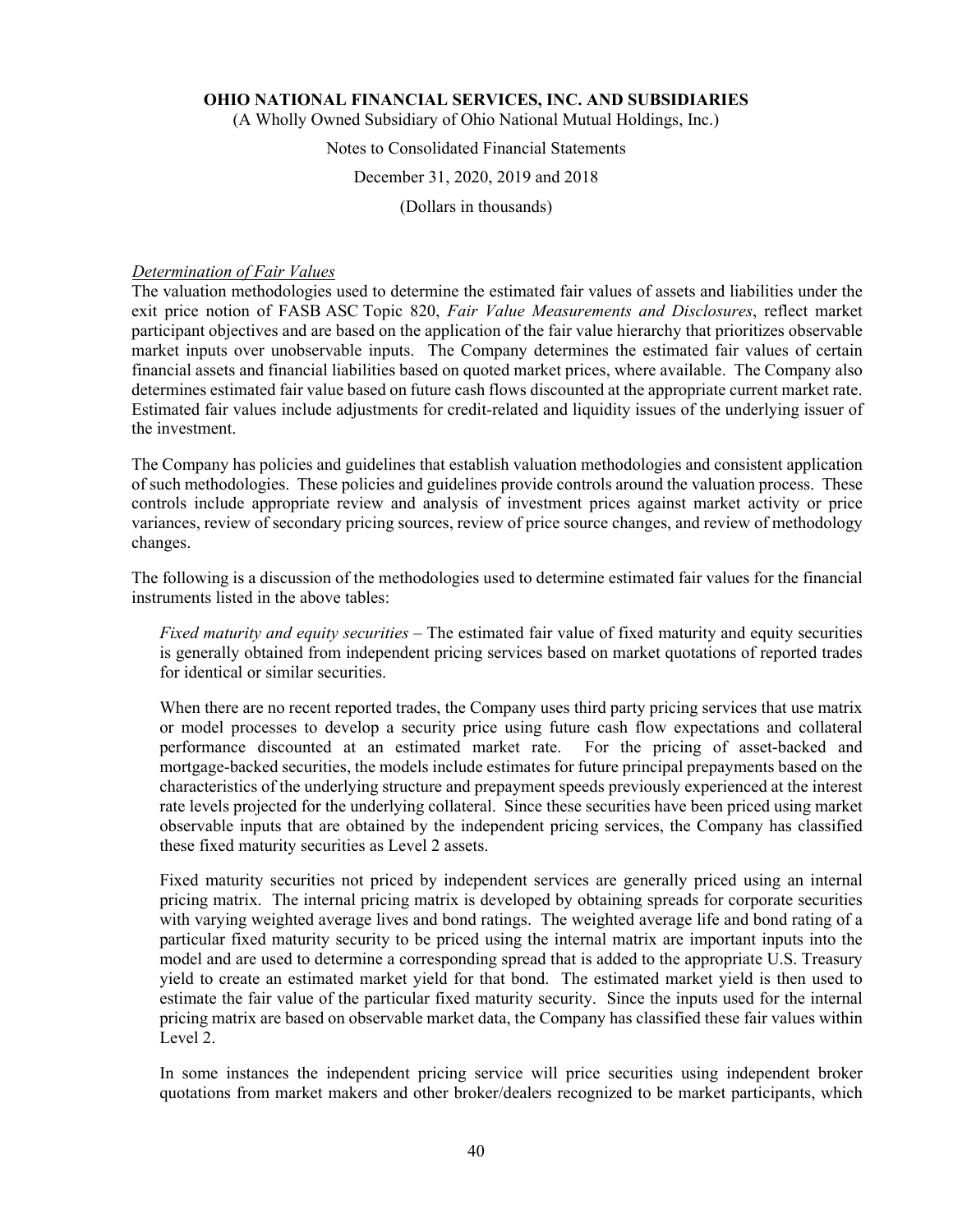(A Wholly Owned Subsidiary of Ohio National Mutual Holdings, Inc.)

# Notes to Consolidated Financial Statements December 31, 2020, 2019 and 2018 (Dollars in thousands)

utilize inputs that may be difficult to corroborate with observable market data. These fixed maturity securities are classified as Level 3 assets.

For certain asset-backed and mortgage-backed fixed maturity securities with complex cash flows that are not priced by independent pricing services, management determines the fair value using other modeling techniques, primarily commercial software applications utilized for valuing securitized investments with variable cash flows. These fixed maturity securities are classified as Level 3 assets.

In some instances, equity securities are being carried based on valuation metrics obtained from a third party valuation report. These common stocks are classified as Level 3 assets.

At December 31, 2020, 82.0% of the estimated fair values of fixed maturity securities were obtained from independent pricing services, 14.9% from the Company's internal pricing matrices and 3.1% from other sources. At December 31, 2019, 83.0% of the estimated fair values of fixed maturity securities were obtained from independent pricing services, 15.7% from the Company's internal pricing matrices and 1.3% from other sources.

*Derivative instruments -* The Company enters into derivative transactions comprised of equity index put options, equity futures, currency futures, equity swaps and interest rate swaptions as hedges for certain riders that were sold with variable annuity products. The Company similarly purchases equity index call options as hedges for the fixed indexed annuity and indexed universal life products. The equity and currency futures are exchange traded derivatives, and the estimated fair value is based on an active market quotation. The Company has classified the estimated fair values of the exchange traded derivatives as Level 1 assets and liabilities. The equity index put options, equity index call options, equity swaps and interest rate swaptions are valued using pricing models with inputs that are observable in the market or can be derived principally from, or corroborated by, observable market data. These derivative assets are classified as Level 2 assets.

*Short-term investments -* Short-term investments include fixed maturity securities that mature in less than one year and are valued in the same manner as the fixed maturity securities. These fixed maturity securities are classified as Level 2 assets. A portion of short-term investments are bank deposits that are classified as Level 1 assets since these investments are very liquid and not subject to valuation fluctuations.

*Cash and cash equivalents* - Cash is considered a Level 1 asset as it is the functional currency in the U.S. and is the most liquid form of an asset and not subject to valuation fluctuations. Cash equivalents are comprised of publicly traded money market accounts. The publicly traded money market accounts are considered to be Level 1 assets.

*Assets held in separate accounts -* Separate account assets are recorded at estimated fair value based primarily on market quotations of the underlying securities and reported as a summarized total on the consolidated balance sheets. The underlying securities are mutual funds that are valued using the reported net asset value which is published daily. The Company has classified the estimated separate account assets as Level 1 assets.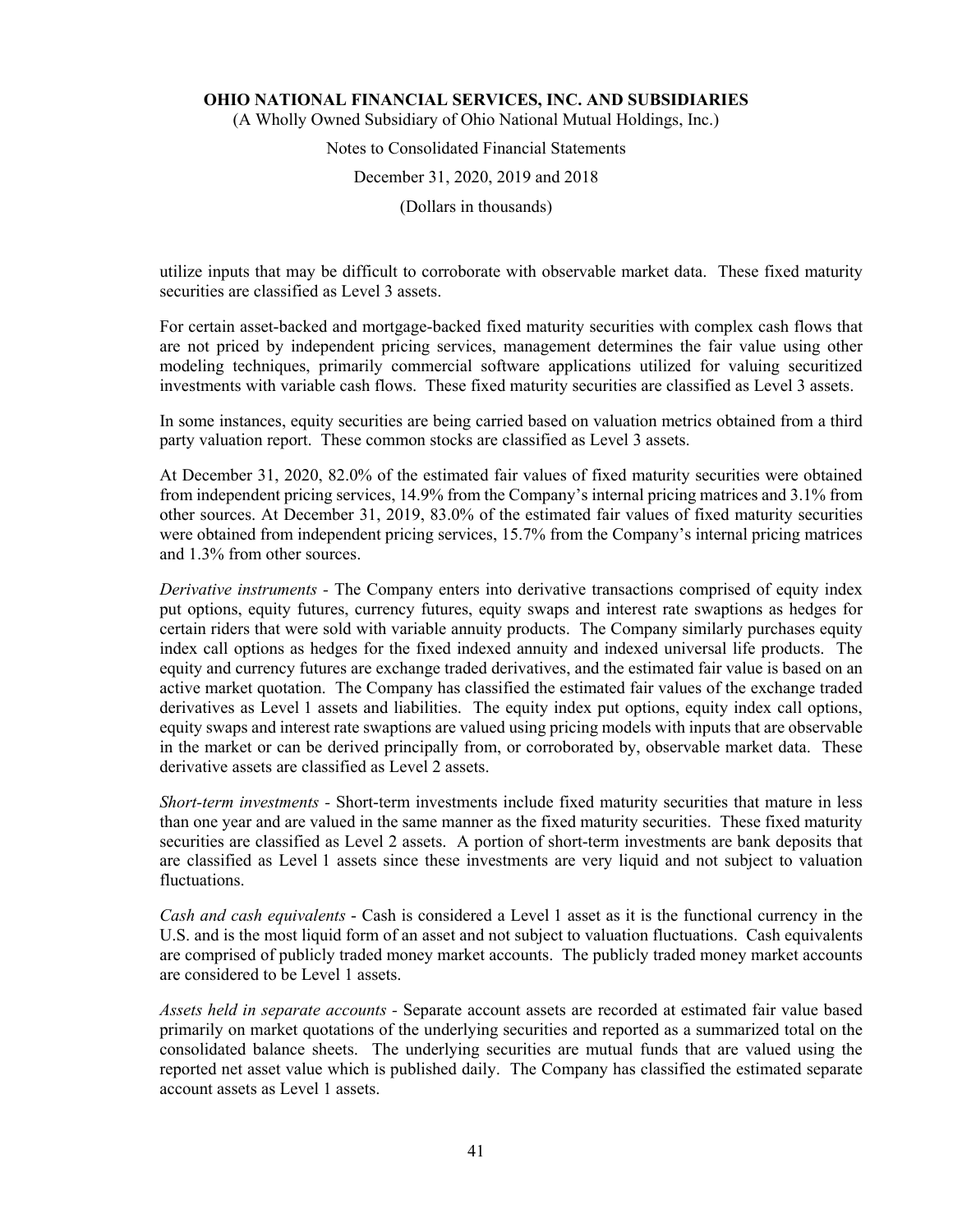(A Wholly Owned Subsidiary of Ohio National Mutual Holdings, Inc.)

# Notes to Consolidated Financial Statements

#### December 31, 2020, 2019 and 2018

(Dollars in thousands)

GMIB reinsurance contracts and GMAB/GMWB/GLWB embedded derivatives – Certain of the Company's individual variable annuity contracts that include guaranteed benefit riders accounted for as embedded derivatives are measured at estimated fair value separately from the host variable annuity contract. These guarantees take the form of guaranteed withdrawal and income benefits on variable annuity products.

The fair value of these assets and liabilities is estimated using the present value of future benefits minus the present value of future premiums over the expected lives of the contracts using various capital market and actuarial assumptions. The Company uses a risk neutral valuation methodology in which cash flows are projected under multiple capital market scenarios using observable risk free rates.

The valuation of the embedded derivatives also includes a credit adjustment using the Company's nonperformance risk to the present value of the future cash flows.

Other significant inputs to the valuation models for the derivatives associated with the guaranteed benefit riders include capital market assumptions, such as interest rates, equity indices, foreign currency rates, counterparty credit, and implied volatility assumptions, as well as various policyholder behavior assumptions that are actuarially determined, including lapse rates, benefit utilization rates, mortality rates, and withdrawal rates.

Since many of the assumptions utilized in the valuation of the reinsurance contracts and embedded derivatives are unobservable and are considered to be significant inputs to the valuations, these are classified as Level 3 assets and liabilities.

*Fixed indexed annuity embedded derivatives* - The Company's fixed indexed annuity contracts include embedded derivatives, which are measured at estimated fair value separate from the host fixed indexed annuity contract. These embedded derivatives are estimated using the option budget method. The option budget method is used as the best estimate of the future values of the index credits. The embedded derivative incorporates the excess cash flows, or those cash flows that represent the value of the indexes in excess of guarantee values. These cash flows are then discounted using the risk free rates plus a nonperformance risk spread, adjusted for margins.

Nonperformance risk is based on the counterparty's debt and cash flows obtained from publicly available information. Risk margins capture the non-capital market risk of the instrument which represents the additional risks assumed due to the uncertainties of the actuarial assumptions.

Other significant inputs to the valuation model for these derivatives include capital market assumptions, such as interest rates, equity indices, and volatility surface values, as well as various policyholder behavior assumptions that are actuarially determined, including lapse rates, benefit utilization rates, mortality rates, and withdrawal rates.

Since many of the assumptions utilized in the valuation of these reserves are unobservable and are considered to be significant inputs to the valuations, these are classified as Level 3 liabilities.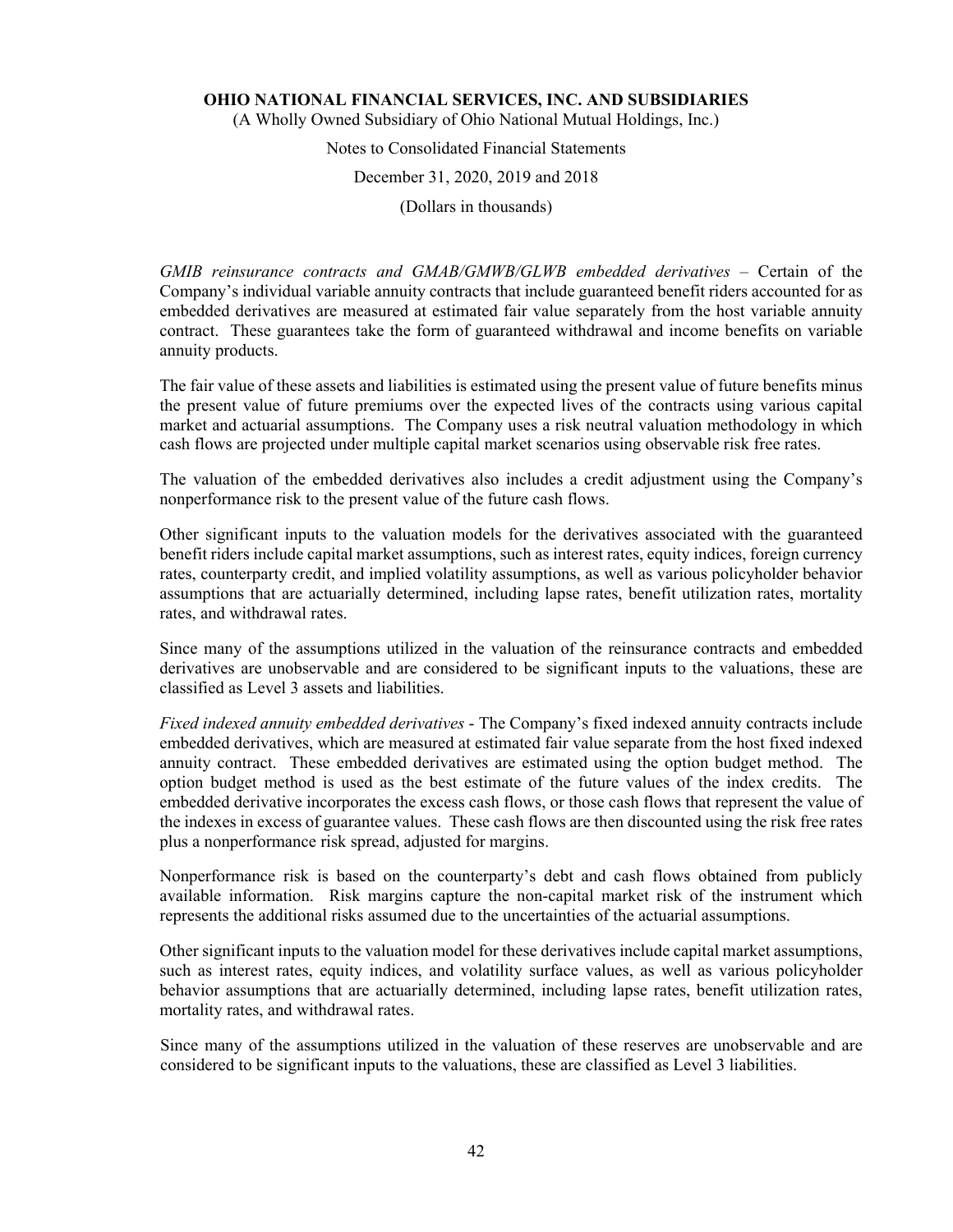(A Wholly Owned Subsidiary of Ohio National Mutual Holdings, Inc.)

# Notes to Consolidated Financial Statements

#### December 31, 2020, 2019 and 2018

#### (Dollars in thousands)

#### *Assets and Liabilities Measured at Fair Value on a Recurring Basis Using Significant Unobservable Inputs (Level 3)*

The following tables summarize the reconciliation of the beginning and ending balances and related changes in fair value measurements for which significant unobservable inputs were used in determining the estimated fair value for the years ended December 31:

|                                                                                                                           | <b>Investments</b> |                                                                                |                              |                                           |                              |                                    | Reinsurance<br>Recoverable | Other<br><b>Assets</b>                          |                                              |  |
|---------------------------------------------------------------------------------------------------------------------------|--------------------|--------------------------------------------------------------------------------|------------------------------|-------------------------------------------|------------------------------|------------------------------------|----------------------------|-------------------------------------------------|----------------------------------------------|--|
| <b>Assets</b>                                                                                                             |                    | <b>U.S. treasury</b><br>securities and<br>obligations<br>of U.S.<br>government | Corporate                    | Asset-<br>backed                          | Mortgage -<br>backed         | <b>Equity</b><br><b>Securities</b> | <b>GMIB</b><br>reinsurance | GMAB/<br><b>GMWB</b><br>embedded<br>derivatives | <b>Total</b><br>assets                       |  |
| December 31, 2018                                                                                                         | \$                 |                                                                                | 16,295                       | 54,634                                    | 13,063                       |                                    | 1,316,822                  |                                                 | 1,400,814                                    |  |
| Net investment gains/(losses):<br>In earnings<br>(realized and unrealized) <sup>1</sup><br>Unrealized in $OCI2$           |                    | 137                                                                            | 897<br>227                   | 8,203<br>(70)                             | (29)<br>308                  |                                    | (25,926)                   | 17,298                                          | 443<br>602                                   |  |
| Purchases<br>Settlements<br>Transfers into Level 3<br>Transfers out of Level 3                                            |                    | (160)<br>4,426                                                                 | 852<br>(9,981)<br>13,733     | 17,999<br>(1, 134)<br>8,288<br>(12,081)   | (1,007)<br>5,416<br>(13,063) |                                    |                            |                                                 | 18,851<br>(12, 282)<br>31,863<br>(25, 144)   |  |
| December 31, 2019                                                                                                         |                    | 4,403                                                                          | 22,023                       | 75,839                                    | 4,688                        |                                    | 1,290,896                  | 17,298                                          | 1,415,147                                    |  |
| Net investment gains/(losses):<br>In earnings<br>(realized and unrealized) <sup>1</sup><br>Unrealized in OCI <sup>2</sup> |                    | (145)                                                                          | (8)<br>(9,325)               | (12,319)<br>(150)                         | (24)<br>9                    | 405                                | 66,138                     | (17,298)                                        | 36,489<br>(9,206)                            |  |
| Purchases<br>Settlements<br>Transfers into Level 3<br>Transfers out of Level 3                                            |                    | (172)<br>$\overline{\phantom{0}}$                                              | 88,988<br>(8,108)<br>154,678 | 23,375<br>(35,218)<br>13,698<br>(20, 122) | (969)                        | 2,086                              |                            | $\equiv$<br>$\overline{\phantom{0}}$            | 114,449<br>(44, 467)<br>168,376<br>(20, 122) |  |
| December 31, 2020                                                                                                         | S                  | 4,086                                                                          | 248,248                      | 45,103                                    | 3,704                        | 2,491                              | 1,357,034                  |                                                 | 1,660,666                                    |  |
| Change in unrealized<br>gains (losses):<br>Still held at December 31:                                                     |                    |                                                                                |                              |                                           |                              |                                    |                            |                                                 |                                              |  |
| 2019                                                                                                                      | S                  |                                                                                | (4)                          | 142                                       | (28)                         |                                    | (25, 926)                  | 29,543                                          | 3,727                                        |  |
| 2020                                                                                                                      | \$                 |                                                                                | (4)                          | (80)                                      | (23)                         |                                    | 66,138                     |                                                 | 66,031                                       |  |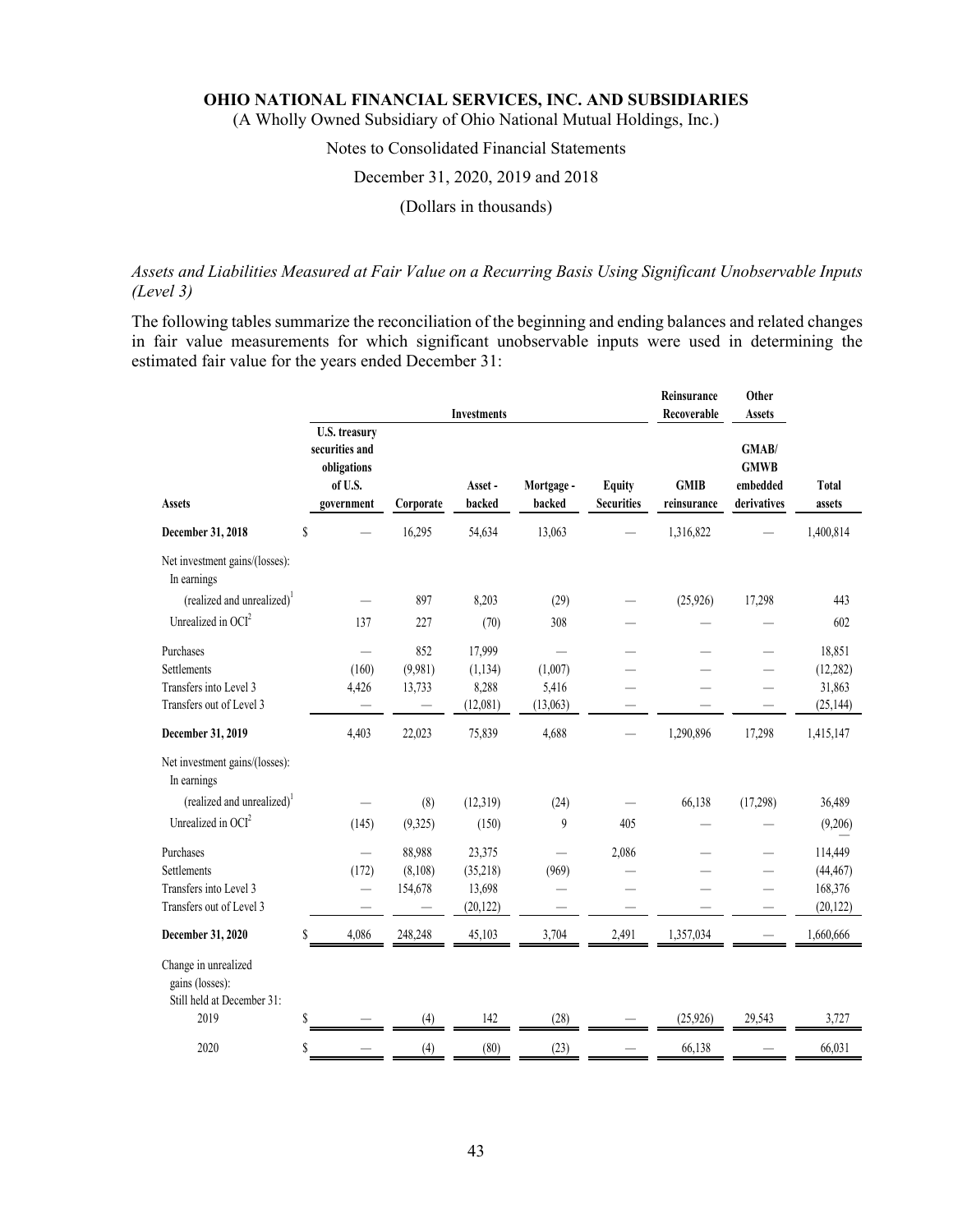(A Wholly Owned Subsidiary of Ohio National Mutual Holdings, Inc.)

# Notes to Consolidated Financial Statements

#### December 31, 2020, 2019 and 2018

#### (Dollars in thousands)

| <b>Liabilities</b>                                                                                               |    | GMAB/<br><b>GMWB</b><br>embedded<br>derivatives <sup>3</sup> | <b>GLWB</b><br>embedded<br>derivatives | <b>Fixed indexed</b><br>annuity<br>embedded<br>derivatives | <b>Total</b><br>liabilities |
|------------------------------------------------------------------------------------------------------------------|----|--------------------------------------------------------------|----------------------------------------|------------------------------------------------------------|-----------------------------|
| <b>December 31, 2018</b>                                                                                         | \$ | (12,245)                                                     | (19,360)                               | (124, 953)                                                 | (156, 558)                  |
| Net investment gains/(losses):<br>In earnings (realized and unrealized) <sup>1</sup><br><b>December 31, 2019</b> |    | 12,245                                                       | (346)<br>(19,706)                      | (41, 400)<br>(166, 353)                                    | (29, 501)<br>(186, 059)     |
| Net investment gains/(losses):<br>In earnings (realized and unrealized) <sup>1</sup>                             |    | (25,510)                                                     | 2,324                                  | 11,675                                                     | (11,511)                    |
| <b>December 31, 2020</b>                                                                                         |    | (25,510)                                                     | (17, 382)                              | (154, 678)                                                 | (197, 570)                  |
| Change in unrealized gains/(losses):<br>Still held at December 31:<br>2019                                       | \$ |                                                              | (346)                                  | (41, 400)                                                  | (41, 746)                   |
| 2020                                                                                                             | S  | (42, 808)                                                    | 2,324                                  | 11,675                                                     | (28, 809)                   |

<sup>1</sup> Net realized investment gains and losses included in earnings reflect gains/(losses) on sales of financial instruments, changes in fair value of other assets and liabilities, other-than-temporary impairments, amortization and accretion of premiums or discounts and derivative settlements activity.<br><sup>2</sup> Unrealized investment gains and losses recorded in other comprehensive (loss) income include changes in market value of certain instruments.

<sup>3</sup> In 2019, the GMAB reserve balance was negative and reclassified as an asset.

The following tables present certain quantitative information about the significant unobservable inputs used in the fair value measurement for asset and liability classes measured at fair value on a recurring basis using significant unobservable inputs (Level 3) as of December 31. Certain securities classified as Level 3 excluded from the table below are obtained from non-binding broker quotes where observable inputs are not reasonably obtainable by the Company.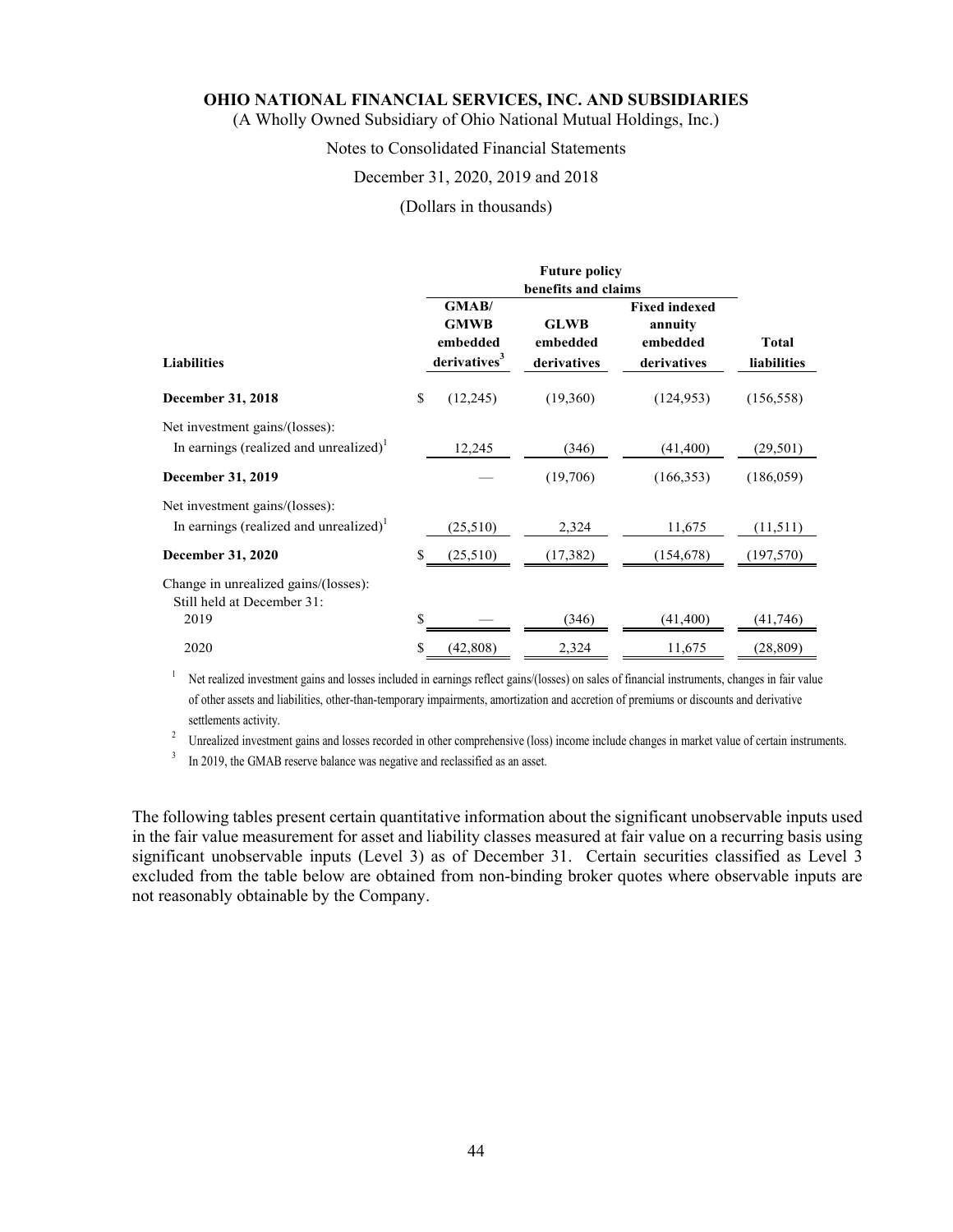(A Wholly Owned Subsidiary of Ohio National Mutual Holdings, Inc.)

# Notes to Consolidated Financial Statements

## December 31, 2020, 2019 and 2018

# (Dollars in thousands)

|                                                                                | Assets/<br>liabilities<br>measured at<br>fair value | Valuation<br>techniques(s)    | Unobservable<br>input description <sup>2</sup>                                                                                                                                                                                                  | Input/range of<br>inputs                                                                                                                   | Weighted<br>average                                 | Impact of<br>increase in<br>input on<br>fair value                                           |
|--------------------------------------------------------------------------------|-----------------------------------------------------|-------------------------------|-------------------------------------------------------------------------------------------------------------------------------------------------------------------------------------------------------------------------------------------------|--------------------------------------------------------------------------------------------------------------------------------------------|-----------------------------------------------------|----------------------------------------------------------------------------------------------|
| 2020<br>Assets<br>Securities available-for-sale:<br>Fixed maturity securities: |                                                     |                               |                                                                                                                                                                                                                                                 |                                                                                                                                            |                                                     |                                                                                              |
| U.S. Treasury securities and<br>obligations of U.S. government                 | \$<br>4.086                                         | Market pricing                | Market prices                                                                                                                                                                                                                                   | 127 - 128%                                                                                                                                 | 127                                                 | Increase                                                                                     |
| Corporate                                                                      | 248,248                                             | Market pricing                | Market prices                                                                                                                                                                                                                                   | $86 - 141%$                                                                                                                                | 102                                                 | Increase                                                                                     |
| Asset-backed                                                                   | 45,103                                              | Market pricing                | Market prices                                                                                                                                                                                                                                   | $2 - 112%$                                                                                                                                 | 91                                                  | Increase                                                                                     |
| Mortgage-backed                                                                | 3,704                                               | Market pricing                | Market prices                                                                                                                                                                                                                                   | $102 - 105%$                                                                                                                               | 104                                                 | Increase                                                                                     |
| Equity securities                                                              | 2,491                                               | Market pricing                | Market prices                                                                                                                                                                                                                                   | $0 - 322%$                                                                                                                                 | 322                                                 | Increase                                                                                     |
| Reinsurance recoverable:<br>GMIB reinsurance contracts                         | 1,357,034                                           | Stochastic actuarial<br>model | Mortality rates<br>ages 0-59<br>ages $60+$<br><b>Base Lapse Rates</b><br>duration 1-10<br>duration 11+<br>Non-Sys with rates (%AV)<br>Sys with rates (%Rollup)<br>Sys with utilization<br><b>IB</b> Utilization<br>Non-performance risk (Credit | $0 - 0.5%$<br>$0.4\% - 100\%$<br>$0.3\% - 7.6\%$<br>$3.6\% - 6.6\%$<br>$1.0\% - 4.5\%$<br>$95\% - 100\%$<br>$0\% - 13\%$<br>$0.3\% - 60\%$ | $\ast$<br>*<br>*<br>*<br>*<br>*<br>*<br>*<br>$\ast$ | Decrease<br>Decrease<br>Decrease<br>Decrease<br>Increase<br>Increase<br>Increase<br>Increase |
|                                                                                |                                                     |                               | Spread)<br>Equity market volatility                                                                                                                                                                                                             | $0.38\% - 1.94\%$<br>$17.6\% - 29.6\%$                                                                                                     | *                                                   | Decrease<br>Increase                                                                         |
|                                                                                |                                                     |                               |                                                                                                                                                                                                                                                 |                                                                                                                                            |                                                     |                                                                                              |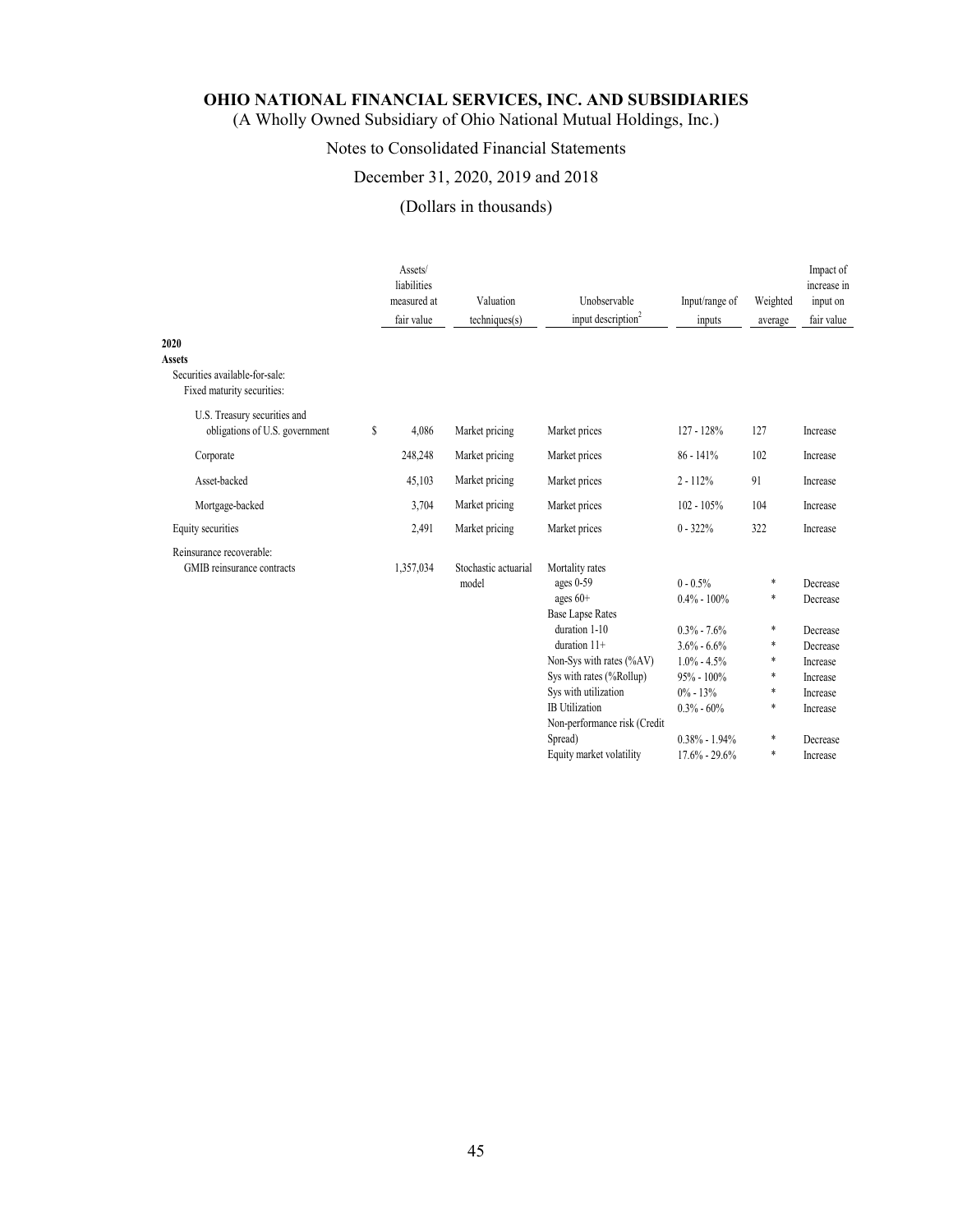(A Wholly Owned Subsidiary of Ohio National Mutual Holdings, Inc.)

# Notes to Consolidated Financial Statements

## December 31, 2020, 2019 and 2018

# (Dollars in thousands)

|                                             | Assets/<br>liabilities<br>measured at<br>fair value | Valuation<br>techniques(s) | Unobservable<br>input description <sup>2</sup> | Input/range of<br>inputs | Weighted<br>average | Impact of<br>increase in<br>input on<br>fair value |
|---------------------------------------------|-----------------------------------------------------|----------------------------|------------------------------------------------|--------------------------|---------------------|----------------------------------------------------|
| 2020                                        |                                                     |                            |                                                |                          |                     |                                                    |
| <b>Liabilities</b>                          |                                                     |                            |                                                |                          |                     |                                                    |
| GMAB/GMWB embedded derivatives <sup>1</sup> | 25,510                                              | Stochastic actuarial       | Mortality rates                                |                          |                     |                                                    |
|                                             |                                                     | model                      | ages 0-59                                      | $0 - 0.5\%$              | *                   | Decrease                                           |
|                                             |                                                     |                            | ages $60+$                                     | $0.3\% - 100\%$          | *                   | Decrease                                           |
|                                             |                                                     |                            | <b>Base Lapse Rates</b>                        |                          |                     |                                                    |
|                                             |                                                     |                            | duration 1-10                                  | $0.7\% - 18.6\%$         | $\ast$              | Decrease                                           |
|                                             |                                                     |                            | duration 11+                                   | $6.2\% - 11.0\%$         | *                   | Decrease                                           |
|                                             |                                                     |                            | Non-Sys with rates (%AV)                       | $1.0\% - 4.5\%$          | *                   | Decrease                                           |
|                                             |                                                     |                            | Sys with rates (%Rollup)                       | N/A                      | *                   | N/A                                                |
|                                             |                                                     |                            | Sys with utilization                           | $0\%$                    | $\ast$              | Decrease                                           |
|                                             |                                                     |                            | Non-performance risk (Credit                   |                          |                     |                                                    |
|                                             |                                                     |                            | Spread)                                        | $3.07\% - 4.74\%$        | $\ast$              | Decrease                                           |
|                                             |                                                     |                            | Equity market volatility                       | $17.6\% - 29.6\%$        | *                   | Increase                                           |
|                                             |                                                     |                            |                                                |                          |                     |                                                    |
| GLWB embedded derivatives                   | 17,382                                              | Stochastic actuarial       | Mortality rates                                |                          |                     |                                                    |
|                                             |                                                     | model                      | ages 0-59                                      | $0 - 0.5\%$              | $\ast$              | Decrease                                           |
|                                             |                                                     |                            | ages 60+                                       | $0.3\% - 100\%$          | *                   | Decrease                                           |
|                                             |                                                     |                            | <b>Base Lapse Rates</b>                        |                          | $\ast$              |                                                    |
|                                             |                                                     |                            | duration 1-10                                  | $0.2\% - 16.8\%$         | *                   | Decrease                                           |
|                                             |                                                     |                            | duration 11+                                   | $7.0\% - 8.6\%$          | *                   | Decrease                                           |
|                                             |                                                     |                            | Non-Sys with rates (%AV)                       | 0%                       | *                   | Decrease                                           |
|                                             |                                                     |                            | Sys with rates (%MAW)                          | $90\% - 100\%$           | *                   | Increase                                           |
|                                             |                                                     |                            | Sys with utilization                           | $0\% - 29\%$             |                     | Increase                                           |
|                                             |                                                     |                            | Non-performance risk (Credit<br>Spread)        |                          | $\ast$              |                                                    |
|                                             |                                                     |                            |                                                | $2.07\% - 4.74\%$        | *                   | Decrease                                           |
|                                             |                                                     |                            | Equity market volatility                       | $17.6\% - 29.6\%$        |                     | Increase                                           |
| Fixed indexed annuity embedded derivatives  | 154,678                                             | Option budget              | Mortality rates                                |                          |                     |                                                    |
|                                             |                                                     | method                     | ages 0-59                                      | $0 - 0.5%$               | *                   | Decrease                                           |
|                                             |                                                     |                            | ages 60+                                       | $0.3\% - 100\%$          | *                   | Decrease                                           |
|                                             |                                                     |                            | <b>Base Lapse Rates</b>                        |                          |                     |                                                    |
|                                             |                                                     |                            | duration 1-10                                  | $0.5\% - 25.0\%$         | $\ast$              | Decrease                                           |
|                                             |                                                     |                            | duration 11+                                   | $4.0\% - 25.0\%$         | *                   | Decrease                                           |
|                                             |                                                     |                            | Non-Sys with rates (%AV)                       | $0\%$                    | *                   | Decrease                                           |
|                                             |                                                     |                            | Sys with rates (%MAW)                          | $90\% - 100\%$           | *                   | N/A                                                |
|                                             |                                                     |                            | Sys with utilization                           | $0\% - 30\%$             | $\ast$              | Decrease                                           |
|                                             |                                                     |                            | Non-performance risk (Credit                   |                          |                     |                                                    |
|                                             |                                                     |                            | Spread)                                        | $2.75\% - 4.56\%$        | *                   | Decrease                                           |
|                                             |                                                     |                            | Equity market volatility surface               |                          |                     |                                                    |
|                                             |                                                     |                            | rates                                          | $5.0\% - 20.2\%$         | *                   | Increase                                           |

<sup>1</sup> All GMAB riders.

 $2$  Sys = Systematic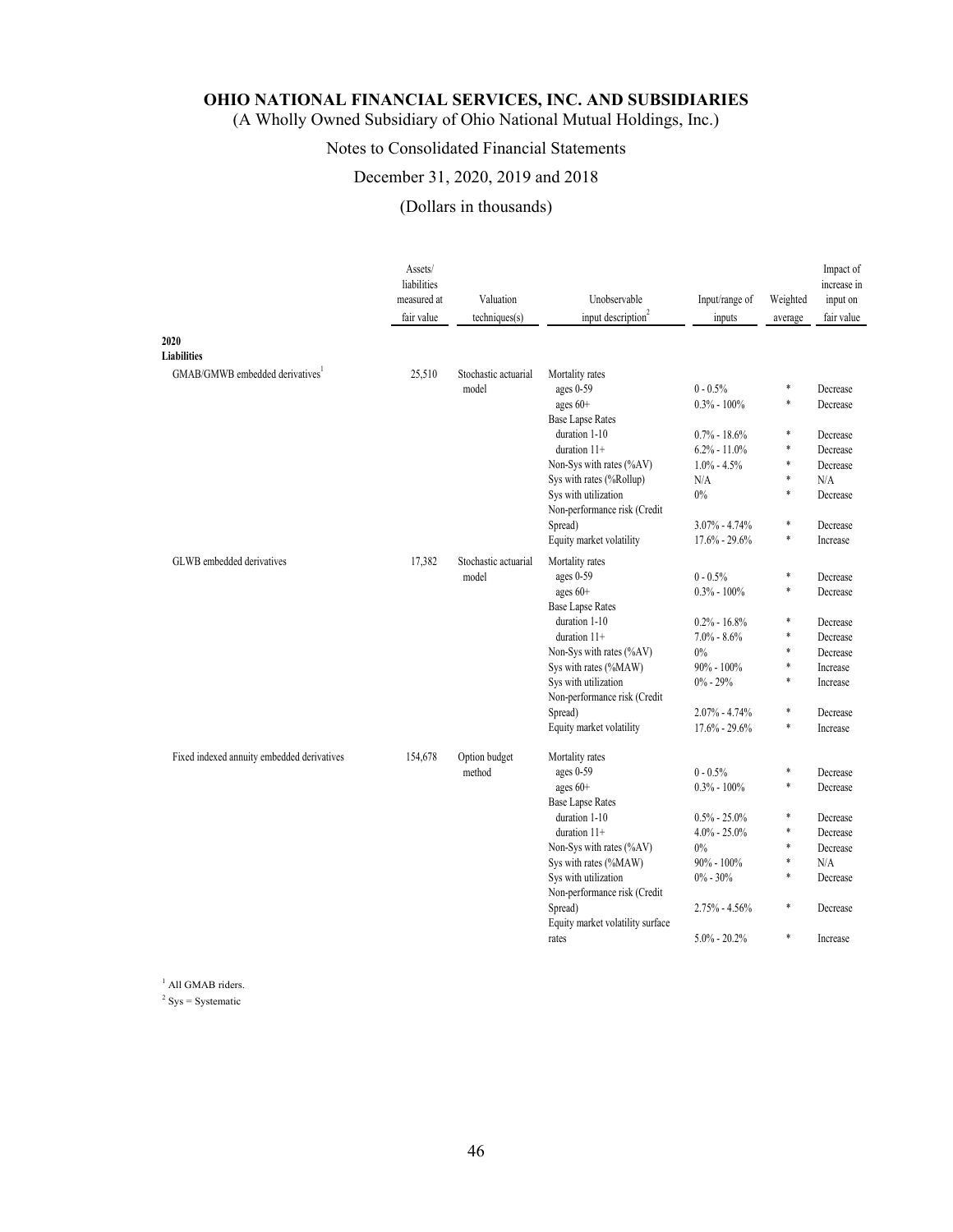(A Wholly Owned Subsidiary of Ohio National Mutual Holdings, Inc.)

# Notes to Consolidated Financial Statements

## December 31, 2020, 2019 and 2018

# (Dollars in thousands)

|                                             | Assets/<br>liabilities<br>measured at<br>fair value | Valuation<br>techniques(s) | Unobservable<br>input description <sup>2</sup> | Input/range of<br>inputs | Weighted<br>average | Impact of<br>increase in<br>input on<br>fair value |
|---------------------------------------------|-----------------------------------------------------|----------------------------|------------------------------------------------|--------------------------|---------------------|----------------------------------------------------|
| 2019                                        |                                                     |                            |                                                |                          |                     |                                                    |
| <b>Assets</b>                               |                                                     |                            |                                                |                          |                     |                                                    |
| Reinsurance recoverable:                    |                                                     |                            |                                                |                          |                     |                                                    |
| GMIB reinsurance contracts                  | 1,290,896                                           | Stochastic actuarial       | Mortality rates                                |                          |                     |                                                    |
|                                             |                                                     | model                      | ages 0-59                                      | $0 - 0.5\%$              | $\ast$              | Decrease                                           |
|                                             |                                                     |                            | ages $60+$                                     | $0.4\% - 100\%$          | *                   | Decrease                                           |
|                                             |                                                     |                            | <b>Base Lapse Rates</b>                        |                          | $\ast$              |                                                    |
|                                             |                                                     |                            | duration 1-10                                  | $0.3\% - 7.6\%$          | *                   | Decrease                                           |
|                                             |                                                     |                            | duration $11+$                                 | $3.6\% - 6.6\%$          | *                   | Decrease                                           |
|                                             |                                                     |                            | Non-Sys with rates (%AV)                       | $1.0\% - 4.5\%$          |                     | Increase                                           |
|                                             |                                                     |                            | Sys with rates (%Rollup)                       | $95\% - 100\%$           | *                   | Increase                                           |
|                                             |                                                     |                            | Sys with utilization                           | $0\% - 13\%$             | *                   | Increase                                           |
|                                             |                                                     |                            | <b>IB</b> Utilization                          | $0.3\% - 60\%$           | *                   | Increase                                           |
|                                             |                                                     |                            | Non-performance risk (Credit                   |                          |                     |                                                    |
|                                             |                                                     |                            | Spread)                                        | $0.58\% - 0.85\%$        | $\ast$              | Decrease                                           |
|                                             |                                                     |                            | Equity market volatility                       | 15.4% - 20.7%            | *                   | Increase                                           |
| GMAB/GMWB embedded derivatives <sup>1</sup> | 17,298                                              | Stochastic actuarial       | Mortality rates                                |                          |                     |                                                    |
|                                             |                                                     | model                      | ages 0-59                                      | $0 - 0.5\%$              | $\ast$              | Decrease                                           |
|                                             |                                                     |                            | ages $60+$                                     | $0.3\% - 100\%$          | *                   | Decrease                                           |
|                                             |                                                     |                            | <b>Base Lapse Rates</b>                        |                          |                     |                                                    |
|                                             |                                                     |                            | dur $1-10$                                     | $0.7\% - 18.6\%$         | $\ast$              | Decrease                                           |
|                                             |                                                     |                            | dur $11+$                                      | $6.2\% - 11.0\%$         | *                   | Decrease                                           |
|                                             |                                                     |                            | Non-Sys with rates (%AV)                       | $1.0\% - 1.5\%$          | *                   | Decrease                                           |
|                                             |                                                     |                            | Sys with rates (%Rollup)                       | N/A                      | $\ast$              | N/A                                                |
|                                             |                                                     |                            | Sys with utilization                           | $0\%$                    | $\ast$              | Decrease                                           |
|                                             |                                                     |                            | Non-performance risk (Credit                   |                          |                     |                                                    |
|                                             |                                                     |                            | Spread)                                        | $2.68\% - 3.32\%$        | *                   | Decrease                                           |
|                                             |                                                     |                            | Equity market volatility                       | $15.4\% - 20.7\%$        | *                   | Increase                                           |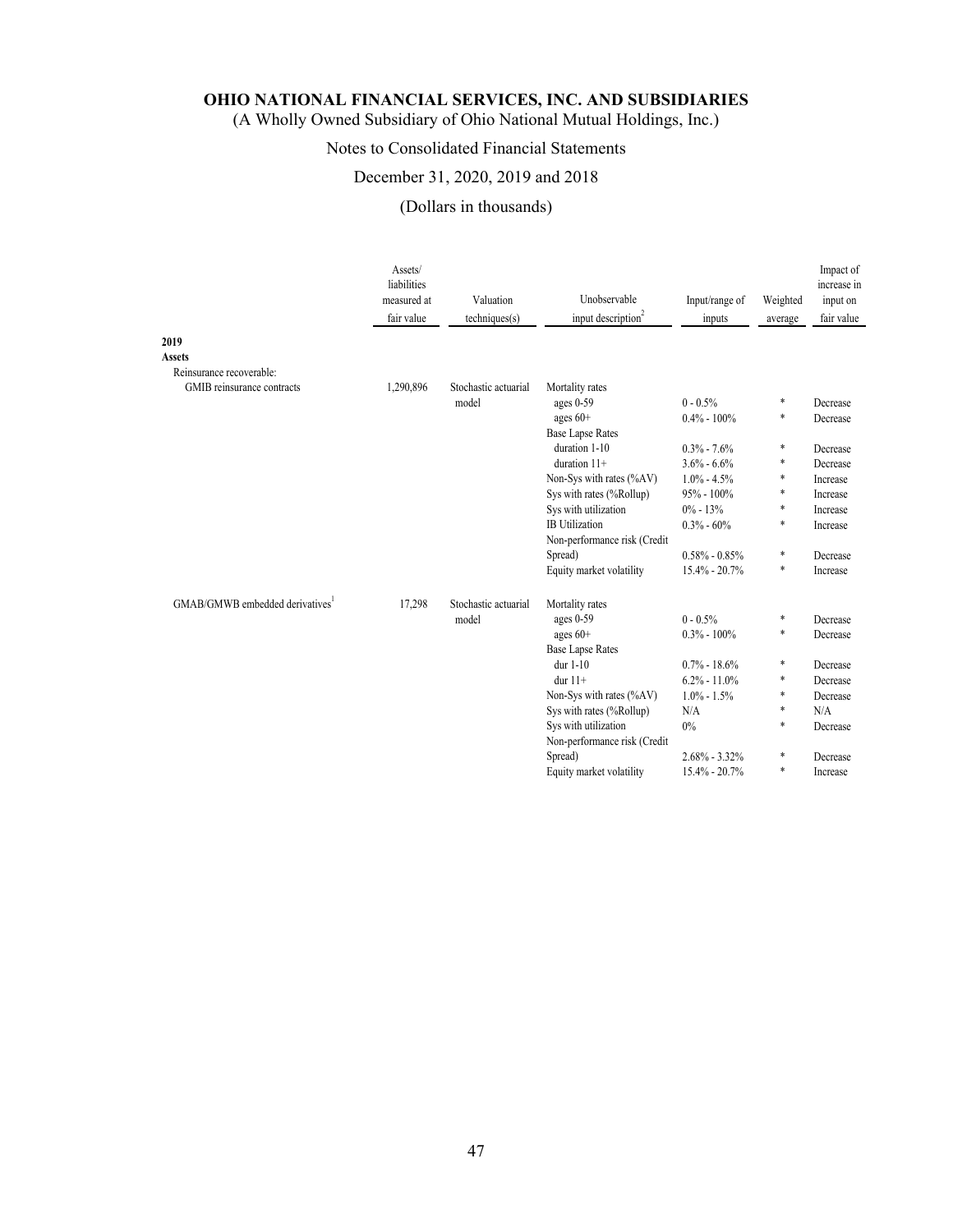(A Wholly Owned Subsidiary of Ohio National Mutual Holdings, Inc.)

## Notes to Consolidated Financial Statements

#### December 31, 2020, 2019 and 2018

#### (Dollars in thousands)

|                                            | Assets/<br>liabilities<br>measured at<br>fair value | Valuation<br>techniques(s) | Unobservable<br>input description <sup>2</sup> | Input/range of<br>inputs | Weighted<br>average | Impact of<br>increase in<br>input on<br>fair value |
|--------------------------------------------|-----------------------------------------------------|----------------------------|------------------------------------------------|--------------------------|---------------------|----------------------------------------------------|
| 2019                                       |                                                     |                            |                                                |                          |                     |                                                    |
| <b>Liabilities</b>                         |                                                     |                            |                                                |                          |                     |                                                    |
| GLWB embedded derivatives                  | 19,706                                              | Stochastic actuarial       | Mortality rates                                |                          |                     |                                                    |
|                                            |                                                     | model                      | ages 0-59                                      | $0 - 0.5\%$              | *                   | Decrease                                           |
|                                            |                                                     |                            | ages $60+$                                     | $0.3\% - 100\%$          | $\ast$              | Decrease                                           |
|                                            |                                                     |                            | <b>Base Lapse Rates</b>                        |                          |                     |                                                    |
|                                            |                                                     |                            | duration 1-10                                  | $0.2\% - 16.8\%$         | $\ast$              | Decrease                                           |
|                                            |                                                     |                            | duration $11+$                                 | $7.0\% - 8.6\%$          | $\ast$              | Decrease                                           |
|                                            |                                                     |                            | Non-Sys with rates (%AV)                       | $0\%$                    | *                   | Decrease                                           |
|                                            |                                                     |                            | Sys with rates (%MAW)                          | $95\% - 100\%$           | *                   | Increase                                           |
|                                            |                                                     |                            | Sys with utilization                           | $0\% - 29\%$             | *                   | Increase                                           |
|                                            |                                                     |                            | Non-performance risk (Credit                   |                          |                     |                                                    |
|                                            |                                                     |                            | Spread)                                        | $2.68\% - 3.32\%$        | *                   | Decrease                                           |
|                                            |                                                     |                            | Equity market volatility                       | $15.4\% - 20.7\%$        | *                   | Increase                                           |
| Fixed indexed annuity embedded derivatives | 166,353                                             | Option budget              | Mortality rates                                |                          |                     |                                                    |
|                                            |                                                     | method                     | ages 0-59                                      | $0 - 0.5\%$              | *                   | Decrease                                           |
|                                            |                                                     |                            | ages $60+$                                     | $0.3\% - 100\%$          | $\ast$              | Decrease                                           |
|                                            |                                                     |                            | <b>Base Lapse Rates</b>                        |                          |                     |                                                    |
|                                            |                                                     |                            | duration 1-10                                  | $0.5\% - 25.0\%$         | *                   | Decrease                                           |
|                                            |                                                     |                            | duration 11+                                   | $4.0\% - 25.0\%$         | $\ast$              | Decrease                                           |
|                                            |                                                     |                            | Non-Sys with rates (%AV)                       | $0\%$                    | *                   | Decrease                                           |
|                                            |                                                     |                            | Sys with rates (%MAW)                          | 90%                      | $\ast$              | N/A                                                |
|                                            |                                                     |                            | Sys with utilization                           | $0\% - 30\%$             | *                   | Decrease                                           |
|                                            |                                                     |                            | Non-performance risk (Credit                   |                          |                     |                                                    |
|                                            |                                                     |                            | Spread)                                        | $2.37\% - 2.95\%$        | *                   | Decrease                                           |
|                                            |                                                     |                            | Equity market volatility surface               |                          |                     |                                                    |
|                                            |                                                     |                            | rates                                          | $5.0\% - 20.2\%$         | $\ast$              | Increase                                           |

<sup>1</sup> All GMAB riders. The reserve balance for these GMAB riders was negative and thus reclassified as an asset.

 $2$  Sys = Systematic

\* The stochastic actuarial models are generated using one thousand scenarios. Weighted average values are not meaningful for these valuations.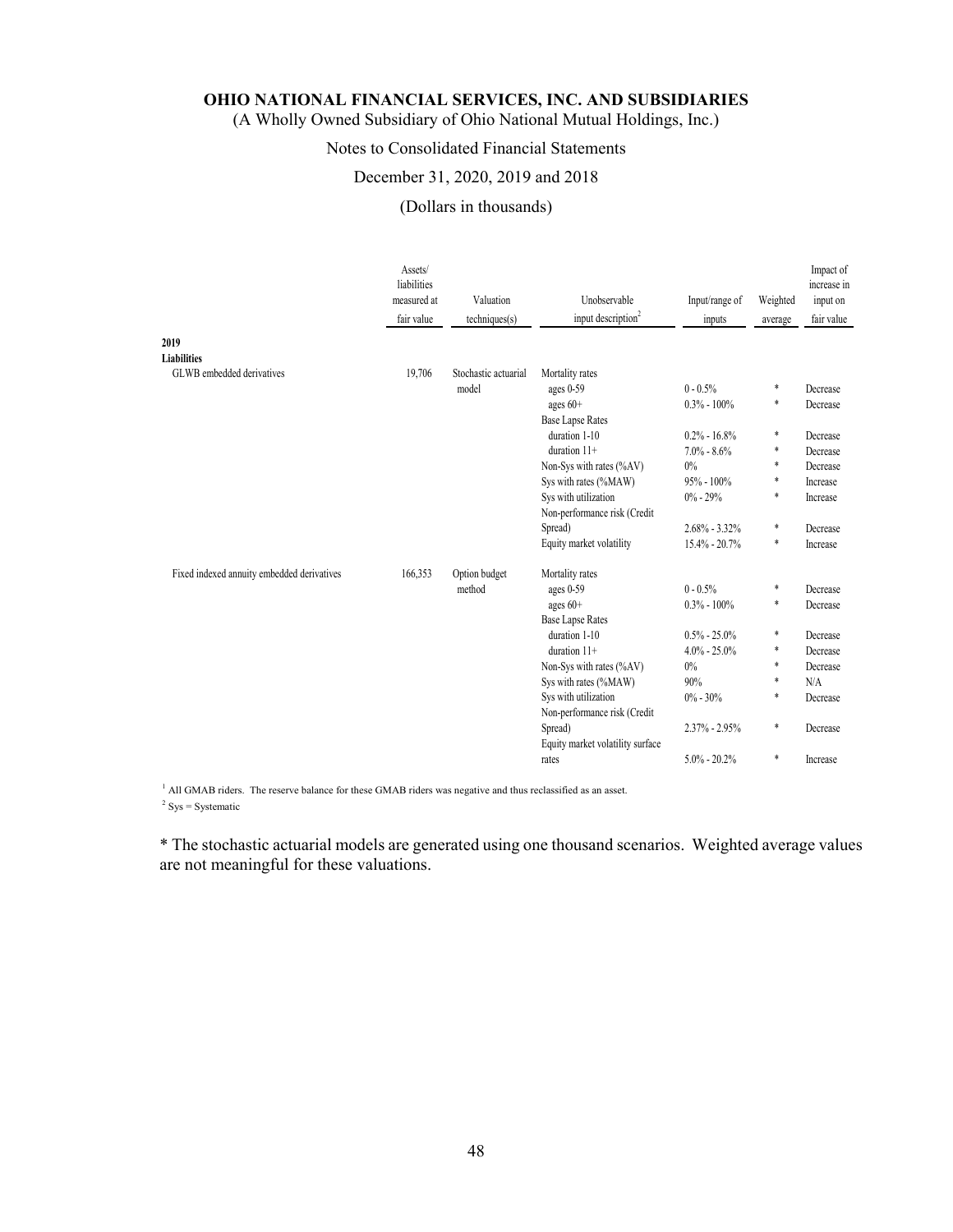(A Wholly Owned Subsidiary of Ohio National Mutual Holdings, Inc.)

# Notes to Consolidated Financial Statements

#### December 31, 2020, 2019 and 2018

(Dollars in thousands)

#### *Asset Transfers Between Levels*

The Company reviews its fair value hierarchy classifications annually. Transfers into or out of Level 3 are primarily due to the availability of quoted market prices or changes in the Company's conclusion that pricing information received from a third party pricing service is not reflective of market activity.

|                                                              |    | <b>Transfers out</b><br>of Level 2 into<br>Level 3 | <b>Transfers out</b><br>of Level 3 into<br><b>Level 2</b> |
|--------------------------------------------------------------|----|----------------------------------------------------|-----------------------------------------------------------|
| 2020                                                         |    |                                                    |                                                           |
| Assets                                                       |    |                                                    |                                                           |
| Securities available-for-sale:<br>Fixed maturity securities: |    |                                                    |                                                           |
| Corporate                                                    | \$ | 154,678                                            |                                                           |
| Asset-backed                                                 |    | 13,698                                             | 20,122                                                    |
| 2019                                                         |    |                                                    |                                                           |
| Assets                                                       |    |                                                    |                                                           |
| Securities available-for-sale:                               |    |                                                    |                                                           |
| Fixed maturity securities:                                   |    |                                                    |                                                           |
| US Treasury securities                                       | S  | 4,426                                              |                                                           |
| Corporate                                                    |    | 13,733                                             |                                                           |
| Asset-backed                                                 |    | 8,288                                              | 12,081                                                    |
| Mortgage-backed                                              |    | 5,416                                              | 13,063                                                    |

During the years ended December 31, 2020 and 2019, the Company transferred investments totaling \$168,376 and \$31,863, respectively, into Level 3 from Level 2 as a result of lack of visibility to observe significant inputs to price. During the years ended December 31, 2020 and 2019, the Company transferred investments totaling \$20,122 and \$25,144, respectively, out of Level 3 into Level 2 as a result of the availability of observable pricing inputs for these securities. There were no transfers from Level 2 or Level 3 into Level 1 in 2020 or 2019.

#### *Fair Value Measurement on a Nonrecurring Basis*

For mortgage loans, the valuation techniques were primarily based on the estimated fair value of the underlying collateral. These values were determined using third-party appraisals.

There were no assets measured at fair value on a nonrecurring basis for the years ended December 31, 2020 and 2019.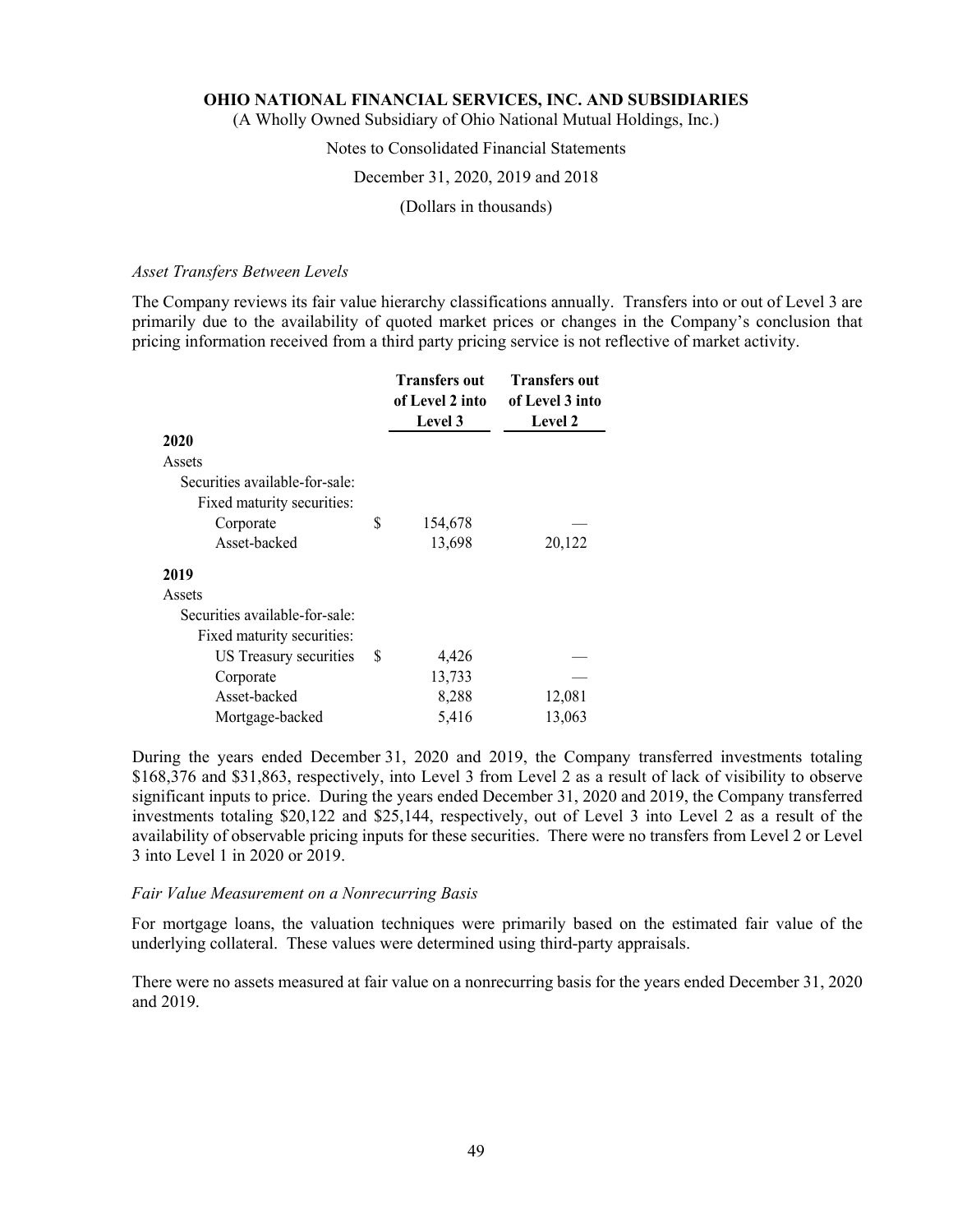(A Wholly Owned Subsidiary of Ohio National Mutual Holdings, Inc.)

# Notes to Consolidated Financial Statements

#### December 31, 2020, 2019 and 2018

(Dollars in thousands)

#### *Financial Instruments Not Carried at Fair Value*

FASB ASC Topic 825, *Financial Instruments,* requires additional disclosure of the fair value information about existing on and off balance sheet financial instruments. ASC Topic 825 excludes certain assets and liabilities, including insurance contracts, other than policies such as annuities that are classified as investment contracts, from its disclosure requirements. The Company's assets and liabilities subject to ASC Topic 825 disclosure that have not been presented at fair value in the ASC Topic 820 tables above are presented in the table below:

|                               |     | Carrying<br><b>Estimated</b> |            | Fair value hierarchy |           |           |  |
|-------------------------------|-----|------------------------------|------------|----------------------|-----------|-----------|--|
|                               |     | value                        | fair value | Level 1              | Level 2   | Level 3   |  |
| 2020                          |     |                              |            |                      |           |           |  |
| Assets:                       |     |                              |            |                      |           |           |  |
| Mortgage loans on real estate | \$. | 1,474,388                    | 1,549,286  |                      | 97,527    | 1,451,759 |  |
| Policy loans                  |     | 964,343                      | 1,138,647  |                      |           | 1,138,647 |  |
| Liabilities:                  |     |                              |            |                      |           |           |  |
| Investment contracts          |     | 3,513,987                    | 3,152,258  |                      | 3,152,258 |           |  |
| Policyholders' dividend       |     |                              |            |                      |           |           |  |
| accumulations and other       |     |                              |            |                      |           |           |  |
| policyholder funds            |     | 177,566                      | 177,566    | 177,566              |           |           |  |
| Short-term debt               |     | 1,792                        | 1,792      |                      | 1,792     |           |  |
| Long-term debt obligations    |     | 975,910                      | 1,036,907  |                      | 1,036,907 |           |  |
| 2019                          |     |                              |            |                      |           |           |  |
| Assets:                       |     |                              |            |                      |           |           |  |
| Mortgage loans on real estate | \$  | 1,446,093                    | 1,487,044  |                      | 92,738    | 1,394,306 |  |
| Policy loans                  |     | 875,097                      | 987,296    |                      |           | 987,296   |  |
| Liabilities:                  |     |                              |            |                      |           |           |  |
| Investment contracts          |     | 3,573,055                    | 3,362,956  |                      | 3,362,956 |           |  |
| Policyholders' dividend       |     |                              |            |                      |           |           |  |
| accumulations and other       |     |                              |            |                      |           |           |  |
| policyholder funds            |     | 203,750                      | 203,750    | 203,750              |           |           |  |
| Short-term debt               |     | 1,675                        | 1,675      |                      | 1,675     |           |  |
| Long-term debt obligations    |     | 953,878                      | 1,014,148  |                      | 614,148   | 400,000   |  |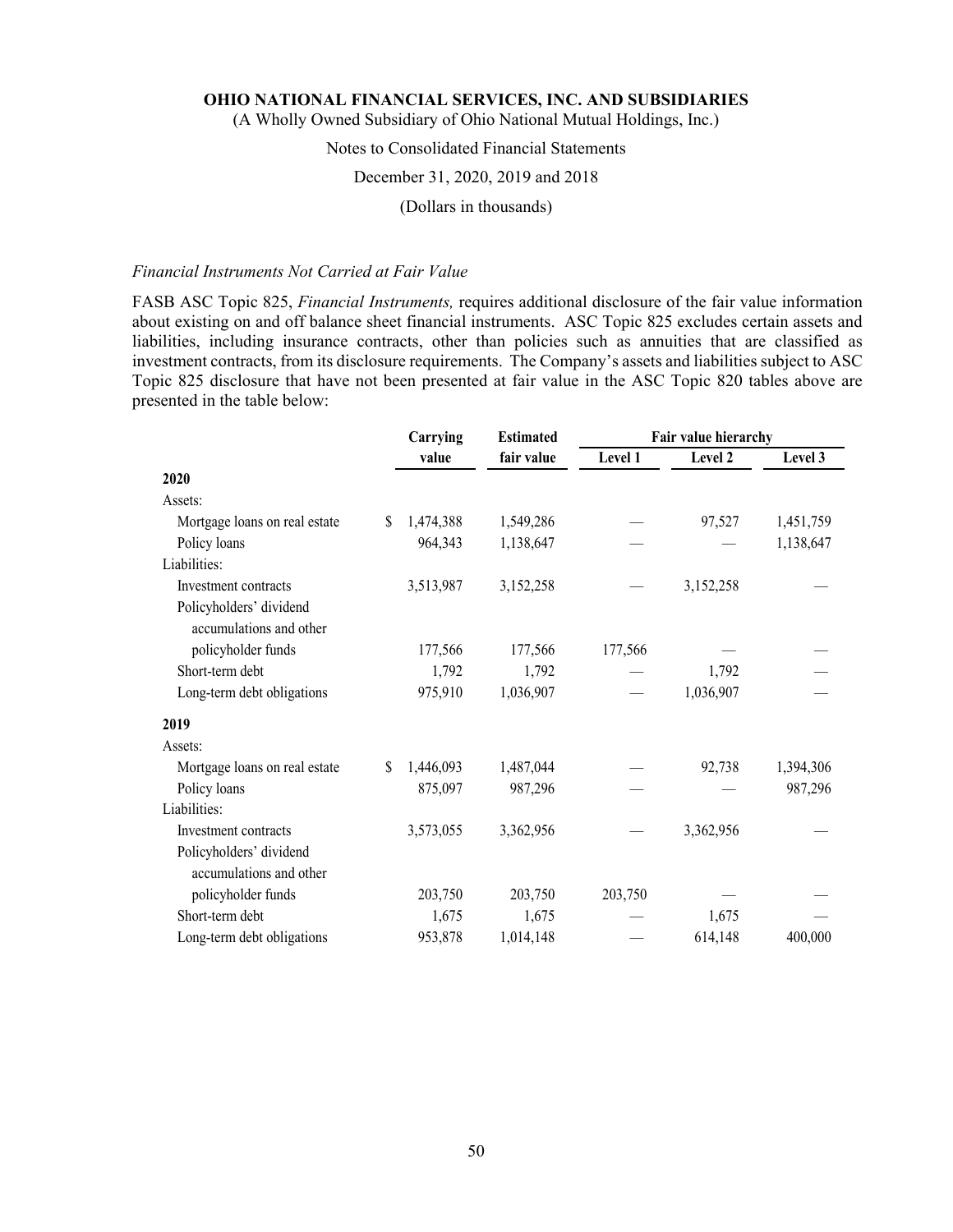(A Wholly Owned Subsidiary of Ohio National Mutual Holdings, Inc.)

# Notes to Consolidated Financial Statements

#### December 31, 2020, 2019 and 2018

(Dollars in thousands)

FASB ASC Topic 825, *Financial Instruments*, requires separate presentation of financial assets and financial liabilities by measurement category and form of financial asset (i.e., securities or loans and receivables). The following table presents the Company's financial assets and liabilities contained in other assets, other invested assets, and other liabilities on the consolidated balance sheet:

|                                                   |    |         | <b>Carrying amount</b> |                                        |
|---------------------------------------------------|----|---------|------------------------|----------------------------------------|
| Financial assets identified in other assets       |    | 2020    | 2019                   |                                        |
| Accounts receivable due from external parties \$  |    | 9,280   | 8,358                  | Carrying value approximates fair value |
| Other $1$                                         |    | 348,994 | 377,966                |                                        |
| Total other assets                                | S  | 358,274 | 386,324                |                                        |
|                                                   |    |         | <b>Carrying amount</b> |                                        |
| Financial assets identified in other              |    |         |                        |                                        |
| long-term investments                             |    | 2020    | 2019                   |                                        |
| Derivative instruments                            | \$ | 119,628 | 114,065                | Carrying value approximates fair value |
| Receivable for securities                         |    | 514     | 1,824                  | Carrying value approximates fair value |
| Joint venture                                     |    | 21,727  | 22,239                 | Carrying value approximates fair value |
| Other invested assets                             |    | 1,570   | 1,570                  | Carrying value approximates fair value |
| Other $1$                                         |    | 138,329 | 132,506                |                                        |
| Total other long-term investments                 | S  | 281,768 | 272,204                |                                        |
|                                                   |    |         | <b>Carrying amount</b> |                                        |
| Financial liabilities identified in other         |    |         |                        |                                        |
| <b>liabilities</b>                                |    | 2020    | 2019                   |                                        |
| Interest payable                                  | \$ | 14,087  | 7,724                  | Carrying value approximates fair value |
| Derivative liabilities                            |    | 37,282  | 58,899                 | Carrying value approximates fair value |
| Collateral liabilities                            |    | 77,920  | 78,280                 | Carrying value approximates fair value |
| Investments in transit and payable for securities |    | 24,125  | 7,648                  | Carrying value approximates fair value |
| Other $1$                                         |    | 428,364 | 391,069                |                                        |
| Total other liabilities                           | \$ | 581,778 | 543,620                |                                        |

1 Items included in "Other" are not in the scope of ASU 2016-01, but are presented for reconciliation purposes to agree to the balance sheet caption. Included in this category are goodwill and property and fixed assets, which are measured in accordance with the methodology described in Note 3, and FHLB common stock, which is carried at amortized cost. For all remaining items in this classification, carrying value approximates fair value.

In estimating the fair value of financial instruments, the Company used the following methods and assumptions:

*Mortgage loans on real estate* – The fair value of mortgage loans on real estate is estimated using discounted cash flow analyses, using interest rates currently being offered for similar loans to borrowers with similar credit ratings. Loans with similar characteristics are aggregated for purposes of the calculations. The Company has mortgage loans that are valued based on market observable quotes and are classified as Level 2. The Company has mortgage loans that are valued using internally obtained credit ratings and are classified as Level 3.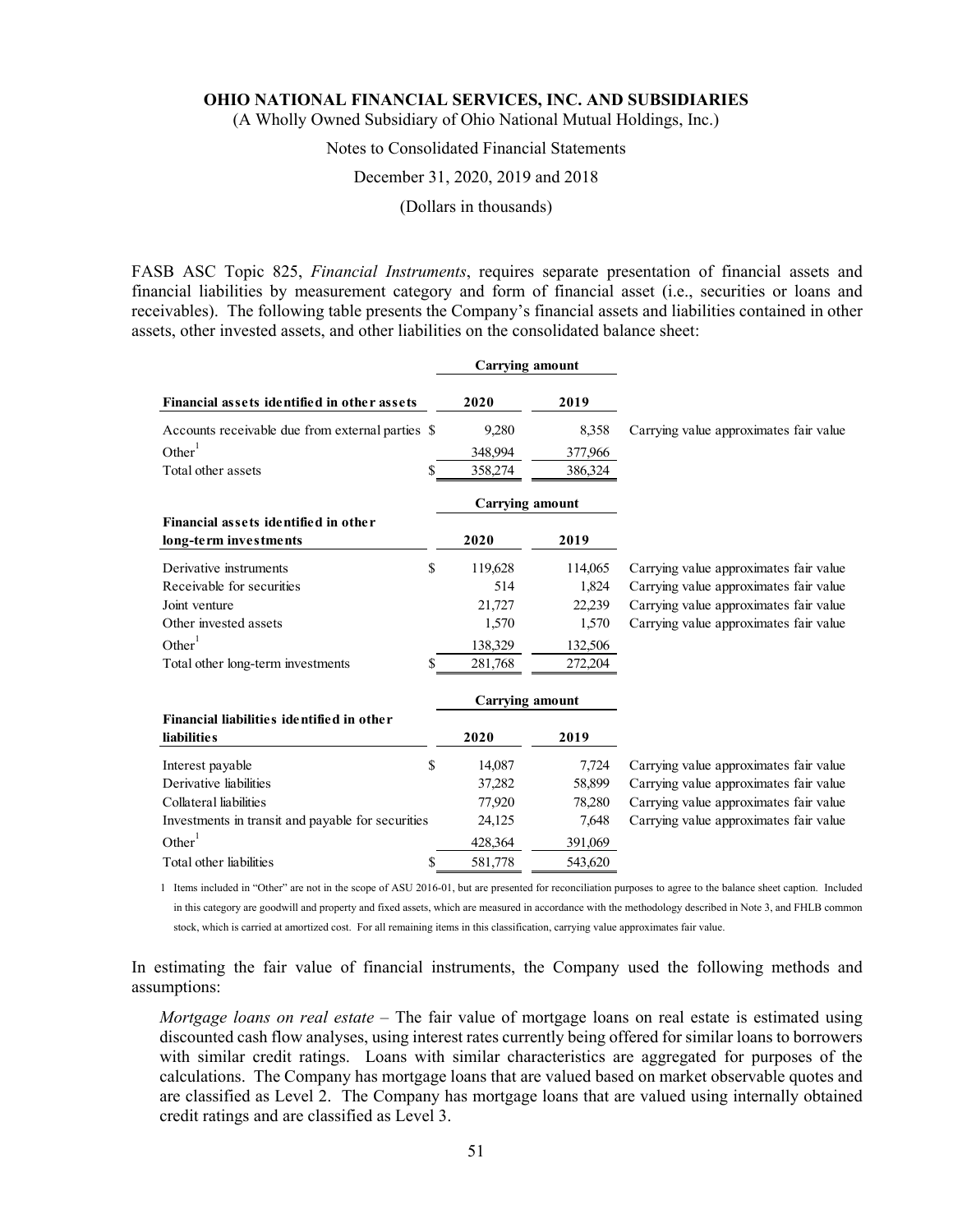(A Wholly Owned Subsidiary of Ohio National Mutual Holdings, Inc.)

# Notes to Consolidated Financial Statements

#### December 31, 2020, 2019 and 2018

(Dollars in thousands)

*Policy loans* – The fair value of policy loans is estimated using discounted cash flow calculations. The expected life of the loan is based on internal assumptions; therefore, the Company classifies these as Level 3 assets.

*Investment contracts* – The fair value of the Company's liabilities under investment contracts is estimated using one of two methods. For investment contracts without defined maturities, fair value is the estimated amount payable on demand, net of certain surrender charges. For investment contracts with known or determined maturities, fair value is estimated using discounted cash flow analyses. Cash flows are discounted at a rate that reflects the nonperformance risk of the Company. The amounts shown in the above table are net of reinsurance. The inputs are market observable; therefore, the Company classifies these as Level 2 liabilities.

*Policyholders' dividend accumulations and other policyholder funds* – The carrying amount reported in the consolidated balance sheets for these instruments approximates their estimated fair value. The amounts can be converted to cash by the policyholder; therefore, the Company classifies these amounts as Level 1.

*Short-term borrowings* – The carrying amount of short-term borrowings related to revolving credit facilities is a reasonable estimate of its fair value because the interest rates are variable and based on current market rates.

*Long-term debt obligations –* The fair value of senior and surplus notes is estimated by discounting the scheduled cash flows of the notes using a market rate applicable to the yield, credit quality and maturity of similar debt instruments. The valuation inputs are based on market observable information; therefore, the Company classifies these as Level 2 liabilities. The fair value of the term loan is determined by the bank to be the carrying value of the loan as it is not traded on the open market. The Company classifies this as a Level 3 liability.

#### **(7) Investments**

#### *Investment Risks and Uncertainties*

Investments are exposed to various risks and uncertainties that affect the determination of estimated fair values, the ability to sell certain investments during strained market conditions, the recognition of impairments, and the recognition of income on certain investments. These risks and uncertainties include:

- the risk that the Company's assessment of an issuer's ability to meet all of its contractual obligations will change based on changes in the credit characteristics of that issuer;
- the risk that the economic outlook will be worse than expected or have a greater impact on the issuer than anticipated;
- the risk that foreign currency exchange rates could negatively impact the valuation of certain investments that are not denominated in U.S. dollars;
- the risk that the Company obtains inaccurate information for the determination of the estimated fair value estimates and other-than-temporary impairments; and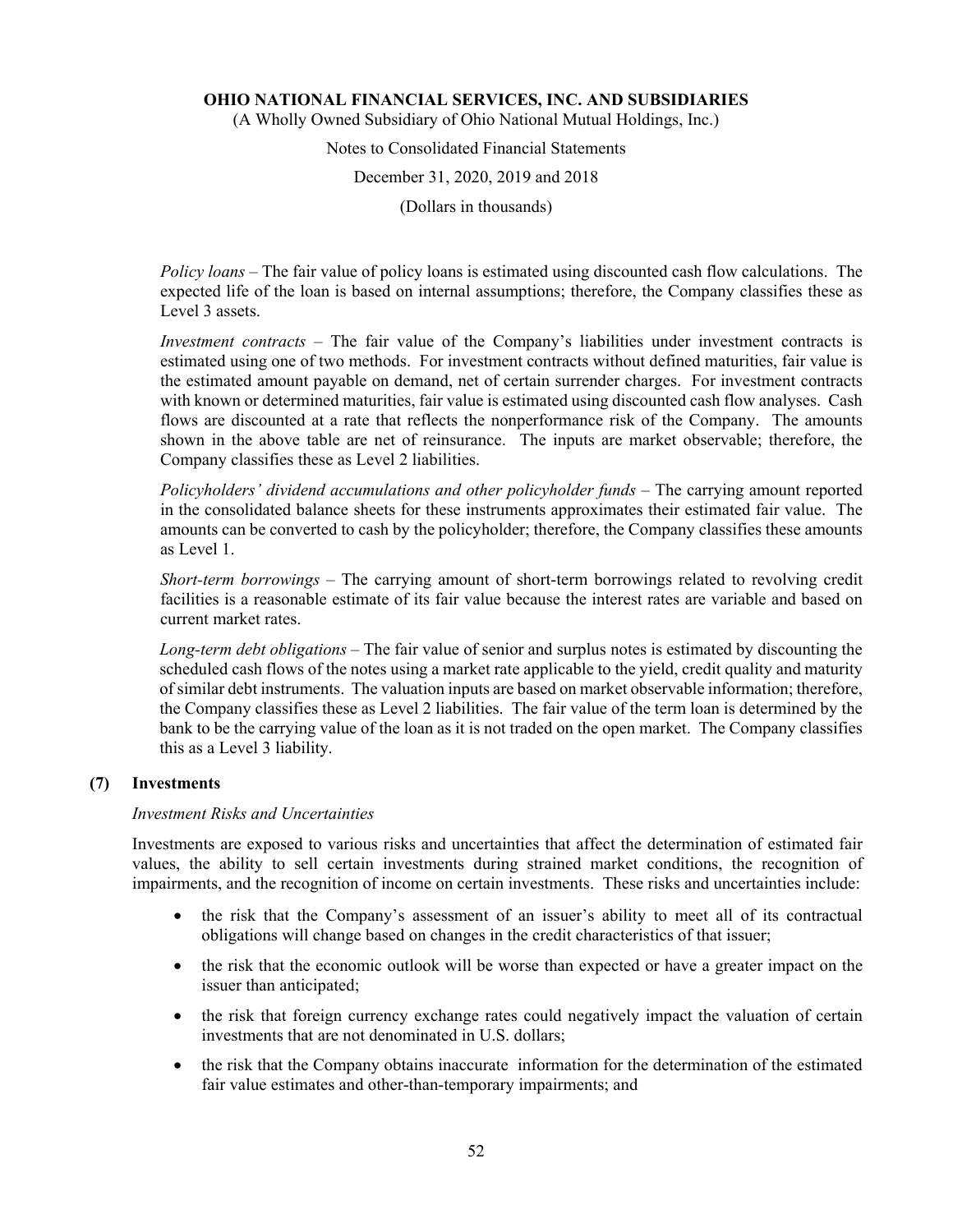(A Wholly Owned Subsidiary of Ohio National Mutual Holdings, Inc.)

# Notes to Consolidated Financial Statements

#### December 31, 2020, 2019 and 2018

(Dollars in thousands)

 the risk that new information or changes in other facts and circumstances lead the Company to change its intent to hold the security to maturity or until it recovers in value.

Any of these situations are reasonably possible and could result in a charge to income in a future period.

The determination of impairments is highly subjective and is based upon periodic evaluations and assessments of known and inherent risks associated with each asset class. Such evaluations and assessments are revised as conditions change and new information becomes available.

The recognition of income on certain investments, including asset-backed and mortgage-backed securities, is dependent upon certain factors such as prepayments and defaults, and changes in factors could result in changes in amounts to be earned.

#### *Fixed Maturity and Equity Securities*

# *Fixed Maturity and Equity Securities by Sector*

The amortized cost and estimated fair value of available-for-sale and trading securities for fixed maturity securities by sector as of December 31 is as follows:

|                                |                 |              | 2020       |                  |             |
|--------------------------------|-----------------|--------------|------------|------------------|-------------|
|                                |                 | <b>Gross</b> | Gross      |                  | Non-        |
|                                | Amortized       | unrealized   | unrealized | <b>Estimated</b> | credit      |
|                                | cost            | gains        | losses     | fair value       | <b>OTTI</b> |
| Securities available-for-sale: |                 |              |            |                  |             |
| Fixed maturity securities:     |                 |              |            |                  |             |
| U.S. Treasury securities and   |                 |              |            |                  |             |
| obligations of                 |                 |              |            |                  |             |
| U.S. government                | \$<br>60,548    | 6,712        |            | 67,260           |             |
| Obligations of states and      |                 |              |            |                  |             |
| political subdivisions         | 1,219,537       | 84,604       | (850)      | 1,303,291        |             |
| Debt securities issued by      |                 |              |            |                  |             |
| foreign governments            | 4,976           | 581          |            | 5,557            |             |
| Corporate                      | 6,367,696       | 808,985      | (14,036)   | 7,162,645        |             |
| Asset-backed                   | 1,221,533       | 34,565       | (5,879)    | 1,250,219        | (2,169)     |
| Mortgage-backed                | 852,367         | 43,408       | (1, 335)   | 894,440          | (12,763)    |
| Total fixed maturity           |                 |              |            |                  |             |
| securities                     | \$<br>9,726,657 | 978,855      | (22,100)   | 10,683,412       | (14,932)    |
| Trading securities:            |                 |              |            |                  |             |
| Fixed maturity securities:     |                 |              |            |                  |             |
| Corporate                      | \$<br>125       | 3            |            | 128              |             |
| Total fixed maturity           |                 |              |            |                  |             |
| securities                     | \$<br>125       | 3            |            | 128              |             |
|                                |                 |              |            |                  |             |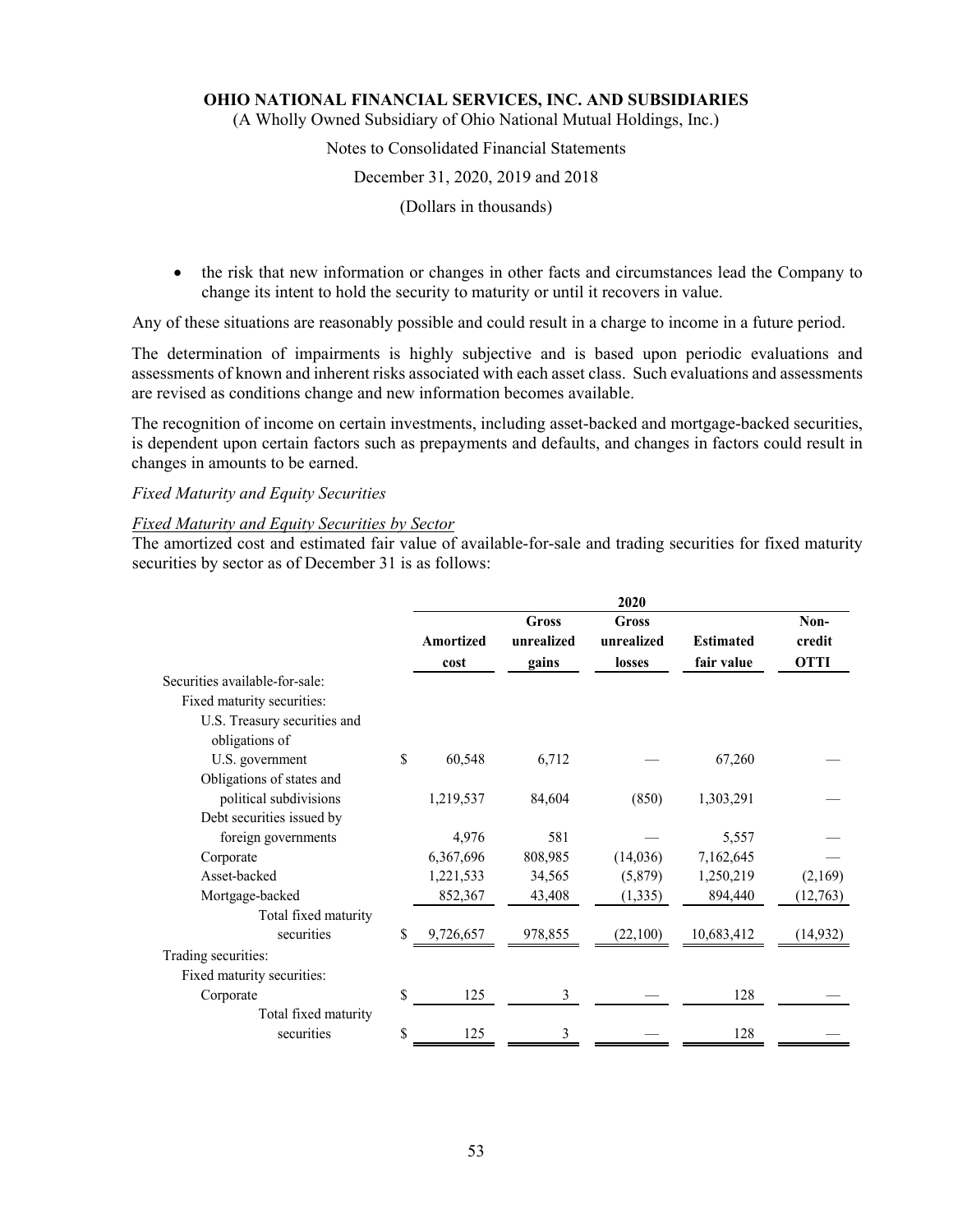(A Wholly Owned Subsidiary of Ohio National Mutual Holdings, Inc.)

# Notes to Consolidated Financial Statements

#### December 31, 2020, 2019 and 2018

#### (Dollars in thousands)

|                                |                  |              | 2019       |                  |             |
|--------------------------------|------------------|--------------|------------|------------------|-------------|
|                                |                  | <b>Gross</b> | Gross      |                  | Non-        |
|                                | <b>Amortized</b> | unrealized   | unrealized | <b>Estimated</b> | credit      |
|                                | cost             | gains        | losses     | fair value       | <b>OTTI</b> |
| Securities available-for-sale: |                  |              |            |                  |             |
| Fixed maturity securities:     |                  |              |            |                  |             |
| U.S. Treasury securities and   |                  |              |            |                  |             |
| obligations of                 |                  |              |            |                  |             |
| U.S. government                | \$<br>85,161     | 6,265        |            | 91,426           |             |
| Obligations of states and      |                  |              |            |                  |             |
| political subdivisions         | 921,056          | 42,634       | (2,873)    | 960,817          |             |
| Debt securities issued by      |                  |              |            |                  |             |
| foreign governments            | 4,971            | 402          |            | 5,373            |             |
| Corporate                      | 6,014,219        | 500,317      | (9,166)    | 6,505,370        |             |
| Asset-backed                   | 1,329,751        | 35,545       | (2,337)    | 1,362,959        | (2,377)     |
| Mortgage-backed                | 1,030,526        | 29,763       | (1,623)    | 1,058,666        | (14, 408)   |
| Total fixed maturity           |                  |              |            |                  |             |
| securities                     | \$<br>9,385,684  | 614,926      | (15,999)   | 9,984,611        | (16,785)    |
| Trading securities:            |                  |              |            |                  |             |
| Fixed maturity securities:     |                  |              |            |                  |             |
| Corporate                      | \$<br>149        | 5            |            | 154              |             |
| Asset-backed                   | 6                |              |            | 6                |             |
| Total fixed maturity           |                  |              |            |                  |             |
| securities                     | \$<br>155        | 5            |            | 160              |             |

Non-credit other-than-temporary impairment ("OTTI") represents the amount of cumulative non-credit OTTI losses recognized in other comprehensive income on securities as of the date of OTTI that also had credit impairments.

The Company's fixed maturities portfolio is comprised primarily of investment grade securities. Based upon designations by the NAIC, investment grade securities comprised 95.8% and 97.3% of the Company's total available-for-sale and trading securities portfolio as of December 31, 2020 and 2019, respectively.

Investments with a fair value of \$14,277 and \$14,427 as of December 31, 2020 and 2019, respectively, were on deposit with various regulatory agencies as required by law and are included in securities available-forsale.

#### *Maturities of Fixed Maturity Securities*

The amortized cost and estimated fair value of fixed maturity securities available-for-sale and trading as of December 31, 2020, by contractual maturity, are shown below. Expected maturities may differ from contractual maturities because borrowers may have the right to call or prepay obligations with or without call or prepayment penalties. Mortgage-backed securities are classified based on the last payment date of the underlying mortgage loans with the longest contractual duration as of December 31, 2020.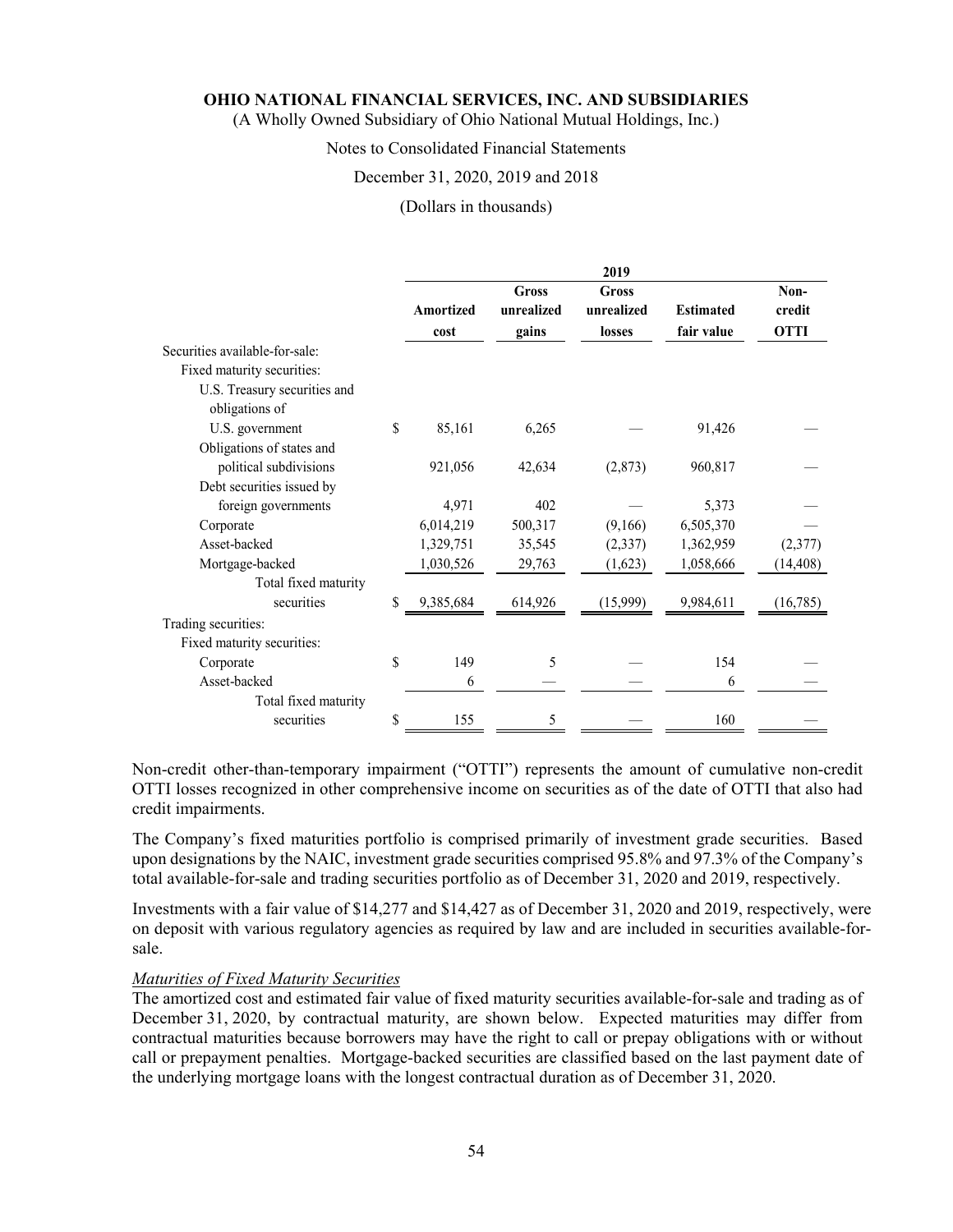(A Wholly Owned Subsidiary of Ohio National Mutual Holdings, Inc.)

# Notes to Consolidated Financial Statements

# December 31, 2020, 2019 and 2018

#### (Dollars in thousands)

|                                                       |   | <b>Fixed maturity securities</b> |                                |                          |                                |  |  |  |
|-------------------------------------------------------|---|----------------------------------|--------------------------------|--------------------------|--------------------------------|--|--|--|
|                                                       |   | Available-for-sale               |                                | Trading                  |                                |  |  |  |
|                                                       |   | Amortized<br>cost                | <b>Estimated</b><br>fair value | <b>Amortized</b><br>cost | <b>Estimated</b><br>fair value |  |  |  |
| Due in one year or less<br>Due after one year through | S | 343,955                          | 351,049                        | 125                      | 128                            |  |  |  |
| five years<br>Due after five years through            |   | 1,849,348                        | 1,983,319                      |                          |                                |  |  |  |
| ten years                                             |   | 2,759,221                        | 3,064,053                      |                          |                                |  |  |  |
| Due after ten years                                   |   | 4,774,133                        | 5,284,991                      |                          |                                |  |  |  |
| Total                                                 | S | 9,726,657                        | 10,683,412                     | 125                      | 128                            |  |  |  |

#### *Continuous Gross Unrealized Losses for Fixed Maturity and Equity Securities*

The following tables present the estimated fair value and gross unrealized losses of the Company's fixed maturity (aggregated by sector) and equity securities in an unrealized loss position, aggregated by length of time the securities have been in a continuous unrealized loss position at December 31:

|                                 | Less than 12 months            |                             |                                | 12 months or longer         | <b>Total</b>                   |                             |
|---------------------------------|--------------------------------|-----------------------------|--------------------------------|-----------------------------|--------------------------------|-----------------------------|
|                                 | <b>Estimated</b><br>fair value | <b>Unrealized</b><br>losses | <b>Estimated</b><br>fair value | <b>Unrealized</b><br>losses | <b>Estimated</b><br>fair value | <b>Unrealized</b><br>losses |
| 2020                            |                                |                             |                                |                             |                                |                             |
| Obligations of states and       |                                |                             |                                |                             |                                |                             |
| political subdivisions          | \$<br>40,903                   | (240)                       | 4,755                          | (610)                       | 45,658                         | (850)                       |
| Corporate                       | 300,802                        | (9,500)                     | 38,845                         | (4,536)                     | 339,647                        | (14,036)                    |
| Asset-backed                    | 184,472                        | (4,823)                     | 33,717                         | (1,056)                     | 218,189                        | (5,879)                     |
| Mortgage-backed                 | 31,449                         | (1,273)                     | 2,141                          | (62)                        | 33,590                         | (1, 335)                    |
| Total fixed maturity securities | 557,626                        | (15, 836)                   | 79,458                         | (6,264)                     | 637,084                        | (22,100)                    |
| 2019                            |                                |                             |                                |                             |                                |                             |
| Obligations of states and       |                                |                             |                                |                             |                                |                             |
| political subdivisions          | \$<br>156,152                  | (2,340)                     | 5,747                          | (533)                       | 161,899                        | (2,873)                     |
| Corporate                       | 191,232                        | (1,896)                     | 131,390                        | (7,270)                     | 322,622                        | (9,166)                     |
| Asset-backed                    | 232,682                        | (2,138)                     | 21,388                         | (199)                       | 254,070                        | (2,337)                     |
| Mortgage-backed                 | 124,749                        | (872)                       | 45,125                         | (751)                       | 169,874                        | (1,623)                     |
| Total fixed maturity securities | 704,815                        | (7,246)                     | 203,650                        | (8,753)                     | 908,465                        | (15,999)                    |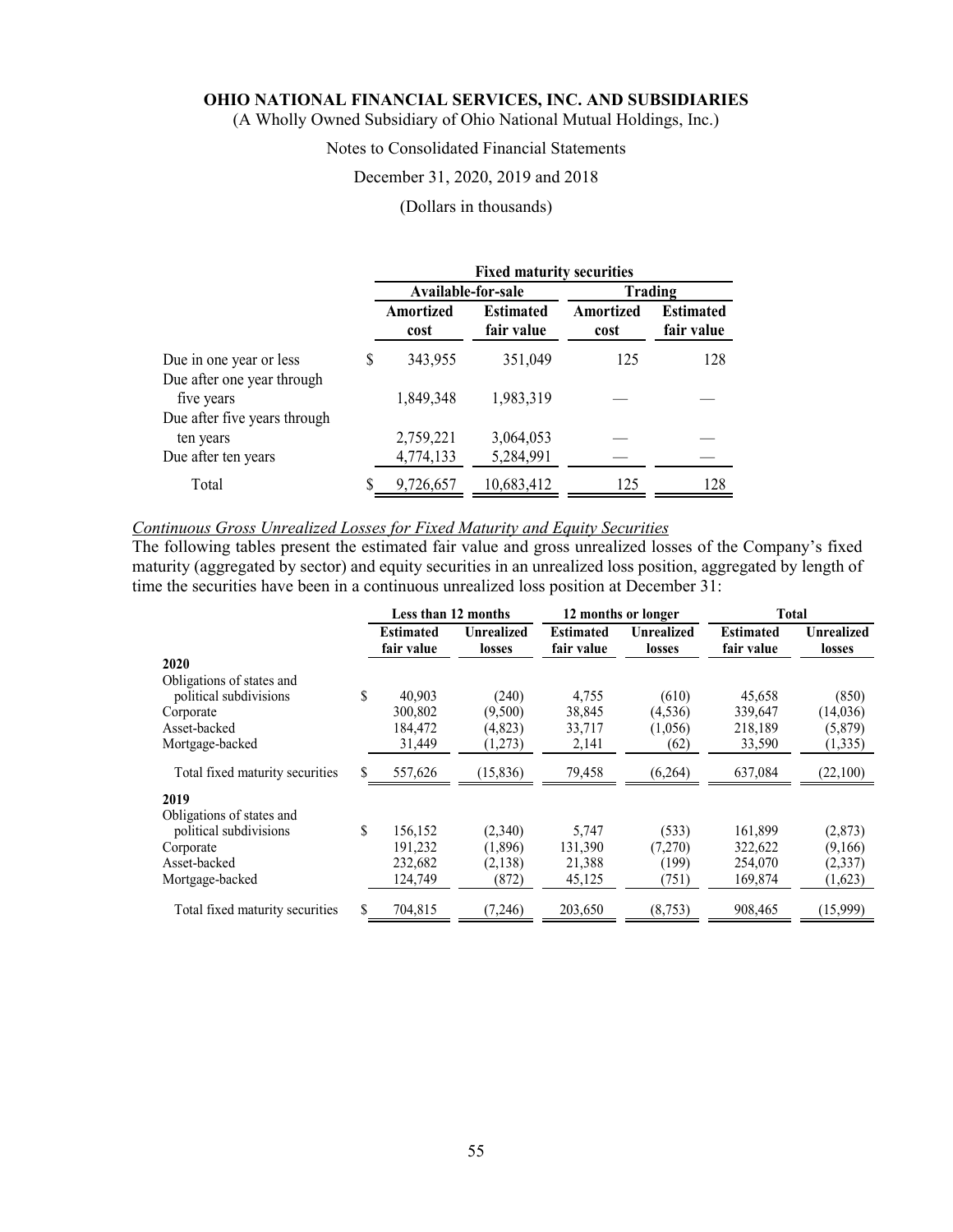(A Wholly Owned Subsidiary of Ohio National Mutual Holdings, Inc.)

# Notes to Consolidated Financial Statements

#### December 31, 2020, 2019 and 2018

#### (Dollars in thousands)

Concentrations related to fixed maturity securities in an unrealized loss position are included in the tables below. The tables summarize the fixed maturity securities by sector in an unrealized loss position for less than and greater than twelve months as of December 31:

| <b>Unrealized losses</b>            | <b>Less than</b><br>12 months | 12 months<br>or longer | <b>Total</b> | Number of<br><b>Securities</b> |
|-------------------------------------|-------------------------------|------------------------|--------------|--------------------------------|
| 2020                                |                               |                        |              |                                |
| 99.9%-80%                           |                               |                        |              |                                |
| Obligations of states and political |                               |                        |              |                                |
| subdivisions                        | \$<br>(240)                   | (610)                  | (850)        | 15                             |
| Corporate                           | (9,500)                       | (2,502)                | (12,002)     | 182                            |
| Asset-backed                        | (4,823)                       | (1,056)                | (5,879)      | 83                             |
| Mortgage-backed                     | (1,273)                       | (62)                   | (1, 335)     | 24                             |
| Below 80%                           |                               |                        |              |                                |
| Corporate                           |                               | (2,034)                | (2,034)      | 2                              |
| Total                               | \$<br>(15, 836)               | (6,264)                | (22,100)     | 306                            |
| 2019                                |                               |                        |              |                                |
| 99.9%-80%                           |                               |                        |              |                                |
| Obligations of states and political |                               |                        |              |                                |
| subdivisions                        | \$<br>(2,340)                 | (533)                  | (2,873)      | 50                             |
| Corporate                           | (1,833)                       | (5,620)                | (7, 453)     | 147                            |
| Asset-backed                        | (2,138)                       | (199)                  | (2, 337)     | 131                            |
| Mortgage-backed                     | (872)                         | (751)                  | (1,623)      | 74                             |
| Below 80%                           |                               |                        |              |                                |
| Corporate                           | (63)                          | (1,650)                | (1,713)      | 6                              |
| Total                               | \$<br>(7,246)                 | (8,753)                | (15,999)     | 408                            |

### *Evaluation of Other-Than-Temporarily Impaired Investments*

Management regularly reviews its fixed maturity and equity securities portfolios to evaluate the necessity of recording impairment losses for other-than-temporary declines in fair value of investments.

An analysis is prepared, which focuses on the issuer's ability to service its debts and the extent and length of time the security has been valued below cost. This review process includes an assessment of the credit quality and an assessment of the present value of future cash flows of the identified investment in the securities portfolio and for equity securities, an assessment of near-term recovery and whether the security will recover its amortized cost basis in a reasonable period of time.

For corporate securities, the Company evaluates the present value of cash flows using the financial performance of the issuer based upon credit performance and investment ratings. Residential mortgagebacked securities and asset-backed securities are assessed for impairment using default estimates based on the underlying collateral performance including default rates, recovery rates and prepayment speeds. Cash flows generated by the collateral are then utilized, along with consideration for the issue's position in the overall structure, to determine cash flows associated with the security.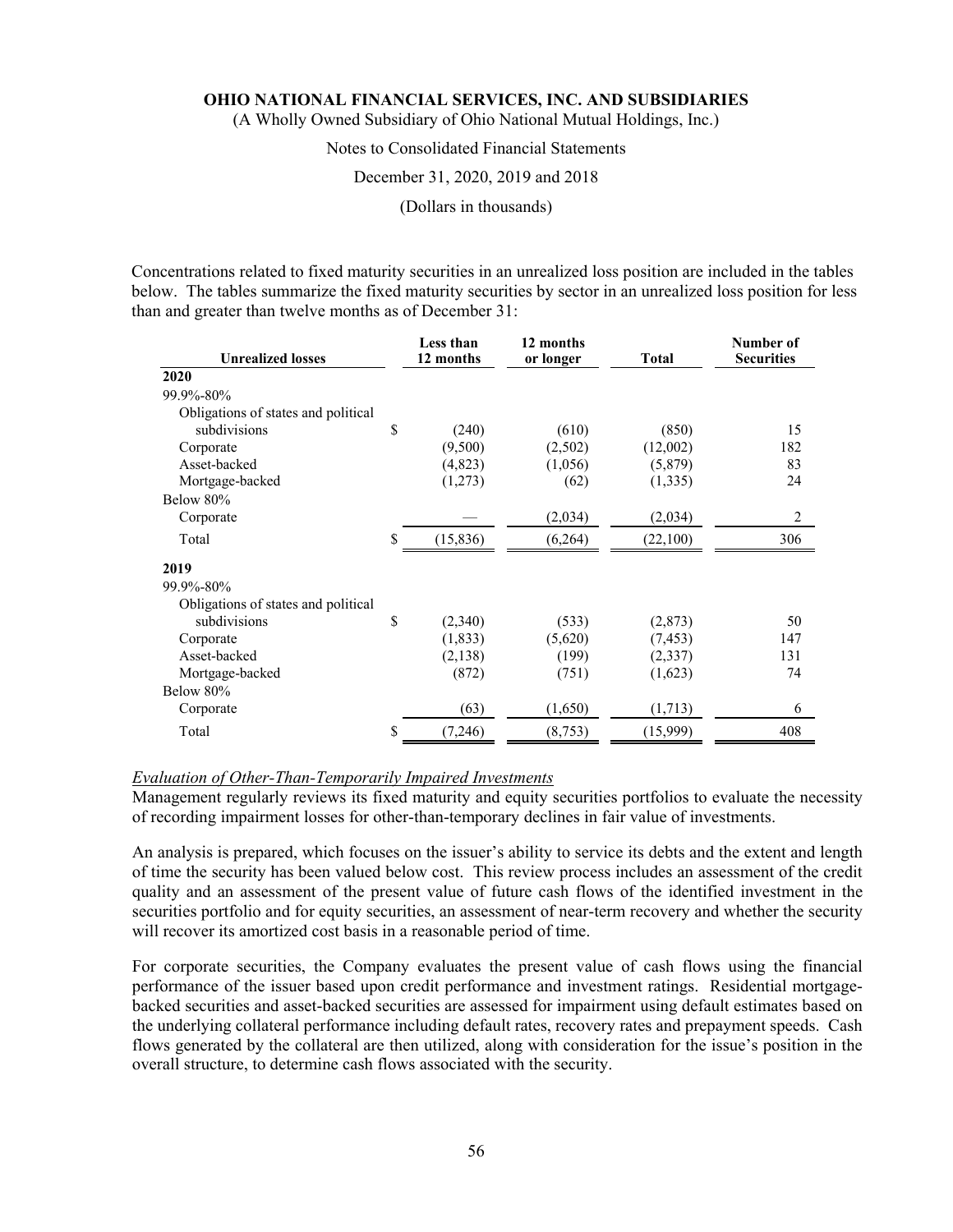(A Wholly Owned Subsidiary of Ohio National Mutual Holdings, Inc.)

# Notes to Consolidated Financial Statements

December 31, 2020, 2019 and 2018

(Dollars in thousands)

For any securities identified in the review of the portfolio, the Company considers additional relevant facts and circumstances in evaluating whether the security is other-than-temporarily impaired. Relevant facts and circumstances that may be considered include:

- comparison of current estimated fair value of the security to cost;
- length of time the estimated fair value has been below cost;
- financial position of the issuer, including the current and future impact of any specific events, including changes in management;
- analysis of issuer's key financial ratios based upon the issuer's financial statements;
- any items specifically pledged to support the credit along with any other security interests or collateral;
- the Company's intent to sell the security or if it is more likely than not that it will be required to sell the security before it can recover the amortized cost or, for equity securities, the forecasted recovery of estimated fair value in a reasonable period of time;
- overall business climate including litigation and government actions;
- rating agency downgrades;
- analysis of late payments, revenue forecasts and cash flow projections for use as indicators of credit issues; and
- other circumstances particular to an individual security.

For each security deemed by management to meet the criteria for additional analysis, the Company prepares an analysis of the present value of the expected cash flows, using the interest rate implicit in the investment at the date of acquisition. To the extent that the present value of cash flows generated by a debt security is less than the amortized cost, an OTTI is recognized in the consolidated statements of operations.

For those debt securities for which the Company has the intent to sell the security, or if it is more likely than not that it will be required to sell the security before recovery of the amortized cost, the entire unrealized loss (the amount that the amortized cost basis exceeds the estimated fair value) is recognized in the consolidated statements of operations. For those debt securities for which the Company does not intend to sell the security and it is not more likely than not that the Company will be required to sell the security, but the security has suffered a credit loss (the amortized cost basis exceeds the present value of the expected cash flows), the impairment charge (excess of amortized cost over estimated fair value) is bifurcated with the credit loss portion recorded in the consolidated statements of operations, and the remainder, or noncredit loss portion, recorded in other comprehensive income (loss). The Company prospectively accretes the value of the investment through interest income to the extent the future cash flows of the security are expected to be in excess of the new cost basis.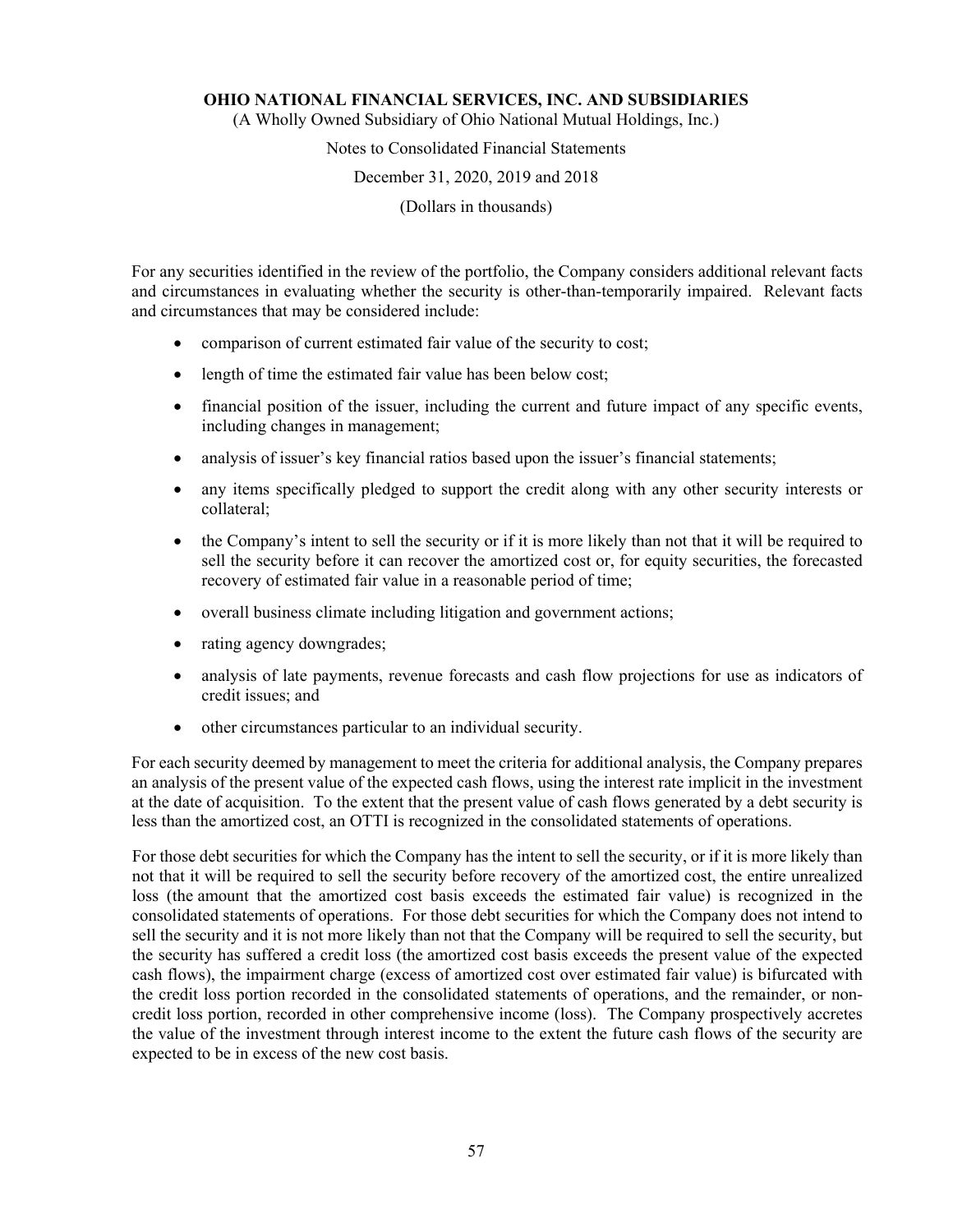(A Wholly Owned Subsidiary of Ohio National Mutual Holdings, Inc.)

# Notes to Consolidated Financial Statements

#### December 31, 2020, 2019 and 2018

(Dollars in thousands)

The Company discloses as part of the separate component of AOCI the non-credit portion of any OTTI. Subsequent changes in estimated fair value that are not considered OTTI are not included in the separate component of AOCI.

#### *Current Year Evaluation*

The Company has concluded that securities in an unrealized loss position as of December 31, 2020 and 2019 reflect temporary fluctuations in economic factors that are not indicative of OTTI due to the Company's ability and intent to hold the fixed maturity security investments until recovery of estimated fair value or amortized cost and for equity securities, anticipate a forecasted recovery in a reasonable period of time.

Total unrealized losses increased from December 31, 2019 to December 31, 2020 due to wider credit spreads on certain bond holdings in the energy and airline industries that were negatively affected by the recession caused by the COVID-19 pandemic. No write-downs were deemed necessary for these securities as prices are expected to increase as the economy continues its recovery. Accordingly no write-downs were deemed necessary for the securities reflected in the tables above.

#### *Mortgage Loans*

### *Mortgage Loans by Portfolio Segment*

Mortgage loans consist of both commercial mortgage loans originated in the United States and Chile and residential mortgage loans originated in Chile. Mortgage loans are collateralized by the underlying properties. Collateral on mortgage loans must meet or exceed 125% of the loan at the time the loan is made. The carrying amounts of the mortgage loan portfolio as of December 31 were as follows:

|                            | 2020      | 2019      |
|----------------------------|-----------|-----------|
| Mortgage loans             |           |           |
| Commercial mortgage loans  | 1,379,838 | 1,356,976 |
| Residential mortgage loans | 98,468    | 93,353    |
| Total amortized cost       | 1,478,306 | 1,450,329 |
| Valuation allowance        | 3,918     | 4,236     |
| Net carrying value         | 1,474,388 | 1,446,093 |

#### *Concentration of Credit Risk*

The Company diversifies its mortgage loan portfolio by both geographic region and property type to reduce concentration risk. 93.4% of the Company's portfolio is collateralized by properties located in the United States, with the remaining 6.6% located in Chile. Total loans in any state did not exceed 15.2% of the total loan portfolio as of December 31, 2020 and 2019.

As of December 31, 2020, loans in the states of Texas, Ohio and California exceeded 10.0% of the total loan portfolio and had carrying values of \$208,760, \$153,253 and \$140,983, respectively. As of December 31, 2019, loans in the states of Texas and Ohio exceeded 10.0% of the total loan portfolio and had carrying values of \$177,018 and \$147,536, respectively.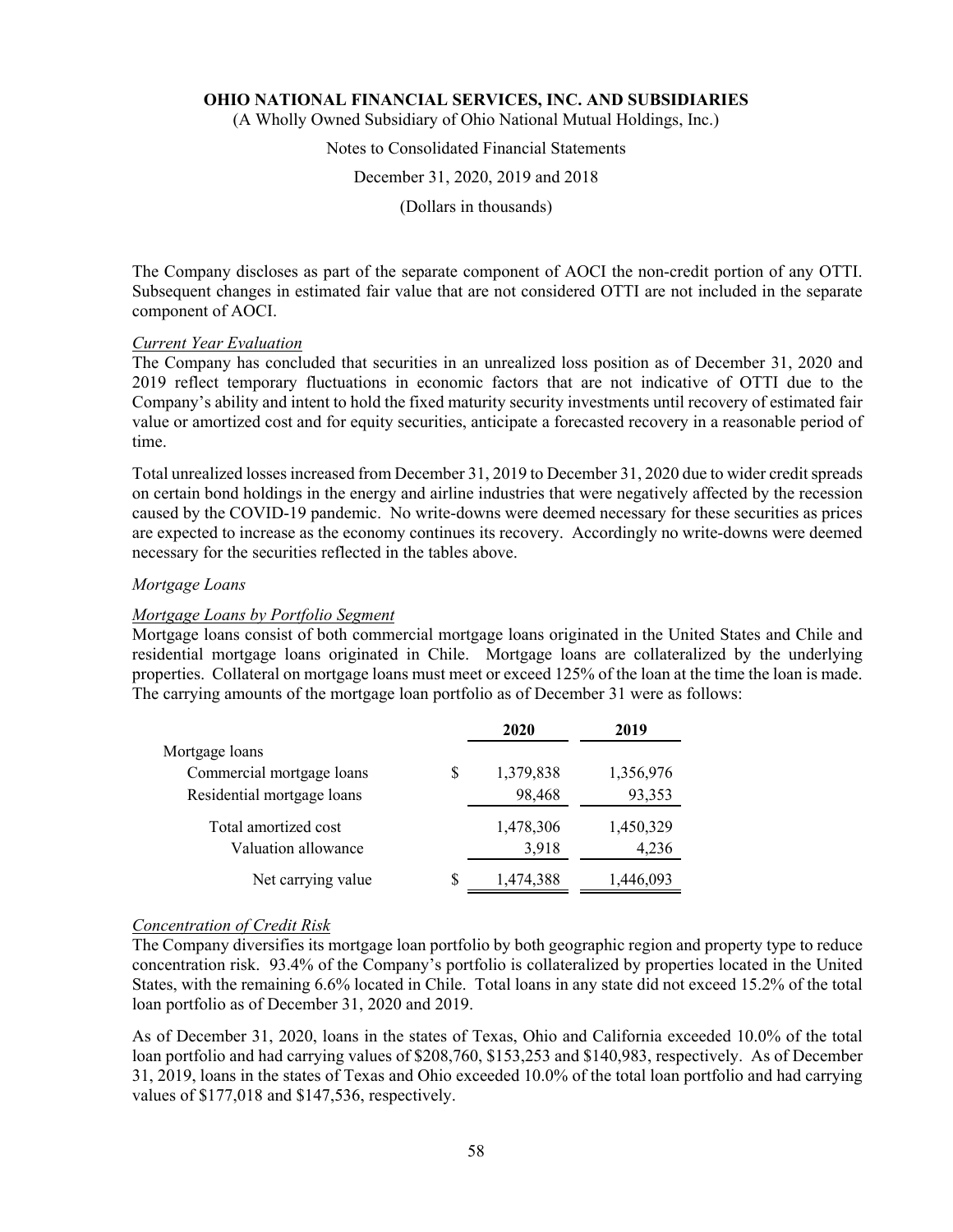(A Wholly Owned Subsidiary of Ohio National Mutual Holdings, Inc.)

# Notes to Consolidated Financial Statements

#### December 31, 2020, 2019 and 2018

(Dollars in thousands)

Furthermore, the Company manages risk by underwriting relatively nominal individual commercial loans. The average loan, at origination, was approximately \$2,767 and \$2,638 in 2020 and 2019, respectively.

#### *Commercial Mortgage Loans*

The Company performs an annual performance review of the commercial mortgage loan portfolio and assigns a rating based on the property's LTV, age, mortgage debt service coverage ("DSC") and occupancy. This analysis helps identify loans that may experience difficulty. If a loan is not paying in accordance with contractual terms, it is placed on a watch list and monitored through inspections and contact with the property's local representative. In addition, as part of portfolio monitoring, the Company physically inspected nearly 100% of the properties in the portfolio. The LTV and DSC ratios are applied consistently across the entire commercial mortgage loan portfolio.

The following table summarizes the commercial mortgage loan portfolio, net of allowance, LTV ratios and DSC ratios using available data as of December 31. The ratios are updated as information becomes available.

|                 |               |                     |           |           | <b>DSC</b> |           |           |              |
|-----------------|---------------|---------------------|-----------|-----------|------------|-----------|-----------|--------------|
|                 |               | <b>Greater than</b> | $1.8x$ to | $1.5x$ to | $1.2x$ to  | $1.0x$ to | Less than |              |
| <b>LTV</b>      |               | 2.0x                | 2.0x      | 1.8x      | 1.5x       | 1.2x      | 1.0x      | <b>Total</b> |
| 2020            |               |                     |           |           |            |           |           |              |
| $0\% - 50\%$    | \$            | 293,944             | 128,880   | 136,564   | 126,242    | 57,626    | 9,952     | 753,208      |
| $50\% - 60\%$   |               | 30,863              | 18,138    | 60,867    | 73,790     | 31,896    | 1,750     | 217,304      |
| $60\% - 70\%$   |               | 6,190               |           | 72,304    | 96,564     | 44,895    |           | 219,953      |
| $70\% - 80\%$   |               |                     |           | 3,032     | 47,147     | 28,391    | 12,596    | 91,166       |
| 80% and greater |               |                     |           | 7,129     | 35,628     | 33,105    | 19,023    | 94,885       |
| Total           | S             | 330,997             | 147,018   | 279,896   | 379,371    | 195,913   | 43,321    | 1,376,516    |
| 2019            |               |                     |           |           |            |           |           |              |
| $0\% - 50\%$    | $\mathcal{S}$ | 284,557             | 73,016    | 144,925   | 138,914    | 55,935    | 7,892     | 705,239      |
| $50\% - 60\%$   |               | 33,628              | 22,091    | 99,932    | 91,486     | 41,843    | 4,133     | 293,113      |
| $60\% - 70\%$   |               |                     | 7,395     | 35,513    | 125,792    | 21,459    | 6,470     | 196,629      |
| $70\% - 80\%$   |               |                     |           | 3,891     | 35,079     | 28,989    | 4,703     | 72,662       |
| 80% and greater |               |                     |           |           | 8,213      | 35,330    | 42,078    | 85,621       |
| Total           | S             | 318,185             | 102,502   | 284,261   | 399,484    | 183,556   | 65,276    | 1,353,264    |

LTV and DSC ratios are measures frequently used in commercial real estate to determine the quality of a mortgage loan. The LTV ratio is a comparison between the current loan balance and the value assigned to the property and is expressed as a percentage. If the LTV is greater than 100%, this would indicate that the loan amount exceeds the value of the property. It is preferred that the LTV be less than 100%. The Company's corporate policy directs that the LTV on new mortgages not exceed 75% for standard mortgages.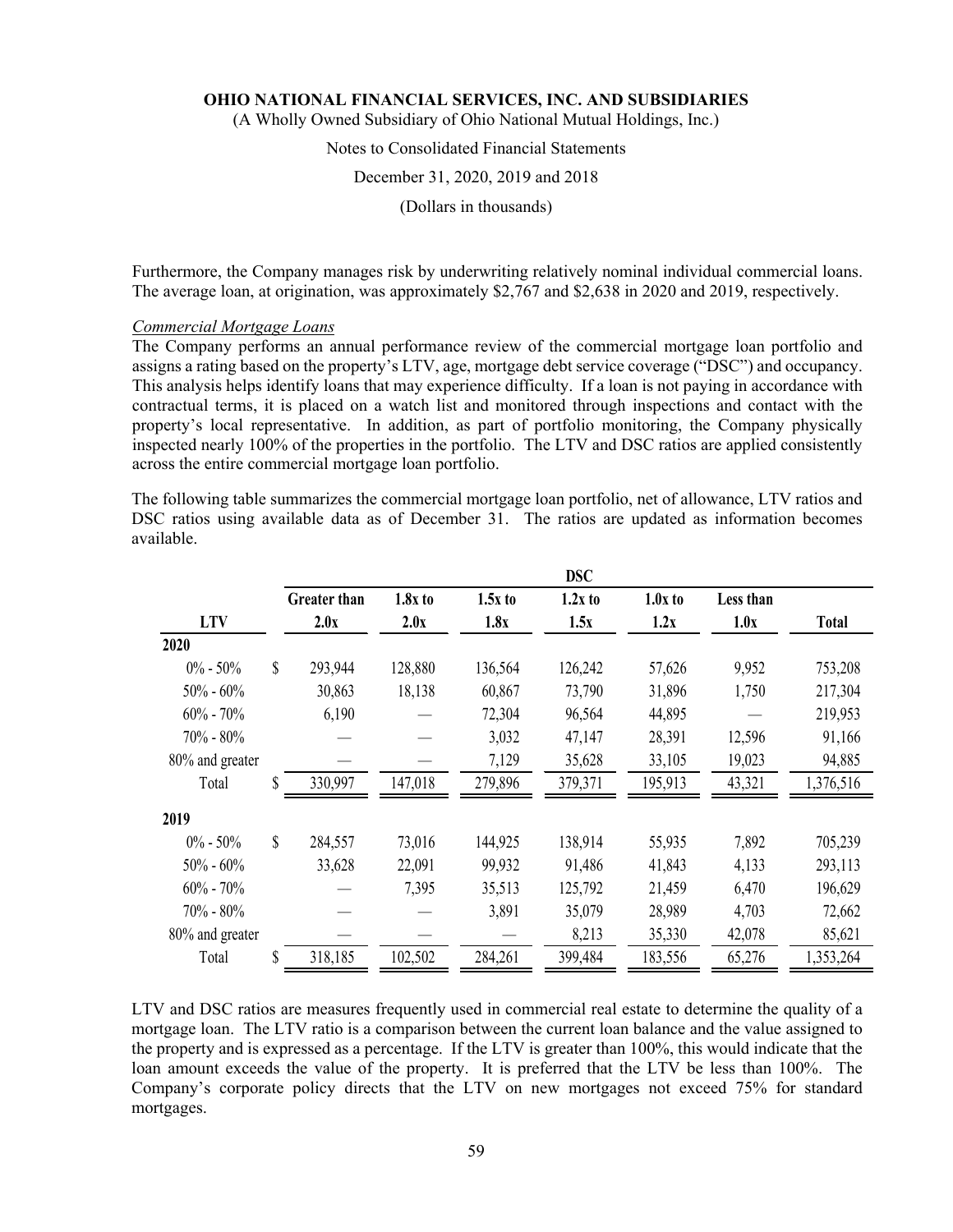(A Wholly Owned Subsidiary of Ohio National Mutual Holdings, Inc.)

# Notes to Consolidated Financial Statements

#### December 31, 2020, 2019 and 2018

(Dollars in thousands)

The DSC ratio compares the property's net operating income to its mortgage debt service payments. If the debt service coverage ratio is less than 1.0x, this would indicate that the property is not generating enough income after expenses to cover the mortgage payment. Therefore, a higher debt service coverage ratio could indicate a better quality loan.

#### *Residential Mortgage Loans*

The Company considers performing mortgages to be those loans that are either current on payments or delinquent by four payments or less. Upon missing the fifth payment, the Company considers these loans nonperforming. In accordance with the mortgage agreement, performing mortgages continue to record principal, interest and monetary correction. Monetary correction is defined as an economic adjustment to functional currency amounts arising from changes in inflation. The principal, interest and monetary correction values of those missed payments are 100% provisioned for. All loans classified as nonperforming are considered to be impaired.

Management continually monitors residential mortgages to determine their status. Residential mortgages that are nonperforming are required to have an appraisal every two years. Based on the appraised value, management determines if an adjustment to the carrying value is necessary. All loans classified as nonperforming have been placed on nonaccrual status.

The following table summarizes the residential mortgage loan portfolio, net of allowance, performing and nonperforming positions which was last updated as of December 31:

|                            |   | 2020   | 2019   |
|----------------------------|---|--------|--------|
| Residential mortgage loans |   |        |        |
| Performing                 | S | 93,335 | 92,800 |
| Nonperforming              |   | 4,537  | 29.    |
| Total                      |   | 97,872 | 92,829 |

#### *Allowance for Loan Losses*

The allowance for loan losses is comprised of two components, specific and general, based on amounts collectively and individually evaluated for impairment. The Company's commercial mortgage loan portfolio has experienced minimal historical losses throughout the years, including the last three years. The residential mortgage loans are individually evaluated for impairment once a residential mortgage goes past due. The Company did not have any TDRs in 2020 or 2019.

The general component of the allowance for loan losses is maintained at a level believed adequate by management and reflects management's best estimate of probable credit losses, including losses incurred at the balance sheet date but not yet identified by specific loan.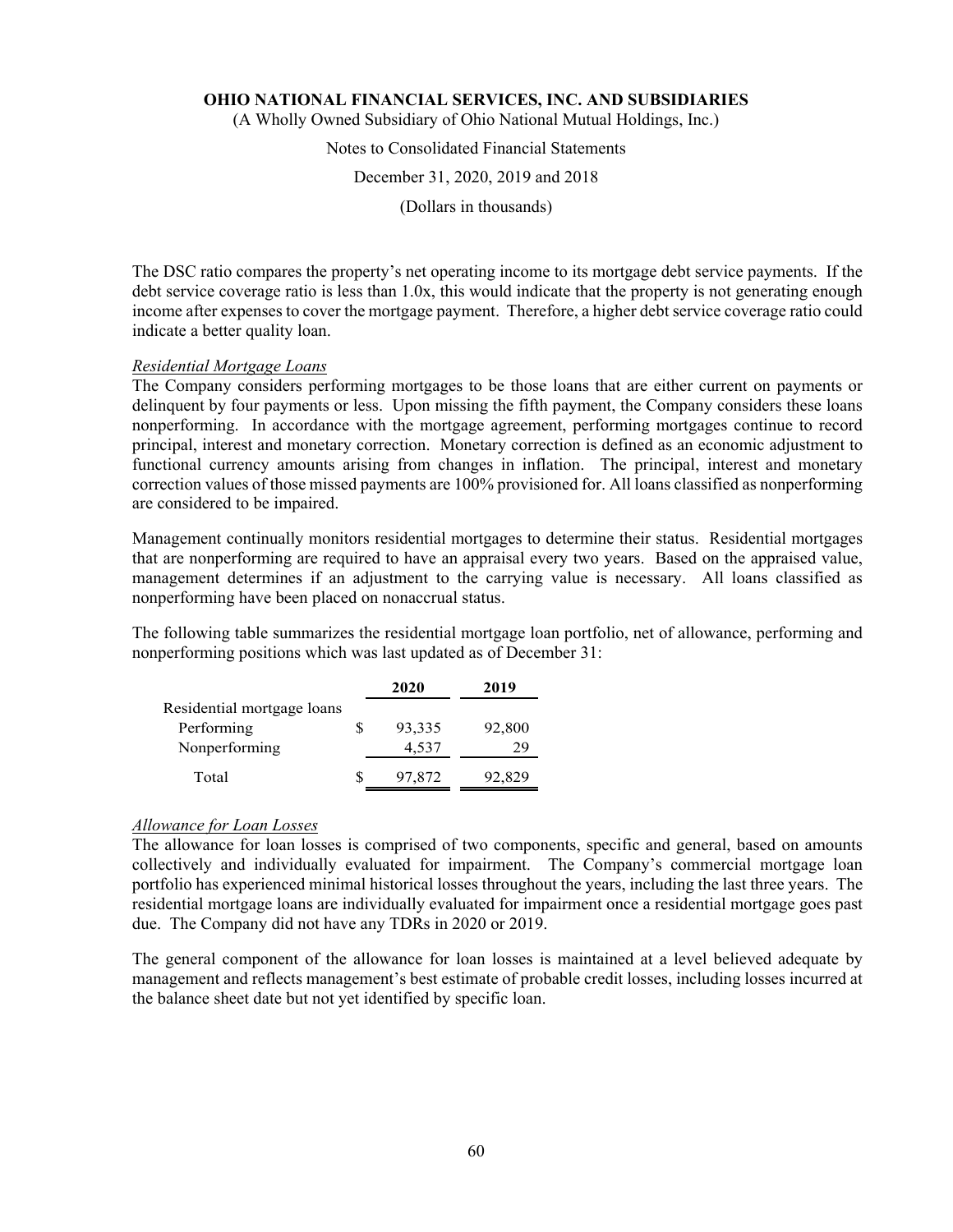(A Wholly Owned Subsidiary of Ohio National Mutual Holdings, Inc.)

# Notes to Consolidated Financial Statements

#### December 31, 2020, 2019 and 2018

(Dollars in thousands)

A rollforward of the allowance for loan losses is as follows:

|                            | Commercial  | <b>Residential</b> | <b>Total</b> |
|----------------------------|-------------|--------------------|--------------|
| Balance, December 31, 2018 | \$<br>3,480 | 525                | 4,005        |
| Provision                  | 288         | 65                 | 353          |
| Charge-offs                |             | (13)               | (13)         |
| Recoveries                 | (56)        | (62)               | (118)        |
| Effect of exchange rates   |             | 9                  | 9            |
| Balance, December 31, 2019 | 3,712       | 524                | 4,236        |
| Provision                  | 55          | 242                | 297          |
| Charge-offs                | (396)       |                    | (396)        |
| Recoveries                 | (49)        | (212)              | (261)        |
| Effect of exchange rates   |             | 42                 | 42           |
| Balance, December 31, 2020 | S<br>3.322  | 596                | 3.918        |

The Company has other financing receivables with contractual maturities of one year or less such as reinsurance recoverables and premiums receivables. The Company does not record an allowance for these items since the Company has not had any significant collection issues related to these types of receivables. The Company writes off the receivable if it is deemed to be uncollectible.

#### *Mortgage Loan Aging*

The table below depicts the loan portfolio exposure, net of allowance, of the remaining principal balances (which equal the Company's recorded investment), by type, as of December 31:

|                            |    | 30-59 days<br>past due | 60-89 days<br>past due | 90 days<br>or more<br>past due | <b>Total</b><br>past due | Current   | <b>Total</b> | Recorded<br>investment ><br>90 days and<br>accruing |
|----------------------------|----|------------------------|------------------------|--------------------------------|--------------------------|-----------|--------------|-----------------------------------------------------|
| 2020                       |    |                        |                        |                                |                          |           |              |                                                     |
| Commercial mortgage loans  | \$ | 727                    |                        |                                | 727                      | 1,375,789 | 1,376,516    |                                                     |
| Residential mortgage loans |    | 4,948                  | 1,322                  | 3,942                          | 10,212                   | 87,660    | 97,872       | 62                                                  |
| Total                      |    | 5,675                  | 1,322                  | 3,942                          | 10,939                   | 1,463,449 | 1,474,388    | 62                                                  |
| 2019                       |    |                        |                        |                                |                          |           |              |                                                     |
| Commercial mortgage loans  | \$ |                        |                        |                                |                          | 1,353,264 | 1,353,264    |                                                     |
| Residential mortgage loans |    | 5,199                  | 1,096                  | 10,323                         | 16,618                   | 76,211    | 92,829       | 60                                                  |
| Total                      | S  | 5,199                  | 1,096                  | 10,323                         | 16,618                   | 1,429,475 | 1,446,093    | 60                                                  |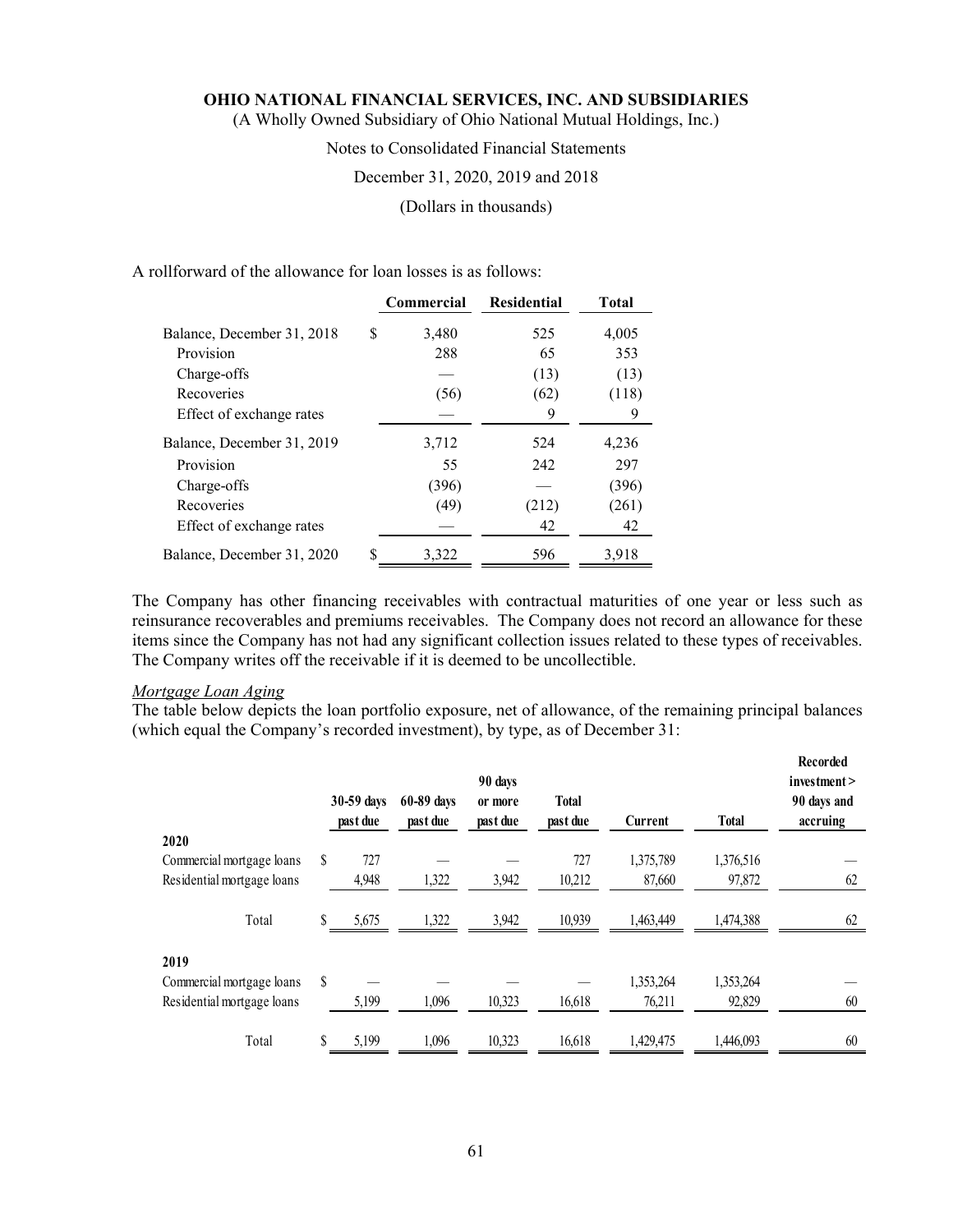(A Wholly Owned Subsidiary of Ohio National Mutual Holdings, Inc.)

# Notes to Consolidated Financial Statements

#### December 31, 2020, 2019 and 2018

(Dollars in thousands)

#### *Performance, Impairment and Foreclosures*

At December 31, 2020 and 2019, the Company had no mortgage loans in the process of foreclosure. There were no mortgage loan write-downs in 2020, 2019 or 2018. There were three and four foreclosures of residential mortgage loans during 2020 and 2019, respectively.

Commercial mortgage loans in foreclosure and mortgage loans considered to be impaired as of the balance sheet date are placed on a nonaccrual status if the payments are not current. Interest received on nonaccrual status mortgage loans is included in net investment income in the period received.

Residential mortgages are placed on nonaccrual status once management believes the collection of accrued interest is doubtful. Once residential mortgages are classified as nonaccrual loans, interest income is recognized under the cash basis.

The carrying value of mortgage loans on nonaccrual status as of December 31:

|                            | 2020  | 2019  |
|----------------------------|-------|-------|
| Mortgage loans             |       |       |
| Residential mortgage loans | 4,537 | 2,117 |
| Total                      | 4.537 | 2,117 |

The recorded investment in and unpaid principal balance of impaired loans along with the related specific allowance for loan losses, if any, and the average recorded investment and interest income recognized during the time the loans were impaired as of December 31 were as follows:

|                             | Recorded<br>investment | Unpaid<br>principal<br>balance | Related<br>allowance | Average<br>recorded<br>investment | <b>Interest</b><br>income<br>recognized |
|-----------------------------|------------------------|--------------------------------|----------------------|-----------------------------------|-----------------------------------------|
| 2020                        |                        |                                |                      |                                   |                                         |
| With an allowance recorded: |                        |                                |                      |                                   |                                         |
| Commercial mortgages        | \$<br>743              | 1,032                          | (289)                | 1,166                             | 80                                      |
| Residential mortgages       | 4,418                  | 5,014                          | (596)                | 2,283                             |                                         |
| Total                       | \$<br>5,161            | 6,046                          | (885)                | 3,449                             | 80                                      |
| 2019                        |                        |                                |                      |                                   |                                         |
| With an allowance recorded: |                        |                                |                      |                                   |                                         |
| Commercial mortgages        | \$<br>1,589            | 1,926                          | (337)                | 1,628                             | 125                                     |
| Residential mortgages       | 2,281                  | 2,805                          | (524)                | 1,169                             |                                         |
| Total                       | \$<br>3,870            | 4,731                          | (861)                | 2,797                             | 125                                     |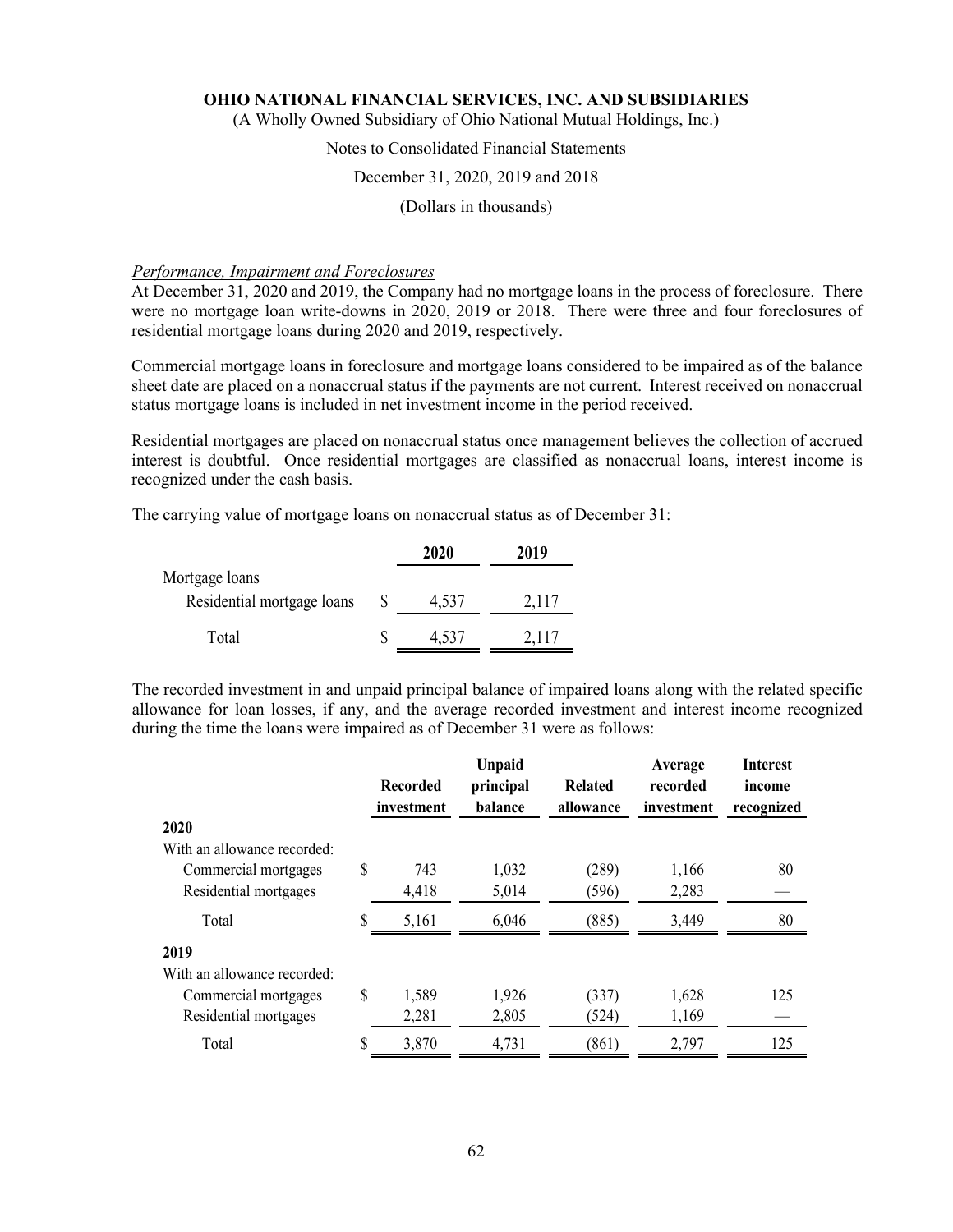(A Wholly Owned Subsidiary of Ohio National Mutual Holdings, Inc.)

### Notes to Consolidated Financial Statements

#### December 31, 2020, 2019 and 2018

(Dollars in thousands)

#### *Other Long Term Investments*

The components of other long-term investments were as follows as of December 31:

|                               |    | 2020    | 2019    |
|-------------------------------|----|---------|---------|
| Direct financing leases       | S  | 63,796  | 57,533  |
| FHLB common stock             |    | 52,039  | 50,039  |
| Derivative instruments        |    | 119,628 | 114,065 |
| Receivable for securities     |    | 514     | 1,823   |
| Joint venture                 |    | 21,727  | 22,239  |
| Chilean financing receivables |    | 18,507  | 21,147  |
| Other invested assets         |    | 5,557   | 5,358   |
| Total                         | \$ | 281,768 | 272,204 |

The Company is a member of the Federal Home Loan Bank ("FHLB") of Cincinnati. Through its membership, and by purchasing FHLB stock, the Company can enter into deposit contracts.

Effective January 1, 2019, contracts that previously qualified for direct financing lease classification under FASB ASC Topic 840 no longer qualify for lease accounting under Topic 842 and will be accounted for as financing receivables under Topic 310.

The following table lists the components of the net investment in direct financing leases as of December 31:

|                                             | 2020     | 2019      |
|---------------------------------------------|----------|-----------|
| Total minimum lease payments to be received | 98.863   | 84.182    |
| Less unearned income                        | (35,067) | (26, 649) |
| Net investment in direct financing leases   | 63.796   | 57,533    |

The minimum lease payments did not include executory costs, allowance for uncollectibles, or unguaranteed residual values of leased property for 2020 and 2019. Past favorable payment experience, a minimum required LTV ratio of 75% - 80% at lease inception as well as the Company's right to repossess the property after two missed payments have resulted in not holding an allowance for uncollectibles by the Company, and no leases are on nonaccrual status. Credit quality is monitored based on past payment history.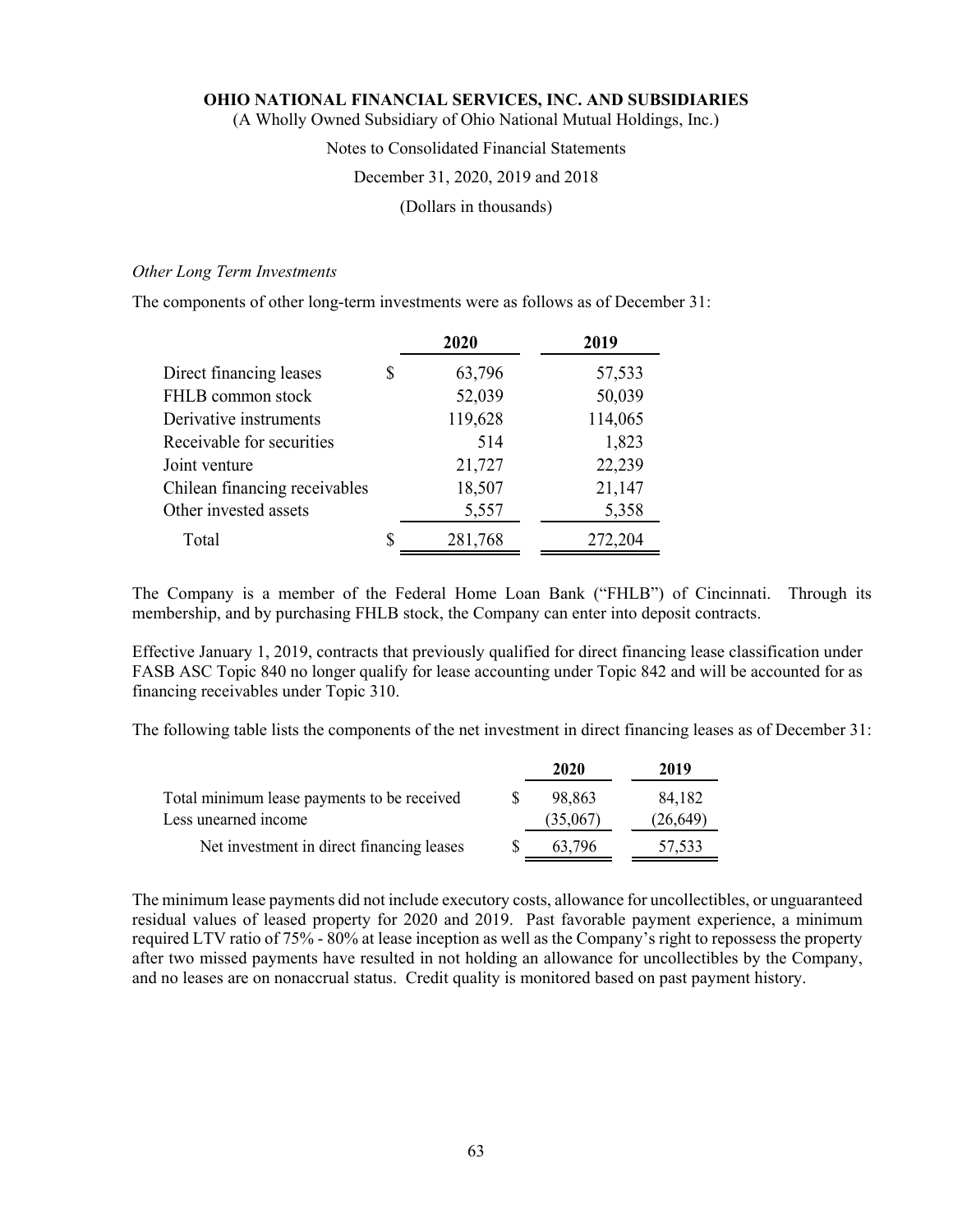(A Wholly Owned Subsidiary of Ohio National Mutual Holdings, Inc.)

# Notes to Consolidated Financial Statements

#### December 31, 2020, 2019 and 2018

(Dollars in thousands)

The table below depicts the direct financing leasing exposure of remaining principal balances (which equal the Company's recorded investment) by type as of December 31:

|      |    | 30-59 days<br>past due | 60-89 days<br>past due | 90 days<br>or more<br>past due | Total<br>past due | Current | <b>Total</b> | Recorded<br>investment ><br>90 days and<br>accruing |
|------|----|------------------------|------------------------|--------------------------------|-------------------|---------|--------------|-----------------------------------------------------|
| 2020 | -S | 2.321                  |                        |                                | 2.321             | 61.475  | 63.796       | __                                                  |
| 2019 | S  | 965                    |                        |                                | 965               | 56,568  | 57,533       |                                                     |

Future undiscounted cash flows from direct financing leases as of December 31, 2020 are as follows:

| 2021                              | \$ | 6,826     |
|-----------------------------------|----|-----------|
| 2022                              |    | 6,708     |
| 2023                              |    | 8,493     |
| 2024                              |    | 6,241     |
| 2025                              |    | 5,529     |
| Thereafter                        |    | 58,134    |
| Total undiscounted lease payments |    | 91,931    |
| Less imputed interest             |    | (28, 135) |
| Lease receivable                  | S  | 63,796    |

#### *Securities Lending*

As of December 31, 2020 and 2019, the Company received \$368,897 and \$246,578, respectively, of cash collateral on securities lending. The cash collateral is invested in short-term investments, which are recorded in the consolidated balance sheets in short-term investments securities lending collateral with a corresponding liability recorded in payables for securities lending collateral to account for the Company's obligation to return the collateral. The Company had not received any non-cash collateral on securities lending as of December 31, 2020 and 2019. As of December 31, 2020 and 2019, the Company had loaned securities with a fair value of \$358,808 and \$238,652, respectively, which are recognized in the consolidated balance sheets in securities available-for-sale and equity securities.

#### *Variable Interest Entities*

In the normal course of business, the Company invests in fixed maturity securities structured through trusts, joint ventures, limited partnerships, or limited liability companies that could qualify as VIE. A VIE is a legal entity that lacks sufficient equity to finance their activities, or the equity investors of the entities as a group lack any of the characteristics of a controlling interest. The primary beneficiary of a VIE is generally the enterprise that has both the power to direct the activities most significant to the VIE and is the enterprise that will absorb a majority of the fund's expected losses or receive a majority of the fund's expected residual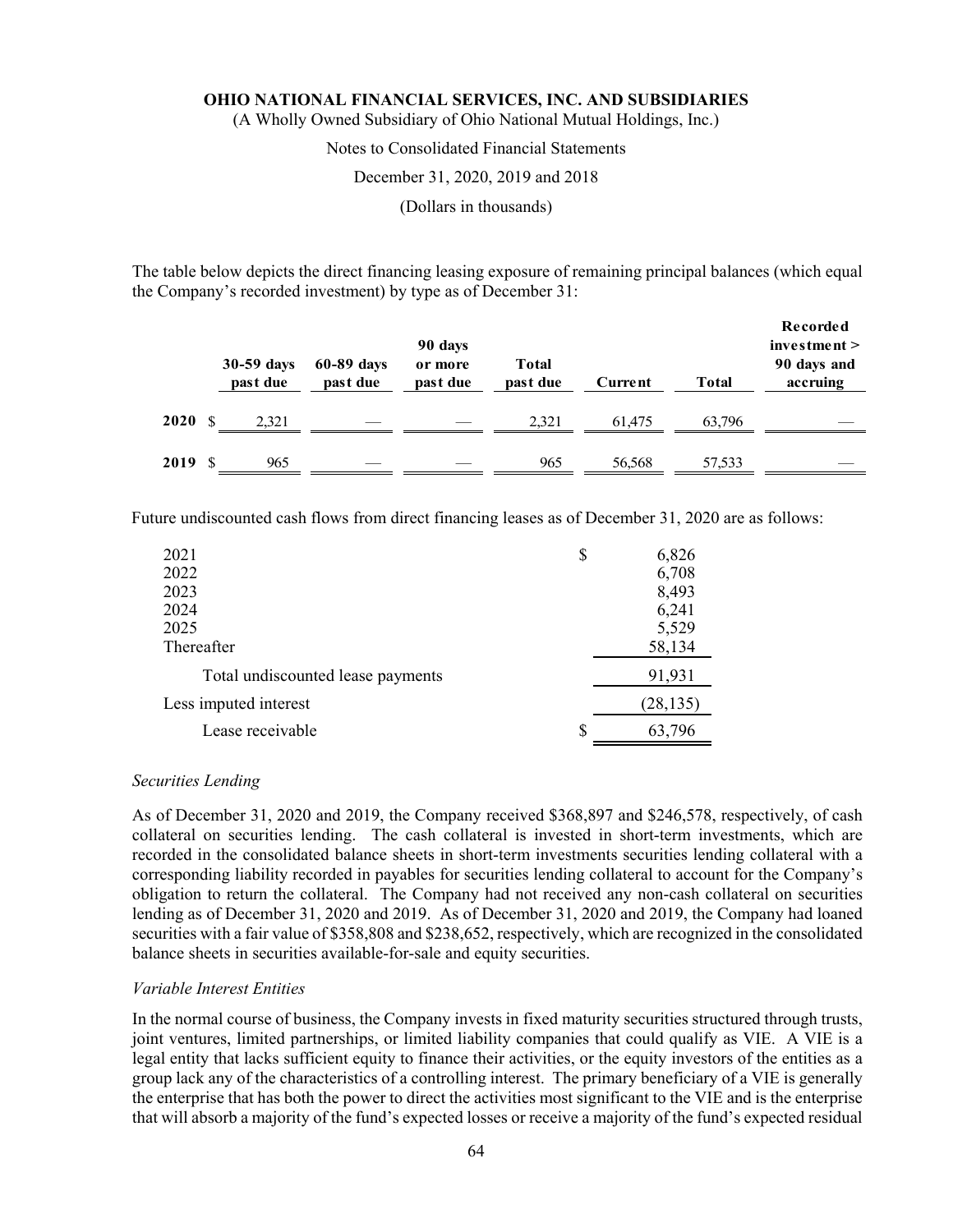(A Wholly Owned Subsidiary of Ohio National Mutual Holdings, Inc.)

# Notes to Consolidated Financial Statements

#### December 31, 2020, 2019 and 2018

(Dollars in thousands)

returns. The Company evaluates its interest in certain fixed maturity securities, joint ventures, limited partnerships, and limited liability companies to determine if the entities meet the definition of a VIE and whether the Company is the primary beneficiary and should consolidate the entity based upon the variable interests it held both at inception and where there is a change in circumstances that requires a reconsideration.

The Company has determined that it is not the primary beneficiary of these investments as the Company does not have the power to direct the activities that most significantly impact the entities' performance. The Company's maximum exposure to loss is limited to the carrying values of these securities. There are no liquidity arrangements, guarantees or other commitments by third parties that affect the fair value of the Company's interest in these assets.

#### *Net Investment Income*

Analysis of investment income by investment type follows for the years ended December 31:

|                                            | <b>Investment</b> income |           |           |  |
|--------------------------------------------|--------------------------|-----------|-----------|--|
|                                            | 2020                     | 2019      | 2018      |  |
| Gross investment income:                   |                          |           |           |  |
| Securities available-for-sale:             |                          |           |           |  |
| Fixed maturity securities                  | \$<br>409,252            | 478,703   | 507,723   |  |
| Fixed maturity trading securities          |                          | 23        | 68        |  |
| Fixed maturity held-to-maturity securities |                          |           | 3,080     |  |
| Equity securities, at fair value           | 410                      | 923       | 4,173     |  |
| Mortgage loans on real estate              | 73,523                   | 71,298    | 67,643    |  |
| Real estate                                | 5,791                    | 5,804     | 5,865     |  |
| Policy loans                               | 42,513                   | 39,156    | 35,166    |  |
| Short-term investments                     | 4,482                    | 12,927    | 11,301    |  |
| Other long-term investments                | 5,489                    | 7,145     | 7,941     |  |
| Total gross investment income              | 541,467                  | 615,979   | 642,960   |  |
| Interest expense                           | (62, 277)                | (58, 572) | (63, 196) |  |
| Other investment expenses                  | (37, 525)                | (32, 620) | (26, 492) |  |
| Net investment income                      | \$<br>441,665            | 524,787   | 553,272   |  |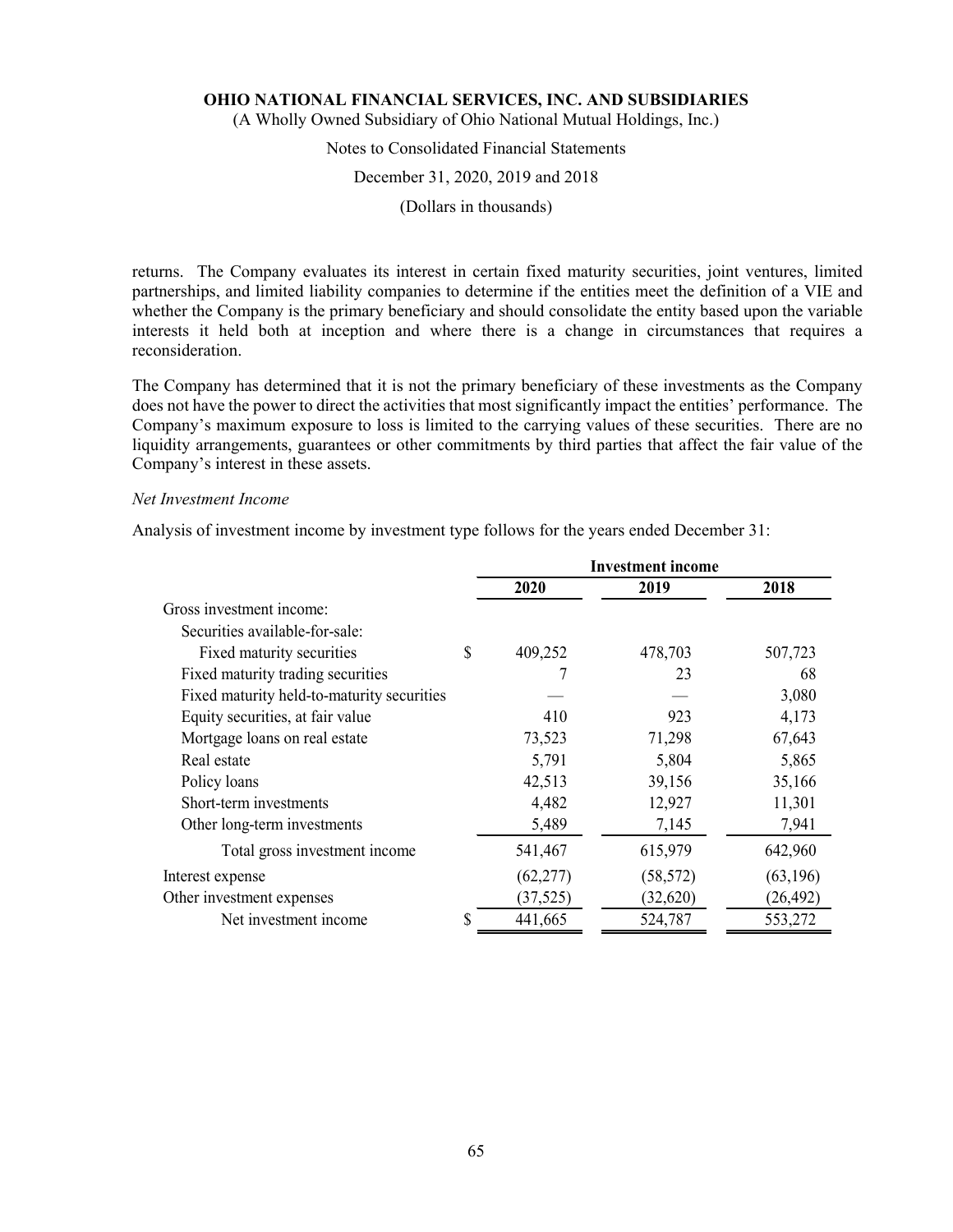(A Wholly Owned Subsidiary of Ohio National Mutual Holdings, Inc.)

# Notes to Consolidated Financial Statements

#### December 31, 2020, 2019 and 2018

(Dollars in thousands)

#### *Net Realized Gains (Losses)*

Analysis of net realized gains (losses) by investment type follows for the years ended December 31:

|                                            |     | Realized (losses) gains on investments |         |       |  |  |
|--------------------------------------------|-----|----------------------------------------|---------|-------|--|--|
|                                            |     | 2020                                   | 2019    | 2018  |  |  |
| Securities available-for-sale:             |     |                                        |         |       |  |  |
| Fixed maturity securities <sup>1</sup>     | \$  | 19,289                                 | 207,982 | 2,356 |  |  |
| Trading securities:                        |     |                                        |         |       |  |  |
| Fixed maturity securities                  |     |                                        |         |       |  |  |
| Equity securities, at fair value           |     | 22                                     | 920     | 783   |  |  |
| Mortgage loans on real estate**            |     | (502)                                  | (126)   | (92)  |  |  |
| Real estate                                |     | 22                                     | 1,896   | (72)  |  |  |
| Other long-term investments                |     | 510                                    | (66)    | 157   |  |  |
| Total realized losses on investments       |     | 19,341                                 | 210,606 | 3,133 |  |  |
| Change in allowances for mortgage loans    |     |                                        |         |       |  |  |
| on real estate*                            |     | 390                                    | (232)   | (67)  |  |  |
| Net realized gains (losses) on investments | \$. | 19,731                                 | 210,374 | 3,066 |  |  |

\* Commercial mortgage loans

\*\* Includes the changes in the allowance for residential mortgage loans

<sup>1</sup> \$197,876 is attributable to the BOLI SPDA reinsurance treaty implemented in 2019. See Note 11 for further detail.

Realized gains (losses) on investments, as shown in the table above, include write-downs for OTTI of \$9,259, \$4,960 and \$2,227 for the years ended December 31, 2020, 2019 and 2018, respectively. As of December 31, 2020, fixed maturity securities with a carrying value of \$40,411, which had a cumulative write-down of \$14,445 due to OTTI, remained in the Company's investment portfolio.

The following tables summarize total OTTI losses on securities by asset type for the years ended December 31:

|                                                 |    | <b>Total</b><br><b>OTTI</b> | Recognized in<br>OCI | Recognized in<br>earnings |
|-------------------------------------------------|----|-----------------------------|----------------------|---------------------------|
| 2020                                            |    |                             |                      |                           |
| Fixed maturity securities:                      |    |                             |                      |                           |
| Corporate                                       |    | 8,615                       |                      | 8,615                     |
| Asset-backed                                    |    | 725                         | 336                  | 389                       |
| Mortgage-backed                                 |    | 2,007                       | 1,752                | 255                       |
| Total other-than-temporary<br>impairment losses | J. | 11,347                      | 2,088                | 9,259                     |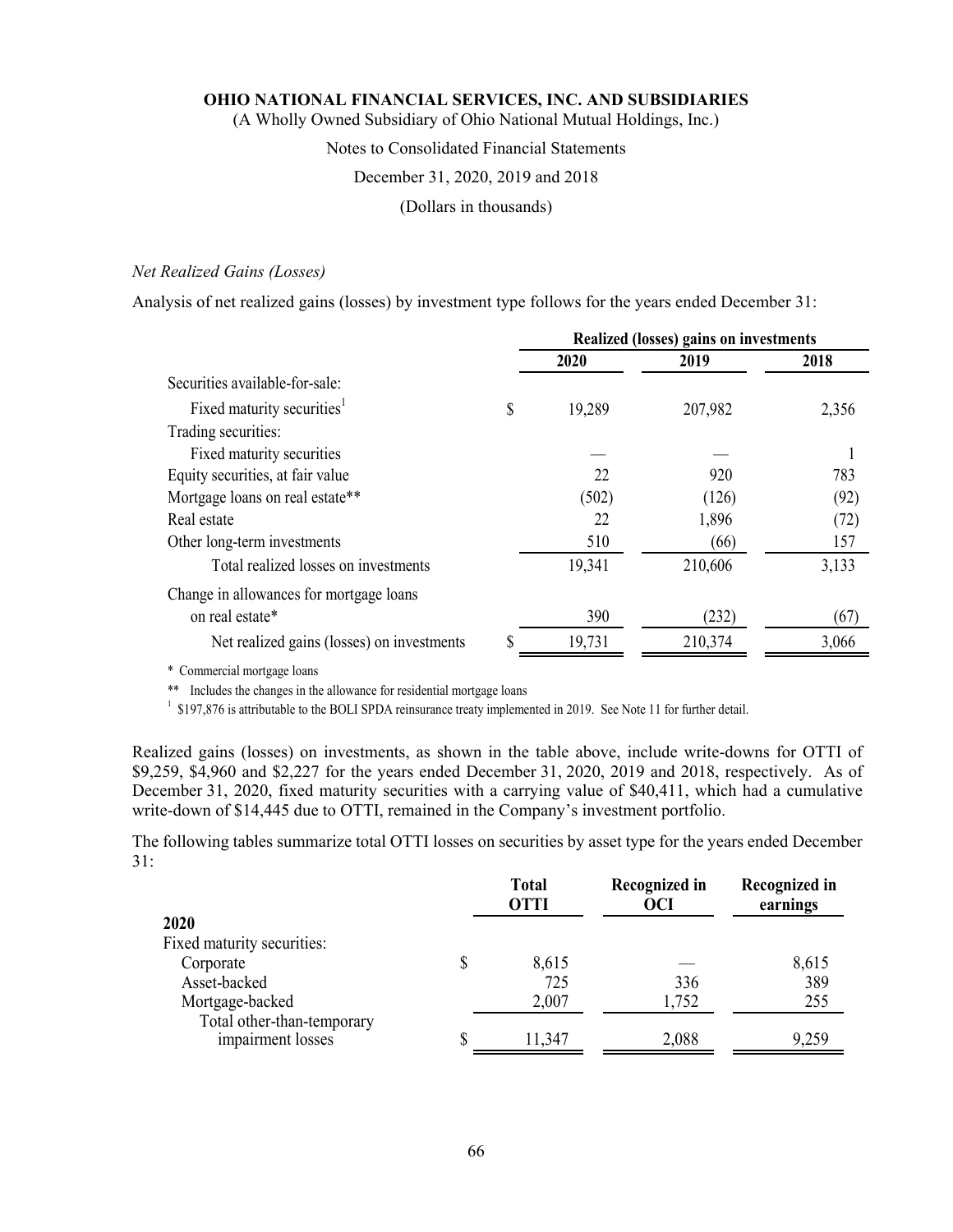(A Wholly Owned Subsidiary of Ohio National Mutual Holdings, Inc.)

# Notes to Consolidated Financial Statements

# December 31, 2020, 2019 and 2018

#### (Dollars in thousands)

|                                    | <b>Total</b><br><b>OTTI</b> | Recognized in<br><b>OCI</b> | <b>Recognized in</b><br>earnings |
|------------------------------------|-----------------------------|-----------------------------|----------------------------------|
| 2019                               |                             |                             |                                  |
| Fixed maturity securities:         |                             |                             |                                  |
| Corporate                          | \$<br>4,703                 |                             | 4,703                            |
| Asset-backed                       | (451)                       | (643)                       | 192                              |
| Mortgage-backed                    | (6,678)                     | (6,743)                     | 65                               |
| Total other-than-temporary         |                             |                             |                                  |
| impairment losses                  | (2, 426)                    | (7,386)                     | 4,960                            |
| 2018                               |                             |                             |                                  |
| Fixed maturity securities:         |                             |                             |                                  |
| Obligation of states and political |                             |                             |                                  |
| subdivisions                       | \$<br>878                   | 878                         |                                  |
| Corporate                          | 1,722                       |                             | 1,722                            |
| Asset-backed                       | (1,703)                     | (1, 835)                    | 132                              |
| Mortgage-backed                    | (3,209)                     | (3,582)                     | 373                              |
| Total other-than-temporary         |                             |                             |                                  |
| impairment losses                  | \$<br>(2,312)               | (4, 539)                    | 2,227                            |

#### *Credit Loss Rollforward*

The following table summarizes the cumulative amounts related to the Company's credit loss portion of the OTTI losses on fixed maturity securities held as of December 31, that the Company does not intend to sell, and it is not more likely than not that the Company will be required to sell the security prior to recovery of the amortized cost basis and for which the non-credit portion of the loss is included in other comprehensive income:

|                                              | 2020         | 2019   | 2018   |
|----------------------------------------------|--------------|--------|--------|
| Cumulative credit loss, beginning of year    | \$<br>16,336 | 22,288 | 32,069 |
| New credit losses                            | 6,301        | 3,058  | 1,172  |
| Change in credit losses on securities        |              |        |        |
| included in the beginning balance            | 2,958        | 1,902  | 1,055  |
| Subtotal                                     | 25,595       | 27,248 | 34,296 |
| Less:                                        |              |        |        |
| Losses related to securities included in the |              |        |        |
| current year beginning balance               |              |        |        |
| sold or paid down during the period          | 11,150       | 10,912 | 12,008 |
| Cumulative credit loss, end of year          | \$<br>14,445 | 16,336 | 22,288 |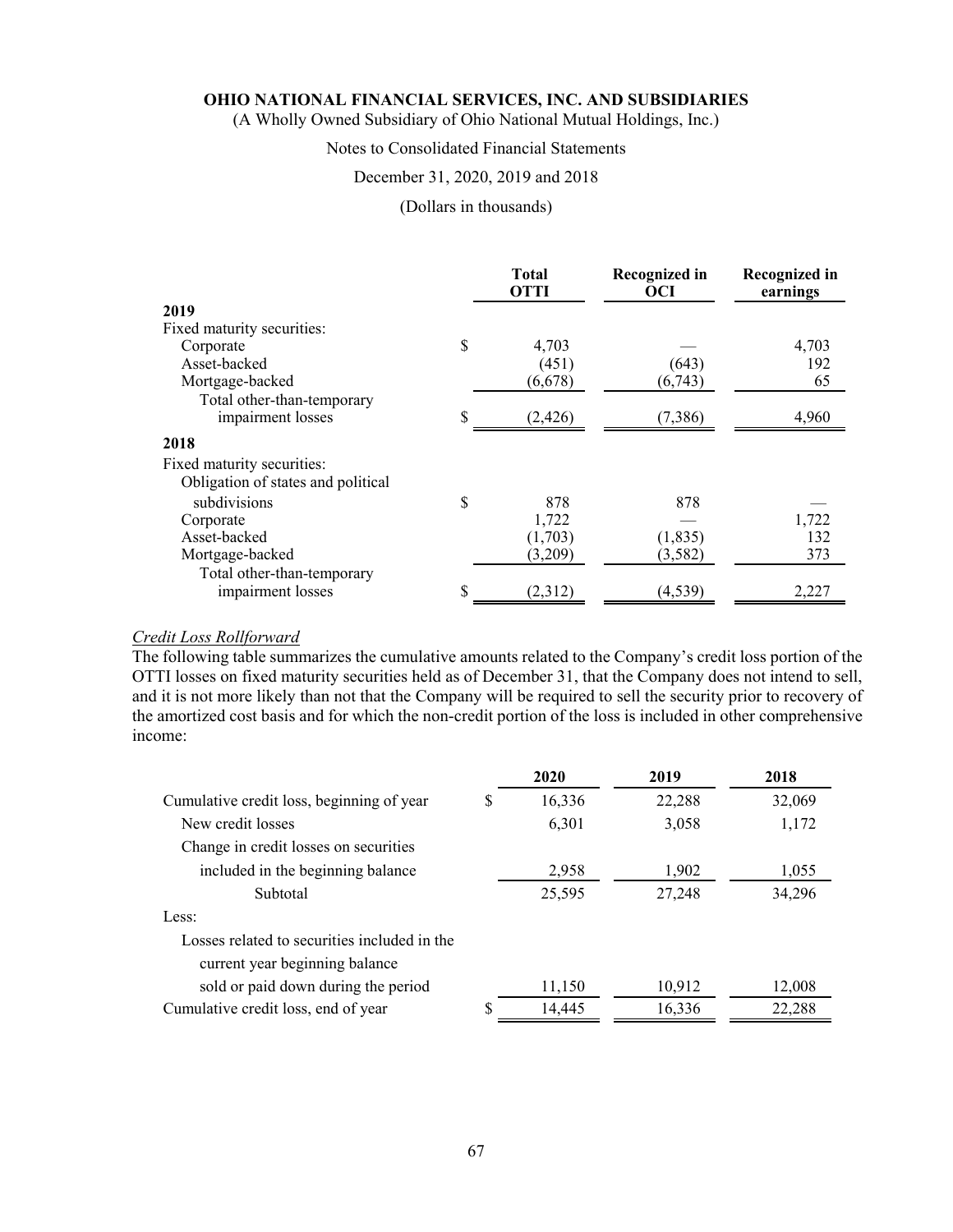(A Wholly Owned Subsidiary of Ohio National Mutual Holdings, Inc.)

# Notes to Consolidated Financial Statements

#### December 31, 2020, 2019 and 2018

(Dollars in thousands)

#### *Sales of Fixed Maturity Securities, Available-for-Sale*

The following table summarizes fixed maturity securities available-for-sale activity:

|                       |   | 2020      | 2019      | 2018      |
|-----------------------|---|-----------|-----------|-----------|
| Proceeds              |   | 1,437,306 | 1,146,781 | 1,013,556 |
| Gross realized gains  |   | 38,840    | 226,532   | 7.657     |
| Gross realized losses | S | (9,503)   | 7,223     | (4,640)   |

The Company had no securities classified as held-to-maturity securities in 2020, 2019 or 2018.

# *Net Unrealized Gains (Losses) on Available-for-Sale Securities*

An analysis by investment type of the change in unrealized gains (losses), before taxes, on securities available-for-sale is as follows for the years ended December 31:

| 2020<br>2019 |         | 2018    |           |
|--------------|---------|---------|-----------|
|              |         |         |           |
|              | 357,827 | 466,678 | (316,985) |
|              | 357.827 | 466,678 | (316,985) |
|              |         |         |           |

The following table summarizes the unrealized gains and losses recognized during the year ended December 31, on equity securities still held at December 31:

|                                                                        | 2020  | 2019  |
|------------------------------------------------------------------------|-------|-------|
| Net gains and losses recognized during the period on equity securities | 1.506 | 4.353 |
| Less: Net gains and losses recognized during the period on equity      |       |       |
| securities sold during the period                                      |       | 466   |
| Unrealized gains and losses recognized during the reporting            |       |       |
| period on equity securities still held at the reporting date           | 1.506 | 4.819 |

The components of net unrealized gains (losses) on securities available-for-sale in AOCI arising during the period were as follows as of December 31:

|                                           | 2020       | 2019       | Change    |
|-------------------------------------------|------------|------------|-----------|
| Securities available-for-sale             | 956,755    | 598,928    | 357,827   |
| Unrealized losses related to closed block | (50, 604)  | (33,020)   | (17, 584) |
| Future policy benefits and claims         | (97, 484)  | (69,621)   | (27, 863) |
| Deferred policy acquisition costs         | (236, 221) | (123, 824) | (112,397) |
| Other policyholder funds                  | 61,267     | 25,428     | 35,839    |
| Deferred federal income tax provision     | (146, 213) | (91, 907)  | (54,306)  |
| Net unrealized gains                      | 487,500    | 305,984    | 181,516   |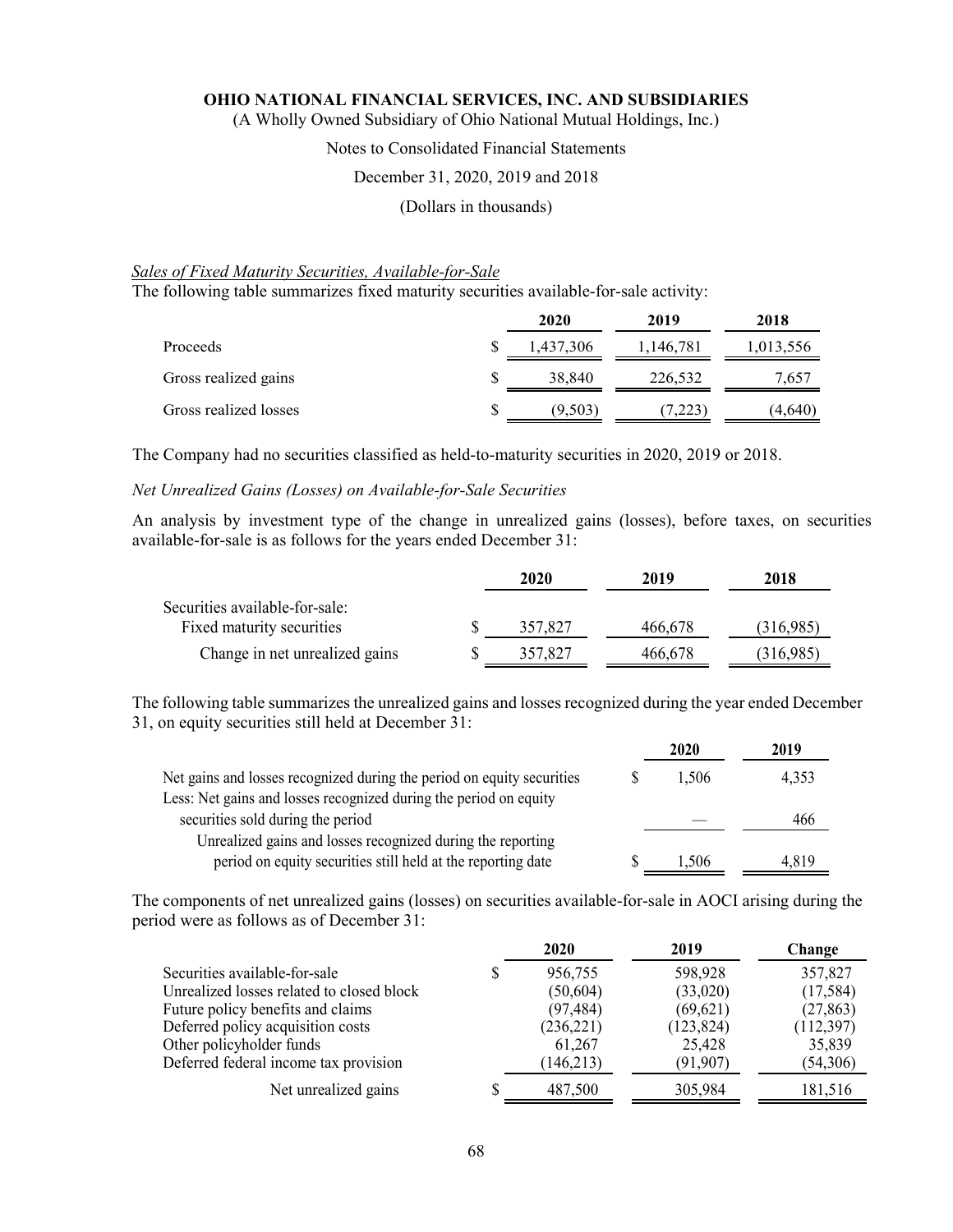(A Wholly Owned Subsidiary of Ohio National Mutual Holdings, Inc.)

#### Notes to Consolidated Financial Statements

#### December 31, 2020, 2019 and 2018

(Dollars in thousands)

|                                                    | 2019          | 2018      | Change     |
|----------------------------------------------------|---------------|-----------|------------|
| Securities available-for-sale                      | \$<br>598,928 | 132,250   | 466,678    |
| Unrealized losses related to closed block          | (33,020)      | (8, 124)  | (24,896)   |
| Future policy benefits and claims                  | (69, 621)     | (8, 194)  | (61, 427)  |
| Deferred policy acquisition costs                  | (123, 824)    | (9,572)   | (114, 252) |
| Other policyholder funds                           | 25,428        | (242)     | 25,670     |
| Deferred federal income tax provision              | (91, 907)     | (29, 803) | (62, 104)  |
| Net unrealized gains                               | 305,984       | 76,315    | 229,669    |
|                                                    | 2018          | 2017      | Change     |
| Securities available-for-sale                      | \$<br>132,250 | 449,235   | (316,985)  |
| Impact of adoption of ASU 2016-01                  |               | 4,548     | (4, 548)   |
| Unrealized losses related to closed block          | (8, 124)      | (26,086)  | 17,962     |
| Unrealized (losses)/gains on other invested assets |               | 2,236     | (2,236)    |
| Future policy benefits and claims                  | (8, 194)      | (46, 728) | 38,534     |
| Deferred policy acquisition costs                  | (9,572)       | (90, 841) | 81,269     |
| Other policyholder funds                           | (242)         | 17,748    | (17,990)   |
|                                                    |               |           |            |
| Deferred federal income tax provision              | (29, 803)     | (68,760)  | 38,957     |

#### **(8) Derivative Financial Instruments**

The Company enters into derivative contracts to economically hedge guarantees on riders for certain insurance contracts. Although these contracts do not qualify for hedge accounting or have not been designated in hedging relationships by the Company pursuant to ASC Topic 815, *Derivatives and Hedging*, they provide the Company with an economic hedge, which is used as part of its overall risk management strategy. The Company enters into equity futures, currency futures, equity index put options, equity index call options, interest rate swaptions and equity swaps to economically hedge liabilities embedded in certain variable annuity products such as the GMAB, GMWB, GMIB and GLWB and in fixed indexed annuity and indexed universal life products.

In December 2018, the Company replaced the interest rate swaptions used in its interest rate hedging program. Each swaption consists of a five-year option to enter into an interest rate swap on the ten-year swap rate. Since this does not meet the definition of a hedge, it is treated as a derivative with no hedging designation under ASC 815, with the gain or loss on the derivative instrument recognized in earnings.

In October 2018, the Company purchased equity index put options to replace existing futures used to hedge the equity risk embedded in the variable annuity guarantees. One year S&P 500, Russell 2000, and NASDAQ 100 options were purchased. The Company continues to hold futures to hedge the foreign indices and currency exposure in the variable annuity guarantees. Since this does not meet the definition of a hedge, it is treated as a derivative with no hedging designation under ASC 815, with the gain or loss on the derivative instrument recognized in earnings.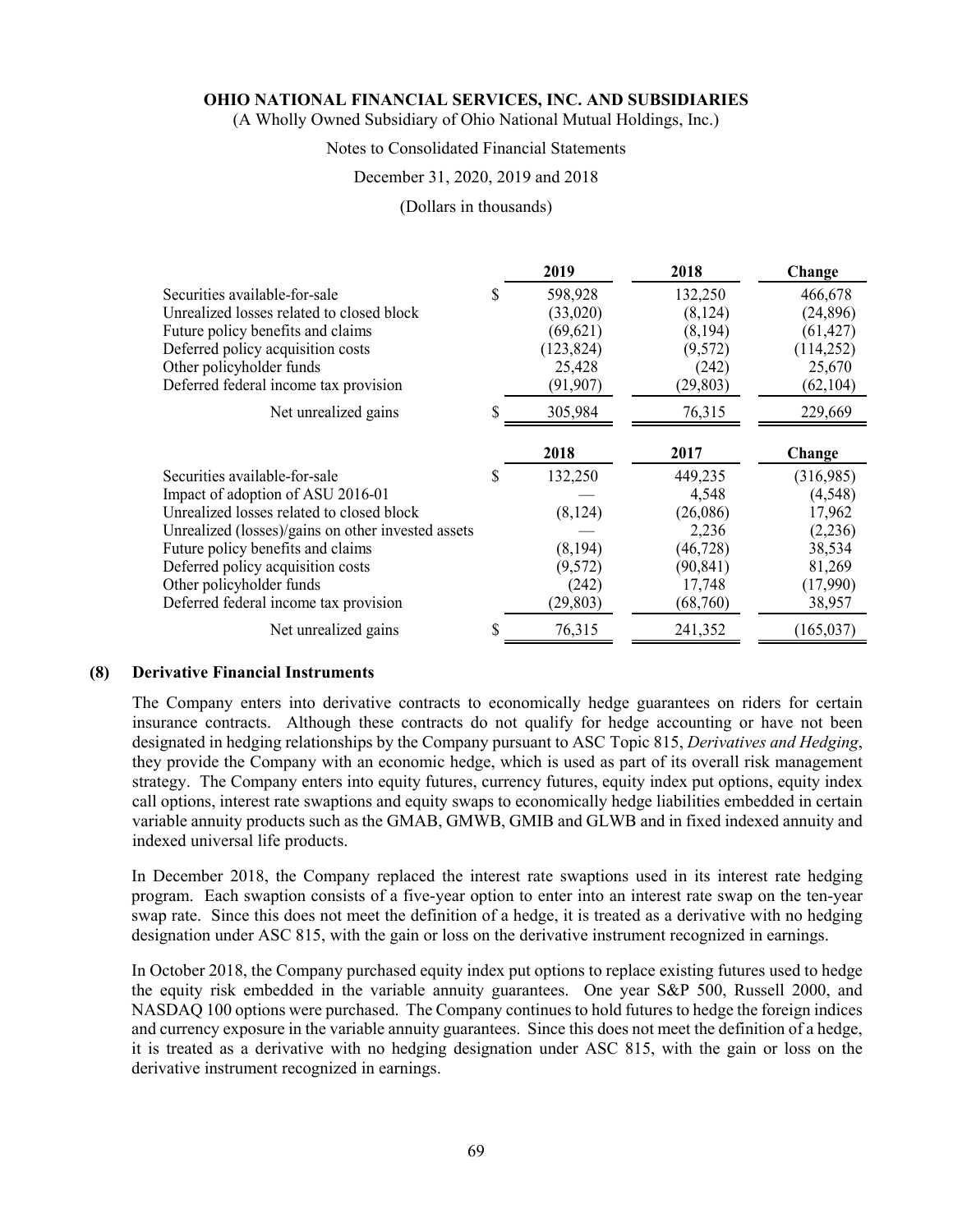(A Wholly Owned Subsidiary of Ohio National Mutual Holdings, Inc.)

# Notes to Consolidated Financial Statements

# December 31, 2020, 2019 and 2018

(Dollars in thousands)

In April 2018, the Company entered into S&P 500, Russell 2000, and Nasdaq 100 total return swap agreements. The swap was terminated in July 2018 and resulted in a loss of \$32,000. In July of 2018, the Company entered into S&P 500, Russell 2000, and NASDAQ 100 total return swap agreements that were terminated in October 2018 and resulted in a gain of \$19,600. Since the transactions above do not meet the definition of a hedge, it is treated as a derivative with no hedging designation under ASC 815, with the gain or loss on the derivative instrument recognized in earnings.

In October 2016, the Company entered into an equity index call option agreement. Under this agreement, three equity index call options will be purchased monthly. The S&P 500 and Russell 2000 options are oneyear call spread options. The custom Barclays instrument is a three-year call. Starting in May 2018, the Company began purchasing one-year calls for the custom Barclay instrument as well. Since this does not meet the definition of a hedge, it is treated as a derivative with no hedging designation under ASC 815, with the gain or loss on the derivative instrument recognized in earnings.

In November 2014, the Company entered into a cross currency swap agreement which qualified for hedge accounting as a cash flow hedge. The Company purchased a ten-year bond in the amount of  $\epsilon$ 7 million with an annual foreign currency coupon of 1.93%. The Company concurrently entered into a matching cross currency swap effectively converting the cash flows of the Euro denominated bond into U.S. denominated cash flows. The investment receives a fixed rate of 3.78% on the converted U.S. investment of \$9,038. Interest on the bond is paid annually. During the years ended December 31, 2020 and 2019, the Company had foreign currency swap gains of \$348 and \$299, respectively, recorded in AOCI. There were no amounts reclassified to income and no amounts deemed ineffective for the years ended December 31, 2020 or 2019. As of December 31, 2020, no amounts are expected to be reclassified to income within the next twelve months.

The Company has entered into a reinsurance arrangement with a nonaffiliated reinsurer to offset a portion of its risk exposure to the GMIB rider in certain variable annuity contracts. This reinsurance contract is accounted for as a freestanding derivative.

#### *Embedded Derivatives*

The Company has certain embedded derivatives that are required to be separated from their host contracts and accounted for as derivatives. These host contracts include variable annuities with GMAB, GMWB and GLWB riders, and fixed indexed annuities which include index features in excess of their guaranteed minimum values.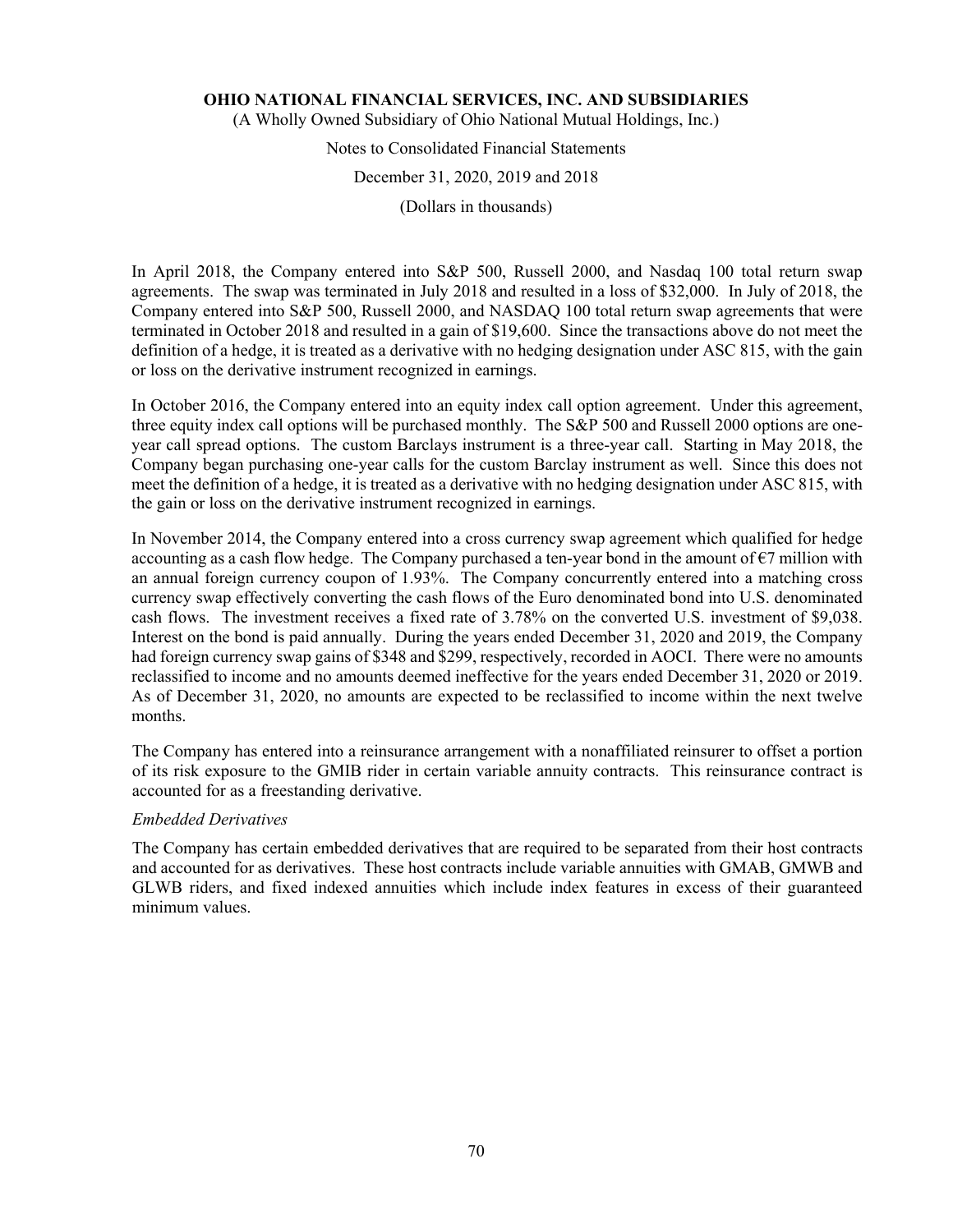(A Wholly Owned Subsidiary of Ohio National Mutual Holdings, Inc.)

# Notes to Consolidated Financial Statements

# December 31, 2020, 2019 and 2018

(Dollars in thousands)

The following tables present a summary of the estimated fair value of derivatives held by the Company along with the amounts recognized in the consolidated balance sheets:

|                                                                                                   |                                                                     | December 31                |                                   |                            |                                   |
|---------------------------------------------------------------------------------------------------|---------------------------------------------------------------------|----------------------------|-----------------------------------|----------------------------|-----------------------------------|
| Derivatives not designated as<br>hedging instruments under ASC 815                                | <b>Balance sheet location</b>                                       | 2020<br>Fair value         | 2020<br><b>Notional</b><br>Amount | 2019<br><b>Fair value</b>  | 2019<br><b>Notional</b><br>Amount |
| <b>Asset derivatives:</b>                                                                         |                                                                     |                            |                                   |                            |                                   |
| Currency futures                                                                                  | Other long-term<br>\$<br>investments<br>Other long-term             |                            |                                   | 98                         | 53,739                            |
| Equity put options                                                                                | investments<br>Other long-term                                      | 40,813                     | 1,901,467                         | 9                          | 5,312                             |
| Equity index call options                                                                         | investments<br>Other long-term                                      | 51,506                     | 1,883,342                         | 52,554                     | 1,888,182                         |
| Cross currency swaps                                                                              | investments<br>Other long-term                                      |                            | 803<br>9,038                      | 1,192                      | 9,038                             |
| Swaptions<br>GMIB reinsurance contracts                                                           | investments<br>Reinsurance                                          | 26.506<br>1,357,034        | 3,600,000<br>n/a                  | 60.212<br>1,290,896        | 2,600,000<br>n/a                  |
| GMAB/GMWB embedded derivatives <sup>1</sup>                                                       | Other assets                                                        |                            | n/a                               | 17,298                     | n/a                               |
| Total                                                                                             | \$                                                                  | 1,476,662                  | 7,393,847                         | 1,422,259                  | 4,556,271                         |
| <b>Liability derivatives:</b>                                                                     |                                                                     |                            |                                   |                            |                                   |
| GLWB embedded derivatives (variable annuity)                                                      | Future policy benefits<br>and claims<br>S<br>Future policy benefits | 17,382                     | n/a                               | 19,706                     | n/a                               |
| GMAB/GMWB embedded derivatives                                                                    | and claims<br>Future policy benefits                                | 25,510                     | n/a                               |                            | n/a                               |
| Fixed indexed annuity embedded derivatives <sup>2</sup><br>Currency futures<br>Equity put options | and claims<br>Other liabilities<br>Other liabilities                | 154,678<br>3,866<br>33,416 | n/a<br>262,631<br>578,983         | 166,353<br>2,143<br>56,756 | n/a<br>215,305<br>1,587,313       |
| Total                                                                                             | S                                                                   | 234,852                    | 841,614                           | 244,958                    | 1,802,618                         |

<sup>1</sup> GMAB "W" riders. The reserve balance for these GMAB riders was negative and thus reclassified as an asset.

<sup>2</sup> Represents embedded derivative portion of the fixed indexed annuity base contracts only. There are no embedded derivatives in fixed indexed GLWB riders.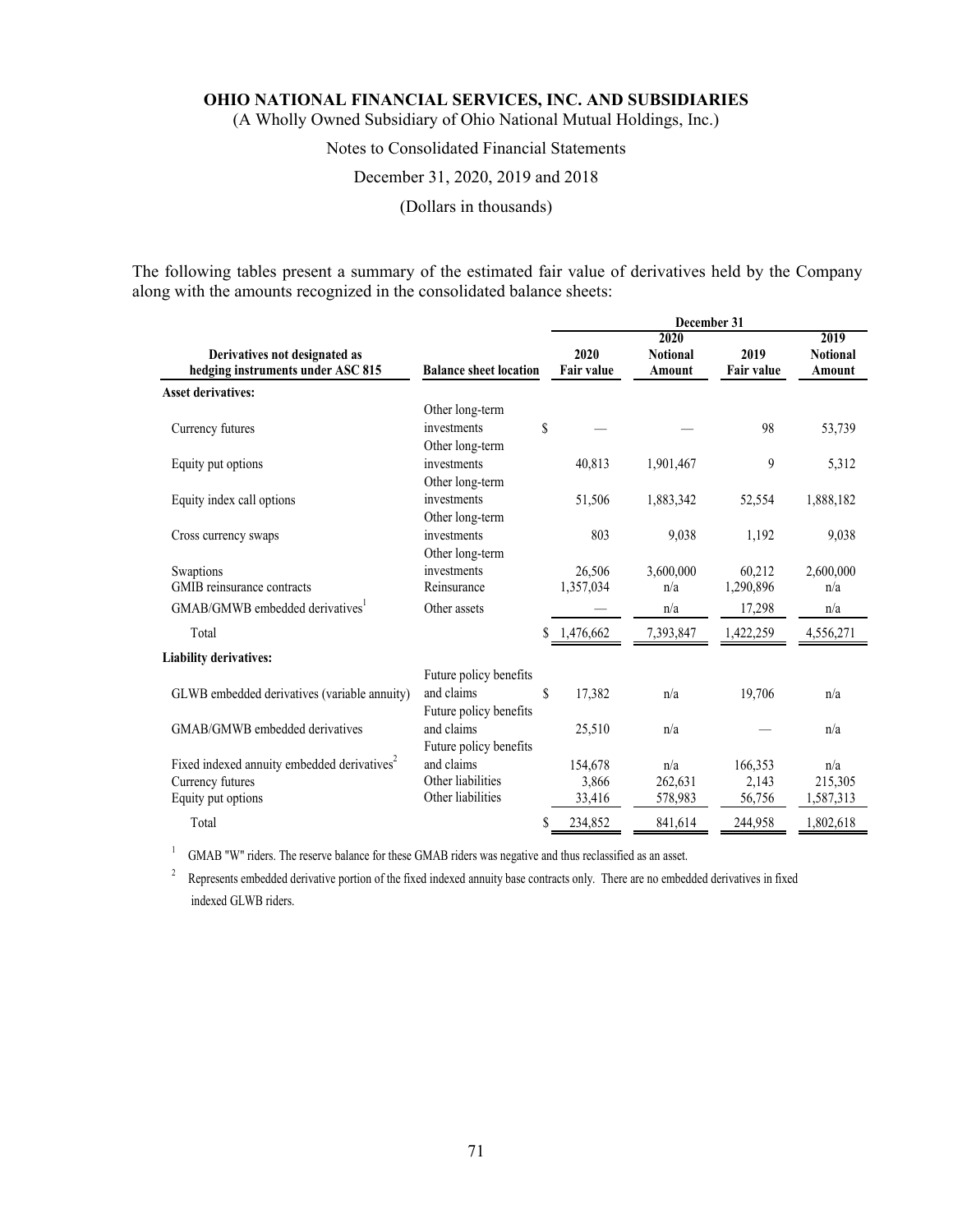(A Wholly Owned Subsidiary of Ohio National Mutual Holdings, Inc.)

### Notes to Consolidated Financial Statements

#### December 31, 2020, 2019 and 2018

(Dollars in thousands)

The following table presents the effect of derivative instruments on the consolidated statements of operations for the years ended December 31:

| Derivatives not designated as                           | Location of gain (loss)                             |   | Amount of<br>(loss) gain recognized<br>in income on derivatives |            |            |  |
|---------------------------------------------------------|-----------------------------------------------------|---|-----------------------------------------------------------------|------------|------------|--|
| hedging instruments under ASC 815                       | recognized in income on derivatives                 |   | 2020                                                            | 2019       | 2018       |  |
| Equity futures                                          | Net realized gains (losses): derivative instruments | S |                                                                 | (33, 478)  | (24, 244)  |  |
| Currency futures                                        | Net realized gains (losses): derivative instruments |   | 10,354                                                          | (1,577)    | 16,163     |  |
| Equity put options                                      | Net realized gains (losses): derivative instruments |   | 87.671                                                          | (189, 561) | 55,955     |  |
| Equity index call options                               | Net realized gains (losses): derivative instruments |   | 999                                                             | 42.429     | (20,742)   |  |
| Equity swaps                                            | Net realized gains (losses): derivative instruments |   | (191)                                                           | 173        | (18, 452)  |  |
| Swaptions                                               | Net realized gains (losses): derivative instruments |   | (48,391)                                                        | 27,774     | (14,661)   |  |
| External reinsurance embedded derivative                | Net realized gains (losses): derivative instruments |   | 260                                                             | (203)      | (19)       |  |
| GMIB reinsurance contracts                              | Benefits and claims                                 |   | 66,138                                                          | (25,926)   | 75,873     |  |
| GMAB/GMWB embedded derivatives                          | Benefits and claims                                 |   | (42,808)                                                        | 29,543     | (17, 942)  |  |
| GLWB embedded derivatives                               | Benefits and claims                                 |   | (2,324)                                                         | (346)      | (2,628)    |  |
| Fixed indexed annuity embedded derivatives <sup>1</sup> | Benefits and claims                                 |   | 11,675                                                          | (41, 400)  | (124, 953) |  |
| Total                                                   |                                                     |   | 83,383                                                          | (192, 572) | (75,650)   |  |

 $1$  The amounts recorded in benefits and claims reflect the change in the excess of fair value over account value.

### *Credit Risk*

The Company may be exposed to credit-related losses in the event of nonperformance by counterparties to derivative financial instruments.

Because exchange traded futures are affected through regulated exchanges and positions are marked to market on a daily basis, the Company has minimal exposure to credit-related losses in the event of nonperformance by counterparties to such derivative instruments. The Company manages its credit risk related to over-the-counter derivatives by only entering into transactions with creditworthy counterparties with long-standing performance records and requiring collateral for all derivatives in accordance with the International Swaps and Derivatives Association and Credit Support Annex ("ISDA"/"CSA") agreements in place with all of its counterparties. The Company manages its credit risk related to the freestanding reinsurance derivative by monitoring the credit ratings of the reinsurer and requiring either a certain level of assets to be held in a trust for the benefit of the Company or a letter of credit to be held by the reinsurer and assigned to the Company. As of December 31, 2020 and 2019, a non-affiliated reinsurer held assets in trust with an estimated fair value of \$751,651 and \$953,387, respectively, and a letter of credit of \$702,976 and \$178,888, respectively.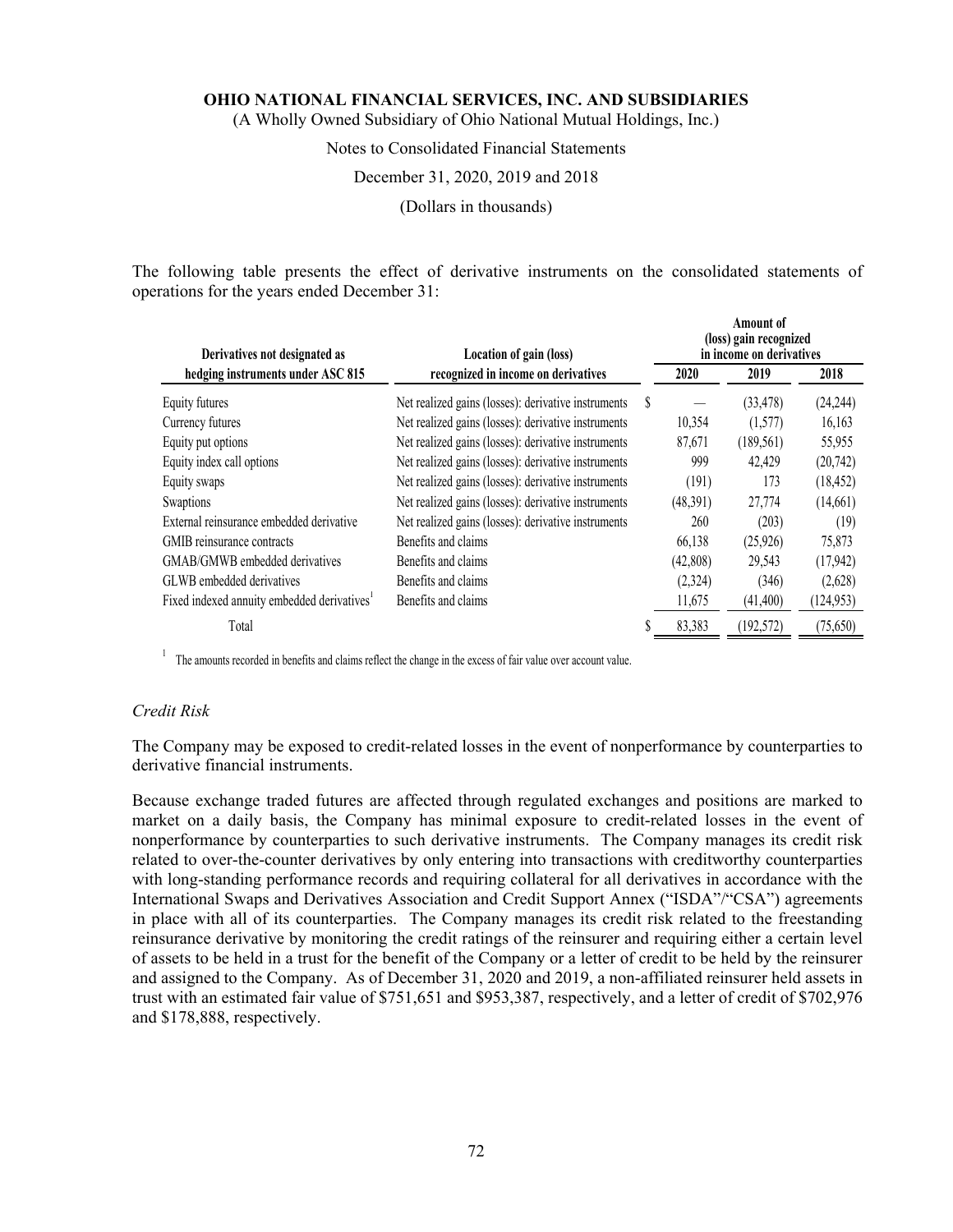(A Wholly Owned Subsidiary of Ohio National Mutual Holdings, Inc.)

### Notes to Consolidated Financial Statements

#### December 31, 2020, 2019 and 2018

(Dollars in thousands)

#### **(9) Deferred Policy Acquisition Costs**

The deferred policy acquisition costs and changes thereto for the years ended December 31, 2020, 2019 and 2018 were as follows:

|                                                  |   | 2020      | 2019       | 2018       |
|--------------------------------------------------|---|-----------|------------|------------|
| Balance - beginning of year                      | S | 1,680,272 | 1,966,803  | 1,808,325  |
| Acquisition costs deferred                       |   | 134,685   | 156,827    | 231,828    |
| Amortization                                     |   | (154,277) | (269, 540) | (154, 045) |
| DAC recorded as benefits and claims              |   |           | (59,249)   |            |
| Unrealized investment (gains) losses             |   | (112,397) | (114,252)  | 81,269     |
| Effect of foreign currency translation and other |   | 517       | (317)      | (574)      |
| Balance - end of year                            |   | 1,548,800 | 1,680,272  | 1,966,803  |

1. During 2019, the unlocking of the whole life product line decreased DAC and earnings by \$96,900. The sustained lower interest rate environment necessitated

lowering the earned rate, which lowers future margins, increases the k-factors used to amortize DAC and resulted in a lower DAC balance.<br>2. As part of the external BOLI and SPDA reinsurance agreement executed on July 1, 20 which was part of the cost of reinsurance asset, to future policy benefits and claims. DAC amortization on the consolidated statements of income reflects the amount of DAC amortized, net of the transfer impact. The balance of the DAC asset, shown in the table above, includes adjustments for both the amortization and the transfer.

#### **(10) Future Policy Benefits and Claims**

The liability for future policy benefits and claims is comprised of basic and benefit reserves for traditional life products, group life and health policies, universal life policies, and investment contracts, including riders.

The liability for future policy benefits for traditional life products has been established based upon the net level premium method using interest rates varying from 2.0% to 6.0%.

The liability for future policy benefits and claims for ONSP's group life and health insurance policies is comprised of claims and expense reserves and incurred but not reported ("IBNR"). The claims and expense reserves have been calculated using the present values of expected future cash flows of known claims using discount rates that vary by currency ranging from 1.70% to 5.25%. IBNR reserves have been estimated using historical claim reporting information.

The liability for future policy benefits for universal life policies and investment contracts represents approximately 67.3% and 69.3% of the total liability for future policy benefits as of December 31, 2020 and 2019, respectively. The liability has been established based on accumulated contract values without reduction for surrender penalty provisions. The average interest rate credited on investment product policies was 3.3% for the years ended December 31, 2020, 2019 and 2018. Approximately 27.4% and 29.5% of the universal life policies and investment contracts were at their guaranteed minimum interest rate as of December 31, 2020 and 2019, respectively.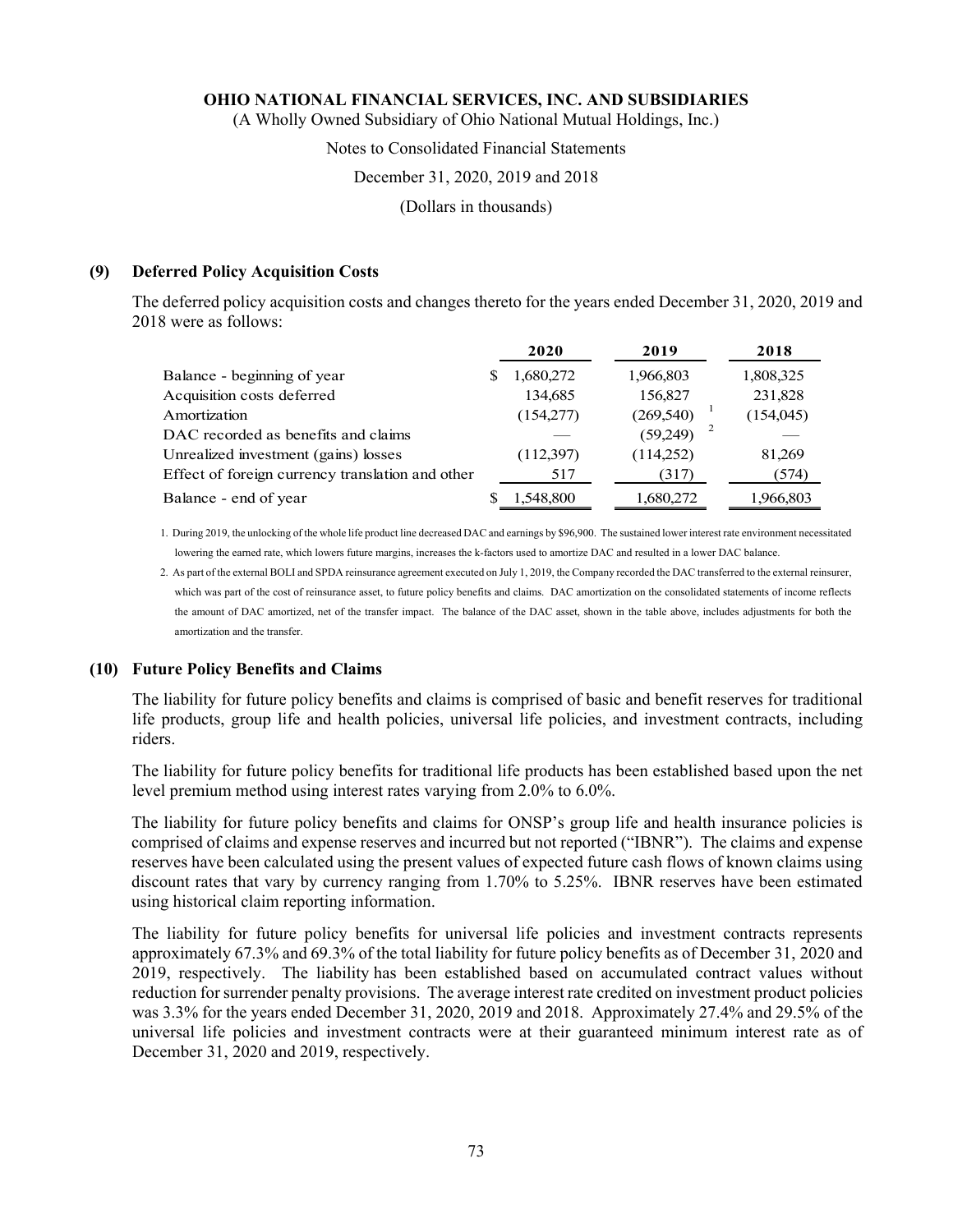(A Wholly Owned Subsidiary of Ohio National Mutual Holdings, Inc.)

### Notes to Consolidated Financial Statements

#### December 31, 2020, 2019 and 2018

(Dollars in thousands)

The Company has established a reserve for three universal life plans with lifetime secondary guarantees, which the Company discontinued. At December 31, 2020 and 2019, this reserve balance was \$63,294 and \$58,841, respectively.

The liability for future policy benefits for ONSV's universal life policies has been established based on accumulated account values without reduction for surrender penalty provisions. The five-year average return of the funds underlying variable universal life and voluntary pension savings (APV) were 2.70% and 3.12% for the years ended December 31, 2020 and 2019, respectively.

The liability for future policy benefits for ONSP's universal life policies has been established based on accumulated account values without reduction for surrender penalty provisions. The average interest rate on these policies was 3.5% for the years ended December 31, 2020 and 2019.

Reserves are calculated using withdrawal, mortality, and morbidity rates. Withdrawal rates vary by issue age, type of coverage and policy duration and are based on Company experience. Mortality and morbidity rates, which are guaranteed within insurance contracts, are based on published tables and Company experience.

As discussed in Note 3, the Company has five main types of rider benefits offered with individual variable annuity contracts: GMDBs, GMIBs, GLWBs, GMABs, and GMWBs. The Company also issued fixed indexed annuity contracts with an enhanced GLWB rider.

#### *Variable Annuity Riders*

### *GMDB Riders*

Certain variable annuity contracts include GMDB riders with the base contract and offer additional death and income benefits through riders that can be added to the base contract. These GMDB riders typically provide that, upon the death of the annuitant, the beneficiaries could receive an amount in excess of the contract value. The GMDB rider benefit could be equal to the premiums paid into the contract, the highest contract value as of a particular time, e.g., every contract anniversary, or the premiums paid into the contract times an annual interest factor. The Company assesses a charge for the GMDB riders and prices the base contracts to allow the Company to recover a charge for any built-in death benefits.

The Company's GMDB claim reserves are determined by estimating the expected value of death benefits and recognizing the excess ratably over the accumulation period based on total expected assessments. The Company regularly evaluates estimates used and adjusts the additional liability balance as appropriate, with a related charge or credit to benefits and claims in the period of evaluation if actual experience or other evidence suggests that earlier assumptions should be revised. Additionally, a decline in the stock market causing the contract value to fall below the amount defined in each contract could result in additional claims.

### *GMIB Riders*

Certain variable annuity contracts include GMIB riders with the base contract. These riders allow the policyholder to annuitize the contract after ten years and to receive a guaranteed minimum monthly income for life. The amount of the payout is based upon a guaranteed income base that is typically equal to the greater of the premiums paid increased by 5% annually (6% for riders sold before May 2009) or the highest contract value on any contract anniversary. In some instances, based upon the age of the annuitant, the terms of this rider may be less favorable for the contract purchaser. The amount of the monthly income is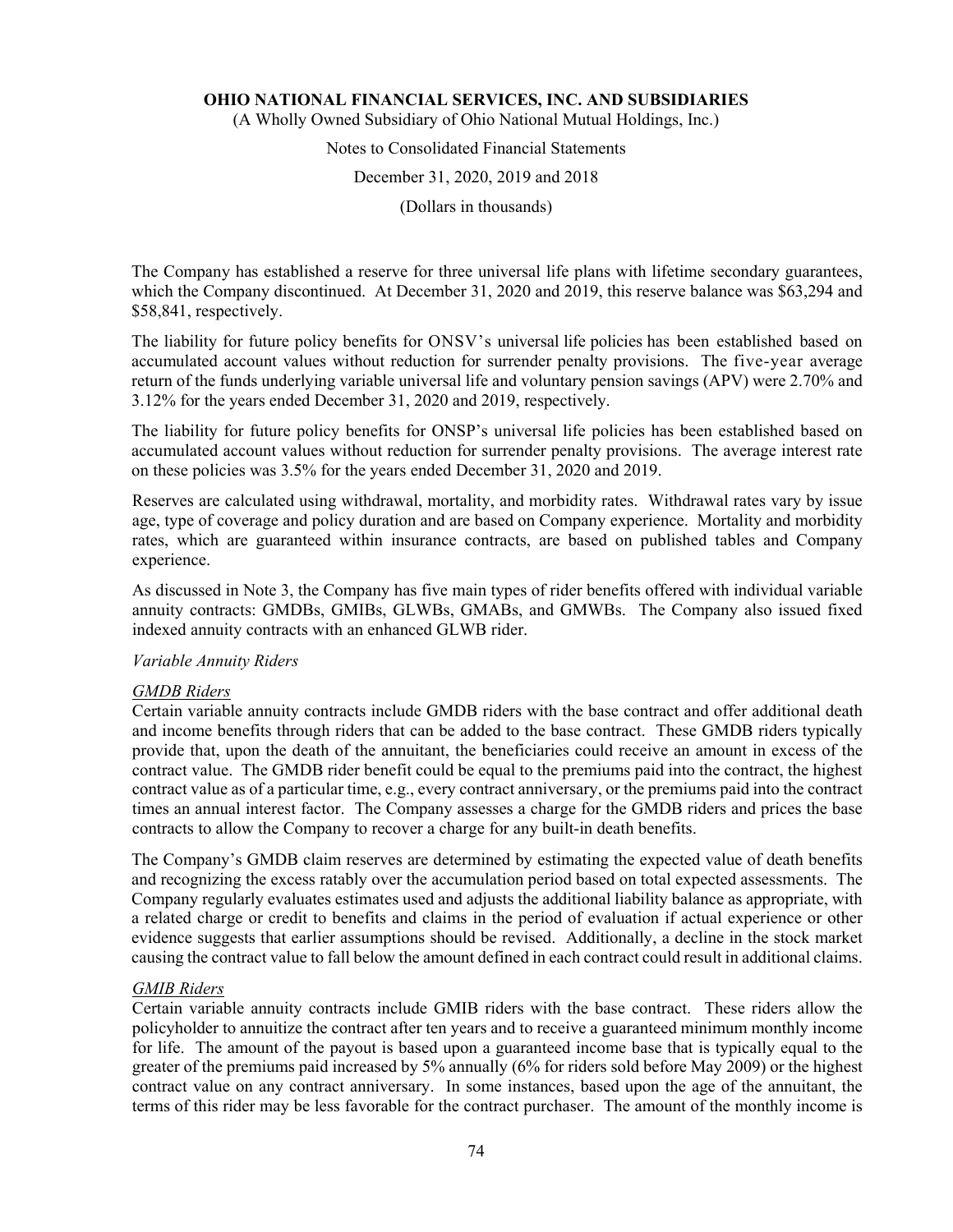(A Wholly Owned Subsidiary of Ohio National Mutual Holdings, Inc.)

# Notes to Consolidated Financial Statements

December 31, 2020, 2019 and 2018

(Dollars in thousands)

tied to annuitization tables that are built into the GMIB rider. In the event that the policyholder could receive a higher monthly income by annuitization based upon the Company's current annuitization rates, the annuitant will automatically receive the higher monthly income. The Company discontinued offering the GMIB rider in virtually all states in May 2010. NSLAC continued to sell the GMIB rider in the state of New York until August 2012.

GMIB claim reserves are determined each period by estimating the expected value of annuitization benefits in excess of the projected account balance at the date of annuitization and recognizing the excess ratably over the accumulation period based on total assessments. The Company regularly evaluates estimates used and adjusts the additional liability balance as appropriate, with a related charge or credit to benefits and claims in the period of evaluation, if actual experience or other evidence suggests that earlier assumptions should be revised.

#### *GLWB Riders*

The GLWB rider allows the owner to take withdrawals from the contract at a guaranteed percentage of the GLWB base every year even if the contract value goes to zero. Such guaranteed withdrawals may start any time after the annuitant reaches age 59 1∕2. The percentage withdrawal amount guaranteed increases if the annuitant attains a higher age band before the owner starts taking withdrawals. In some versions of GLWB riders sold in 2013 and later, there is a guaranteed minimum percentage withdrawal amount for the first fifteen years of the contract; if the policyholder's account value goes to zero subsequent to the fifteen-year guarantee period, the percentage withdrawal amount is then calculated per a specified formula based on the ten-year treasury rate from the preceding ninety calendar days, with the calculated treasury linked rate subject to a specified cap and floor.

At policy inception, the GLWB base is set at the amount of the purchase payments, and it is increased by the amount of future purchase payments. It increases (roll-up) by up to 8% simple interest every year for the first ten years, as long as no withdrawal is made. If a withdrawal is made in any year during the first ten years, there is no roll-up at all for that year. If the contract value exceeds the GLWB base on any contract anniversary prior to the first contract anniversary after the annuitant reaches age 95, the GLWB base resets to the contract value and a new ten-year roll-up period begins.

In addition to the roll-up feature, some versions of the GLWB rider also provide for a top-off of the GLWB base at the end of the tenth contract year, subject to attained age restrictions where applicable, if the owner has not made any withdrawals in the first ten years. The top-off is equal to 200% of the first-year purchase payments. Policyholders are eligible for only one top-off during the contractual term. A reset to the contract value does not start a new top-off period. A top-off will typically not occur if there is any reset in the first ten years.

The GLWB may also contain a step-up feature, which preserves potential market gain by ratcheting up to the contract value, if higher, on each anniversary. If the contract has both a roll-up and step-up feature, the GLWB base will be the greater of: 1) the GLWB base on the previous anniversary plus any additional purchase payments; 2) the step-up base; or 3) the roll-up base.

The initial GLWB riders (issued May 1, 2010 through December 31, 2010) had a built-in death benefit. This death benefit is reduced dollar for dollar for withdrawals. It differs from most of the other death benefits that decline pro rata for withdrawals. Thus, when the contract value is less than the death benefit,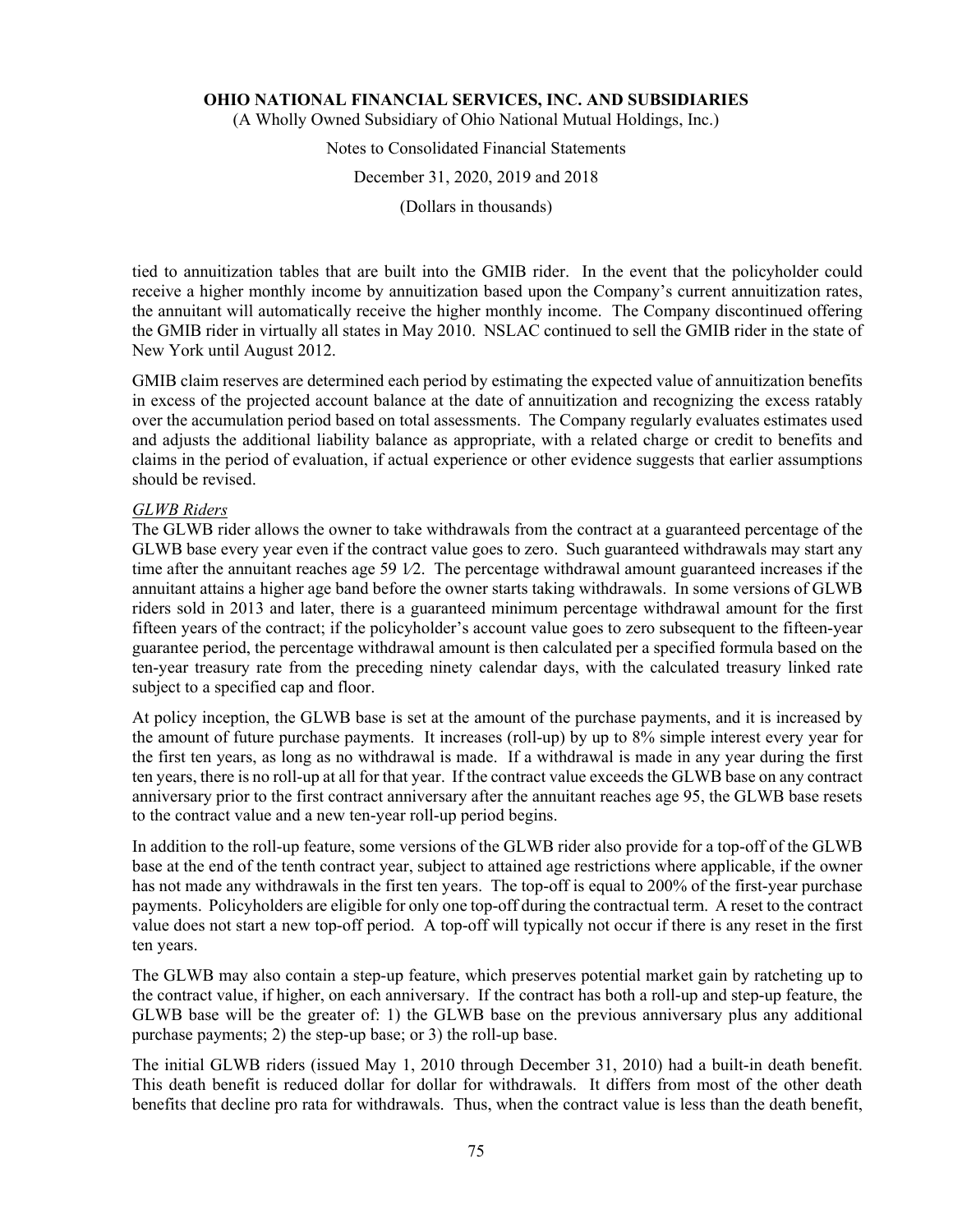(A Wholly Owned Subsidiary of Ohio National Mutual Holdings, Inc.)

# Notes to Consolidated Financial Statements December 31, 2020, 2019 and 2018

(Dollars in thousands)

withdrawals will reduce the death benefit under the GLWB rider by a smaller amount than the reduction for other death benefits.

The Company also offers single life and joint life versions of the GLWB rider. Under the joint life version, if the annuitant dies after the owner has started taking withdrawals, the surviving spouse may elect a spousal continuation under the rider and continue to receive the same payment. Under the single life version, the guaranteed amount that may be withdrawn could decline either because 1) the contract value is less than the GLWB base and under the single life GLWB rider the contract value then becomes the new GLWB base and/or 2) the surviving spouse is in a different age band.

The initial GLWB riders, which are a closed block, represent an embedded derivative in the variable annuity contract that is required to be separated from, and valued apart from, the host variable annuity contract. The embedded derivative is carried at estimated fair value and reported in future policy benefits and claims. The estimated fair value of the GLWB embedded derivative was calculated based on actuarial assumptions related to the projected benefit cash flows, incorporating numerous assumptions, including but not limited to, expectations of contract holder persistency, market returns, correlations of market returns and market return volatility.

For GLWB riders issued beginning January 1, 2011, claim reserves are determined each period by estimating the expected value of withdrawal benefits in excess of the projected account balance at the date of the rider entering the lifetime annuity period and recognizing the excess ratably over the accumulation period based on total assessments as the later generation riders do not meet the definition of a derivative. The Company regularly evaluates estimates used and adjusts the additional liability balance as appropriate, with a related charge or credit to benefits and claims in the period of evaluation, if actual experience or other evidence suggests that earlier assumptions should be revised.

#### *GMAB Riders*

Certain variable annuity contracts include a GMAB rider. On the eighth or tenth anniversary, depending on the version of the rider, the policyholder's account value will increase to the amount of the initial deposit if the account value at that anniversary is less than the initial deposit. A GMAB rider represents an embedded derivative in the variable annuity contract that is required to be separated from, and valued apart from, the host variable annuity contract. The embedded derivative is carried at estimated fair value and reported in future policy benefits and claims.

The estimated fair value of the GMAB embedded derivative is calculated based on actuarial assumptions related to the projected benefit cash flows, incorporating numerous assumptions, including but not limited to, expectations of contract holder persistency, market returns, correlations of market returns and market return volatility.

#### *GMWB Riders*

Certain variable annuity contracts include a GMWB rider, which is similar to the GMAB rider noted above, except the policyholder is allowed to make periodic withdrawals instead of waiting for the benefit in a lump sum at the end of the tenth year. A GMWB rider represents an embedded derivative in the variable annuity contract that is required to be separated from, and valued apart from, the host variable annuity contract. The embedded derivative is carried at estimated fair value and reported in future policy benefits and claims.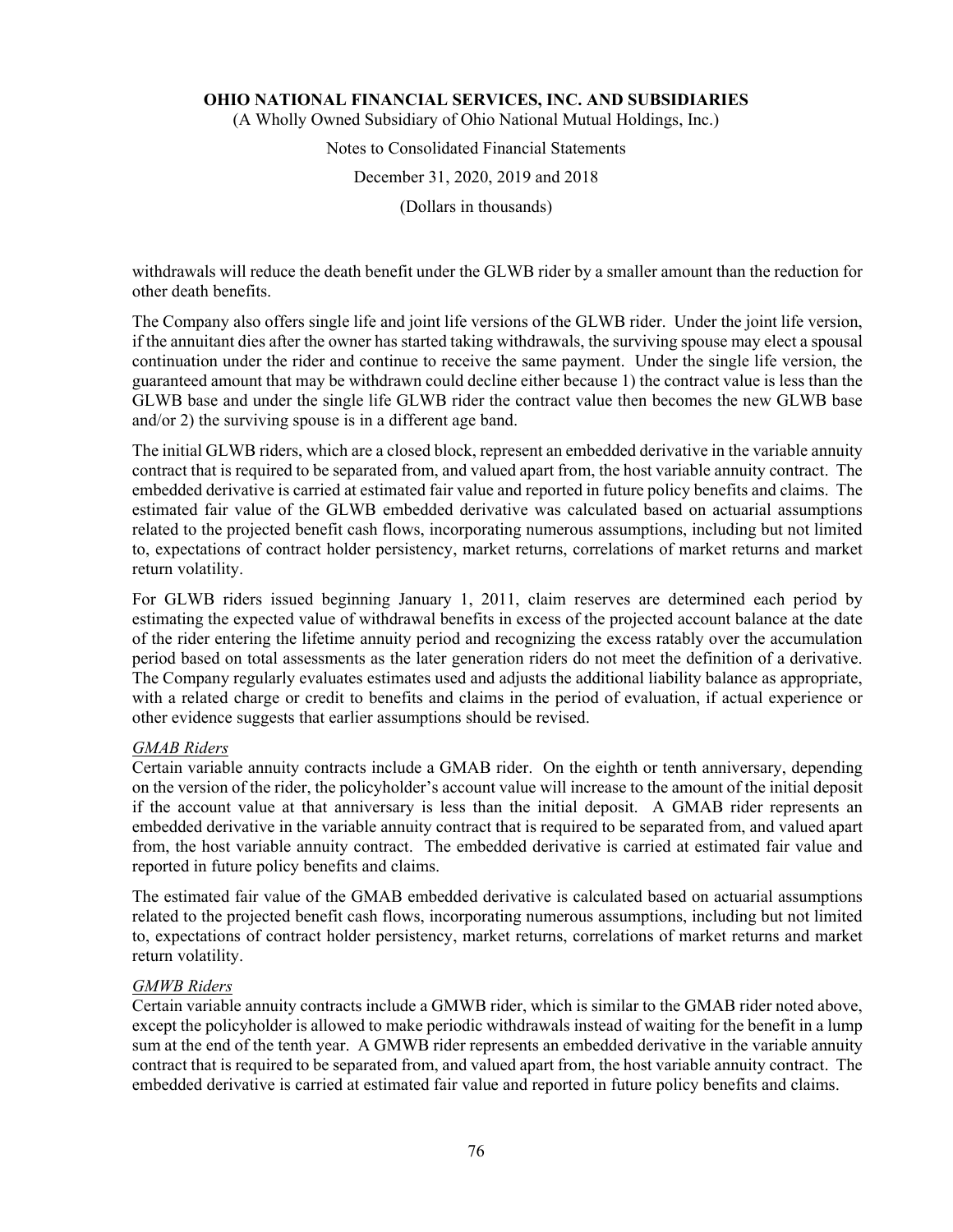(A Wholly Owned Subsidiary of Ohio National Mutual Holdings, Inc.)

### Notes to Consolidated Financial Statements

#### December 31, 2020, 2019 and 2018

(Dollars in thousands)

The estimated fair value of a GMWB embedded derivative is calculated based on actuarial assumptions related to projected benefit cash flows, incorporating numerous assumptions, including but not limited to, expectations of contract holder persistency, market returns, correlations of market returns and market return volatility. The Company discontinued the sale of its GMWB rider in 2009. The activity associated with GMWB riders is included with GMAB riders and labeled "GMAB".

The following tables summarize the account values and net amount at risk, net of reinsurance, for variable annuity contracts with guarantees invested in both general and separate accounts as of December 31 (note that most contracts contain multiple guarantees):

|                                                                                                          | 2020         |             |                 |             |  |  |
|----------------------------------------------------------------------------------------------------------|--------------|-------------|-----------------|-------------|--|--|
|                                                                                                          | Death        |             |                 |             |  |  |
|                                                                                                          | benefits     |             | Living benefits |             |  |  |
|                                                                                                          | <b>GMDB</b>  | <b>GMIB</b> | <b>GLWB</b>     | <b>GMAB</b> |  |  |
| <b>Return of net deposit</b>                                                                             |              |             |                 |             |  |  |
| Total account value<br>\$                                                                                | 6,207,897    |             |                 | 1,176,908   |  |  |
| \$<br>Separate account value                                                                             | 5,922,337    |             |                 | 1,175,967   |  |  |
| Net amount at risk $1$<br>\$                                                                             | 43,540       |             |                 | 233         |  |  |
| Weighted average attained age of contract holders                                                        | 70           |             |                 | 66          |  |  |
| Return of net deposits accrued at a stated<br>rate                                                       |              |             |                 |             |  |  |
| \$<br>Total account value                                                                                | 848,281      |             |                 | 8,263       |  |  |
| $\mathbf S$<br>Separate account value                                                                    | 835,257      |             |                 | 7,130       |  |  |
| Net amount at risk $1$<br>\$.                                                                            | 137,505      |             |                 |             |  |  |
| Weighted average attained age of contract holders                                                        | 74           |             |                 | 74          |  |  |
| Highest of return of net deposits accrued at<br>a stated rate and return of highest<br>anniversary value |              |             |                 |             |  |  |
| Total account value<br>\$                                                                                | 2,565,013    | 6,927,822   | 8,550,906       |             |  |  |
| \$<br>Separate account value                                                                             | 2,552,209    | 6,823,905   | 8,550,093       |             |  |  |
| Net amount at risk $1$<br>\$                                                                             | 485,445      | 418,449     | 214,747         |             |  |  |
| Weighted average attained age of contract holders                                                        | 71           | 69          | 69              |             |  |  |
| Return of highest anniversary value                                                                      |              |             |                 |             |  |  |
| Total account value<br>\$                                                                                | 9,408,493    |             |                 |             |  |  |
| \$<br>Separate account value                                                                             | 9,219,215    |             |                 |             |  |  |
| Net amount at risk $1$<br>\$                                                                             | 15,765       |             |                 |             |  |  |
| Weighted average attained age of contract holders                                                        | 68           |             |                 |             |  |  |
| <b>Total</b>                                                                                             |              |             |                 |             |  |  |
| Total account value                                                                                      | \$19,029,684 | 6,927,822   | 8,550,906       | 1,185,171   |  |  |
| Separate account value<br>\$                                                                             | 18,529,018   | 6,823,905   | 8,550,093       | 1,183,097   |  |  |
| Net amount at risk $1$<br>\$                                                                             | 682,255      | 418,449     | 214,747         | 233         |  |  |
| Weighted average attained age of contract holders                                                        | 69           | 69          | 69              | 66          |  |  |

<sup>1</sup> Death benefit net amount at risk and living benefit net amount at risk are not additive at the contract level.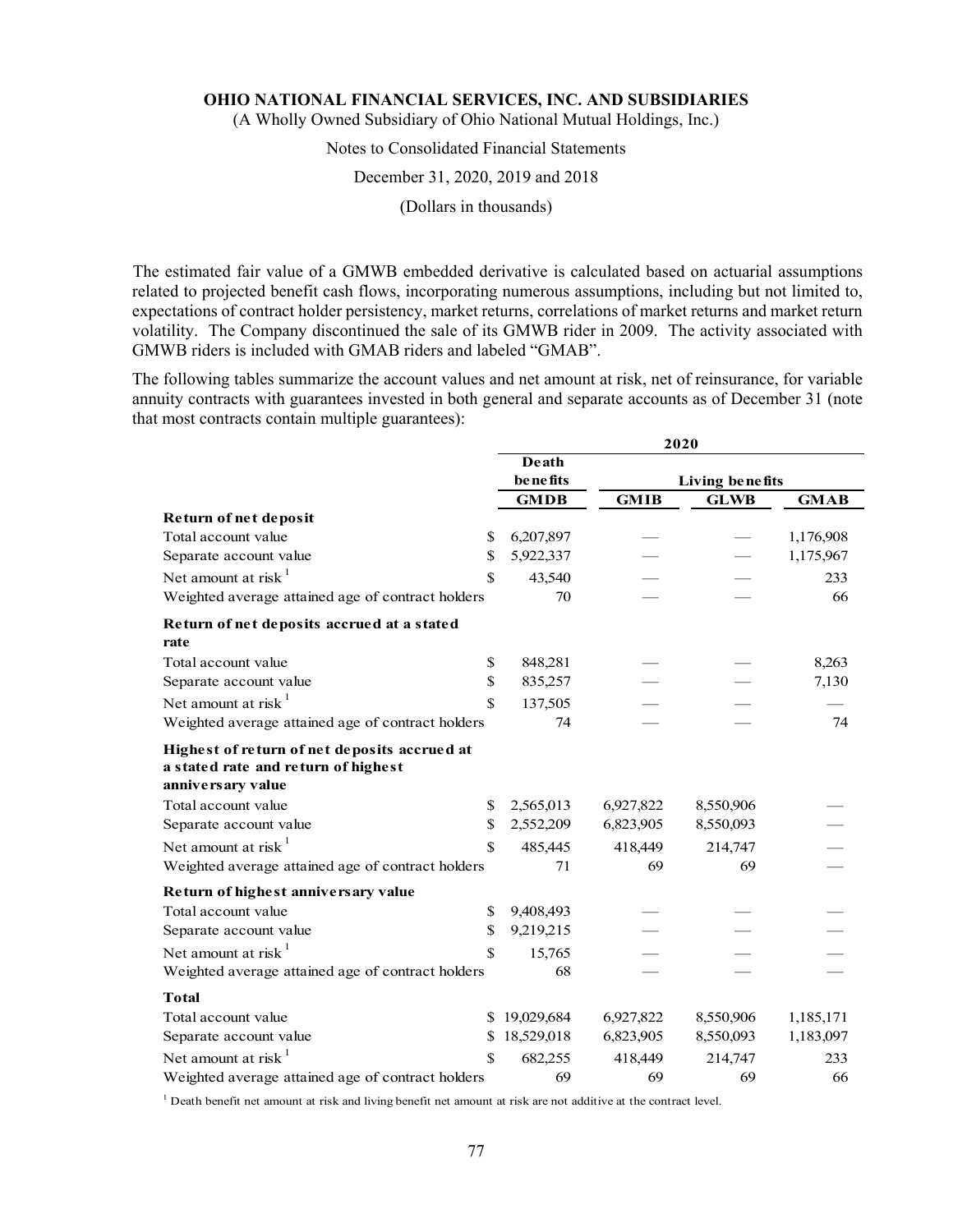(A Wholly Owned Subsidiary of Ohio National Mutual Holdings, Inc.)

### Notes to Consolidated Financial Statements

#### December 31, 2020, 2019 and 2018

#### (Dollars in thousands)

|                                                                                                           | 2019         |             |                 |             |  |  |
|-----------------------------------------------------------------------------------------------------------|--------------|-------------|-----------------|-------------|--|--|
|                                                                                                           | Death        |             |                 |             |  |  |
|                                                                                                           | be ne fits   |             | Living benefits |             |  |  |
|                                                                                                           | <b>GMDB</b>  | <b>GMIB</b> | <b>GLWB</b>     | <b>GMAB</b> |  |  |
| Return of net deposit                                                                                     |              |             |                 |             |  |  |
| Total account value<br>\$                                                                                 | 6,404,612    |             |                 | 3,207,226   |  |  |
| \$<br>Separate account value                                                                              | 6,080,923    |             |                 | 3,205,824   |  |  |
| Net amount at risk<br>\$                                                                                  | 32,880       |             |                 | 10          |  |  |
| Weighted average attained age of contract holders                                                         | 69           |             |                 | 67          |  |  |
| Return of net deposits accrued at a stated<br>rate                                                        |              |             |                 |             |  |  |
| Total account value<br>\$                                                                                 | 892,336      |             |                 | 8,018       |  |  |
| \$<br>Separate account value                                                                              | 878,652      |             |                 | 6,872       |  |  |
| Net amount at risk <sup>1</sup><br>\$                                                                     | 160,820      |             |                 |             |  |  |
| Weighted average attained age of contract holders                                                         | 74           |             |                 | 72          |  |  |
| Highest of return of net deposits accrued at<br>a stated rate and return of highest<br>annivers ary value |              |             |                 |             |  |  |
| Total account value<br>\$                                                                                 | 2,511,305    | 6,790,521   | 8,910,042       |             |  |  |
| \$<br>Separate account value                                                                              | 2,501,216    | 6,693,607   | 8,909,500       |             |  |  |
| Net amount at risk $1$<br>\$                                                                              | 540,086      | 370,742     | 103,342         |             |  |  |
| Weighted average attained age of contract holders                                                         | 70           | 69          | 68              |             |  |  |
| Return of highest anniversary value                                                                       |              |             |                 |             |  |  |
| Total account value<br>\$                                                                                 | 9,537,277    |             |                 |             |  |  |
| Separate account value<br>\$                                                                              | 9,347,848    |             |                 |             |  |  |
| Net amount at risk $1$<br>\$                                                                              | 6,296        |             |                 |             |  |  |
| Weighted average attained age of contract holders                                                         | 68           |             |                 |             |  |  |
| <b>Total</b>                                                                                              |              |             |                 |             |  |  |
| Total account value                                                                                       | \$19,345,530 | 6,790,521   | 8,910,042       | 3,215,244   |  |  |
| Separate account value<br>\$                                                                              | 18,808,639   | 6,693,607   | 8,909,500       | 3,212,696   |  |  |
| Net amount at risk $1$<br>\$                                                                              | 740,082      | 370,742     | 103,342         | 10          |  |  |
| Weighted average attained age of contract holders                                                         | 69           | 69          | 68              | 67          |  |  |

<sup>1</sup> Death benefit net amount at risk and living benefit net amount at risk are not additive at the contract level.

For guarantees of benefits that are payable in the event of death (GMDB), the net amount at risk is generally defined as the current guaranteed minimum death benefit in excess of the account balance as of the balance sheet date.

For benefit guarantees that are payable at annuitization (GMIB), the net amount at risk is generally defined as the present value of the minimum guaranteed annuity payments available to the contract holder, determined in accordance with the terms of the contract and best estimate assumptions, where applicable, in excess of the account balance as of the balance sheet date.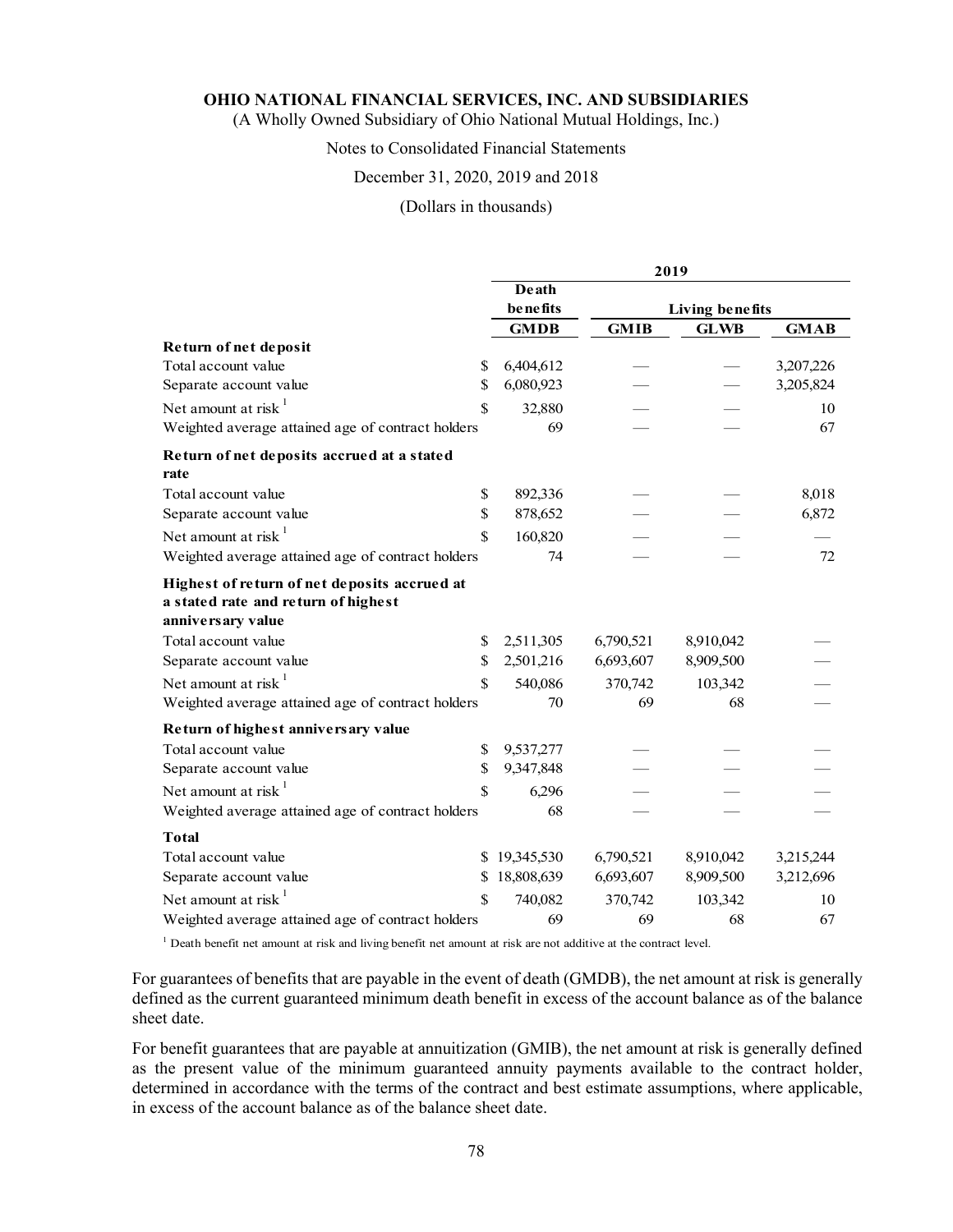(A Wholly Owned Subsidiary of Ohio National Mutual Holdings, Inc.)

### Notes to Consolidated Financial Statements

#### December 31, 2020, 2019 and 2018

(Dollars in thousands)

For benefit guarantees that are payable upon withdrawal (GLWB), the net amount at risk is generally defined as the present value of the current maximum guaranteed withdrawal available to or taken by the contract holder, determined in accordance with the terms of the contract and best estimate assumptions, where applicable, in excess of the account balance as of the balance sheet date.

For accumulation guarantees (GMAB), the net amount at risk is generally defined as the guaranteed minimum accumulation balance in excess of the account balance as of the balance sheet date.

The assets supporting the variable portion of all variable annuities are carried at fair value and reported as assets held in separate accounts, with an equivalent amount reported as liabilities related to separate accounts. All separate account assets associated with these contracts are invested in shares of various mutual funds offered by the Company and its sub advisors. Some riders require that separate account funds be invested in asset allocation models, managed volatility models and/or have other investment restrictions. The Company did not transfer assets from the general account to the separate account for any of its variable annuity contracts during 2020 and 2019.

The following table summarizes account balances of variable annuity contracts with guarantees that were invested in separate accounts as of December 31:

|               |    | 2020        | 2019       |
|---------------|----|-------------|------------|
| Mutual funds: |    |             |            |
| Bond          | \$ | 5, 141, 249 | 5,250,098  |
| Equity        |    | 12,807,326  | 12,853,796 |
| Money market  |    | 580,443     | 704,745    |
| Total         | S  | 18,529,018  | 18,808,639 |

The following table summarizes the reserve balances, net of reinsurance, for variable annuity contracts with guarantees as of December 31:

|                              |   | <b>GMDB</b> | <b>GMIB</b> | <b>GLWB</b> | <b>GMAB</b> |
|------------------------------|---|-------------|-------------|-------------|-------------|
| Balance at December 31, 2018 | S | 131,985     | (510, 470)  | 81,059      | 12,245      |
| Incurred Claims              |   | 18,776      | 12,172      | 1,022       |             |
| Paid Claims                  |   | (18,776)    | (12, 172)   | (1,022)     |             |
| Other $1$                    |   | 10,387      | 87,145      | 33,596      | (29, 543)   |
| Balance at December 31, 2019 | S | 142,372     | (423, 325)  | 114,655     | (17, 298)   |
| <b>Incurred Claims</b>       |   | 20,560      | 18,313      | 1,108       |             |
| Paid Claims                  |   | (20, 560)   | (18,313)    | (1,108)     |             |
| Other $1$                    |   | 18,937      | 49,636      | 40,171      | 42,808      |
| Balance at December 31, 2020 | S | 161,309     | (373, 689)  | 154,826     | 25,510      |

1. The components that make up the Other line item above include items affecting reserve balances outside of paid and incurred claims. This includes, but is not limited to, interest, accrual, true-up, unlockings and market factors.

The reserve balances in the table above include reserves for both direct and reinsurance ceded balances. As of December 31, 2020, direct G reserves were \$1,375,615, ceded G reserves were \$1,407,659 and net G reserves were \$(32,044). As of December 31, 2019, direct G reserves were \$1,157,125, ceded G reserves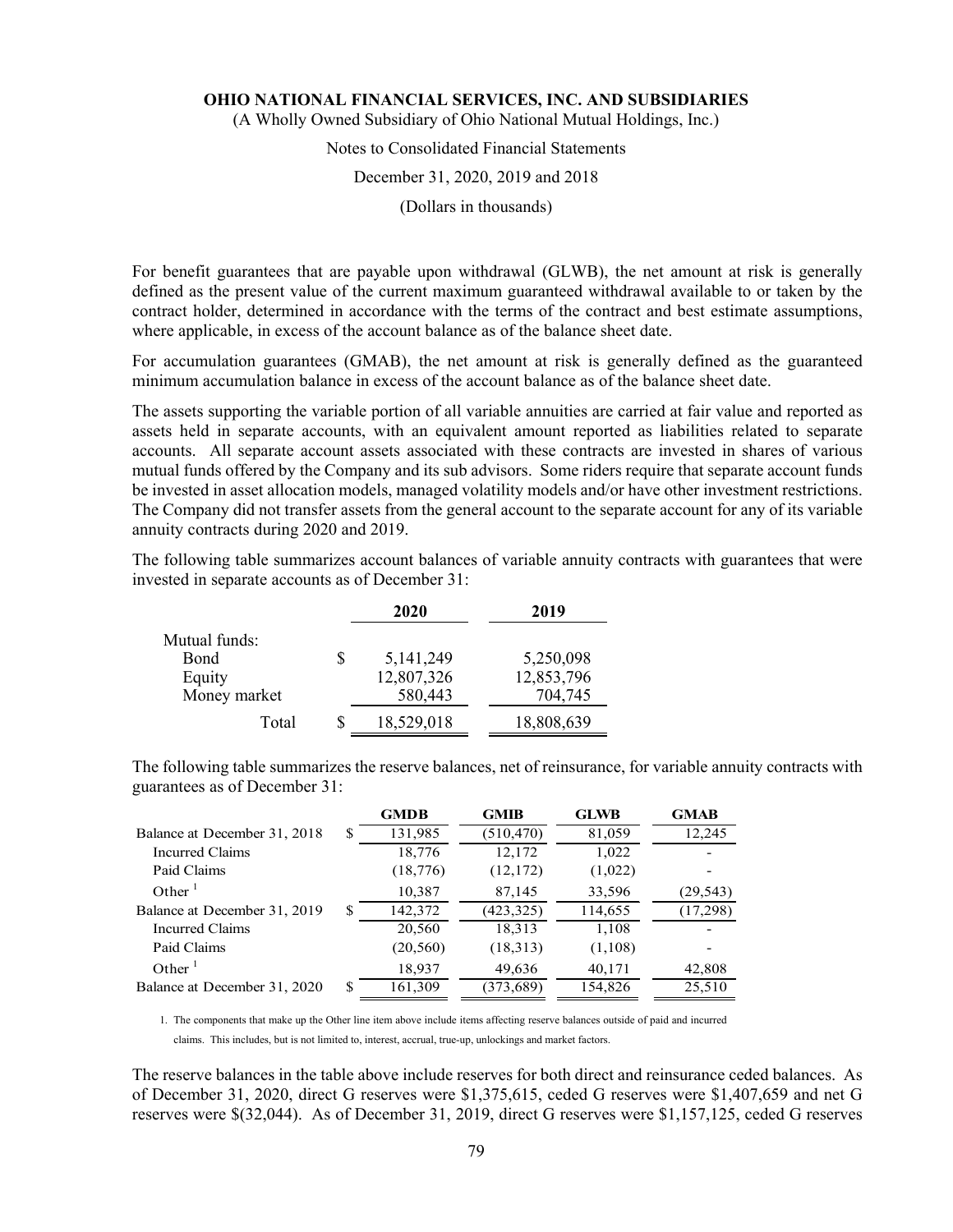(A Wholly Owned Subsidiary of Ohio National Mutual Holdings, Inc.)

### Notes to Consolidated Financial Statements

#### December 31, 2020, 2019 and 2018

(Dollars in thousands)

were \$1,340,721 and net G reserves were \$(183,596). The direct reserves were calculated in accordance with FASB ASC Topic 944, *Financial Services*, and the reinsurance ceded reserves were calculated in accordance with FASB ASC Topic 815, *Derivatives*. See Note 6 for a reconciliation of the change in the reinsurance ceded reserve.

#### *Fixed Indexed Annuity Riders*

#### *GLWB Riders*

Certain fixed indexed annuity contracts include a GLWB rider. The GLWB rider allows the owner to take withdrawals from the contract at a guaranteed percentage of the GLWB base every year even if the contract value goes to zero. There are two versions of GLWB rider offered: a single life GLWB with the annuitant as the covered person, and a joint life GLWB with the annuitant and the annuitant's spouse as the covered persons.

The rider provides for a guaranteed payment of the maximum allowable withdrawal ("MAW") each index year during the lifetime withdrawal period. Such guaranteed withdrawals may start any time after the annuitant/youngest covered spouse reaches age 59 1∕2. The percentage withdrawal amount guaranteed increases if the annuitant/youngest covered spouse attains a higher age band before the guarantee is elected.

At the policy's initial sweep date, the GLWB base is set at the amount of the purchase payments. After the initial sweep date, the GLWB base will be the greater of the step-up GLWB base and the annual credit GLWB base. On each anniversary of the initial sweep date, except under excess withdrawal, the step-up GLWB base is equal to the greater of the GLWB base on the prior day, and the then current contract value, after deducting any applicable charges for the contract and credited interest. The annual credit base is the GLWB base just prior to the index year processing, plus the annual credit calculation base just prior to index processing, multiplied by an index or bonus credit rate. Upon a step-up, the annual credit calculation base will reset to the contract value at the time of step-up.

For the period from January 2, 2018 through April 6, 2018, and for the period from June 4, 2018 through September 7, 2018 in the state of California, the Company offered an exchange program, which provided certain variable annuity policyholders with a GMIB rider the opportunity to exchange the policy and associated rider for a fixed indexed annuity policy with an enhanced GLWB rider. The notable difference of the enhanced GLWB rider is the calculation of the initial GLWB benefit base. At the policy's initial sweep date, the GLWB base is set to equal the contract value on the sweep date multiplied by the GLWB enhancement percentage, which is set based on the ratio of GMIB benefit base to account value at the time of exchange. After the initial sweep date, the GLWB base will be the greatest of the step-up GLWB base and the annual credit GLWB base.

For these GLWB riders, claim reserves are determined each period by estimating the expected value of withdrawal benefits in excess of the projected account balance at the date of the rider entering the lifetime annuity period, and comparing this to the expected value of assessments for the contract, where assessments are contract fees and interest margins. Liabilities are accrued as a proportion to the accumulated assessments. The Company regularly evaluates estimates used and adjusts the additional liability balance as appropriate.

The base account reserve balances, net of reinsurance, for fixed indexed annuity contracts were \$154,678 of embedded derivative and \$915,942 of host and other liability as of December 31, 2020. The balances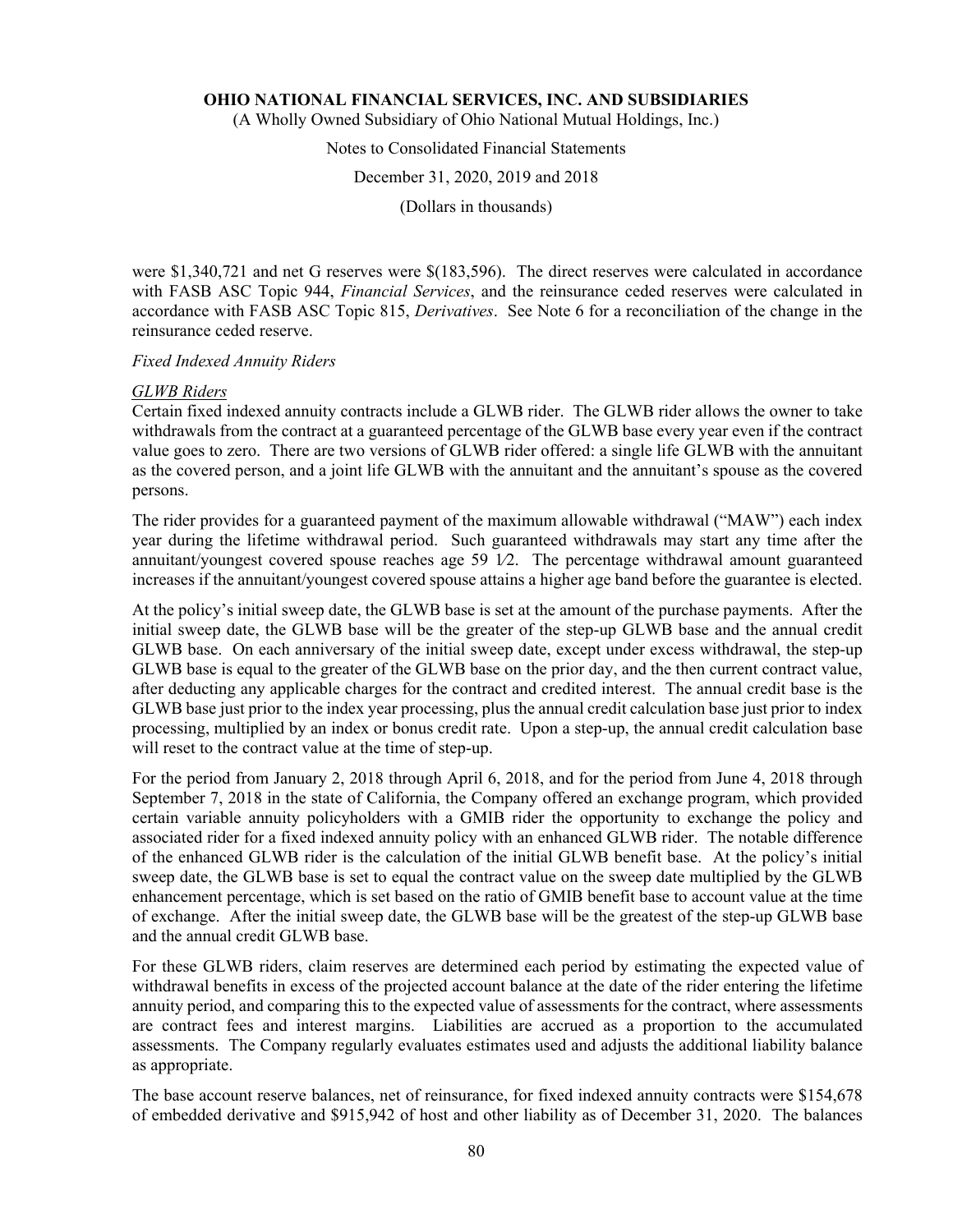(A Wholly Owned Subsidiary of Ohio National Mutual Holdings, Inc.)

### Notes to Consolidated Financial Statements

#### December 31, 2020, 2019 and 2018

(Dollars in thousands)

were \$166,353 of embedded derivative and \$931,394 of host and other liability as of December 31, 2019. The G reserve balances, net of reinsurance, for fixed indexed annuity contracts with guarantees were \$25,585 and \$12,990 as of December 31, 2020 and 2019, respectively. The components that make up the reserve include items affecting reserve balances outside of paid and incurred claims. This includes, but is not limited to, interest, accrual, true-up, unlockings, and market factors.

The total account value of the fixed indexed annuities was approximately \$1,068,000 and \$1,077,000 as of December 31, 2020 and 2019, respectively. The account value specific to the GLWB riders was approximately \$543,000 and \$567,000 as of December 31, 2020 and 2019, respectively.

Direct and net G reserves were \$25,585 and \$12,990 as of December 31, 2020 and 2019, respectively. No G reserves were ceded to external parties during 2020 and 2019.

### **(11) Reinsurance**

The Company participates in reinsurance activities in order to limit losses, minimize exposure to significant risks and provide additional capacity for future growth. The Company routinely enters into reinsurance transactions with other insurance companies, third parties and subsidiaries. This reinsurance involves either ceding certain risks to, or assuming risks from, other insurance companies. The Company's consolidated financial statements reflect the effects of assumed and ceded reinsurance transactions.

#### *External Reinsurance*

For the Company's life insurance products, the Company reinsures a percentage of the mortality or morbidity risk on a quota share basis or on an excess of retention basis. The Company also reinsures risk associated with their disability and health insurance policies. Ceded premiums approximated 16% of gross earned life and accident and health premiums during 2020, 2019 and 2018.

For the Company's individual variable annuity products, the Company reinsures the various living and death benefit riders, including GMDB, GMIB and GLWB. For the Company's fixed annuity products, the Company has coinsurance agreements in place to reinsure fixed annuity products sold between 2001 and 2006. Ceded amounts under these coinsurance agreements range from one-third to two-thirds of the business produced. The ceded reserves attributable to fixed annuity coinsurance agreements were \$181,280 and \$198,600 as of December 31, 2020 and 2019, respectively.

Reinsurance agreements that do not transfer significant insurance risk are recorded using deposit accounting. The Company enters into such agreements with unaffiliated reinsurers. Effective April 1, 2016, the Company entered into an agreement to cede certain whole life blocks of business written between January 1, 2016 and December 31, 2016. Effective January 1, 2017, the Company entered into an additional agreement to cede certain whole life blocks of business written between January 1, 2017 and December 31, 2017. Effective October 1, 2017, these agreements were amended and restated to combine the previous treaties from 2014 through 2016, and add 2017 and 2018 prospectively. This combined treaty is accounted for using deposit accounting. At the inception of each of these deposit accounting agreements, a risk charge liability was recorded in other liabilities on the consolidated balance sheets, with a corresponding risk charge expense recorded in other operating expenses on the consolidated statements of operations. The risk charge liabilities and expenses related to these agreements were \$2,568, \$2,395 and \$2,022 at and as of December 31, 2020, 2019 and 2018, respectively.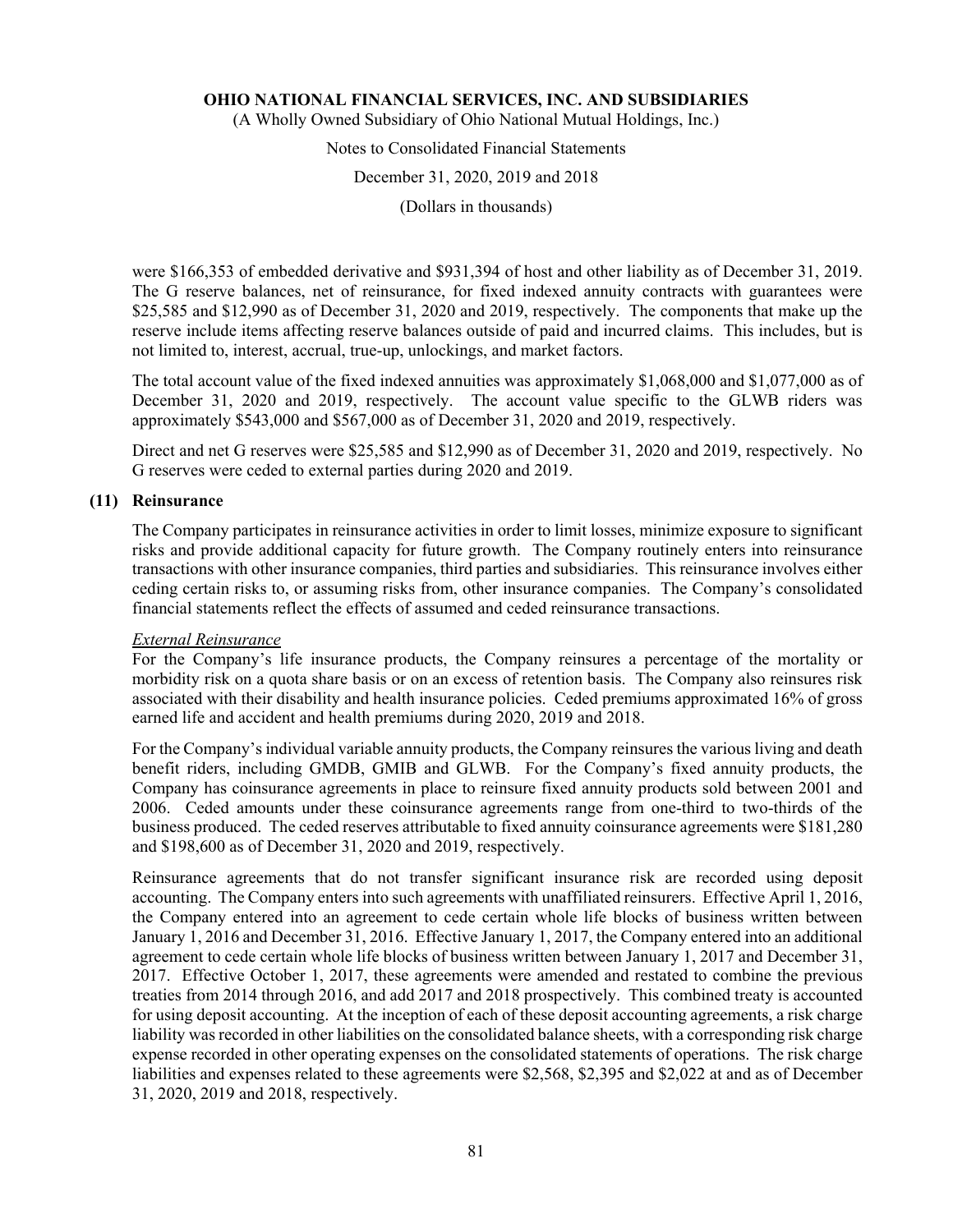(A Wholly Owned Subsidiary of Ohio National Mutual Holdings, Inc.)

### Notes to Consolidated Financial Statements

#### December 31, 2020, 2019 and 2018

(Dollars in thousands)

Effective December 31, 2018, the Company entered into an agreement to cede its quota share of the net liability on certain term life policies issued between June 4, 2007 through December 31, 2017, and in force as of the effective date. This treaty is accounted for using deposit accounting. The risk charge liabilities and expenses related to this agreement settle quarterly, beginning March 31, 2019. The risk charge expense related to this agreement was \$407 and \$435 at and as of December 31, 2020 and 2019, respectively.

Effective July 1, 2019, the Company entered into a reinsurance agreement to coinsure 100% of its retained inforce BOLI and SPDA blocks of business with a third party reinsurer licensed as an authorized reinsurer in the State of Ohio. As a result of this transaction, available-for-sale securities and cash of \$2,797,281 were transferred to the reinsurer, resulting in a realized gain of \$197,876 for the year ended December 31, 2019. This transaction resulted in a \$1,929,233 increase included in reinsurance recoverable on the consolidated balance sheets as of December 31, 2019. The BOLI block of business met the requirements for reinsurance accounting; however, because the SPDA block qualifies as investment contracts, the SPDA portion of the agreement did not meet the criteria for reinsurance accounting and was accounted for under deposit accounting. As a result, a reinsurance deposit asset of \$935,792 was recorded in the consolidated balance sheets at the inception of the treaty. The asset is carried at a net amortized value of \$825,369 and \$905,770 on the consolidated balance sheets as of December 31, 2020 and 2019, respectively.

### *Affiliate Reinsurance*

As it relates to reinsurance among affiliates, to mitigate the volatility of statutory surplus for ONLIC, ONLIC ceded variable annuity-related risks, living and death benefits to SYRE for the GMIB, GMDB, and GLWB riders. Effective April 1, 2019, ONLIC recaptured its direct business previously ceded to SYRE. ONLIC now cedes these variable annuity-related risks and certain additional guarantee risks, which were previously retained, to SUNR, which retrocedes GMIB and associated risks and riders to SYRE. Additionally, to consolidate the management of such living benefit risks, ONLIC assumes GMIB and associated riders issued by NSLAC, which are correspondingly retroceded to SYRE as discussed above. Effective January 2018, ONLIC ceded 100% of the fixed indexed annuities exchange program business and associated GLWB riders to SYRE. ONLIC assumes BOLI policies issued by ONLAC, but ceased reinsuring new policies in October 2016.

ONLAC writes a significant amount of term and universal life insurance that requires statutory reserves in excess of the Company's best estimate economic reserves (i.e. redundant reserves). To efficiently manage the statutory surplus impact to ONLAC and improve capacity to write new business, the Company established two affiliated Vermont captive insurers, MONT and KENW, and an Ohio captive, CMGO. ONLAC cedes certain term life policies and certain death benefit guarantee universal life policies to MONT. ONLAC cedes certain term life policies to KENW and CMGO. MONT, KENW and CMGO entered into external reinsurance agreements covering certain of the assumed blocks of business. Additionally, MONT, KENW and CMGO retrocede term life policies on a yearly renewable term basis to ONLIC, which ONLIC cedes to external reinsurers.

ONSV entered into a proportional quota share agreement with ONSP whereby the Company assumes 50% of the premiums and claims related to ONSP's participation in the Peruvian survival, disability and burial group insurance program. This agreement applies to premiums and claims incurred between January 1, 2015 and December 31, 2016. In July 2020, this agreement was terminated.

All of the affiliated reinsurance transactions eliminate in consolidation at the ONFS and ONMH levels.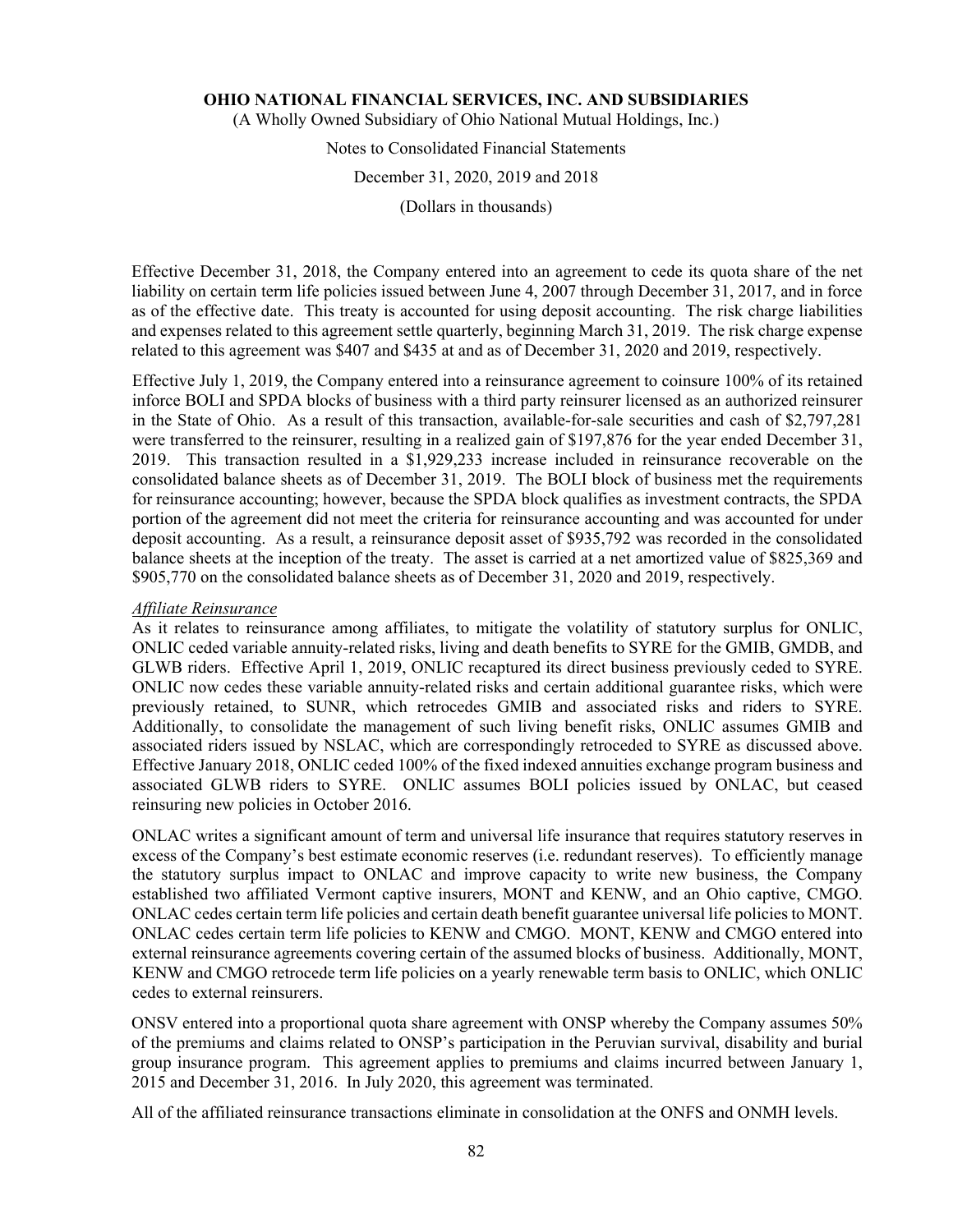(A Wholly Owned Subsidiary of Ohio National Mutual Holdings, Inc.)

Notes to Consolidated Financial Statements

December 31, 2020, 2019 and 2018

(Dollars in thousands)

The reconciliation of traditional life and accident and health total premiums to net premiums for the years ended December 31, were as follows:

|                                    | 2020            | 2019      | 2018      |
|------------------------------------|-----------------|-----------|-----------|
| Direct premiums                    | \$<br>1,090,125 | 1,083,857 | 1,050,888 |
| Reinsurance assumed - external     | 1,022           | 1,075     | 1,219     |
| Reinsurance assumed - intercompany | 251,113         | 257,514   | 238,704   |
| Reinsurance ceded - external       | (197, 421)      | (197,528) | (183,327) |
| Reinsurance ceded - intercompany   | (251, 113)      | (257,514) | (238,704) |
| Net premiums earned                | 893,726         | 887,404   | 868,780   |

As part of the affiliate reinsurance agreements, an affiliate of the Company may be required to hold assets in trust or secure a letter of credit for the benefit of another affiliate. As of December 31, 2020, assets held in trust and letters of credit between affiliates was \$1,037,744 and \$850,000, respectively. As of December 31, 2019, assets held in trust and letters of credit between affiliates was \$778,879 and \$705,000, respectively. See Note 13 for further information on the letters of credit.

### **(12) Long-Term Debt Obligations**

Long-term debt obligations outstanding were as follows as of December 31:

|                                  |    | 2020    | 2019    |
|----------------------------------|----|---------|---------|
| Surplus notes                    |    |         |         |
| 6.875% fixed rate due 2042       | S  | 247,616 | 247,504 |
| 5,000% fixed rate due 2031       |    | 4,059   | 4,019   |
| 5,800% fixed rate due 2027       |    | 5,911   | 5,897   |
| 8.500% fixed rate due 2026       |    | 49,829  | 49,798  |
| Senior notes                     |    |         |         |
| $6.625\%$ fixed rate due 2031    |    | 247,569 | 247,411 |
| 5.550\% fixed rate due 2030      |    | 420,926 |         |
| Term Loan                        |    |         |         |
| 3.96% variable rate due 2022     |    |         | 399,249 |
| Total long-term debt obligations | \$ | 975,910 | 953,878 |

#### *Surplus Notes*

In June 2012, ONLIC issued a \$250,000, 6.875% fixed rate surplus note due June 15, 2042. Interest on this surplus note is payable semi-annually on June 15 and December 15. ONLIC may redeem this surplus note at its option. This surplus note is unsecured and subordinated to all present and future indebtedness and policy claims of ONLIC.

In December 2011, ONLIC issued a \$4,500, 5.000% fixed rate surplus note to Security Mutual Life Insurance Company of New York ("SML"), as payment for the purchase of additional shares of NSLAC. This note matures on December 15, 2031. Interest on this surplus note is payable semi-annually on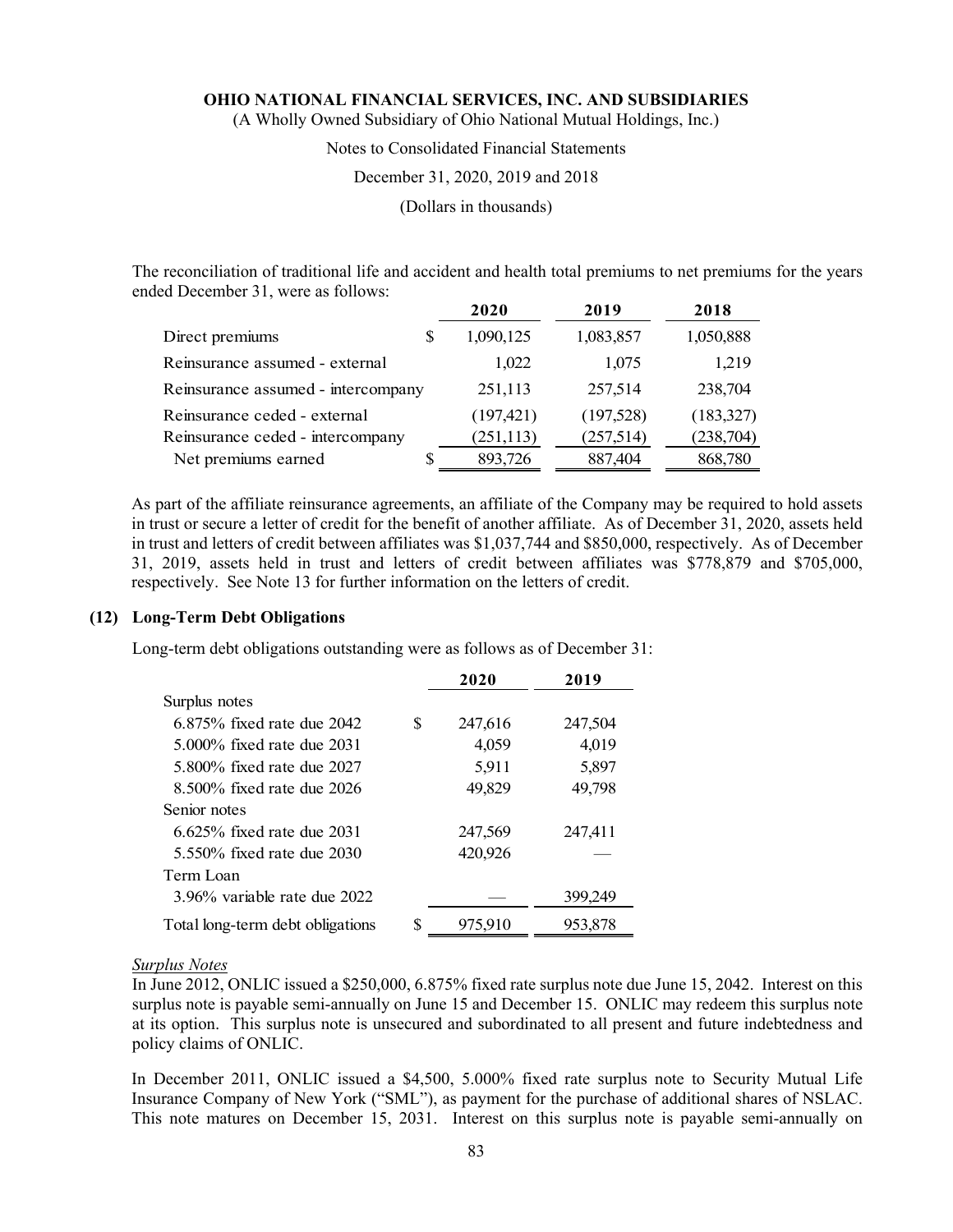(A Wholly Owned Subsidiary of Ohio National Mutual Holdings, Inc.)

# Notes to Consolidated Financial Statements

### December 31, 2020, 2019 and 2018

(Dollars in thousands)

December 15 and June 15. ONLIC may redeem this surplus note at its option. This surplus note is unsecured and subordinated to all present and future indebtedness and policy claims of ONLIC.

In April 2007, ONLIC issued a \$6,000, 5.800% fixed rate surplus note to SML, as payment for the purchase of a portion of the shares of NSLAC. This note matures on April 1, 2027. Interest on this surplus note is payable semi-annually on April 1 and October 1. ONLIC may redeem this surplus note at its option. This surplus note is unsecured and subordinated to all present and future indebtedness and policy claims of ONLIC.

In May 1996, ONLIC issued \$50,000, 8.500% fixed rate surplus note, due May 15, 2026. Interest on this surplus note is payable semi-annually on May 15 and November 15. ONLIC may redeem this surplus note at its option. This surplus note is unsecured and subordinated to all present and future indebtedness and policy claims of ONLIC.

The surplus notes have been issued in accordance with Section 3941.13 of the Ohio Revised Code. Interest payments, scheduled semi-annually, must be approved for payment by the Ohio Department of Insurance ("Department"). All issuance costs have been capitalized and are being amortized over the terms of the notes.

#### *Senior Notes*

In January 2020, the Company issued a \$425,000, 5.550% fixed rate senior note due January 24, 2030. Interest is payable semi-annually on January 24 and July 24. The Company may redeem this senior note at its option. The proceeds of this note were used to retire the term loan issued in 2019.

In April 2011, ONFS issued a \$250,000, 6.625% fixed rate senior note due May 1, 2031. Interest is payable semi-annually on May 1 and November 1. ONFS may redeem this senior note at its option.

In April 2010, ONFS issued a \$300,000, 6.375% fixed rate senior note due April 30, 2020. Interest is payable semi-annually on April 30 and October 30. ONFS may redeem this senior note at its option. During April 2019, ONFS redeemed this senior note. This included a make-whole payment to note holders of \$10,263 included in loss on debt retirement on the income statement.

The senior notes are obligations of ONFS and are not subject to Department approval for payments of principal or interest. Claims of the policyholders of ONLIC and ONLAC have priority over these senior notes if either company is unable to pay policyholder claims.

#### *Term Loan*

On April 5, 2019, the Company issued a \$400,000 term loan due April 5, 2022. Interest is payable quarterly based on a variable base rate or the London Inter-bank Offered Rate ("LIBOR") plus the applicable margin. The rate selected at December 31, 2019 was LIBOR. The average interest rate paid for the year ended December 31, 2019 was 3.96%. This loan was retired in January, 2020 with the issuance of the January 2020 senior note described above.

#### *Interest Expense*

Total interest expense, including amortization of debt discounts and issuance costs, on all obligations was \$62,250, \$58,571 and \$58,576 during the years ended December 31, 2020, 2019 and 2018, respectively. Total interest expense is included in investment expenses as a component of net investment income.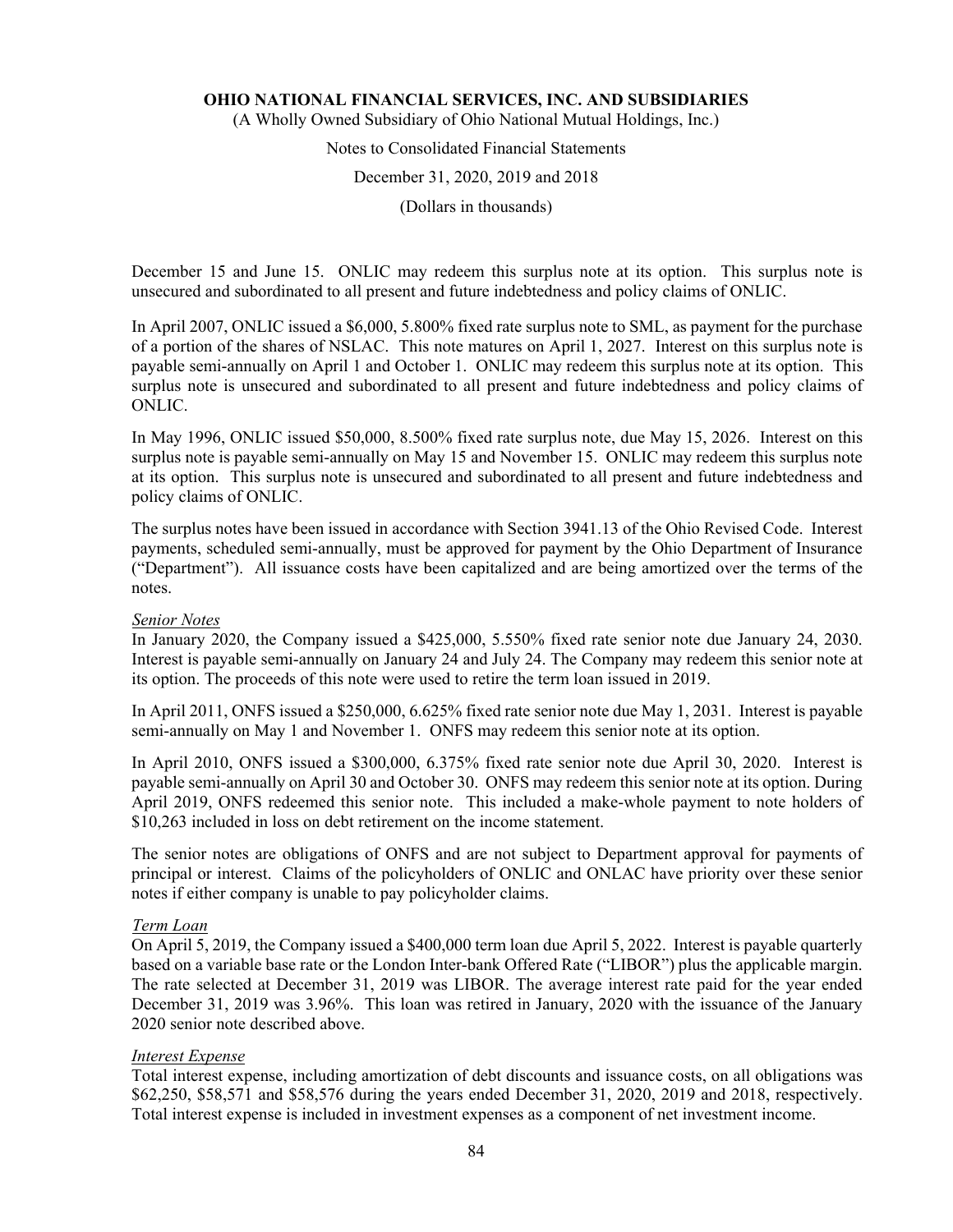(A Wholly Owned Subsidiary of Ohio National Mutual Holdings, Inc.)

### Notes to Consolidated Financial Statements

#### December 31, 2020, 2019 and 2018

(Dollars in thousands)

#### **(13) Bank Line of Credit**

In April 2016, the Company obtained a \$525,000 senior unsecured, syndicated credit facility. The credit facility was established for the purpose of issuing letters of credit and loans for general corporate purposes and matured in April 2021. In March 2017, the Company increased this credit facility by \$50,000 to \$575,000. On March 29, 2018, the Company increased this credit facility by \$325,000 to \$900,000. The credit facility now matures in March 2023.

The Company utilized \$440,000 and \$565,000 of this facility as of December 31, 2020 and 2019, respectively, to secure a letter of credit for SYRE, with SUNR as the beneficiary, in order to recognize reserve credit under statutory accounting principles.

The Company utilized \$110,000 of this facility as of December 31, 2020 and 2019 to secure a letter of credit for SYRE, with ONLIC as the beneficiary, in order to recognize reserve credit under statutory accounting principles. The Company borrowed \$75,000 against the facility in December 2017 for the benefit of SYRE, which is recorded in short-term borrowings in the consolidated balance sheet. The \$15,000 the Company borrowed to fund the 2014 intercompany sale transaction of ONSP to the Dutch holding company from ONSA was transferred to the new facility. During 2019, these borrowings were repaid.

On March 30, 2020, the Company entered into a \$200,000, 364-day letter of credit facility with a group of banks in order to finance and support the reserve requirements of SYRE, ONLIC and SUNR. ONLIC and SUNR are the only beneficiaries of the related letters of credit. In June 2020, the Company increased this facility by \$100,000 to \$300,000. The Company utilized \$300,000 of this facility as of December 31, 2020 to secure a letter of credit for SYRE, with SUNR as the beneficiary, in order to recognize reserve credit under statutory accounting principles.

On December 31, 2019, the Company entered into a \$50,000, 364-day letter of credit facility with two banks in order to finance and support the reserve requirements of SYRE, ONLIC and SUNR. ONLIC and SUNR are the only beneficiaries of the related letters of credit. The Company utilized \$30,000 of this facility as of December 31, 2019 to secure a letter of credit for SYRE, with SUNR as the beneficiary, in order to recognize reserve credit under statutory accounting principles. On December 28, 2020, this facility was renewed for ninety days and matures on March 29, 2021. This facility was not utilized as of December 31, 2020.

Total interest and fees paid on these credit facilities were \$18,275, \$14,429 and \$11,565 in 2020, 2019 and 2018, respectively.

### **(14) Income Taxes**

The provision for income taxes is as follows:

|                            | 2020    | 2019     | 2018    |  |
|----------------------------|---------|----------|---------|--|
| Current (benefit) expense  | (2,599) | 991      | (896)   |  |
| Deferred expense (benefit) | 189     | (32,139) | (7,824) |  |
| Provision for income taxes | (2.410) | (31,148) | (8.720  |  |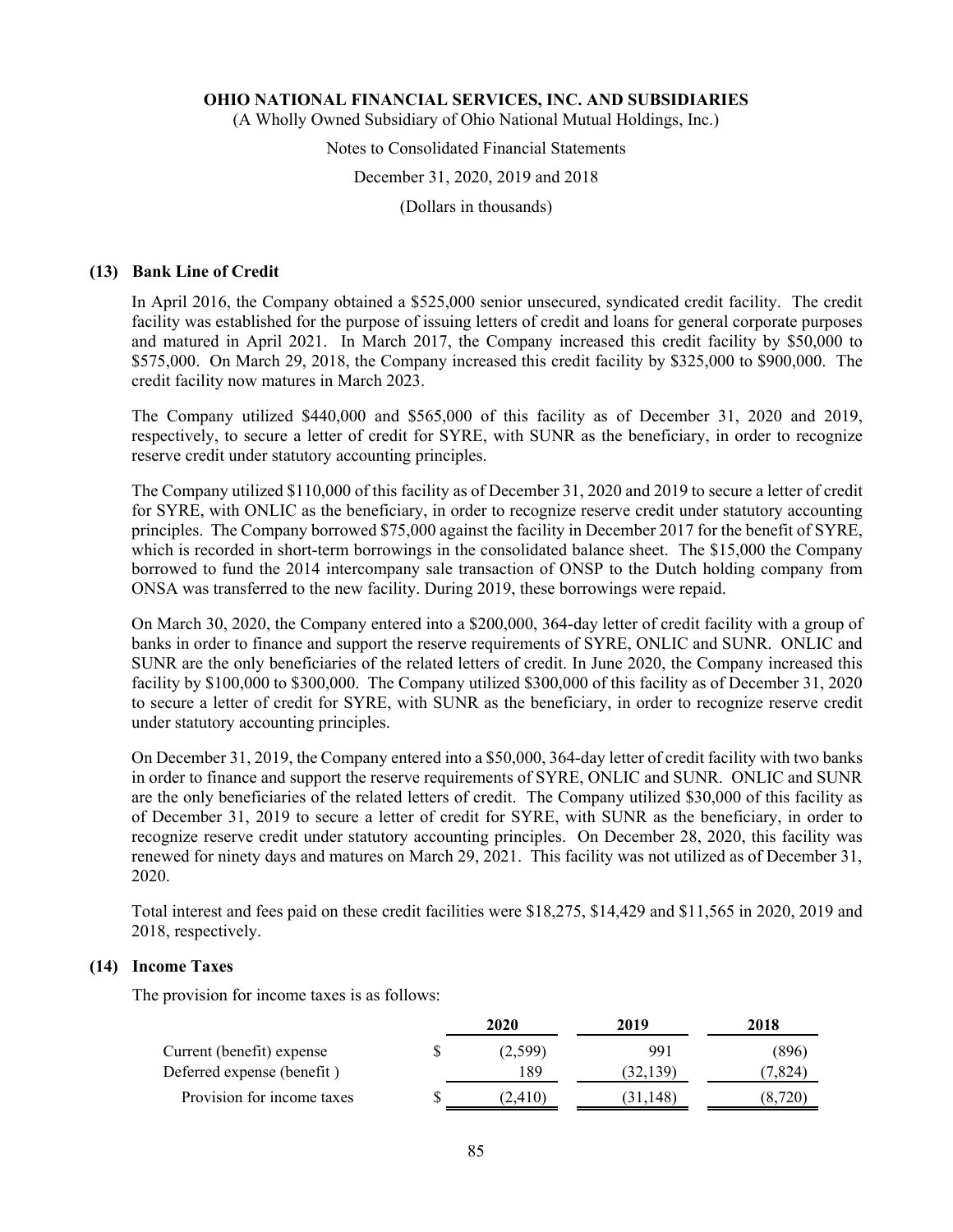(A Wholly Owned Subsidiary of Ohio National Mutual Holdings, Inc.)

### Notes to Consolidated Financial Statements

#### December 31, 2020, 2019 and 2018

(Dollars in thousands)

The following table is the reconciliation of the provision for income taxes based on enacted U.S. federal income tax rates to the provision for income taxes reported in the consolidated financial statements for the years ended December 31:

|                                                 |    | 2020      | 2019      | 2018      |
|-------------------------------------------------|----|-----------|-----------|-----------|
| Pre-tax income times U.S. enacted tax rate      | J) | (398)     | (18, 536) | 11,298    |
| Tax-preferred investment income                 |    | (10, 379) | (12,359)  | (22, 579) |
| Foreign subsidiaries statutory tax differential |    | (2,087)   | (2,531)   | (590)     |
| Deemed income from foreign operations           |    | 6,435     |           | (3,314)   |
| U.S. Tax reform rate change - Non-equity        |    |           |           | 4,137     |
| Prior Period Adjustments                        |    | 5,850     |           |           |
| Tax contingencies                               |    | (1,933)   | (298)     | 126       |
| Other, net                                      |    | 102       | 2,576     | 2,202     |
| Provision for income taxes                      |    | (2,410)   | (31, 148) | (8,720)   |
| Effective tax rate                              |    | 127.2%    | 35.3%     | $-16.2\%$ |

The Company files income tax returns in the U.S. federal jurisdiction, foreign countries and various state jurisdictions.

The largest component of tax-preferred investment income in the rate reconciliation above is the Dividends Received Deduction ("SA DRD") on separate account assets held in connection with variable annuity and life contracts. For 2020, 2019 and 2018 tax returns, the Company recognized an income tax benefit of \$5,176, \$8,145 and \$9,754, respectively.

As of December 31, 2020, the Company had \$126 of uncertain tax positions related to the SA DRD company share percentages. As of December 31, 2019, the Company had \$2,059 of uncertain tax positions related to the SA DRD company share percentages. The \$1,933 change in uncertain tax positions is included in the above rate reconciliation.

The Company has made the decision to permanently re-invest the foreign subsidiaries' earnings, thus local foreign country tax rules and tax rates govern the reporting of taxes rather than the U.S. tax rules and tax rate. In 2014, the Chilean government passed legislation increasing the enacted tax rate each year and is currently 27% in 2018 and thereafter. The impact of this legislation is reflected in the rate reconciliation table above.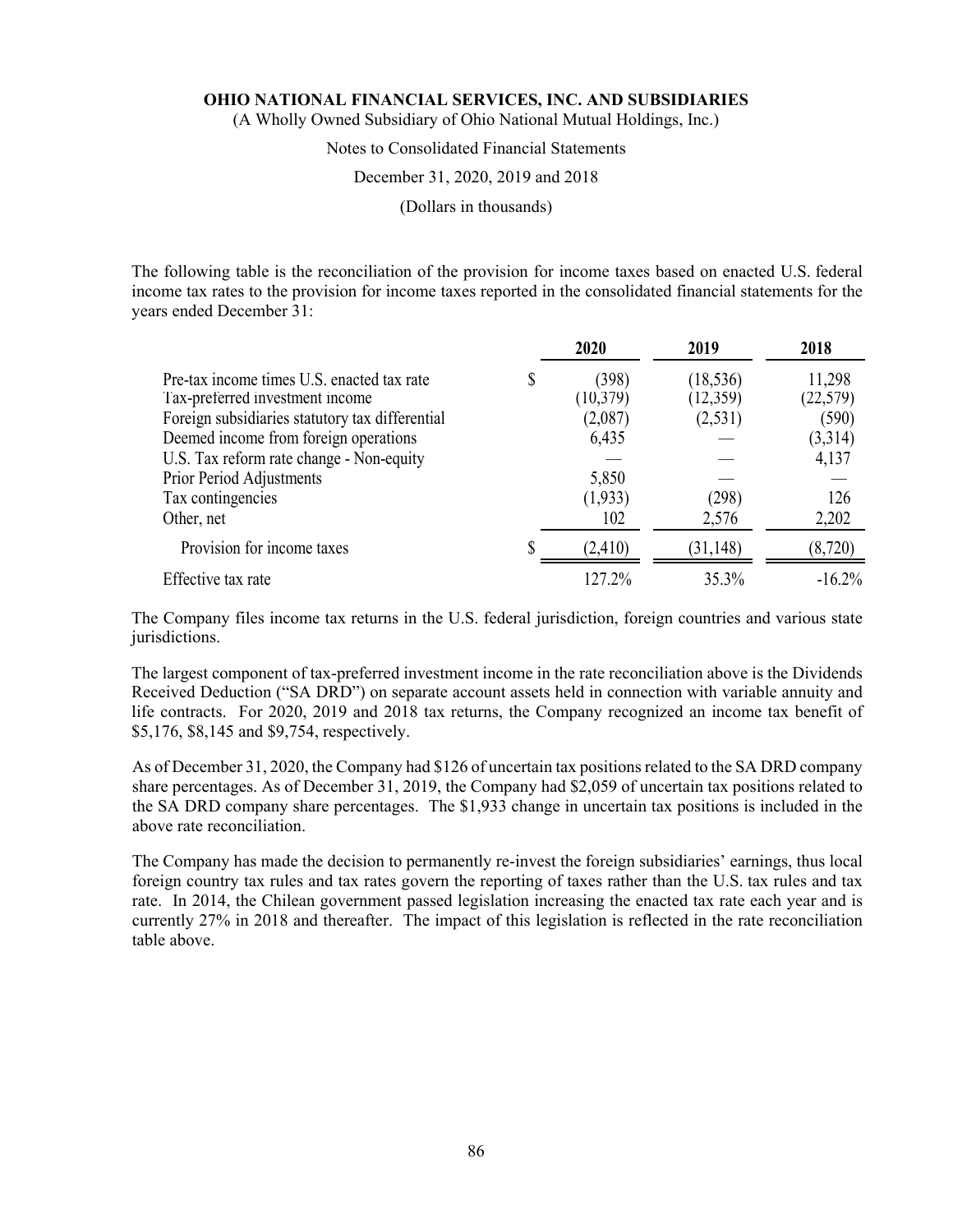(A Wholly Owned Subsidiary of Ohio National Mutual Holdings, Inc.)

### Notes to Consolidated Financial Statements

#### December 31, 2020, 2019 and 2018

(Dollars in thousands)

The tax effects of temporary differences between the financial statement carrying amounts and the tax basis of assets and liabilities that give rise to significant components of the net deferred tax liability relate to the following as of December 31:

|                                             |    | 2020      | 2019      |
|---------------------------------------------|----|-----------|-----------|
| Deferred tax assets:                        |    |           |           |
| Pension and benefit obligations             | \$ | 24,218    | 21,023    |
| Future policy benefits                      |    | 1,426,998 | 1,533,501 |
| Derivatives                                 |    | 34,908    | 31,860    |
| Net operating loss carryforwards            |    | 189,985   | 142,565   |
| Tax credits                                 |    | 47,483    | 39,750    |
| Fixed asset capitalization and depreciation |    | 49,016    | 33,585    |
| Section $481(a)$ adjustment                 |    | 7,211     | 5,338     |
| Other                                       |    | 15,203    | 2,544     |
| Total gross deferred tax assets             |    | 1,795,022 | 1,810,166 |
| Valuation allowance on deferred tax assets  |    |           |           |
| Net deferred tax assets                     |    | 1,795,022 | 1,810,166 |
| Deferred tax liabilities:                   |    |           |           |
| Investments                                 |    | 196,883   | 118,924   |
| Deferred policy acquisition costs           |    | 216,322   | 248,331   |
| Reinsurance recoverable                     |    | 1,574,194 | 1,583,632 |
| Other                                       |    | 14,056    | 8,395     |
| Total gross deferred tax liabilities        |    | 2,001,455 | 1,959,282 |
| Net deferred tax liability                  | S  | 206,433   | 149,116   |

In assessing the realizability of deferred tax assets, the Company considers whether it is more likely than not that some portion or all of the deferred tax assets will be realized. The ultimate realization of deferred tax assets is dependent upon the generation of future taxable income during periods in which those temporary differences become deductible. The Company considers the scheduled reversal of deferred tax liabilities, projected future income, and prudent and feasible tax planning strategies in making this assessment. Based upon the level of historical taxable income, projections for future income over the periods in which the deferred tax assets are deductible and available tax planning strategies, the Company believes it is more likely than not that it will realize the benefits of these deductible differences.

As of December 31, 2020, the Company has non-life net operating loss carryforwards of \$406,091 expiring in years 2030 through 2037. As of December 31, 2019, the Company had non-life net operating loss carryforwards of \$475,668 expiring in years 2028 through 2037. As of December 31, 2020, the Company has life net operating loss carryforward of \$23,056 carried forward indefinitely. As of December 31, 2020, SYRE has a net operating loss of \$475,540, of which \$35,532 expires in 2036 and the remaining portion can be carried forward indefinitely and used only to offset future taxable income of SYRE. As of December 31, 2019, SYRE had a net operating loss of \$188,967 expiring in 2033, to be carried forward and used only to offset future taxable income of SYRE. All loss carryforwards are expected to be fully utilized before expiring.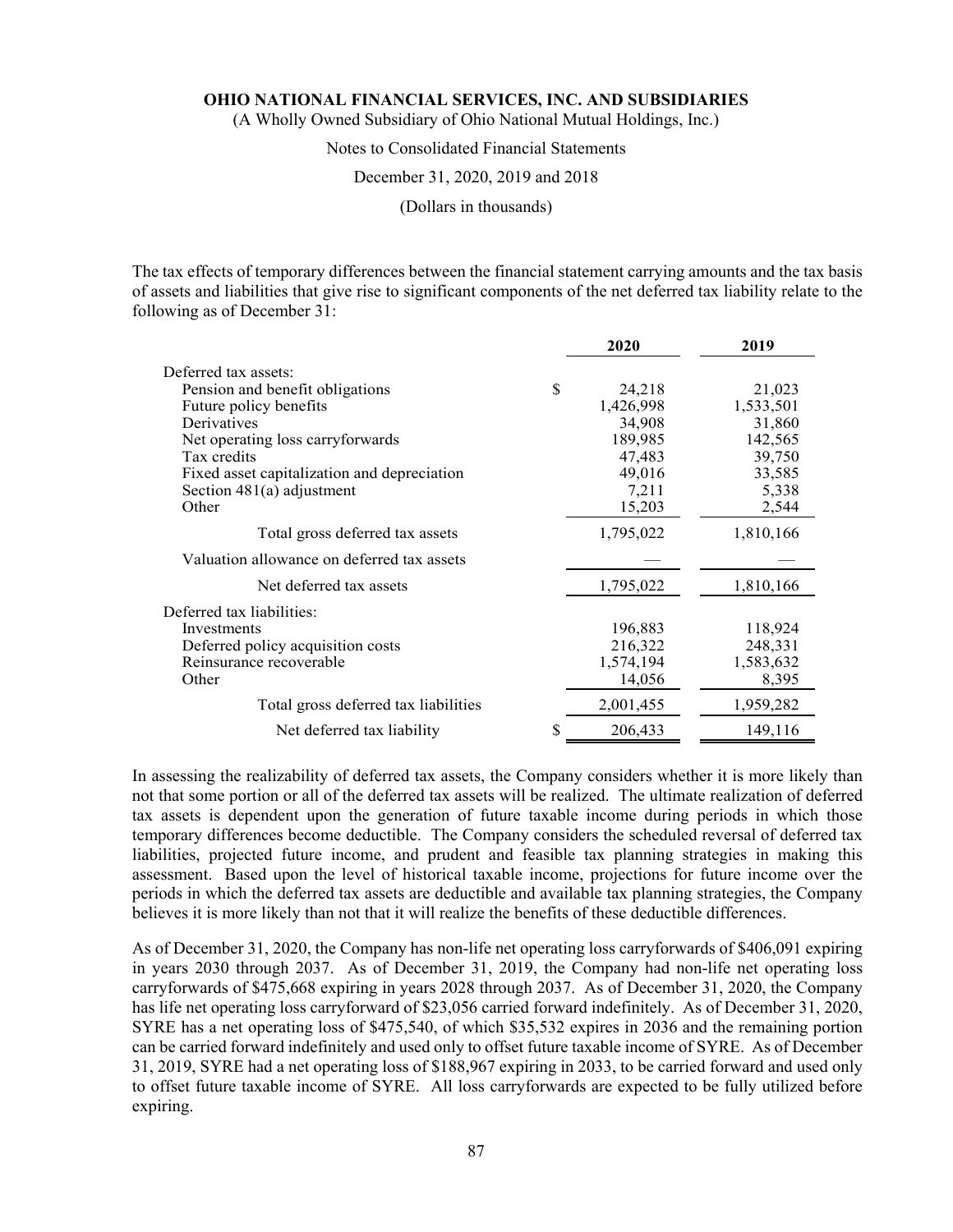(A Wholly Owned Subsidiary of Ohio National Mutual Holdings, Inc.)

Notes to Consolidated Financial Statements

December 31, 2020, 2019 and 2018

(Dollars in thousands)

As of December 31, 2020 and 2019, the Company had no federal valuation allowances recorded. As of December 31, 2020 and 2019, the Company had no net capital loss carryforwards. As of December 31, 2020, the Company has a non-life charitable contribution carryforward of \$1,456 expiring in 2025. As of December 31, 2020, the Company has tax credit carryforwards of \$47,483 expiring in years 2020 through 2036. As of December 31, 2019, the Company had tax credit carryforwards of \$39,750 expiring in years 2023 through 2038.

### **(15) Pensions and Other Post-Retirement Benefits**

### *a) Home Office Pension Plan*

The Company sponsors a funded qualified pension plan covering all home office employees hired prior to January 1, 1998. This plan was amended effective December 31, 2019, to freeze the accrual of future benefits. The impact of the curtailment is included below. This plan includes participants who are employees of the Company and devote substantially all of their time to service for the Company. Retirement benefits are based on years of service and the highest average earnings in five of the last ten years.

The Company also sponsors unfunded pension plans covering certain home office employees where benefits exceed Code 401(a)(17) and Code 415 limits.

The Company also has other deferred compensation and supplementary plans. One of the supplementary plans was also amended effective December 31, 2019, to freeze the accrual of future benefits. The impact of the curtailment is included below.

The measurement dates were December 31, 2020 and 2019.

### *b) Home Office Post-Retirement Benefit Plans*

The Company currently offers eligible retirees the opportunity to participate in a post-retirement health and group life plan. This plan was amended effective July 1, 2013, to provide participants younger than age 65, a fixed portion of the health insurance contract premium and for participants age 65 and older, a fixed dollar amount, which the participant must use to independently purchase their own insurance. Previously, this plan provided all participants a fixed portion of the health insurance contract premium. The portion the Company pays is periodically increased and is a function of participant service. Only home office employees hired prior to January 1, 1998 may become eligible for these benefits provided that the employee meets the retirement age and years of service requirements.

This plan includes participants who are employees of the Company and devote substantially all of their time to service for the Company.

The post-retirement health plan does not provide benefits which are actuarially equivalent to Medicare Part D benefits. Therefore, the Company does not receive the associated federal Medicare subsidy.

The measurement dates were December 31, 2020 and 2019.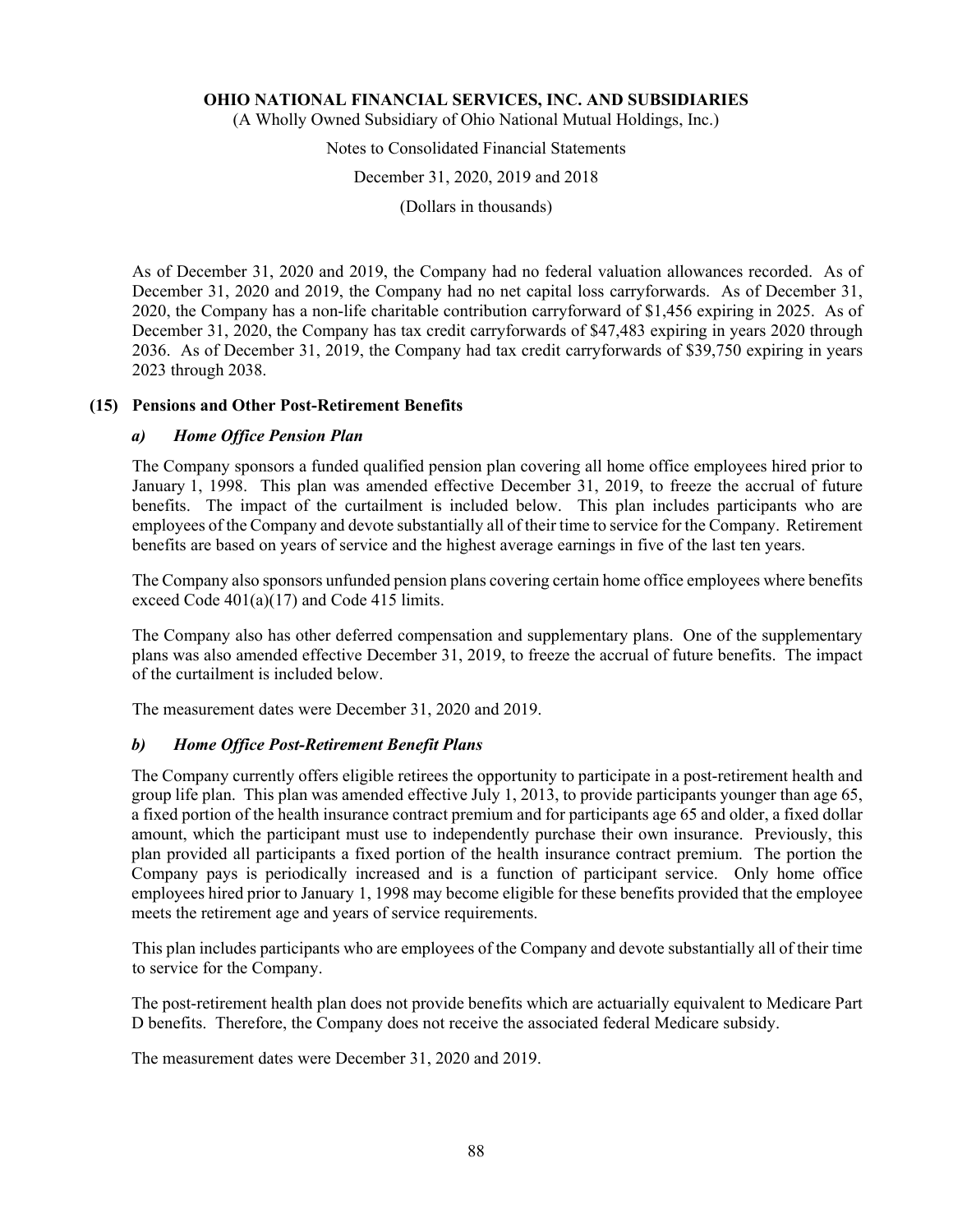(A Wholly Owned Subsidiary of Ohio National Mutual Holdings, Inc.)

### Notes to Consolidated Financial Statements

#### December 31, 2020, 2019 and 2018

(Dollars in thousands)

#### *c) General Agents' Pension Plan*

The Company sponsors an unfunded, nonqualified defined benefit pension plan covering its general agents hired prior to January 1, 2005. This plan provides benefits based on years of service and average compensation during the final five and ten years of service.

The measurement dates were December 31, 2020 and 2019.

### *d) Agents' Post-Retirement Benefits Plans*

The Company sponsors a post-retirement health and group life plan. Only agents with contracts effective prior to January 1, 1998 who meet the retirement age and service requirements are eligible for these benefits. The health and group life plans are contributory, with retirees contributing approximately 50% of premium for coverage. As with all plan participants, the Company reserves the right to change the retiree premium contribution at renewal.

The post-retirement health plan does not provide benefits which are actuarially equivalent to Medicare Part D benefits. Therefore, the Company does not receive the associated federal Medicare subsidy.

The measurement dates were December 31, 2020 and 2019.

#### *e) Obligations and Funded Status*

Information regarding the funded status of the pension plans as a whole and other benefit plans as a whole as of December 31 is as follows:

|                                         |    | <b>Pension benefits</b> |           | <b>Other benefits</b> |          |  |
|-----------------------------------------|----|-------------------------|-----------|-----------------------|----------|--|
|                                         |    | 2020                    | 2019      | 2020                  | 2019     |  |
| Change in projected benefit obligation: |    |                         |           |                       |          |  |
| Projected benefit obligation at         |    |                         |           |                       |          |  |
| beginning of year                       | S. | 95,607                  | 94,331    | 7,558                 | 6,306    |  |
| Service cost                            |    | 659                     | 2,121     | 37                    | 25       |  |
| Interest cost                           |    | 3,278                   | 4,711     | 263                   | 280      |  |
| Actuarial loss (gain)                   |    | 14,054                  | 24,333    | 3,804                 | 1,404    |  |
| Benefits paid*                          |    | (605)                   | (5,561)   | (777)                 | (457)    |  |
| Settlement/curtailment                  |    | (7, 452)                | (24, 328) |                       |          |  |
| Projected benefit obligation at         |    |                         |           |                       |          |  |
| end of year                             | S  | 105,541                 | 95,607    | 10,885                | 7,558    |  |
| Accumulated benefit obligation          | S  | 101,887                 | 93,092    |                       |          |  |
| Change in plan assets:                  |    |                         |           |                       |          |  |
| Fair value of plan assets at            |    |                         |           |                       |          |  |
| beginning of year                       | \$ | 56,609                  | 50,703    |                       |          |  |
| Plan sponsor contribution               |    | 10,000                  |           |                       |          |  |
| Actual return on plan assets            |    | 10,065                  | 10,365    |                       |          |  |
| Benefits and expenses paid              |    | (5,746)                 | (4, 459)  |                       |          |  |
| Fair value of plan assets at            |    |                         |           |                       |          |  |
| end of year                             | \$ | 70,928                  | 56,609    |                       |          |  |
| Funded status**                         | S  | (34, 613)               | (38,998)  | (10, 885)             | (7, 558) |  |

\* Benefits paid include amounts paid from both funded and unfunded benefit plans.

\*\* Funded status is recorded in other liabilities in the consolidated balance sheets.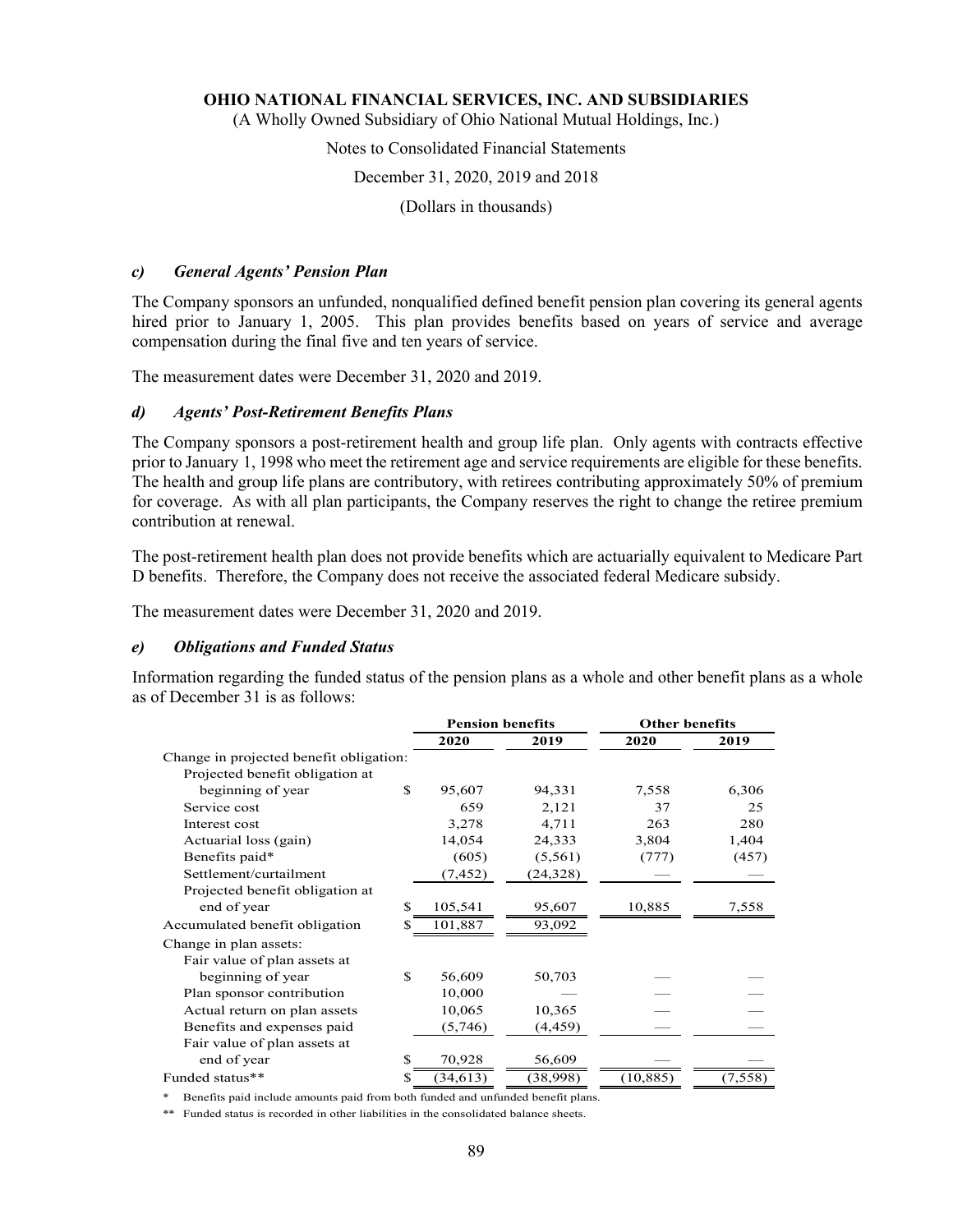(A Wholly Owned Subsidiary of Ohio National Mutual Holdings, Inc.)

### Notes to Consolidated Financial Statements

December 31, 2020, 2019 and 2018

(Dollars in thousands)

The following tables show the funded status of the pension plans as of December 31:

|                                                                                    |        | <b>Funded</b><br><b>Oualified</b><br><b>Pension Plan</b> | Unfunded<br><b>Pension Plan</b> | <b>Total</b>                 |         |
|------------------------------------------------------------------------------------|--------|----------------------------------------------------------|---------------------------------|------------------------------|---------|
| 2020<br>Projected benefit obligation<br>Fair value of plan assets                  | \$.    | 76,226<br>70,928                                         | 29,315                          | 105,541<br>70,928            |         |
| Funded status                                                                      | \$     | (5,298)                                                  | (29,315)                        | (34, 613)                    |         |
| 2019<br>Projected benefit obligation<br>Fair value of plan assets<br>Funded status | S<br>S | 70,897<br>56,609<br>(14, 288)                            | 24,710<br>(24, 710)             | 95,607<br>56,609<br>(38,998) |         |
|                                                                                    |        |                                                          | <b>Pension benefits</b>         | <b>Other benefits</b>        |         |
|                                                                                    |        | 2020                                                     | 2019                            | 2020                         | 2019    |
| Amounts recognized in the<br>balance sheet consist of:<br>Other liabilities        | S      | (34, 613)                                                | (38,998)                        | (10, 885)                    | (7,558) |

Amounts recognized in other comprehensive income (loss) arising during the period consist of the following:

|                                                                  |       | <b>Pension benefits</b> |                         |        | <b>Other benefits</b> |                       |  |
|------------------------------------------------------------------|-------|-------------------------|-------------------------|--------|-----------------------|-----------------------|--|
|                                                                  | 2020  | 2019                    | 2018                    | 2020   | 2019                  | 2018                  |  |
| Net actuarial loss (gain)                                        | 8,155 | 17,535                  | (7,237)                 | 3.803  | 1.404                 | 565                   |  |
|                                                                  |       |                         | <b>Pension benefits</b> |        |                       | <b>Other benefits</b> |  |
|                                                                  |       |                         | 2020                    | 2019   | 2020                  | 2019                  |  |
| Amounts recognized in accumulated<br>other comprehensive income: |       |                         |                         |        |                       |                       |  |
| Net actuarial loss                                               |       | S                       | 32,335                  | 28,691 | 6,075                 | 2,588                 |  |
| Total                                                            |       | S                       | 32,335                  | 28,691 | 6,075                 | 2,588                 |  |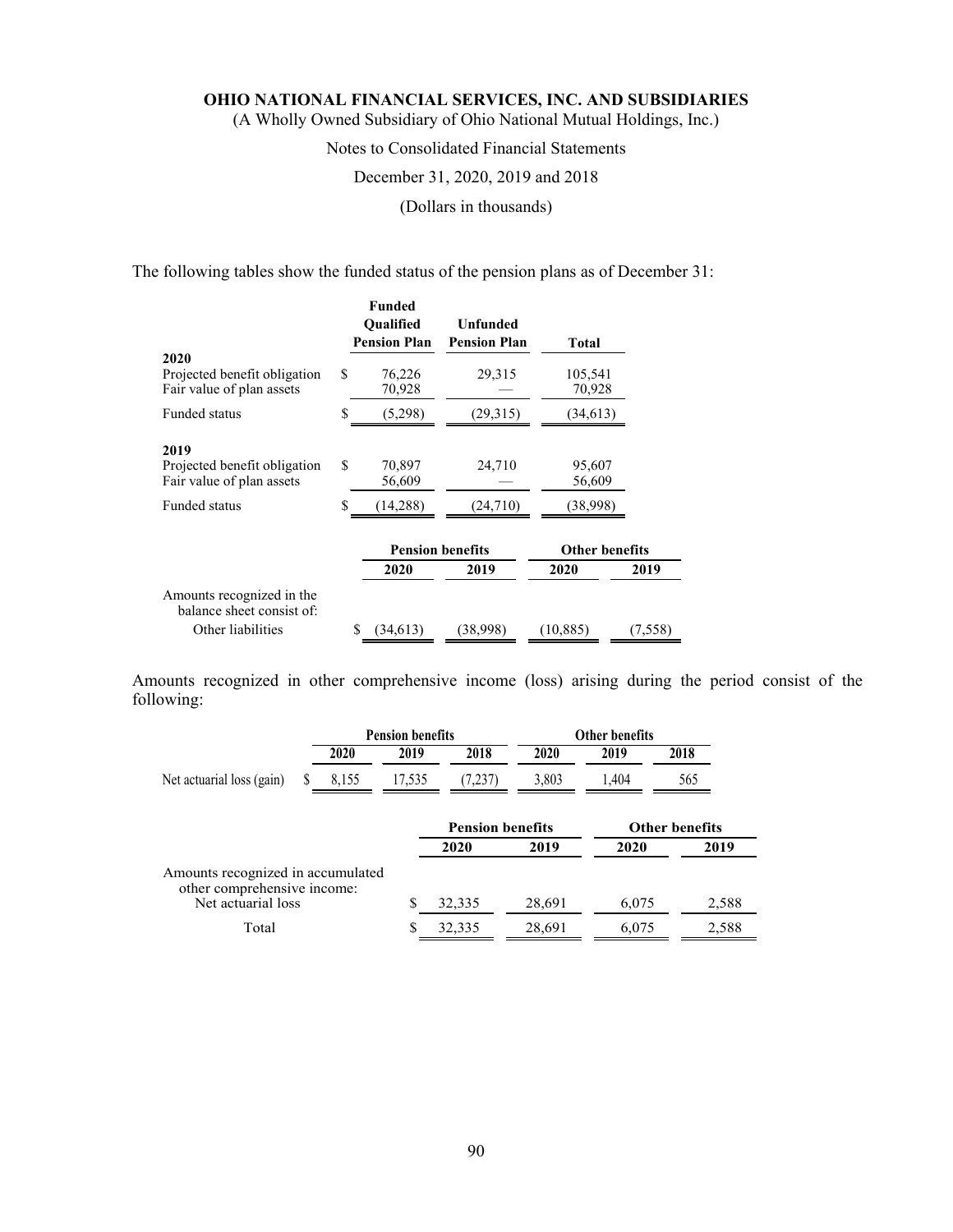(A Wholly Owned Subsidiary of Ohio National Mutual Holdings, Inc.)

### Notes to Consolidated Financial Statements

### December 31, 2020, 2019 and 2018

### (Dollars in thousands)

|                                             |    |             | <b>Pension benefits</b> |             |
|---------------------------------------------|----|-------------|-------------------------|-------------|
|                                             |    | 2020        | 2019                    | 2018        |
| Components of net periodic<br>benefit cost: |    |             |                         |             |
| Service cost                                | \$ | 659         | 2,121                   | 3,107       |
| Interest cost                               |    | 3,278       | 4,711                   | 4,859       |
| Expected return on plan assets              |    | (4,167)     | (3, 568)                | (4, 726)    |
| Amortization of net loss/(gain)             |    | 2,727       | 3,194                   | 4,158       |
| Settlement/curtailment                      |    | 1,784       | 60                      | 2,596       |
| Net periodic benefit cost                   | S  | 4,281       | 6,518                   | 9,994       |
|                                             |    |             | <b>Other benefits</b>   |             |
|                                             |    | <b>2020</b> | <b>2010</b>             | <b>2010</b> |

|   | 2020 | 2019  | 2018           |
|---|------|-------|----------------|
|   |      |       |                |
|   |      |       |                |
| S | 37   | 25    | 43             |
|   | 263  | 280   | 261            |
|   |      |       |                |
|   |      | (127) | <sup>128</sup> |
|   | 315  | 95    | 29             |
| S | 615  | 273   | 205            |
|   |      |       |                |

Information for defined benefit pension plans with an accumulated benefit obligation in excess of fair value of plan assets as of December 31:

|                                | <b>Pension benefits</b> |        |  |
|--------------------------------|-------------------------|--------|--|
|                                | 2020                    | 2019   |  |
| Projected benefit obligation   | 105,541                 | 95,607 |  |
| Accumulated benefit obligation | 101,886                 | 93,092 |  |
| Fair value of plan assets      | 70,928                  | 56,609 |  |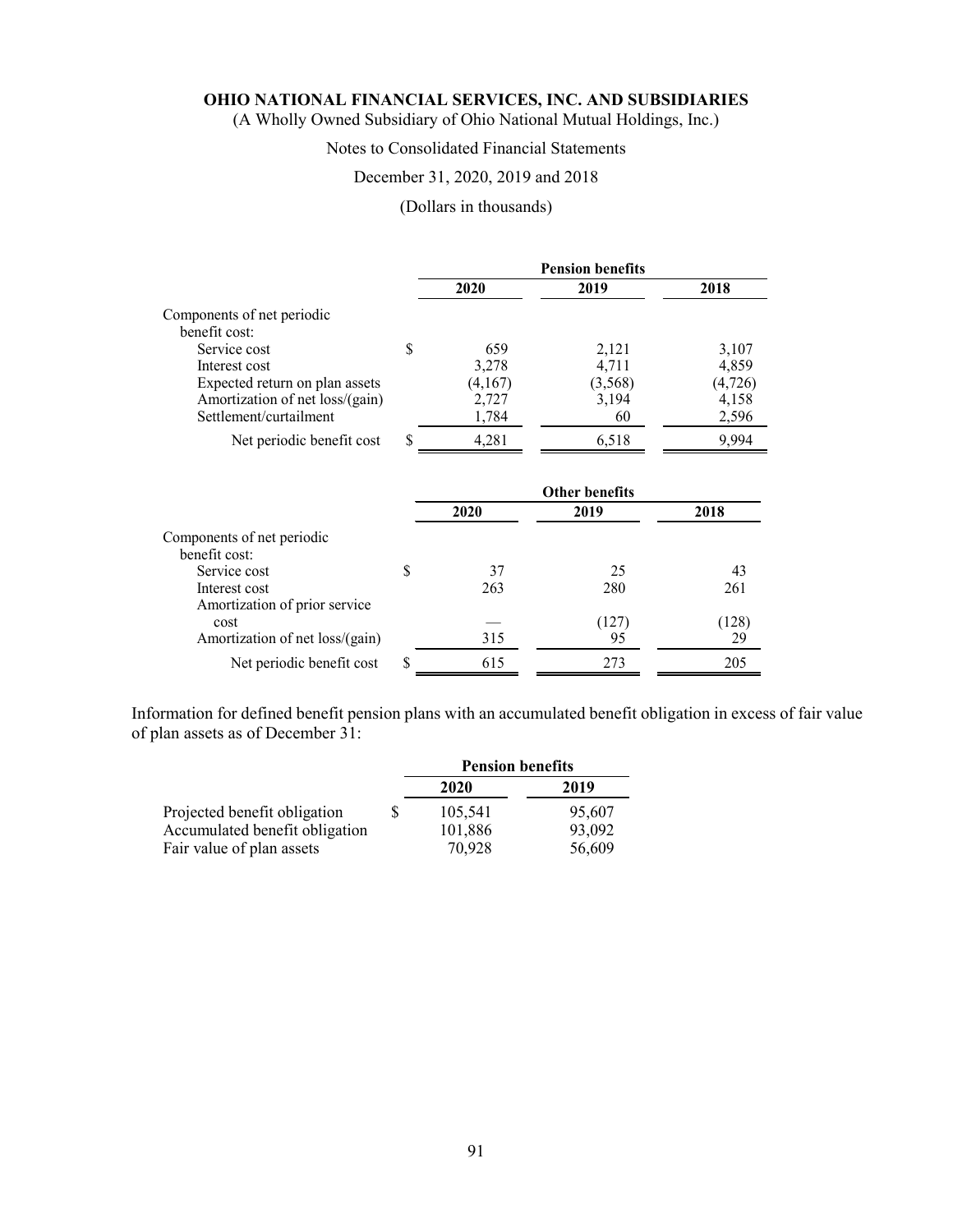(A Wholly Owned Subsidiary of Ohio National Mutual Holdings, Inc.)

### Notes to Consolidated Financial Statements

### December 31, 2020, 2019 and 2018

#### (Dollars in thousands)

### *f) Assumptions*

|                                                | <b>Pension benefits</b> |          | <b>Other benefits</b> |          |
|------------------------------------------------|-------------------------|----------|-----------------------|----------|
|                                                | 2020                    | 2019     | 2020                  | 2019     |
| Weighted average assumptions used to determine |                         |          |                       |          |
| net periodic benefit cost at January 1:        |                         |          |                       |          |
| Discount rate                                  | $3.61\%$                | 4.80%    | 3.49%                 | 4.74%    |
| Expected long-term return on plan assets       | 7.50%                   | 7.50%    |                       |          |
| Rate of compensation increase                  | $3.56\%$                | 4.19%    | 4.25%                 | 4.25%    |
| Health care cost trend rate assumed for        |                         |          |                       |          |
| next year:                                     |                         |          |                       |          |
| Before 65                                      |                         |          | 8.70%                 | $6.90\%$ |
| Age 65 and older                               |                         |          | $0.60\%$              | $0.70\%$ |
| Rate to which the health cost trend            |                         |          |                       |          |
| rate is assumed to decline (the ultimate       |                         |          |                       |          |
| trend rate):                                   |                         |          |                       |          |
| Before 65                                      |                         |          | 8.60%                 | $6.80\%$ |
| Age 65 and older                               |                         |          | $0.50\%$              | $0.60\%$ |
| Year that the rate reaches the ultimate        |                         |          |                       |          |
| trend rate                                     |                         |          | 2024                  | 2023     |
| Weighted average assumptions used to determine |                         |          |                       |          |
| benefit obligations at December 31:            |                         |          |                       |          |
| Discount rate                                  | 2.70%                   | $3.61\%$ | 2.53%                 | 3.49%    |
| Rate of compensation increase                  | 3.56%                   | 4.10%    | 4.25%                 | 4.25%    |

Assumed health care cost trend rates have a significant effect on the amounts reported for the health care plans. A one percentage point change in assumed health care cost trend rates would have the following effects:

|                                                         | 1 Percentage<br>point increase | 1 Percentage<br>point decrease |
|---------------------------------------------------------|--------------------------------|--------------------------------|
| Effect on total of 2020 service cost and interest cost  | 26                             | (19)                           |
| Effect on 2020 other post-retirement benefit obligation | 735                            | (657)                          |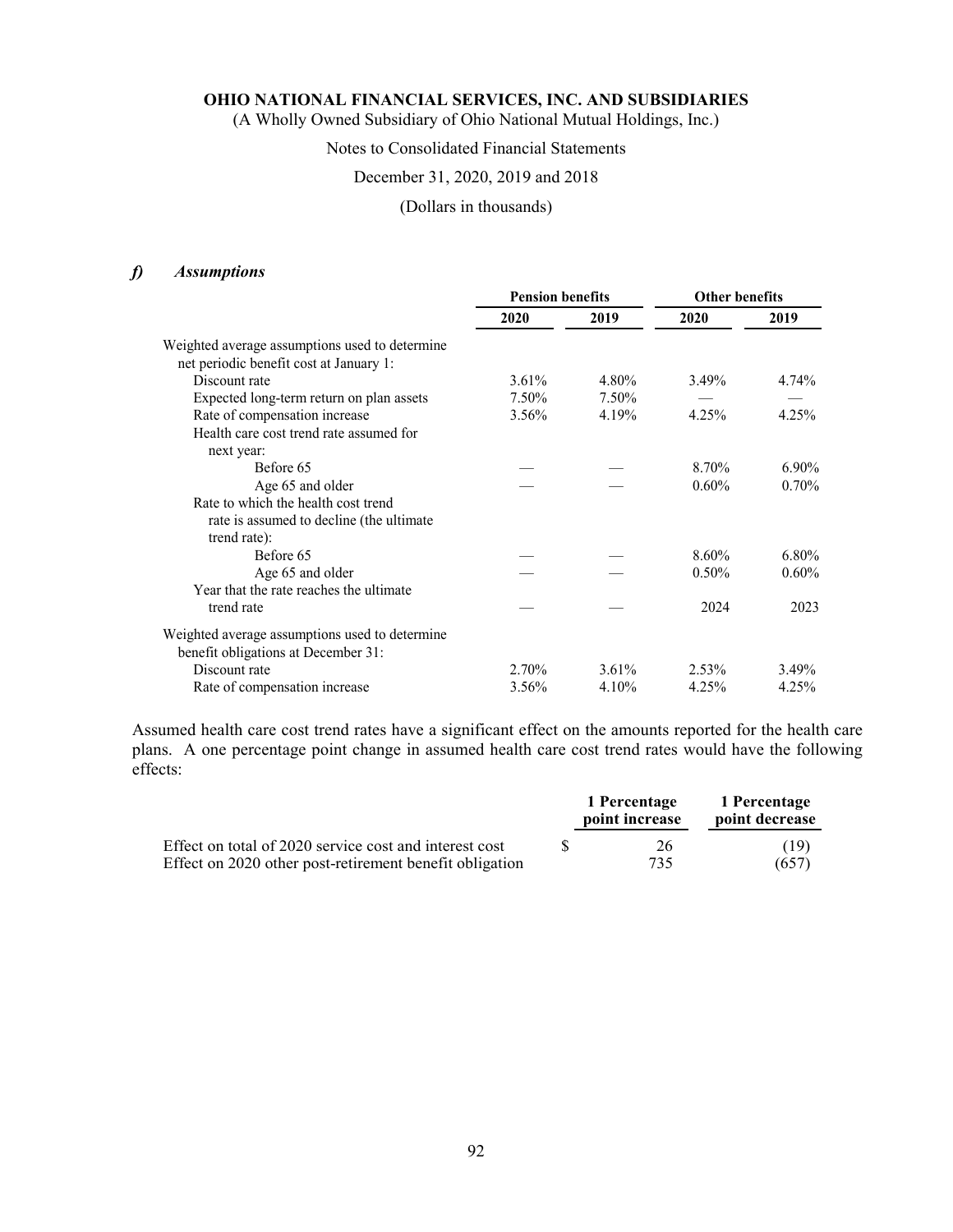(A Wholly Owned Subsidiary of Ohio National Mutual Holdings, Inc.)

Notes to Consolidated Financial Statements

December 31, 2020, 2019 and 2018

(Dollars in thousands)

#### *g) Plan Assets*

The following table presents the hierarchy of the Company's pension plan assets at fair value as of December 31:

|              |   | Level 1 | Level 2 | Level 3 | <b>Total</b> |
|--------------|---|---------|---------|---------|--------------|
| 2020         |   |         |         |         |              |
| Bond funds   | S | 20,219  |         |         | 20,219       |
| Equity funds |   | 50,709  |         |         | 50,709       |
| Total assets | S | 70,928  |         |         | 70,928       |
|              |   |         |         |         |              |
| 2019         |   |         |         |         |              |
| Bond funds   | S | 19,152  |         |         | 19,152       |
| Equity funds |   | 37,457  |         |         | 37,457       |
| Total assets | S | 56,609  |         |         | 56,609       |

The Company categorizes pension benefit plan assets consistent with the Fair Value Hierarchy described in Note 6.

The Company's other post-retirement benefit plans were unfunded at December 31, 2020 and 2019.

The assets of the Company's defined benefit pension plan ("the Plan") are invested in group variable annuity contracts with ONLIC offering specific investment choices from various asset classes providing diverse and professionally managed options. As of December 31, 2020 and 2019, \$50,228 and \$35,245, respectively, of the Plan assets are funds that are affiliated with the Company. The assets are invested in a mix of equity securities, debt securities and real estate securities in allocations as determined from time to time by the Pension Plan Committee. The target allocations are designed to balance the Plan's short-term liquidity needs and its long-term liabilities. The target allocations are currently 70% equity securities and 30% debt securities.

For diversification and risk control purposes, where applicable, each asset class is further divided into sub classes such as large cap, mid cap and small cap and growth, core and value for equity securities and U.S. domestic, global and high yield for debt securities. To the extent possible, each sub asset class utilizes multiple fund choices, and no single fund contains more than 25% of Plan assets (exclusive of any shortterm increases in assets due to any Plan funding). The Plan performance is measured by a weighted benchmark consisting of equity and debt benchmarks in weights determined by the Plan committee.

The overall expected long-term rate of return on assets is determined by a weighted average return of fixed income and equity indexes. Fixed income securities (including cash) make up 35% of the weighted average return and equity securities make up 65% of the weighted average return.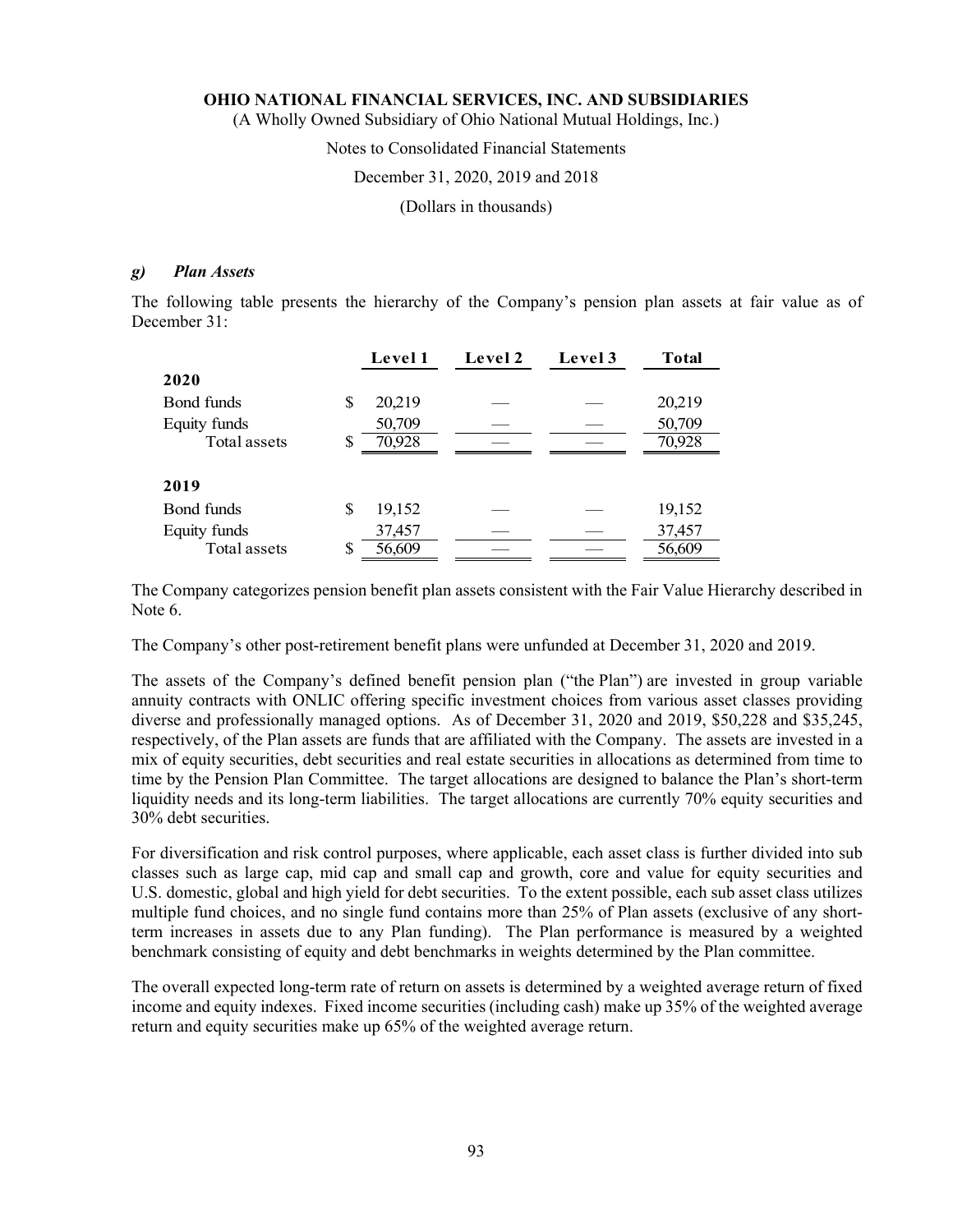(A Wholly Owned Subsidiary of Ohio National Mutual Holdings, Inc.)

### Notes to Consolidated Financial Statements

#### December 31, 2020, 2019 and 2018

(Dollars in thousands)

The following table shows the weighted average asset allocation by class of the Company's qualified pension plan assets as of December 31:

|                                      | 2020      | 2019      |
|--------------------------------------|-----------|-----------|
| Equity securities<br>Debt securities | 71%<br>29 | 66%<br>34 |
| Total                                | $100\%$   | $100\%$   |

### *h) Cash Flows*

#### *Contributions*

The minimum funding requirement under The Employee Retirement Income Security Act of 1974 for 2020 and 2019 was zero. The Plan Sponsor contributed \$10,000 to the qualified pension plan for the year ended December 31, 2020. No contributions were made to the qualified pension plan for the years ended December 31, 2019 and 2018. There is no planned contribution to the qualified pension plan for the 2021 plan year.

#### *Estimated Future Benefit Payments*

The following benefit payments, which reflect expected future service, as appropriate, are expected to be paid:

|               |    | <b>Pension</b><br>benefits | <b>Other</b><br>benefits |  |
|---------------|----|----------------------------|--------------------------|--|
| 2021          | \$ | 8,752                      | 814                      |  |
| 2022          |    | 11,573                     | 860                      |  |
| 2023          |    | 9,291                      | 888                      |  |
| 2024          |    | 9,884                      | 847                      |  |
| 2025          |    | 7,892                      | 775                      |  |
| $2026 - 2030$ |    | 35,412                     | 3,224                    |  |

#### *i) Other Plan Expenses*

The Company also maintains a qualified contributory defined contribution profit-sharing plan covering substantially all employees. Company contributions to the profit-sharing plan are based on the net earnings of the Company and are payable at the sole discretion of management. The expense for contributions to the profit-sharing plan for 2020, 2019 and 2018 was \$3,665, \$6,011 and \$7,281, respectively.

Employees hired on or after January 1, 1998 are covered by a defined contribution pension plan. The expense reported for this plan was \$2,618, \$2,615 and \$2,956 in 2020, 2019 and 2018, respectively.

During 2020 the profit-sharing plan and the defined contribution pension plan were combined and are now being administered by a third party.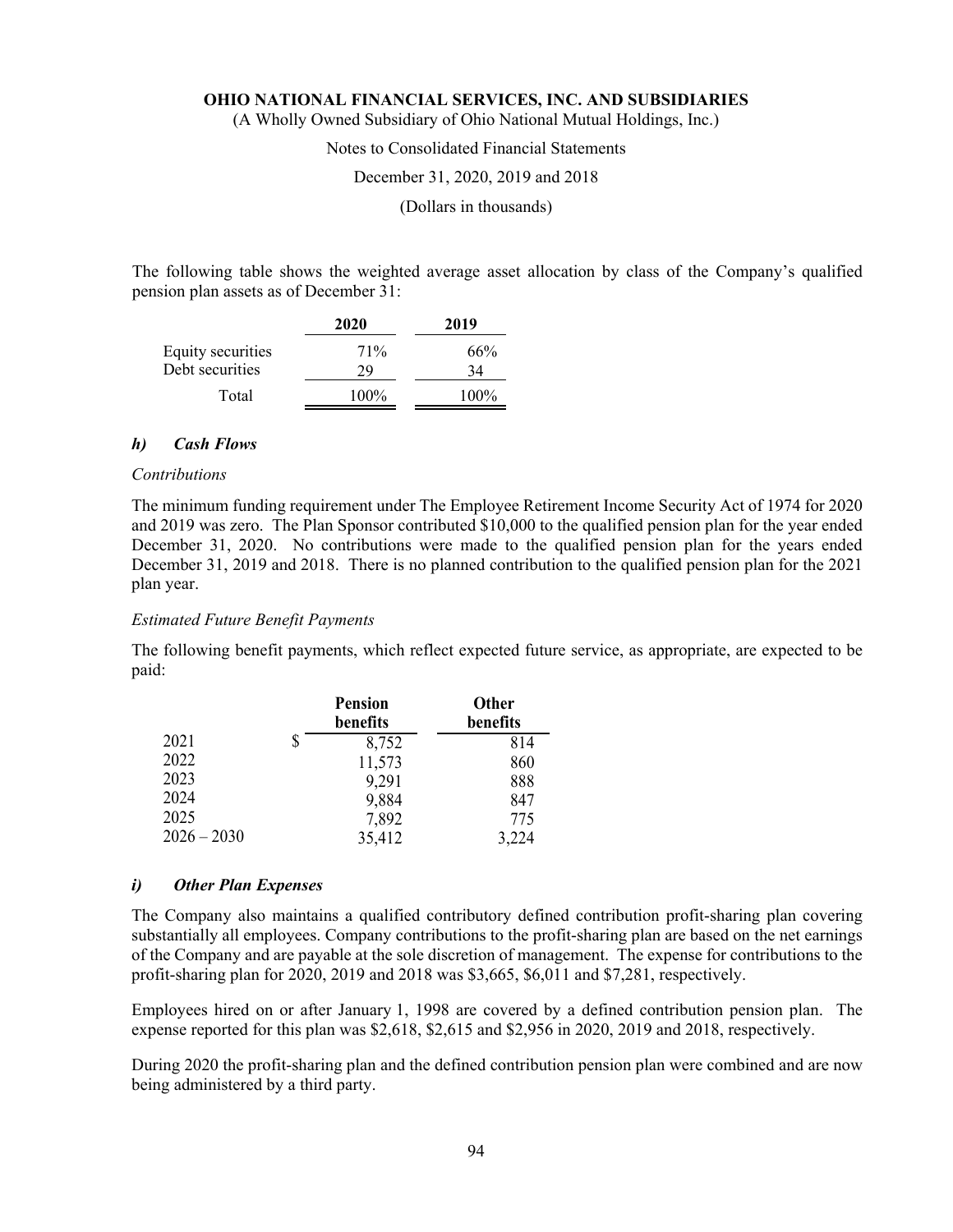(A Wholly Owned Subsidiary of Ohio National Mutual Holdings, Inc.)

### Notes to Consolidated Financial Statements

December 31, 2020, 2019 and 2018

(Dollars in thousands)

The Company has other deferred compensation and supplemental pension plans not included in the tables above. The expenses for these plans were \$18,608, \$14,345 and \$(6,268) in 2020, 2019 and 2018, respectively. In 2018, a portion of the liability was released resulting in a negative expense during the year.

### **(16) Closed Block**

Effective August 1, 1998, ONLIC was reorganized with approval of the Board of Directors, the Company's policyholders, and the Ohio Department of Insurance under provisions of the Ohio Revised Code to become a stock company 100% owned by ONFS. This reorganization contained an arrangement, known as a closed block (the "Closed Block"), to provide for dividends on policies that were in force on the effective date and were within classes of individual policies for which the Company had a dividend scale in effect at the time of the reorganization. The Closed Block was designed to give reasonable assurance to owners of affected policies that assets will be available to support such policies, including maintaining dividend scales in effect at the time of the reorganization, if the experience underlying such dividend scales continues. The assets, including revenue therefrom, allocated to the Closed Block will accrue solely to the benefit of the owners of policies included in the Closed Block until the Closed Block is no longer in effect. The Company is not required to support the payment of dividends on the Closed Block policies from its general funds.

The financial information of the Closed Block is consolidated with all other operating activities, and is prepared in conformity with FASB ASC 944-805, *Financial Services-Insurance-Business Combinations.*  This presentation reflects the contractual provisions and not the actual results of operations and financial position. Many expenses related to the Closed Block operations are charged to operations outside the Closed Block; accordingly, the contribution from the Closed Block does not represent the actual profitability of the Closed Block operations. Operating costs and expenses outside of the Closed Block are, therefore, disproportionate to the business outside of the Closed Block.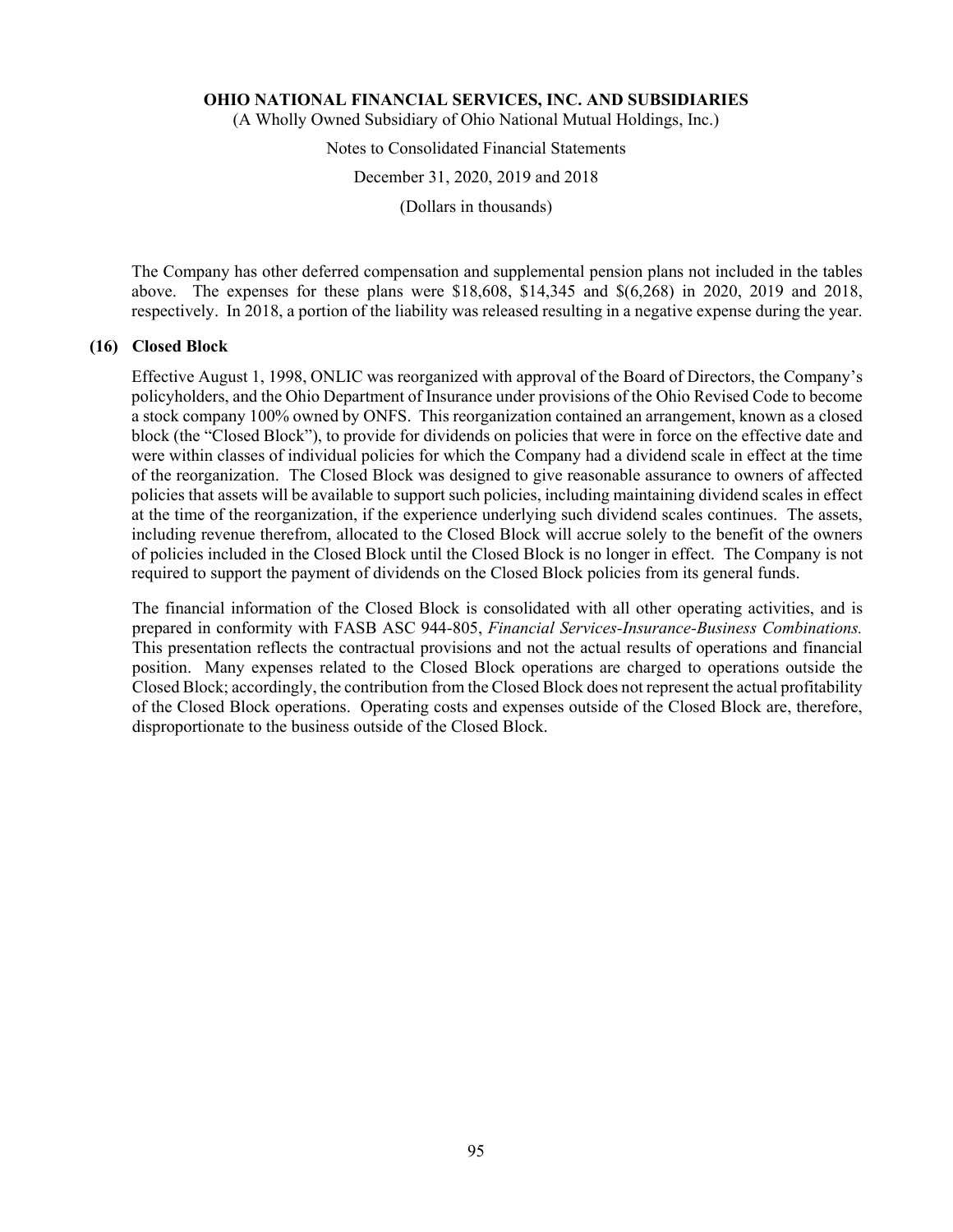(A Wholly Owned Subsidiary of Ohio National Mutual Holdings, Inc.)

# Notes to Consolidated Financial Statements

### December 31, 2020, 2019 and 2018

(Dollars in thousands)

Summarized financial information of the Closed Block as of December 31, 2020 and 2019 and for each of the years in the three-year period ended December 31, 2020 follows:

|                                                                                                                                                                                                                                                                                                                                                                                             |               | 2020                                                                    | 2019                                                                     |
|---------------------------------------------------------------------------------------------------------------------------------------------------------------------------------------------------------------------------------------------------------------------------------------------------------------------------------------------------------------------------------------------|---------------|-------------------------------------------------------------------------|--------------------------------------------------------------------------|
| Closed Block liabilities:<br>Future policy benefits and claims<br>Policyholders' dividend accumulations<br>Other policyholder funds<br>Deferred federal income taxes<br>Other liabilities                                                                                                                                                                                                   | \$            | 553,833<br>30,794<br>41,840<br>10,627<br>1,340                          | 566,456<br>32,216<br>28,912<br>6,934<br>1,320                            |
| <b>Total Closed Block liabilities</b>                                                                                                                                                                                                                                                                                                                                                       | \$            | 638,434                                                                 | 635,838                                                                  |
| Closed Block assets:<br>Fixed maturity securities available-for-sale, at fair<br>value (amortized cost of \$416,528 and \$415,840)<br>as of December 31, 2020 and 2019, respectively)<br>Mortgage loans on real estate, net<br>Policy loans<br>Cash and short-term investments<br>Accrued investment income<br>Deferred policy acquisition costs<br>Reinsurance recoverable<br>Other assets | $\mathcal{S}$ | 467,132<br>23,097<br>77,256<br>7,302<br>4,054<br>26,605<br>1,082<br>470 | 448,860<br>29,751<br>78,844<br>11,314<br>4,065<br>29,777<br>1,231<br>431 |
| <b>Total Closed Block assets</b>                                                                                                                                                                                                                                                                                                                                                            | \$            | 606,998                                                                 | 604,273                                                                  |
| Excess of reported Closed Block liabilities over<br><b>Closed Block assets</b>                                                                                                                                                                                                                                                                                                              | S             | 31,436                                                                  | 31,565                                                                   |
| Amounts included in accumulated other<br>comprehensive income:<br>Unrealized investment gains, net of tax<br>Allocated to policyholder dividend obligation,<br>net of tax                                                                                                                                                                                                                   |               | 52,026<br>(1,422)                                                       | 34,437<br>(1, 417)                                                       |
| Maximum future earnings to be recognized from<br>Closed Block assets and liabilities                                                                                                                                                                                                                                                                                                        | \$            | 82,040                                                                  | 64,585                                                                   |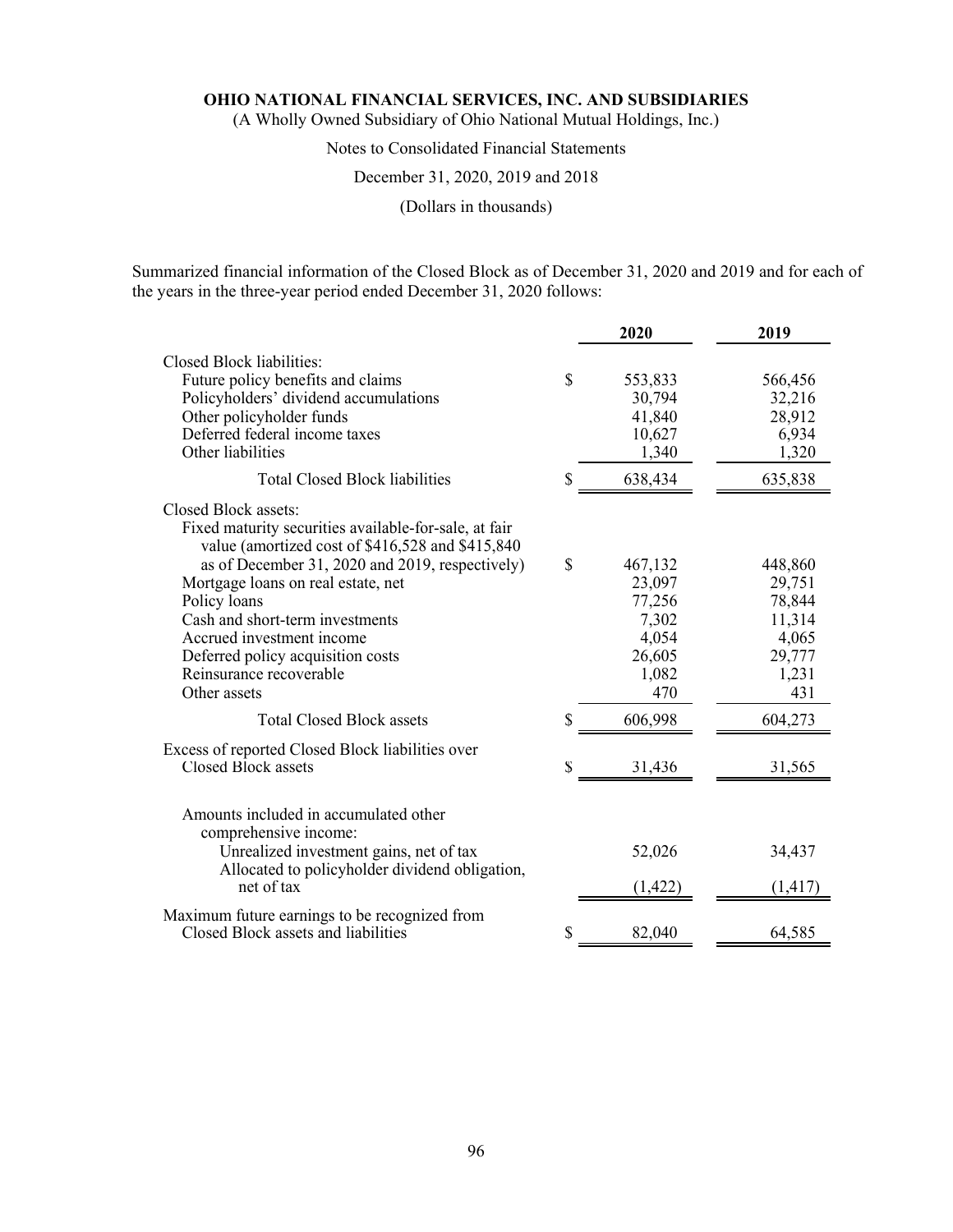(A Wholly Owned Subsidiary of Ohio National Mutual Holdings, Inc.)

### Notes to Consolidated Financial Statements

#### December 31, 2020, 2019 and 2018

(Dollars in thousands)

|                                    | 2020         | 2019     | 2018      |
|------------------------------------|--------------|----------|-----------|
| Change in policyholder dividend    |              |          |           |
| obligation:                        |              |          |           |
| Balance at beginning of year       | \$<br>32,216 | 33,633   | 35,565    |
| Net unrealized investment activity | (1, 422)     | (1, 417) | (1,932)   |
| Balance at end of year             | \$<br>30,794 | 32,216   | 33,633    |
| Closed Block revenues and          |              |          |           |
| expenses:                          |              |          |           |
| Traditional life insurance         |              |          |           |
| premiums                           | \$<br>14,900 | 16,922   | 18,284    |
| Net investment income              | 26,324       | 26,979   | 28,788    |
| Net realized gains (losses)        |              |          |           |
| on investments                     | 260          | 425      | 463       |
| Benefits and claims                | (27, 952)    | (27,989) | (31, 104) |
| Provision for policyholders'       |              |          |           |
| dividends on participating         |              |          |           |
| policies                           | (4,745)      | (6,312)  | (7,201)   |
| Amortization of deferred policy    |              |          |           |
| acquisition costs                  | (3,182)      | (3,089)  | (3,015)   |
| Other operating costs and          |              |          |           |
| expenses                           | (1,692)      | (1,635)  | (1,660)   |
| Income before federal              |              |          |           |
| income taxes                       | 3,913        | 5,301    | 4,555     |
| Income tax expense                 | 593          | (50)     | 1,382     |
| Closed Block net                   |              |          |           |
| income                             | \$<br>3,320  | 5,351    | 3,173     |

#### **(17) Regulatory RBC and Dividend Restrictions**

The Company's domestic insurance subsidiaries, ONLIC, ONLAC, NSLAC, MONT, KENW, CMGO and SUNR, file Annual Statements with their respective insurance departments prepared on a basis of accounting practices prescribed or permitted by such regulatory authority in their respective states of domicile. Prescribed statutory accounting practices include a variety of publications of the National Association of Insurance Commissioners ("NAIC"), as well as state laws, regulations, and general administrative rules. Permitted statutory accounting practices encompass all accounting practices not prescribed.

The Company's Ohio domiciled life insurance subsidiaries, ONLIC, ONLAC, CMGO and SUNR, do not have any permitted statutory accounting practices as of December 31, 2020 or 2019. NSLAC, a New York domiciled life insurance company, does not have any permitted statutory accounting practices as of December 31, 2020 or 2019.

The Company's subsidiary, SUNR, applies a prescribed practice, which values assumed GMDB and GLWB risks on variable annuity contracts from ONLIC using separate reserving bases from the Statutory Accounting Principles detailed within the NAIC *Accounting Practices and Procedures manual* ("NAIC SAP") pursuant to Ohio Revised Code Chapter 3964 and approved by the Ohio Department of Insurance.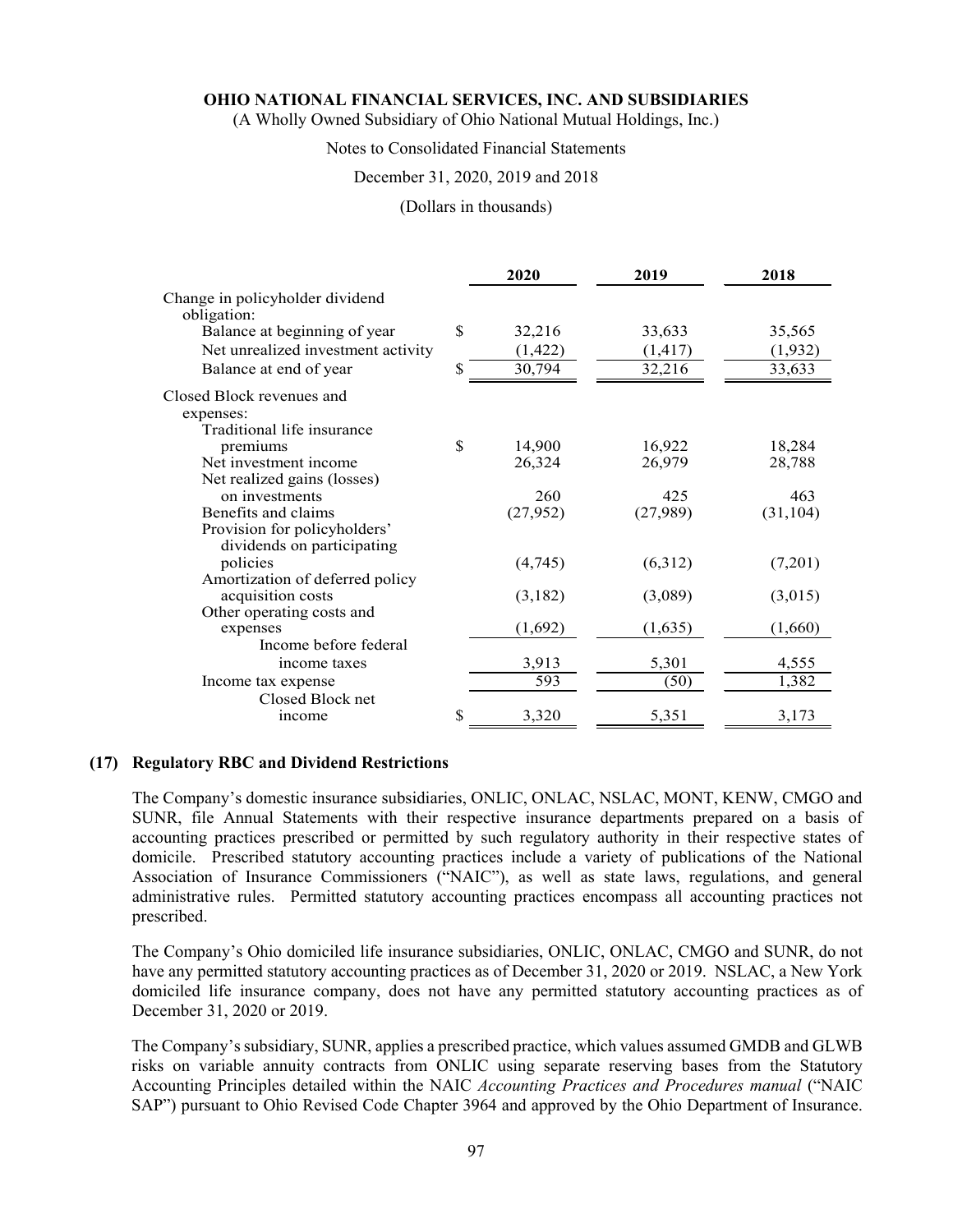(A Wholly Owned Subsidiary of Ohio National Mutual Holdings, Inc.)

# Notes to Consolidated Financial Statements December 31, 2020, 2019 and 2018

(Dollars in thousands)

The prescribed practice related to ONLIC guaranteed risks affects the Company's carrying value of SUNR, included in common stocks – affiliates on the statutory statements of admitted assets, liabilities, capital and surplus. The affect is an increase of \$186,173 and a decrease of \$164,187 as of December 31, 2020 and 2019, respectively. If the prescribed practices were not applied, ONLIC's risk-based capital would continue to be above regulatory action levels.

The Company's Vermont domiciled life insurance subsidiary, MONT, received approval from the Vermont Insurance Department regarding the use of a permitted practice in the statutory financial statements as of December 31, 2014. The approval continues indefinitely. MONT was given approval by the Vermont Commissioner of Insurance to recognize as an admitted asset the value of a stop loss agreement. This stop loss agreement is from a third party unauthorized reinsurer and is used to fund the reinsurer's obligation to ONLAC. There is no difference in net loss between NAIC statutory accounting practices and practices permitted by the Vermont Department.

The Company's Vermont domiciled life insurance subsidiary, KENW, received approval from the Vermont Insurance Department regarding the use of a permitted practice in the statutory financial statements as of December 31, 2013. The approval continues indefinitely. KENW was given approval by the Vermont Commissioner of Insurance to recognize as an admitted asset the value of a letter of credit and a stop loss agreement. This stop loss agreement is from a third party unauthorized reinsurer and is used to fund the reinsurer's obligation to ONLAC. There is no difference in net loss between NAIC statutory accounting practices and practices permitted by the Vermont Department.

In 2015, the Company redomiciled SYRE to the Cayman Islands from the State of Delaware. The Company received approval from the Cayman Islands Monetary Authority ("CIMA") regarding the use of permitted practices to use GAAP as the basis of accounting and to recognize, as an admitted asset, a letter of credit. The approval continues indefinitely.

#### *Statutory Surplus and Income*

State insurance regulators and the NAIC have adopted RBC requirements for life insurance companies to evaluate the adequacy of statutory capital and surplus in relation to investment and insurance risks. The requirements provide a means of measuring the minimum amount of statutory surplus appropriate for an insurance company to support its overall business operations based on its size and risk profile. As of December 31, 2020, ONLIC, ONLAC, NSLAC, MONT, KENW, CMGO and SUNR exceeded the minimum RBC requirements.

A company's risk-based statutory surplus is calculated by applying factors and performing calculations relating to various asset, premium, claim, expense and reserve items. Regulators can then measure the adequacy of a company's statutory surplus by comparing it to the RBC. Under specific RBC requirements, regulatory compliance is determined by the ratio of a company's total adjusted capital, as defined by the insurance regulators, to its company action level of RBC (known as the RBC ratio), also as defined by insurance regulators. As of December 31, 2020, the Company's primary life insurance subsidiary ONLIC's total adjusted capital and company action level RBC were \$1,203,852 and \$275,777, respectively, providing an RBC ratio of 437%. Additionally, as of December 31, 2020, ONLIC's authorized control level RBC was \$137,888.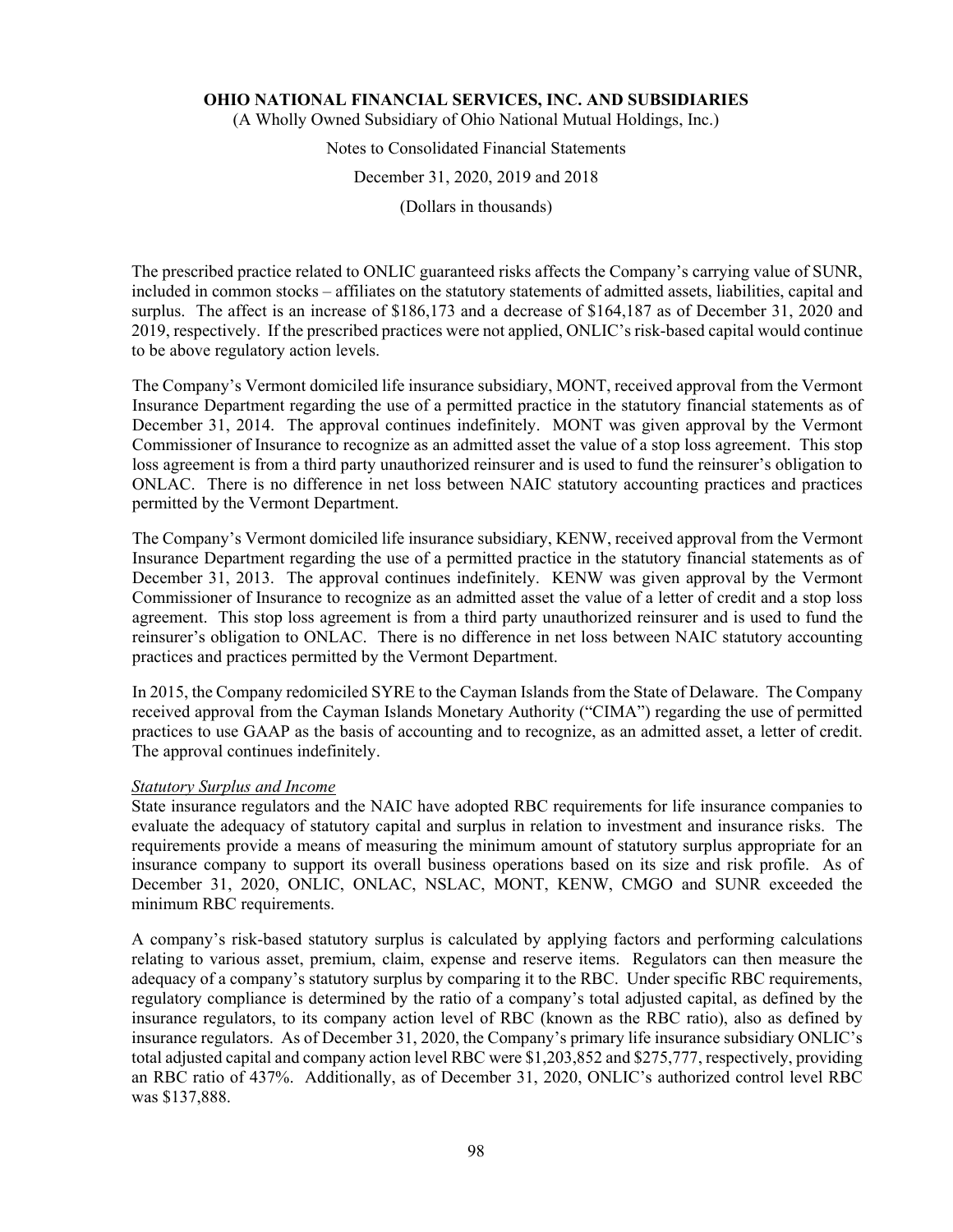(A Wholly Owned Subsidiary of Ohio National Mutual Holdings, Inc.)

### Notes to Consolidated Financial Statements

#### December 31, 2020, 2019 and 2018

(Dollars in thousands)

The combined statutory basis net income of ONLIC, ONLAC, NSLAC, MONT, KENW, CMGO and SUNR, after intercompany eliminations, was \$150,349, \$(204,121) and \$(91,843) for the years ended December 31, 2020, 2019 and 2018, respectively.

The combined statutory basis capital and surplus of ONLIC, ONLAC, NSLAC, MONT, KENW, CMGO and SUNR, after intercompany eliminations, was \$1,078,507 and \$1,019,863 as of December 31, 2020 and 2019, respectively.

The primary reasons for the difference between statutory and GAAP accounting for reporting purposes include the following provisions for GAAP:

- the costs related to successful efforts to acquire business, principally commissions and certain policy issue expenses, are amortized over the period benefited rather than charged to operations in the year incurred;
- future policy benefit reserves are based on anticipated Company experience for lapses, mortality and investment yield, rather than statutory mortality and interest requirements, without consideration of withdrawals;
- investments in fixed maturity available-for-sale securities are carried at fair value rather than amortized cost;
- certain assets designated as non-admitted under statutory accounting are excluded from the balance sheet; under GAAP, these assets would be included in the consolidated balance sheets, net of any valuation allowance;
- the asset valuation reserve and interest maintenance reserve are not recorded;
- separate account seed money is classified as a trading security recorded at estimated fair value as opposed to a component of separate account assets;
- the fixed maturity securities that are related to NSLAC's funds withheld reinsurance arrangement are classified as trading securities recorded at estimated fair value as opposed to amortized cost;
- changes in deferred taxes are recognized in operations;
- there is a presentation of other comprehensive (loss) income and comprehensive (loss) income;
- consolidation for GAAP is based on whether the Company has voting control, or for certain VIEs, has the power to direct the activities most significant to the VIE while for statutory, consolidation is not applicable; and
- surplus notes are presented as part of notes payable within liabilities and are not presented as a component of capital and surplus.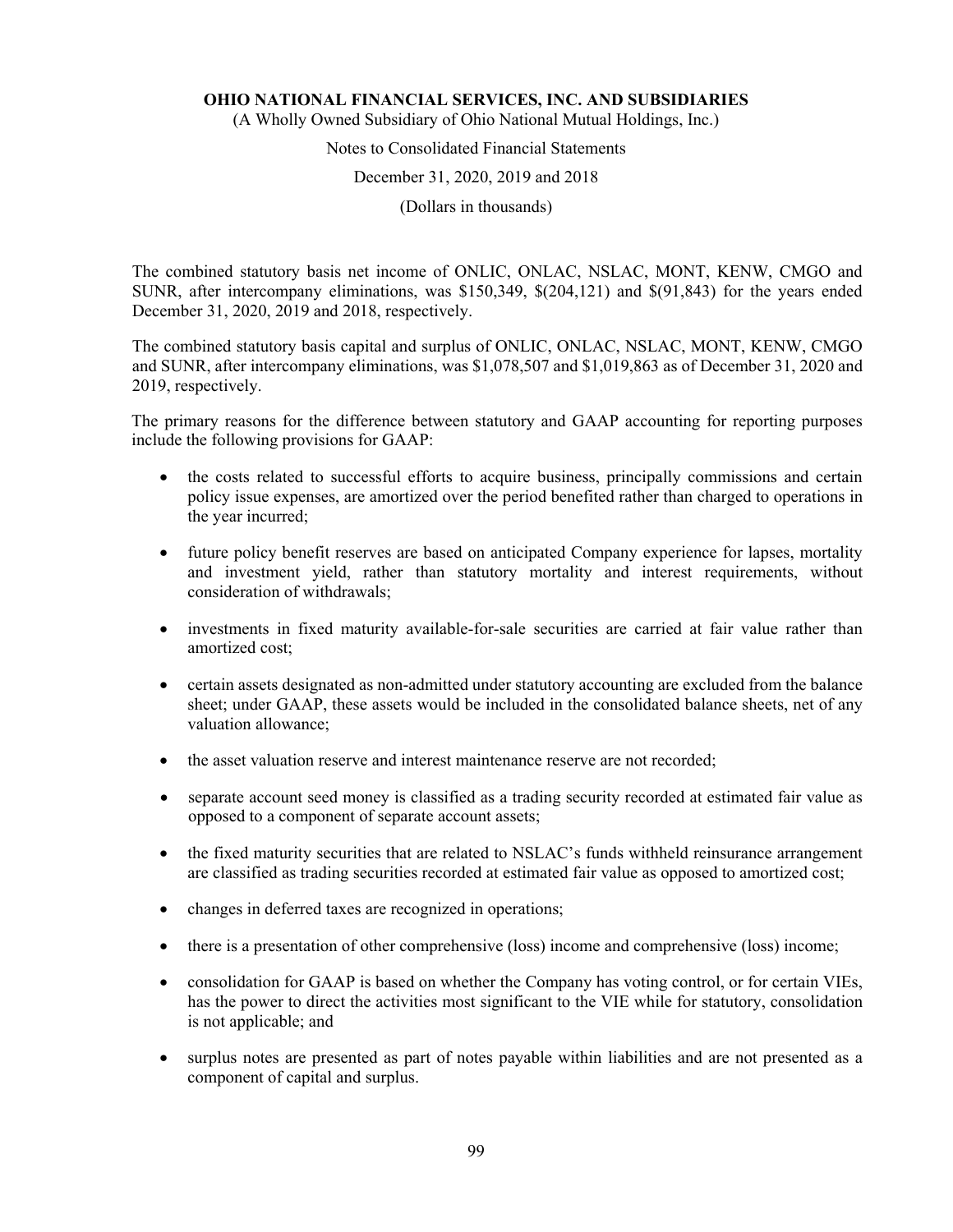(A Wholly Owned Subsidiary of Ohio National Mutual Holdings, Inc.)

### Notes to Consolidated Financial Statements

#### December 31, 2020, 2019 and 2018

(Dollars in thousands)

Additionally, state regulators and rating agencies do not always use the same methodologies for calculating RBC ratios. There is a risk that a rating agency will not give us credit for certain regulatory RBC rules or permitted practices, which could result in a reduced rating even though the Company's RBC ratio and those of its insurance subsidiaries remain high based upon state regulatory rules and practices.

#### *Dividend Restrictions*

The payment of dividends by ONLIC to ONFS is limited by Ohio insurance laws. The maximum dividend that may be paid to ONFS without prior approval of the Director of Insurance is limited to the greater of ONLIC's statutory net income of the preceding calendar year or 10% of statutory surplus as of the preceding December 31. Any dividend that exceeds the earned surplus of ONLIC, even if it is within the above parameters, would be deemed extraordinary under Ohio law. Therefore, dividends of approximately \$135,000 may be paid by ONLIC to ONFS in 2021 without prior approval. Dividends of \$40,000, \$55,000 and \$60,000 were declared and paid by ONLIC to ONFS in 2020, 2019 and 2018, respectively.

The payment of dividends by ONLAC to ONLIC is limited by Ohio insurance laws. The maximum dividend that may be paid without prior approval of the Director of Insurance is limited to the greater of ONLAC's statutory net income of the preceding calendar year or 10% of statutory surplus as of the preceding December 31. Any dividend that exceeds the earned surplus of ONLAC, even if it is within the above parameters, would be deemed extraordinary under Ohio law. Therefore, dividends of approximately \$23,000 may be paid by ONLAC to ONLIC in 2021 without prior approval. ONLAC declared and paid ordinary dividends to ONLIC of \$12,000, \$30,857 and \$27,000 in 2020, 2019 and 2018, respectively. Extraordinary dividends of \$75,143 were paid by ONLAC to ONLIC during 2019. No extraordinary dividends were declared or paid during 2020 or 2018.

The payment of dividends by CMGO to ONLIC is limited by Ohio insurance laws. CMGO may pay to their stockholder, ONLIC, a dividend from unassigned surplus at the end of any calendar quarter in which CMGO's unassigned surplus is equal to the amount required for CMGO to have company action level RBC of 200%, after adjusting its capital level and its RBC level for such dividend. No dividends were declared or paid by CMGO in 2020, 2019 or 2018.

The payment of dividends by SUNR to ONLIC is limited by the SUNR plan of operations, which was approved by the Ohio Department of Insurance.

The payment of dividends by NSLAC to ONLIC is limited by New York insurance laws. The maximum ordinary dividend that may be paid without prior approval of the Superintendent of Financial Services is limited to the lesser of 10% of NSLAC's statutory surplus (defined by New York Insurance Law, Section 4207a as page 3, line 37 of the Annual Statement) as of the immediate preceding calendar year or NSLAC's net gain from operations for the immediately preceding calendar year, not including realized capital gains. Therefore, dividends of approximately \$3,000 may be paid by NSLAC to ONLIC in 2021 without prior approval. No dividends were declared or paid by NSLAC in 2020, 2019 or 2018.

MONT and KENW are subject to limitations, imposed by the State of Vermont, on the payment of dividends to their stockholder, ONLIC. Generally, dividends during any year may not be paid, without prior regulatory approval. No dividends were declared or paid by MONT to ONLIC in 2020, 2019 or 2018. No dividends were declared or paid by KENW to ONLIC in 2020, 2019 or 2018.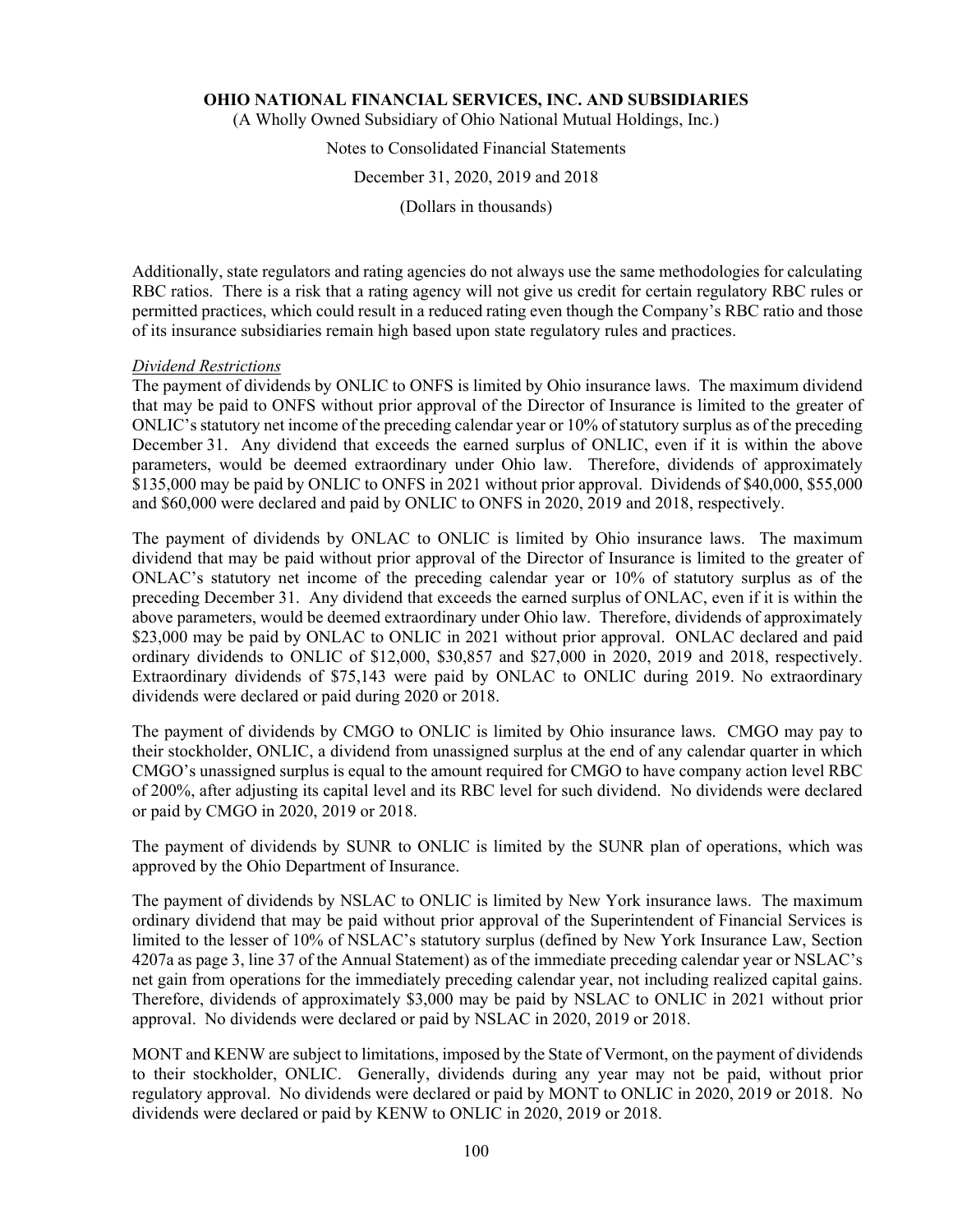(A Wholly Owned Subsidiary of Ohio National Mutual Holdings, Inc.)

### Notes to Consolidated Financial Statements

December 31, 2020, 2019 and 2018

(Dollars in thousands)

SYRE is subject to limitations, imposed by CIMA, on the payment of dividends to its stockholder, ONFS. Dividends shall only be paid out of the SYRE's retained earnings and any paid-in capital in excess of par, provided that, after giving effect to each such dividend, the remaining capital is in excess of any capital requirements as prescribed by the CIMA. SYRE cannot pay any dividends without prior approval from CIMA. No dividends were declared or paid by SYRE in 2020, 2019 or 2018.

#### **(18) Additional Financial Instruments Disclosure**

#### *Financial Instruments with Off Balance Sheet Risk*

The Company is a party to financial instruments with off balance sheet risk in the normal course of business through management of its investment portfolio. The Company had outstanding commitments to fund mortgage loans, bonds, common stocks and venture capital partnerships of \$57,496 and \$60,873 as of December 31, 2020 and 2019, respectively. These commitments involve, in varying degrees, elements of credit and market risk in excess of amounts recognized in the consolidated financial statements. The credit risk of all financial instruments, whether on or off balance sheet, is controlled through credit approvals, limits, and monitoring procedures.

### **(19) Leases**

The Company determines if an arrangement is, or contains, a lease at the inception date. Operating and finance lease liabilities are recognized based on the present value of the remaining lease payments, discounted using the discount rate for the lease at the commencement date. As the rate implicit in the lease is not readily determinable for operating leases, an incremental borrowing rate based on information available at the commencement date to determine the present value of future lease payments is utilized. Variable components of the lease payments such as fair value adjustments, utilities and maintenance costs are expensed as incurred and not included in determining the present value. Lease terms include options to extend or terminate the lease when it is reasonably certain that the Company will exercise that option. Lease expense is recognized on a straight-line basis over the lease term. The Company accounts for lease and non-lease components separately and does not apply the lease guidance under ASC 842 to short-term lease arrangements.

Operating leases are included in operating lease right-of-use assets and operating lease liabilities on the consolidated balance sheet. Finance leases are included in other assets and other liabilities on the consolidated balance sheet.

The Company has operating leases for hardware, software, office space, and transportation equipment, and finance leases for office equipment.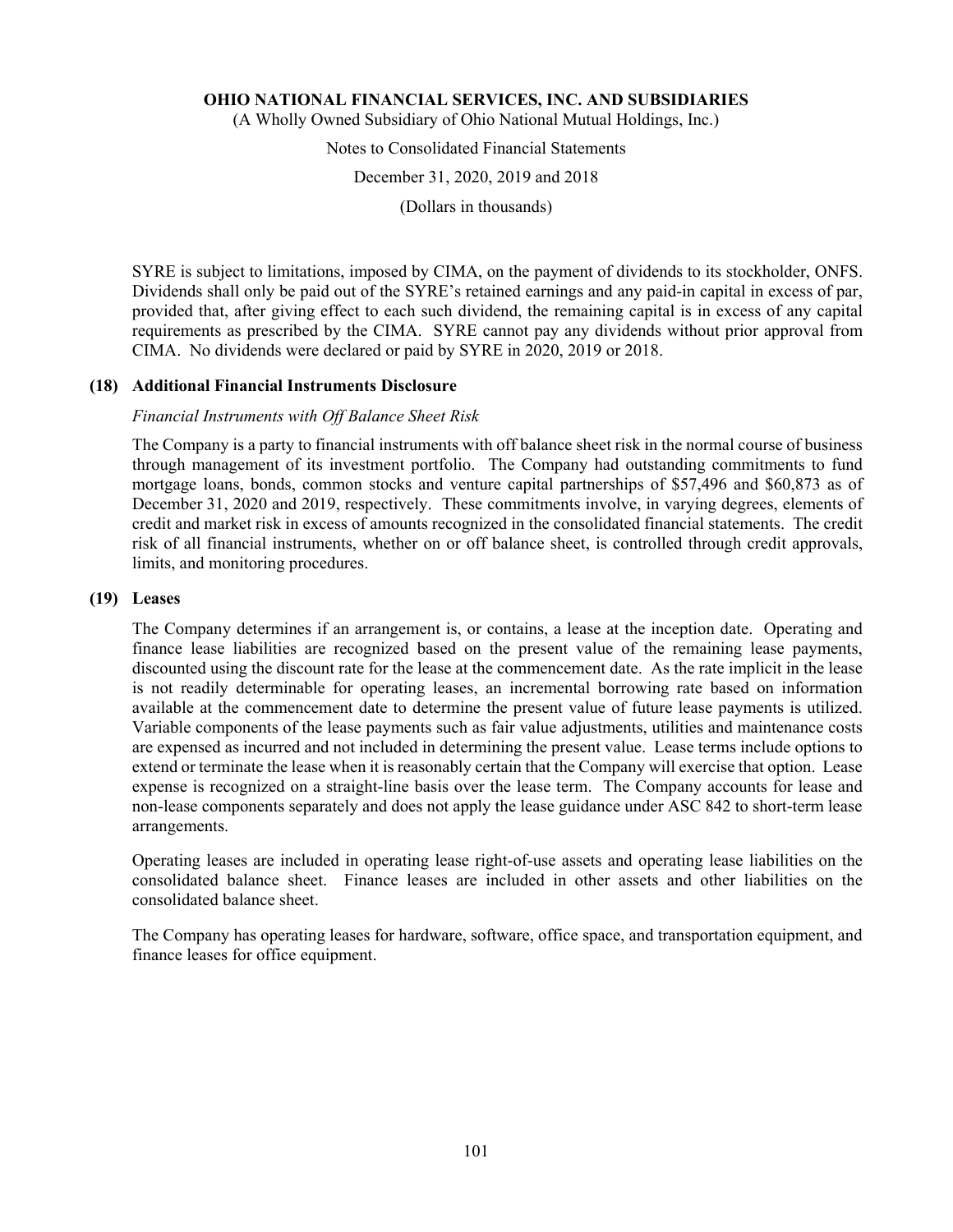(A Wholly Owned Subsidiary of Ohio National Mutual Holdings, Inc.)

### Notes to Consolidated Financial Statements

#### December 31, 2020, 2019 and 2018

(Dollars in thousands)

Additional information related to leases is as follows:

The components of lease expense for the years ended December 31, 2020 and 2019 are as follows:

|                                     | 2020  | 2019  |
|-------------------------------------|-------|-------|
| Financing lease cost                |       |       |
| Amortization of right-of-use assets | 389   | 33    |
| Interest on lease liabilities       | 26    |       |
| Operating lease cost                | 1,895 | 1,825 |
| Short term lease cost               | 39    | 30    |
| Total lease expense                 | 2.349 |       |

Maturity of lease liabilities under non-cancelable operating and finance leases as of December 31, 2020 are as follows:

|                                     | Operating<br>leases | <b>Financing</b><br>leases |
|-------------------------------------|---------------------|----------------------------|
| 2021<br>\$                          | 1,695               | 533                        |
| 2022                                | 1,439               | 526                        |
| 2023                                | 1,367               | 490                        |
| 2024                                | 1,018               | 261                        |
| 2025                                | 982                 | 102                        |
| Thereafter                          | 1,141               |                            |
| Total future minimum lease payments | 7,642               | 1,912                      |
| Less imputed interest               | (650)               | (48)                       |
| \$<br>Total                         | 6,992               | 1,864                      |

The following table provides a summary of lease terms and discount rates for the year ended December 31, 2020:

| Weighted-average remaining lease term (years) - financing leases | 3.78     |
|------------------------------------------------------------------|----------|
| Weighted-average remaining lease term (years) - operating leases | 5.63     |
| Weighted-average discount rate - financing leases                | $1.45\%$ |
| Weighted-average discount rate - financing leases                | 3.12%    |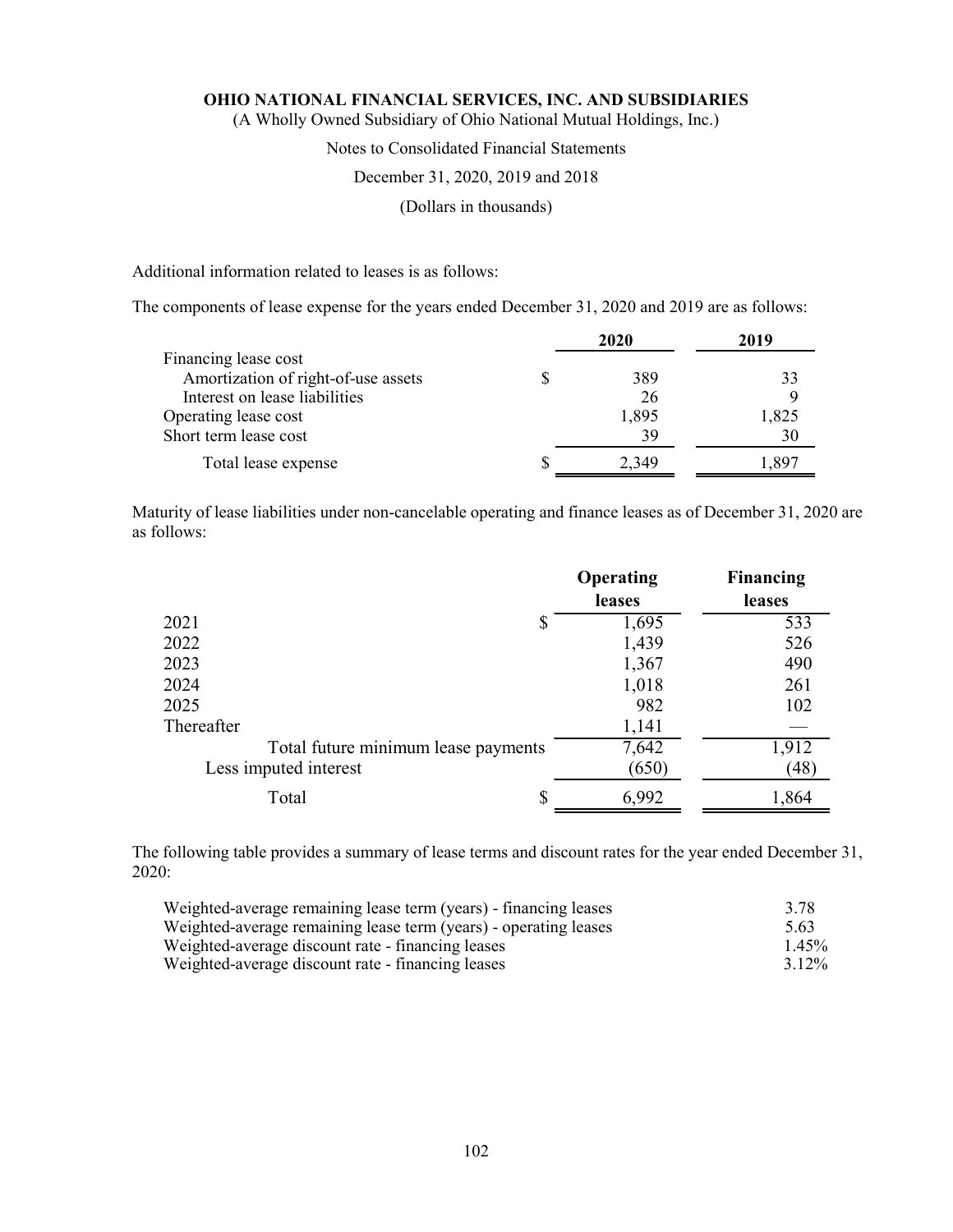(A Wholly Owned Subsidiary of Ohio National Mutual Holdings, Inc.)

### Notes to Consolidated Financial Statements

#### December 31, 2020, 2019 and 2018

(Dollars in thousands)

Supplemental information related to leases for the years ended December 31, 2020 and 2019 is as follows:

|                                                            | 2020  | 2019  |
|------------------------------------------------------------|-------|-------|
| Cash paid for amounts included in the measurement of       |       |       |
| lease liabilities                                          |       |       |
| Operating cash flows from financing leases                 | 26    |       |
| Operating cash flows from operating leases                 | 1,895 | 1,825 |
| Financing cash flows from financing leases                 | 384   | 34    |
| Right-of-use assets obtained in exchange for new finance   |       |       |
| lease liabilities                                          | 2,139 |       |
| Right-of-use assets obtained in exchange for new operating |       |       |
| lease liabilities                                          | 576   |       |

#### *Information as Lessor*

The Company adopted ASC 842 using the modified retrospective approach whereby the cumulative effect of adoption was recognized on the adoption date, and prior periods were not restated. Upon adoption of the standard, the Company elected the package of practical expedients provided for under ASC 842 as a single election which was consistently applied to all existing leases as of January 1, 2019. The Company also elected the practical expedient related to separating lease and non-lease components, provided certain conditions are met. Under ASC 842, the Company is required to account for leases using an approach that is substantially equivalent to ASC 840's guidance for operating leases.

As a lessor, the Company leases office properties to lessees in exchange for monthly payments that cover rent and certain cost recoveries. The Company's operating leases qualify for single component accounting, and the non-lease components follow the same timing and pattern of transfer as the lease payments; therefore, all revenue from operating leases is classified within net investment income in the consolidated statements of operations. The Company's operating lease income does not include material amounts of variable payments.

Some of the Company's leases have termination options and/or extension options. Termination options allow the customer to terminate the lease prior to the end of the lease term under certain circumstances. Lease agreements generally do not contain an option to purchase the office property at the end of the lease term.